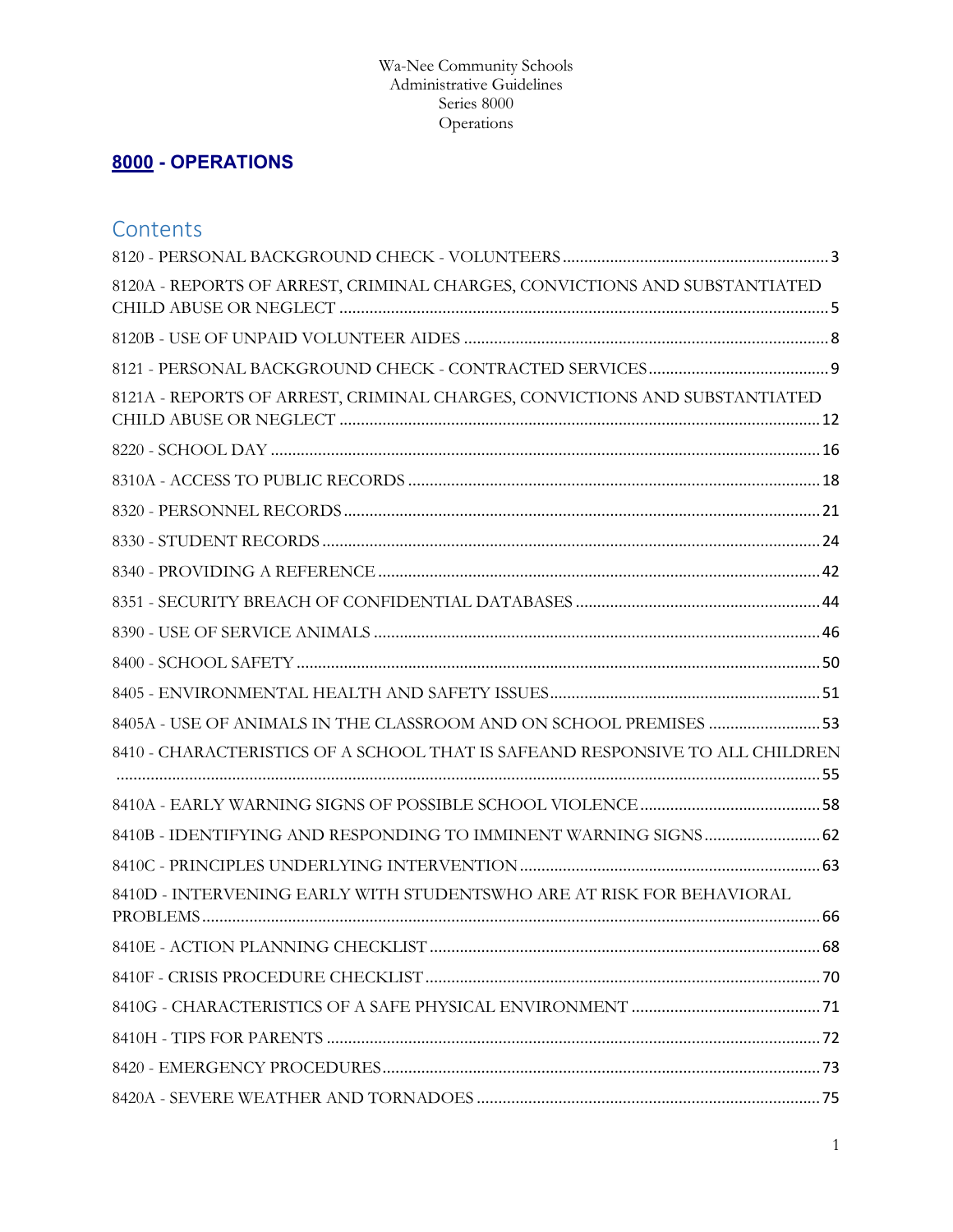| 8431 - CHEMICAL MANAGEMENT/TOXIC HAZARDS PLAN AND WRITTEN HAZARD          |  |
|---------------------------------------------------------------------------|--|
|                                                                           |  |
|                                                                           |  |
|                                                                           |  |
|                                                                           |  |
|                                                                           |  |
| 8452 - USE AND MAINTENANCE OF AUTOMATIC EXTERNAL DEFIBRILLATORS  94       |  |
| 8453 - EXPOSURE CONTROL PLAN FOR HANDLING AND DISPOSING OF BODY FLUIDS 99 |  |
|                                                                           |  |
|                                                                           |  |
|                                                                           |  |
|                                                                           |  |
|                                                                           |  |
|                                                                           |  |
|                                                                           |  |
|                                                                           |  |
|                                                                           |  |
|                                                                           |  |
|                                                                           |  |
| 8800B - CARE, CUSTODY, AND DISPLAY OF THE UNITED STATES FLAG  141         |  |
|                                                                           |  |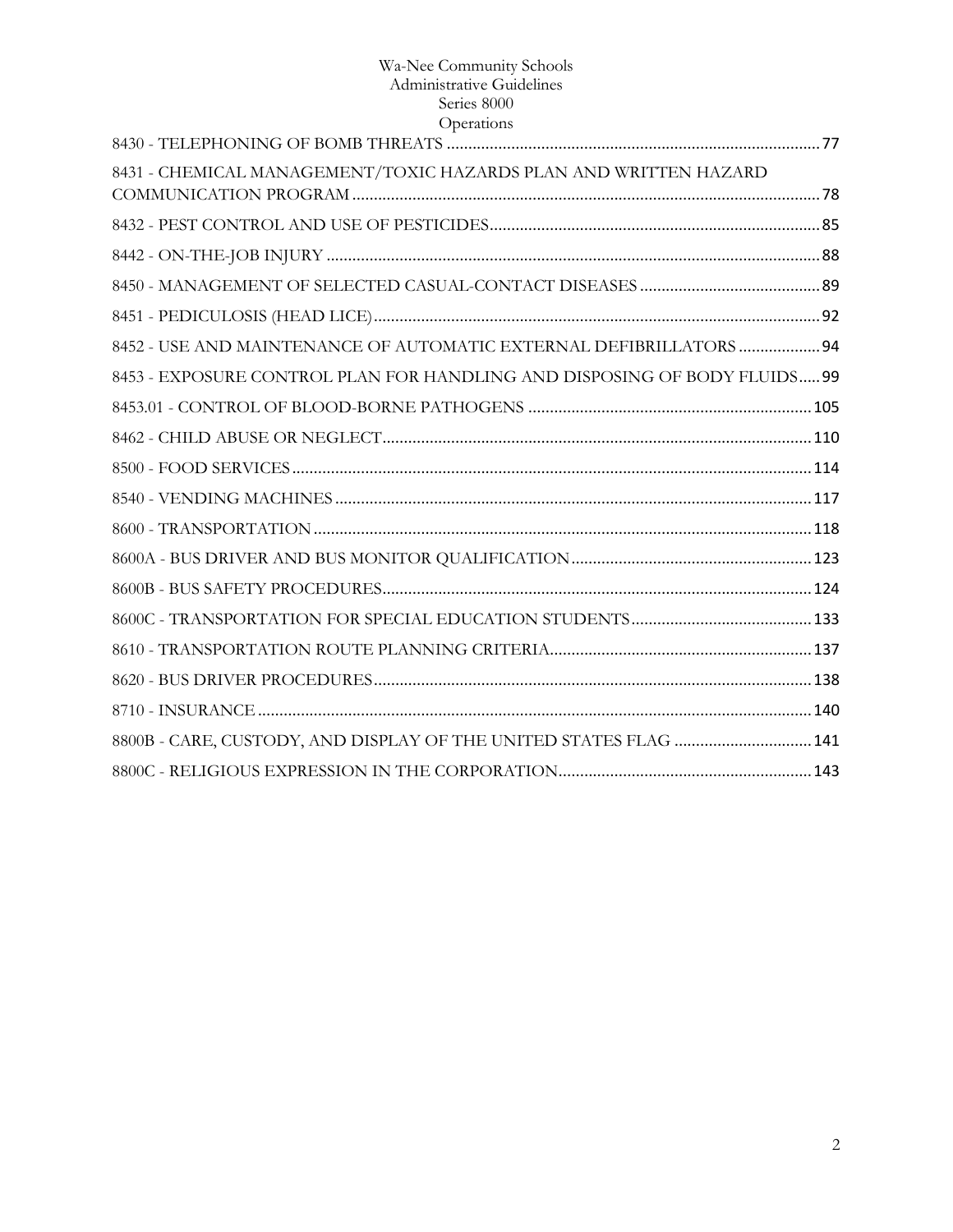#### Wa-Nee Community Schools Administrative Guidelines Series 8000 **Operations** [8120](http://www.neola.com/wanee-in/search/policies/po8120.htm) - PERSONAL BACKGROUND CHECK - VOLUNTEERS

<span id="page-2-0"></span>In accordance with School Board policy, the personal and volunteer history will be thoroughly investigated of each individual who is seriously being considered for a volunteer position who is likely to have direct, ongoing contact with students.

In addition to the information obtained through the volunteer procedure, a criminal history record check must be conducted.

The Building Principal or Athletic Director will be responsible for ensuring that the individual seeking to volunteer submits a Limited Criminal History Record Check.

If the Corporation's investigation and/or Limited Criminal History Record Check reveals that an individual has been involved in some unlawful behavior, such information should be examined in light of:

- A. the nature of the unlawful behavior, e.g. was it a felony or a misdemeanor? Did it involve violence? Was it sex related? Was it child related? etc.;
- B. did the behavior result in a conviction;
- C. how recently the behavior occurred and the behavior of the individual in the interim;
- D. the relationship of the behavior to the duties the person would be assuming as a volunteer;
- E. the likelihood that the individual would represent a potential threat of injury to or loss/damage to property;
- F. the likelihood that the individual would present a potential threat of injury to or loss/damage to persons;
- G. the extent that the position involves being an exemplar to students and the potential for the presentation of a negative exemplar;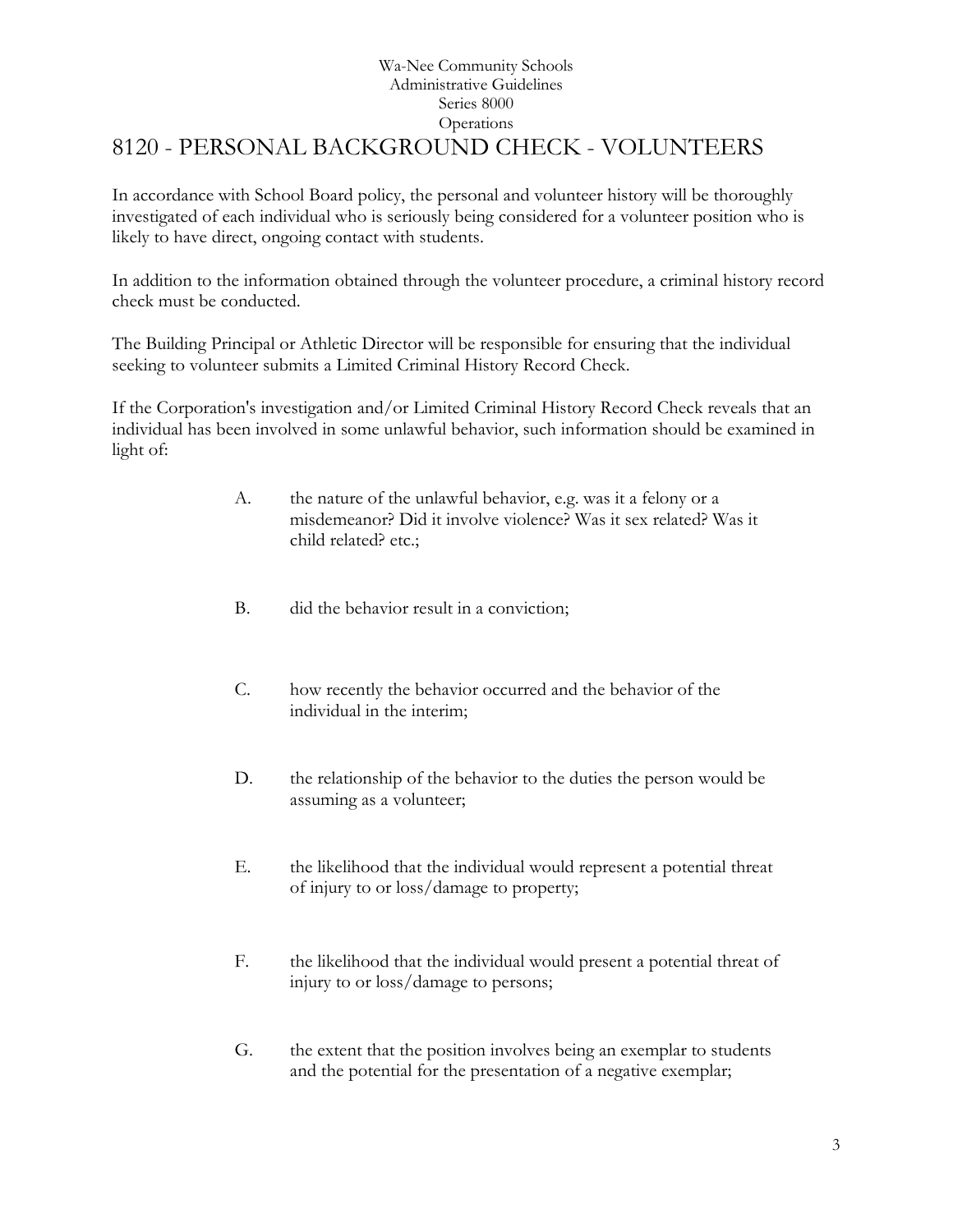H. the manner in which the information came to the Corporation's attention, i.e., offered by the individual or reported through an investigation.

The final decision concerning the volunteer (or possible removal if the information comes to light after volunteering) will be made by the Superintendent.

Approved 5/8/17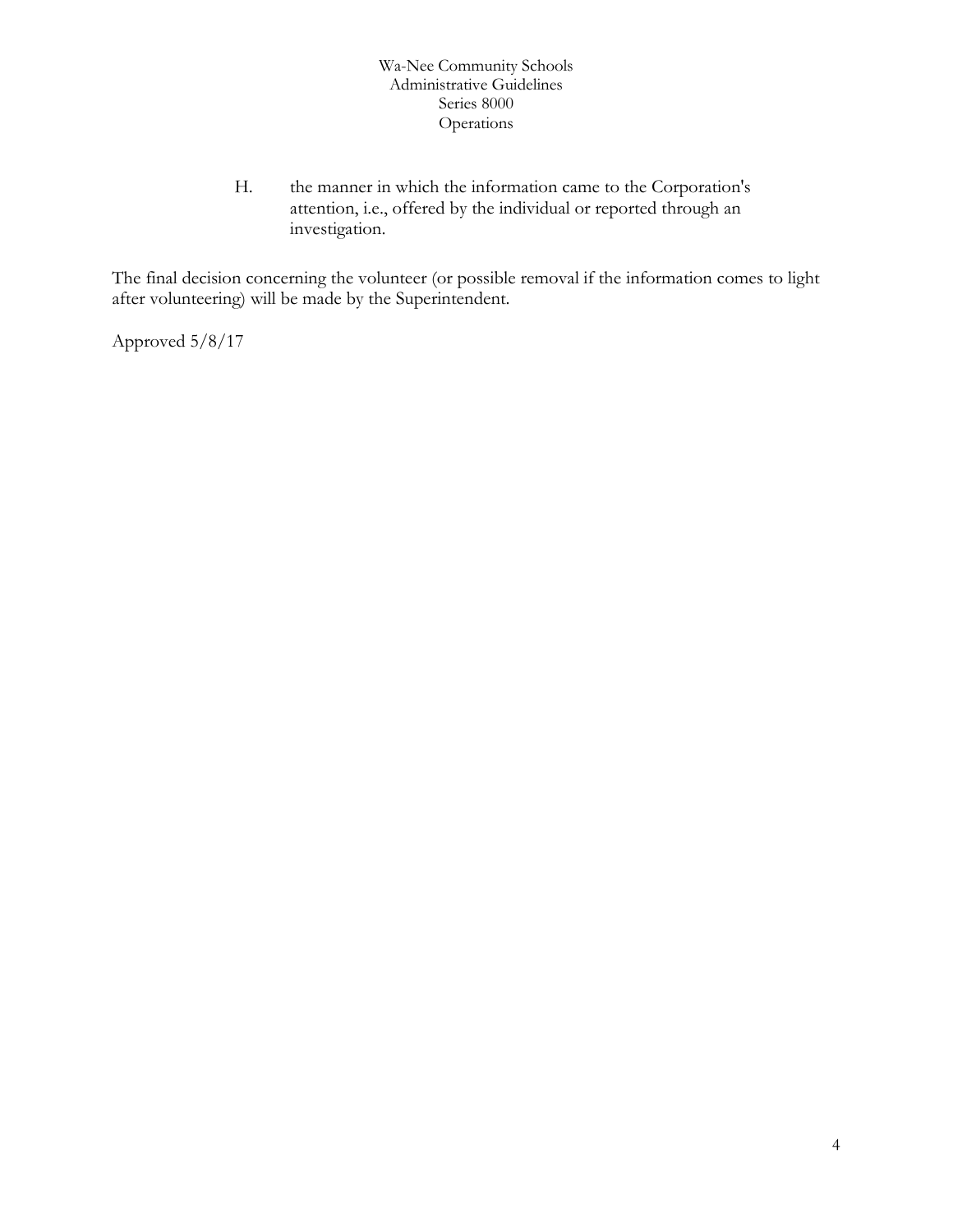# <span id="page-4-0"></span>Wa-Nee Community Schools Administrative Guidelines Series 8000 **Operations** 8120A - REPORTS OF ARREST, CRIMINAL CHARGES, CONVICTIONS AND SUBSTANTIATED CHILD ABUSE OR **NEGLECT**

Volunteers shall report their arrest, the filing of criminal charges against them or conviction for a crime to the Superintendent within forty-eight (48) hours of the earlier of their arrest, the filing of criminal charges, or conviction. If the volunteer is held in custody for more than twenty-four (24) hours, the report shall be made within forty-eight (48) hours after the volunteer is released from custody.

Volunteers also shall report a substantiated report of child abuse or neglect of which the volunteer is the subject to the Superintendent within forty-eight (48) hours of the issuance of the report. If the volunteer does not receive notice of the issuance of the report until a later date, the volunteer must report the substantiated report of child abuse or neglect of which the volunteer is the subject to the Superintendent within forty-eight (48) hours of receiving notice of the report.

Arrest, the filing of criminal charges, or conviction need not automatically result in the removal of the volunteer. The Superintendent may evaluate the circumstances of the arrest or charge(s) based upon the factors listed below for the evaluation of criminal convictions, plus the presumption of innocence afforded every person charged with a crime prior to conviction.

As used here, "crime" means an action initiated by the State of Indiana, another state, or the United States with a penalty that includes the possibility of a term of imprisonment. The term includes all prosecutions denominated as a felony or misdemeanor. Infractions such as speeding and other minor traffic infractions are not covered unless the position includes operating a vehicle as an essential function. Any doubt about reporting a charge or arrest should be resolved in favor of reporting the offense.

If available, the evaluation of the charge(s), arrest, or conviction will be expedited if the volunteer provides the Superintendent a copy of:

- A. the criminal charge(s), i.e., the information or indictment;
- B. any probable cause affidavit filed with the charge;
- C. the cause number and court in which the matter is pending;
- D. any police report or accident report prepared by law enforcement; and
- E. the court's entry of a criminal conviction against the volunteer.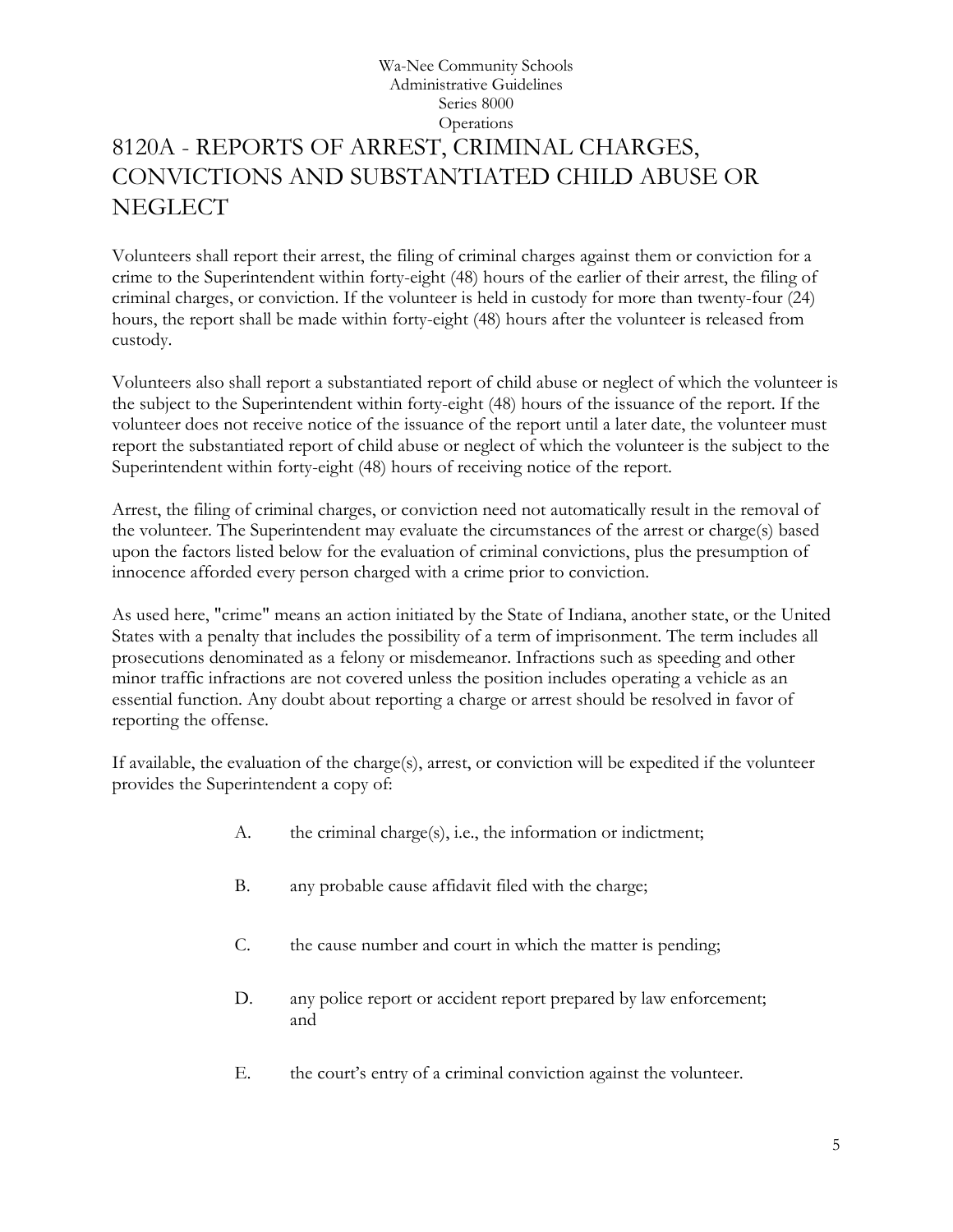In evaluating information surrounding the arrest, filing of criminal charges or conviction, the Superintendent will take into account:

- A. the relevance of the circumstances of the arrest, charge(s), or conviction to the qualification standards and essential functions of the position held by the volunteer;
- B. how recently the behavior occurred and the behavior of the volunteer since that time;
- C. whether the volunteer admits or denies the facts of the allegation;
- D. the relative reliability of the information and objectivity of the source of the information;
- E. the certainty with which the facts have been or can be determined;
- F. the nature and severity of any potential harm to students and others that would result from an error in assessing the facts of the arrest, charge(s), or conviction;
- G. the extent to which the volunteer's duties involve being an exemplar and the potential for the presentation of a negative exemplar to students; and
- H. how the information came to the attention of the School Corporation, i.e., was it reported by the volunteer or discovered through other means.

The Superintendent will give the appropriate weight to each of these factors in determining whether the volunteer will be permitted to continue to volunteer while the charges are resolved in the trial court, and will recommend that the volunteer continue to volunteer or be removed.

A substantiated report of child abuse or neglect of which the volunteer is the subject need not automatically result in the removal of the volunteer. The Superintendent may evaluate the circumstances of the incident underlying the report based on the following factors:

> A. the relevance of the circumstances of the incident underlying the report to the qualification standards and essential functions of the position held by the volunteer;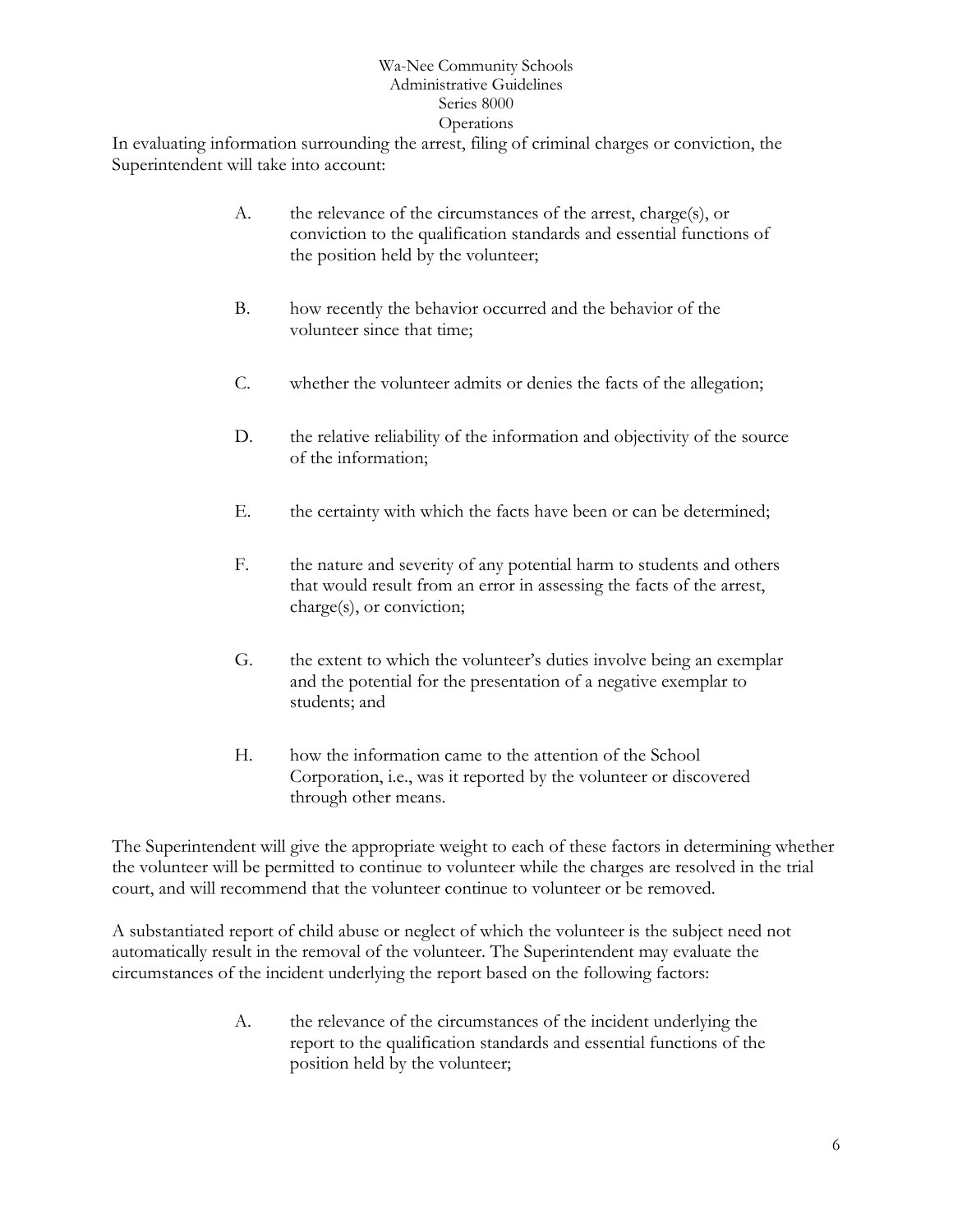- B. how recently the behavior occurred and the behavior of the volunteer since that time;
- C. whether the volunteer admits or denies the facts of the report;
- D. the relative reliability of the information and objectivity of the source of the information;
- E. the certainty with which the facts have been or can be determined;
- F. the nature and severity of any potential harm to students and other volunteers that would result from an error in assessing the facts of the incident underlying the report;
- G. the extent to which the volunteer's duties involve being an exemplar and the potential for the presentation of a negative exemplar to students;
- H. how the information came to the attention of the Corporation, i.e., was it reported by the volunteer or discovered through other means.

The Superintendent will give the appropriate weight to each of these factors in determining whether the volunteer will be permitted to continue to volunteer while the Superintendent completes his/her investigation and will recommend that the volunteer continue to volunteer or be removed. A substantiated report of child abuse or neglect of which the volunteer is the subject may result in the removal of the volunteer.

Approved 5/8/17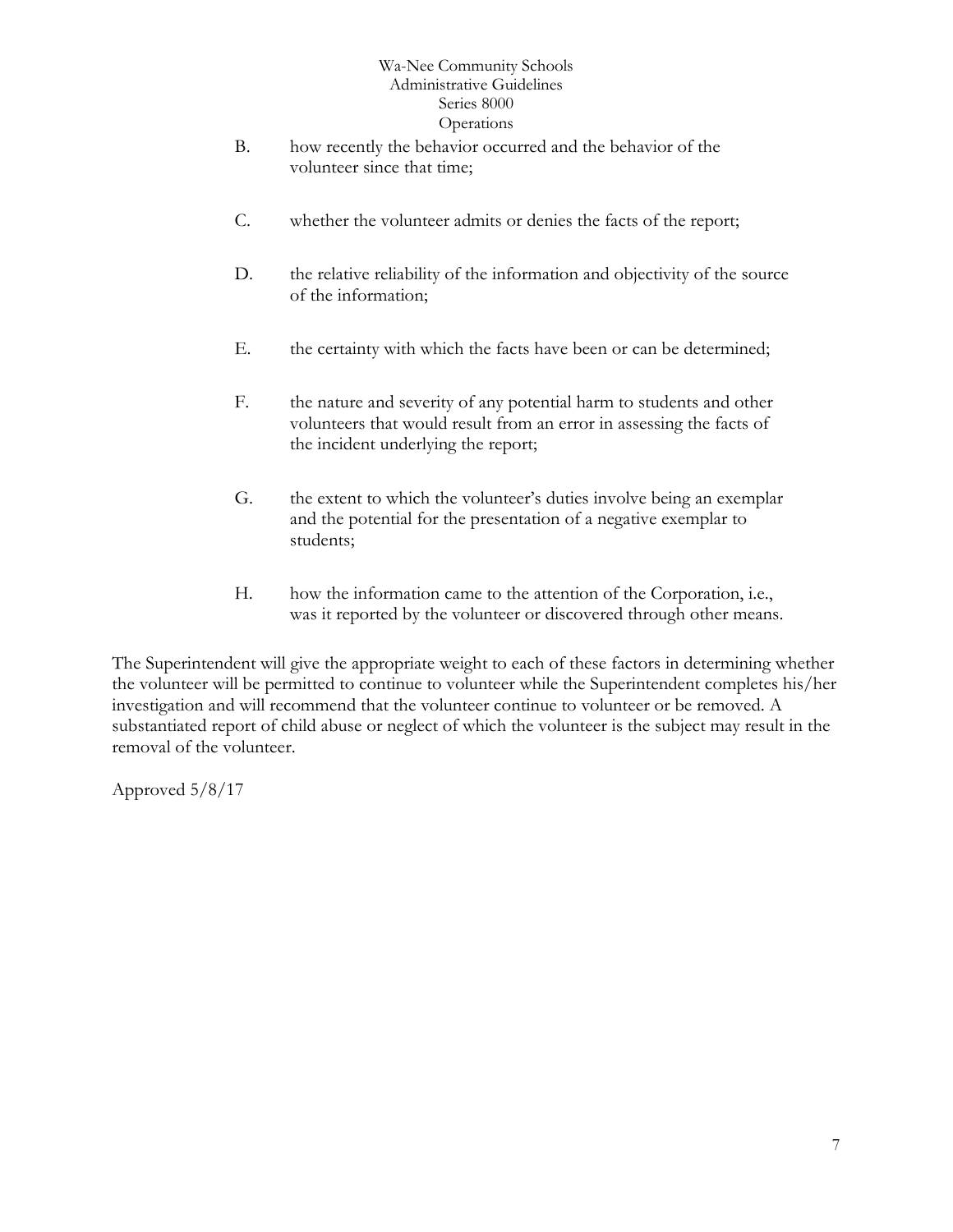#### Wa-Nee Community Schools Administrative Guidelines Series 8000 **Operations** 8120B - USE OF UNPAID VOLUNTEER AIDES

<span id="page-7-0"></span>Unpaid volunteer aides may be used throughout the school system for:

- A. one (1) day resource service projects such as a lecture, a demonstration, or assistance on a field trip;
- B. short term resource service projects not exceeding a day period;
- C. continuing service projects extending over long periods or for the entire school year such as library aides, teacher aides, and office aides.

#### **Procedures to be Followed**

- A. Volunteers for one (1) day and short term resource service projects may be contacted and scheduled by the individual school or department desiring the service without involving the Administration Office in the arrangements and without any special conditions.
- B. All volunteers shall be under the direct supervision of the school or department administrator and/or the teacher to whom they are assigned. They may not be used in an administrative or supervisory capacity.

Approved 4/28/08 Revised 5/8/17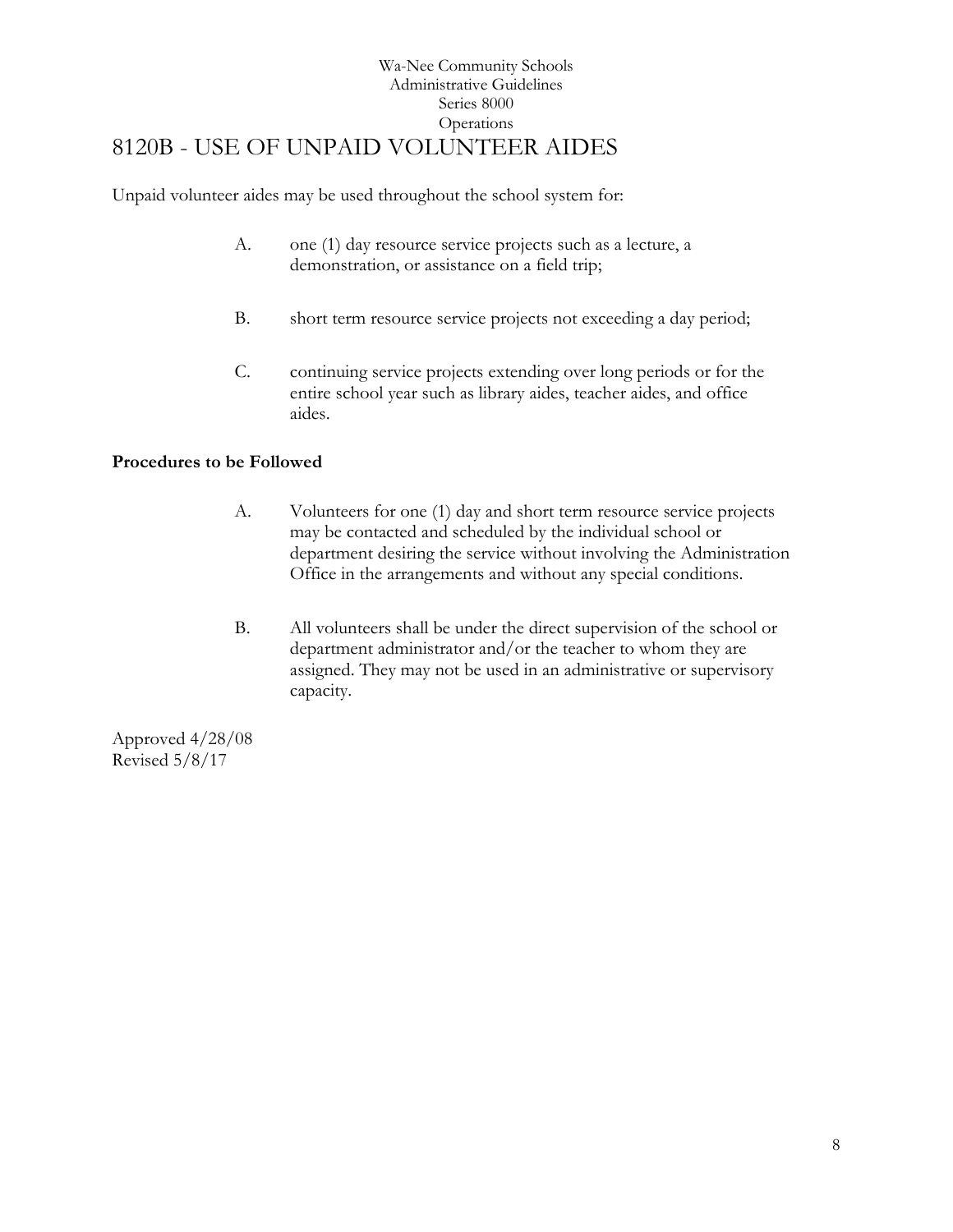## <span id="page-8-0"></span>Wa-Nee Community Schools Administrative Guidelines Series 8000 **Operations** [8121](http://www.neola.com/wanee-in/search/policies/po8121.htm) - PERSONAL BACKGROUND CHECK - CONTRACTED SERVICES

In accordance with School Board policy, the personal and volunteer history will be thoroughly investigated of each individual who is seriously being considered for a contracted position and each employee of an entity with which the School Corporation contracts for services who is likely to have direct, ongoing contact with children within the scope of the employee's employment.

For each individual contractor and each employee of an entity with which the Corporation contracts for services who is likely to have direct, ongoing contact with children within the scope of the employee's employment, a criminal history record check must be conducted. The Superintendent will be responsible for ensuring that the individual completes or will require that the contracting entity complete the required background check referenced below for its employee.

Will require that the contracting entity complete the background check for a local, State, and National criminal history check, including an expanded national criminal history check as defined by I.C. 20-26-2-1.5 for its employee.

If the Corporation's investigation and/or criminal history check or the contracting entity's investigation and/or criminal history check reveals that the individual has been involved in some unlawful behavior, such information should be examined in light of:

- A. the nature of the unlawful behavior, e.g. was it a felony or a misdemeanor? Did it involve violence? Was it sex related? Was it child related? etc.;
- B. did the behavior result in a conviction;
- C. how recently the behavior occurred and the behavior of the individual in the interim;
- D. the relationship of the behavior to the duties the person would be assuming;
- E. the likelihood that the individual would represent a potential threat of injury to or loss/damage to property;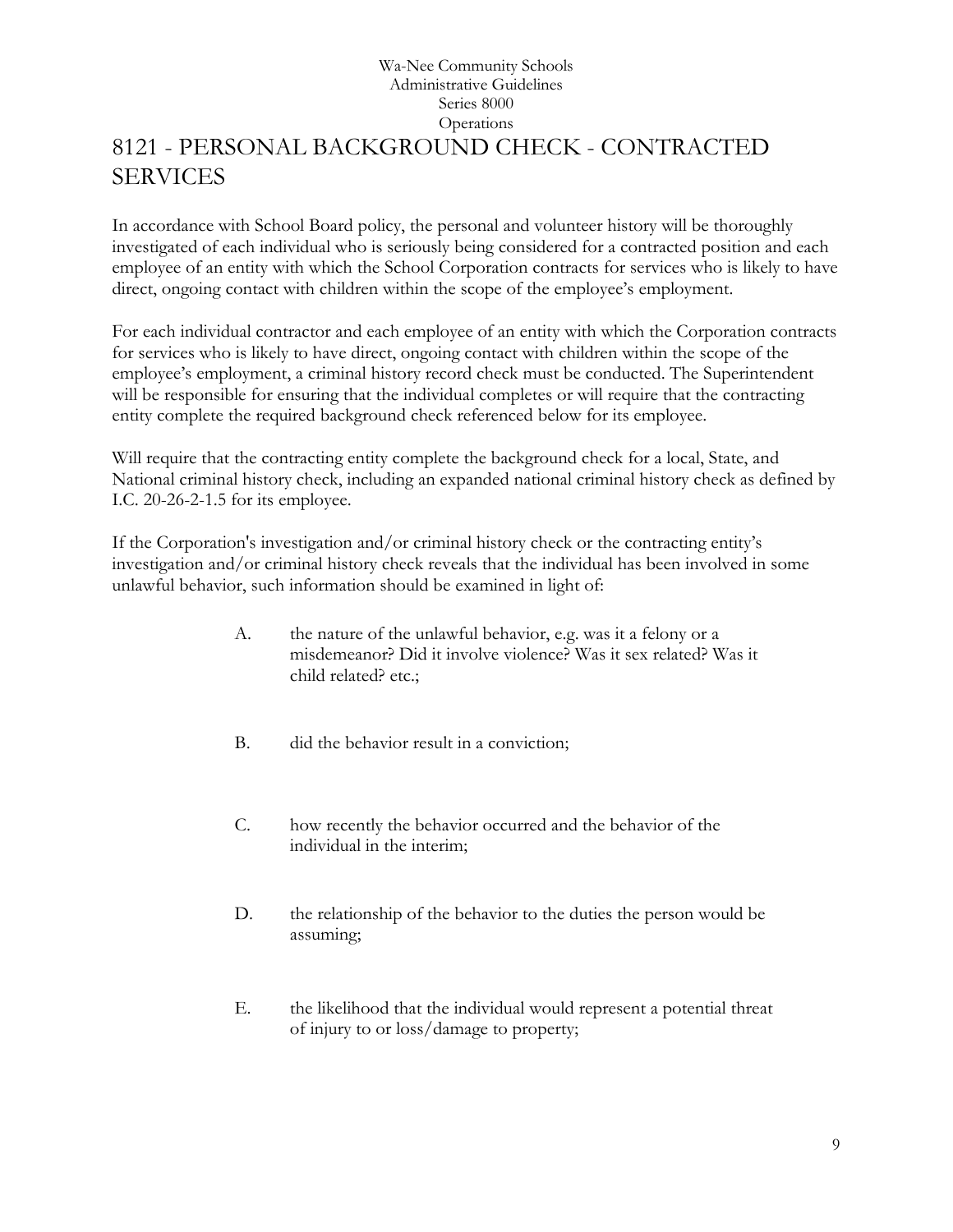- F. the likelihood that the individual would present a potential threat of injury to or loss/damage to persons;
- G. the extent that the position held (or services provided by) the individual involves being an exemplar to students and the potential for the presentation of a negative exemplar;
- H. the manner in which the information came to the Corporation's attention, i.e., offered by the individual or reported through an investigation.

The final decision concerning the status of an individual contractor or employee of an entity with which the School Corporation contracts for services (or possible termination of the contract if the information comes to light after a contract is signed) will be made by the approval of the board.

In addition to the criminal history check, the Superintendent/designee will conduct the following or contract with a private service provider to conduct the following for its employee:

- A. an expanded national criminal history check as defined by I.C. 20-26- 2-1.5
- B. an expanded child protection index check as defined by I.C. 20-26-2- 1.3
- C. a search of the national sex offender registry maintained by the United States Department of Justice
- D. beginning July 1, 2017, a search of the State child abuse registry
- E. verification of the individual's eligibility to work using the E-Verify database maintained by the Federal government as required by I.C. 12-32-1

An "expanded child protection index check" means:

A. an inquiry with the department of child services as to whether an individual has been the subject of a substantiated report of child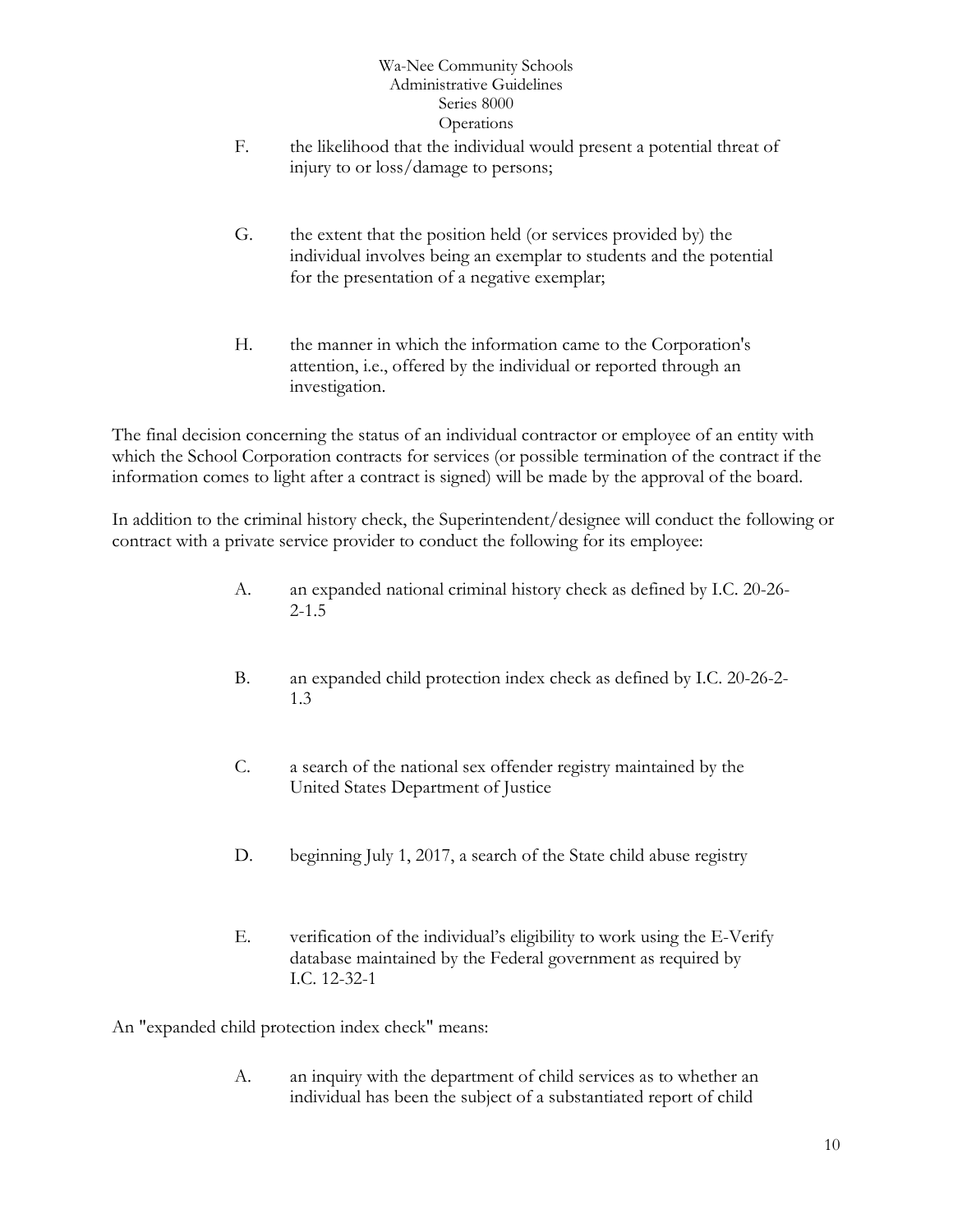abuse or neglect and is listed in the child protection index established under I.C. 31-33-26-2;

- B. an inquiry with the child welfare agency of each state in which the individual has resided since the individual became eighteen (18) years of age as to whether there are any substantiated reports that the individual has committed child abuse or neglect; and
- C. for a certificated employee, an inquiry with the department of education or other entity that may issue a license to teach of each state in which the individual has resided since the individual became eighteen (18) years of age as to whether the individual has ever had a teaching license suspended or revoked.

Approved 5/8/17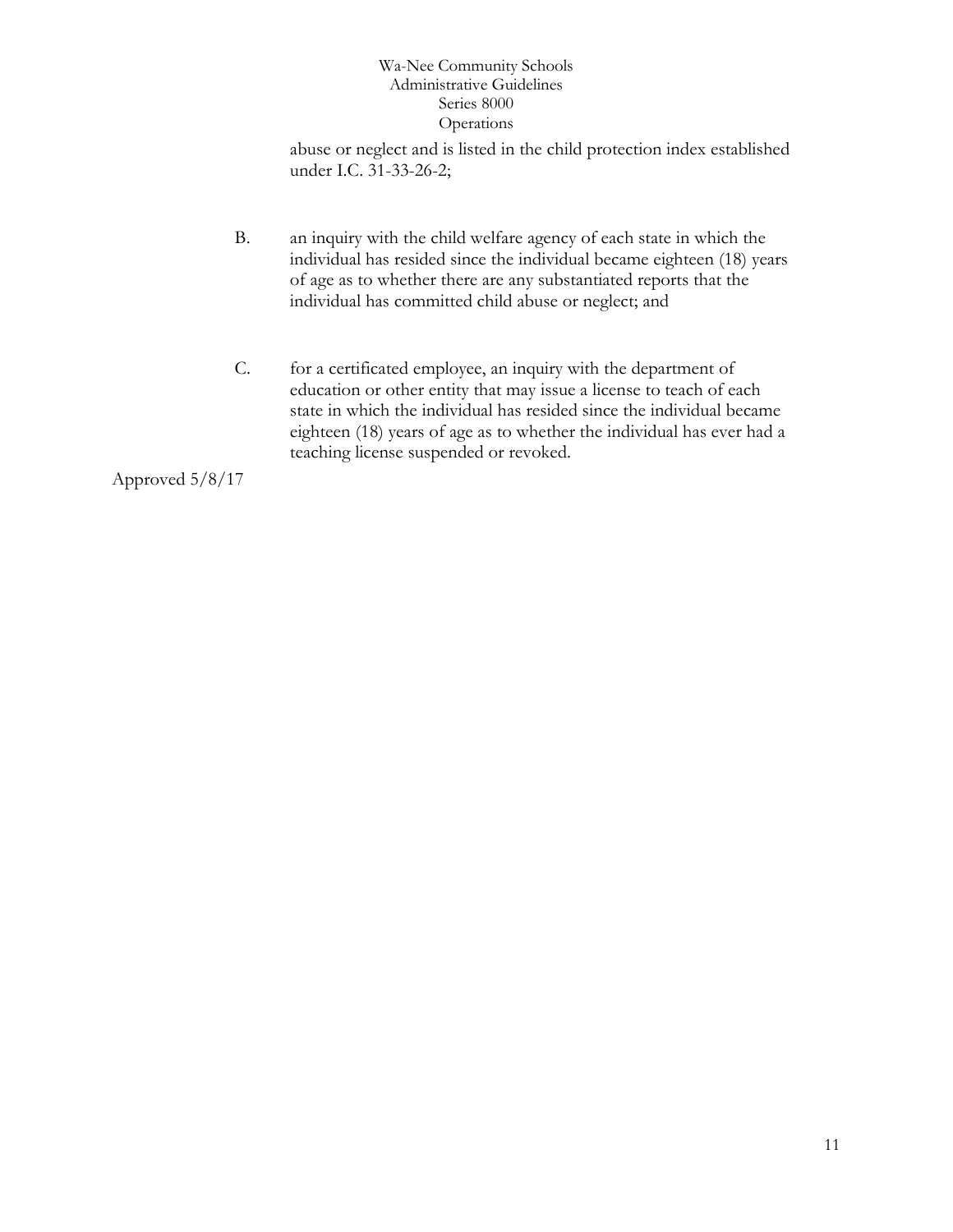# <span id="page-11-0"></span>Wa-Nee Community Schools Administrative Guidelines Series 8000 Operations 8121A - REPORTS OF ARREST, CRIMINAL CHARGES, CONVICTIONS AND SUBSTANTIATED CHILD ABUSE OR **NEGLECT**

Individual contractors and employees of an entity with which the School Corporation contracts for services who are likely to have direct, ongoing contact with children within the scope of the employee's employment shall report their arrest or the filing of criminal charges against them or their conviction for a crime to the Superintendent within forty-eight (48) hours of the arrest or filing of criminal charges or the conviction. If the individual contractor/employee of a contractor is held in custody for more than twenty-four (24) hours, the report shall be made within forty-eight (48) hours after the individual contractor/employee of a contractor is released from custody.

Individual contractors and employees of an entity with which the Corporation contracts for services who are likely to have direct, ongoing contact with children within the scope of the employee's employment also shall report a substantiated report of child abuse or neglect of which the individual contractor/employee of a contractor is the subject to the Superintendent within forty-eight (48) hours of the issuance of the report. If the individual contractor/employee of a contractor does not receive notice of the issuance of the report until a later date, the individual contractor/employee of a contractor must report the substantiated report of child abuse or neglect of which the individual contractor/employee of a contractor is the subject to the Superintendent within forty-eight (48) hours of receiving notice of the report.

The arrest or the filing of criminal charges or conviction need not automatically result in the suspension of the individual contractor/employee of a contractor or termination of the contract or removal of the contractor's employee. The Superintendent may evaluate the circumstances of the arrest or charge(s) based upon the factors listed below for the evaluation of criminal convictions, plus the presumption of innocence afforded every person charged with a crime prior to conviction.

As used here, "crime" means an action initiated by the State of Indiana, another state, or the United States with a penalty that includes the possibility of a term of imprisonment. The term includes all prosecutions denominated as a felony or misdemeanor. Infractions such as speeding and other minor traffic infractions are not covered unless the position includes operating a vehicle as an essential function. Any doubt about reporting a charge or arrest should be resolved in favor of reporting the offense.

If available, the evaluation of the charge(s), arrest, or conviction will be expedited if the individual contractor/employee of a contractor provides the Superintendent a copy of:

- A. the criminal charge(s), i.e., the information or indictment;
- B. any probable cause affidavit filed with the charge;
- C. the cause number and court in which the matter is pending;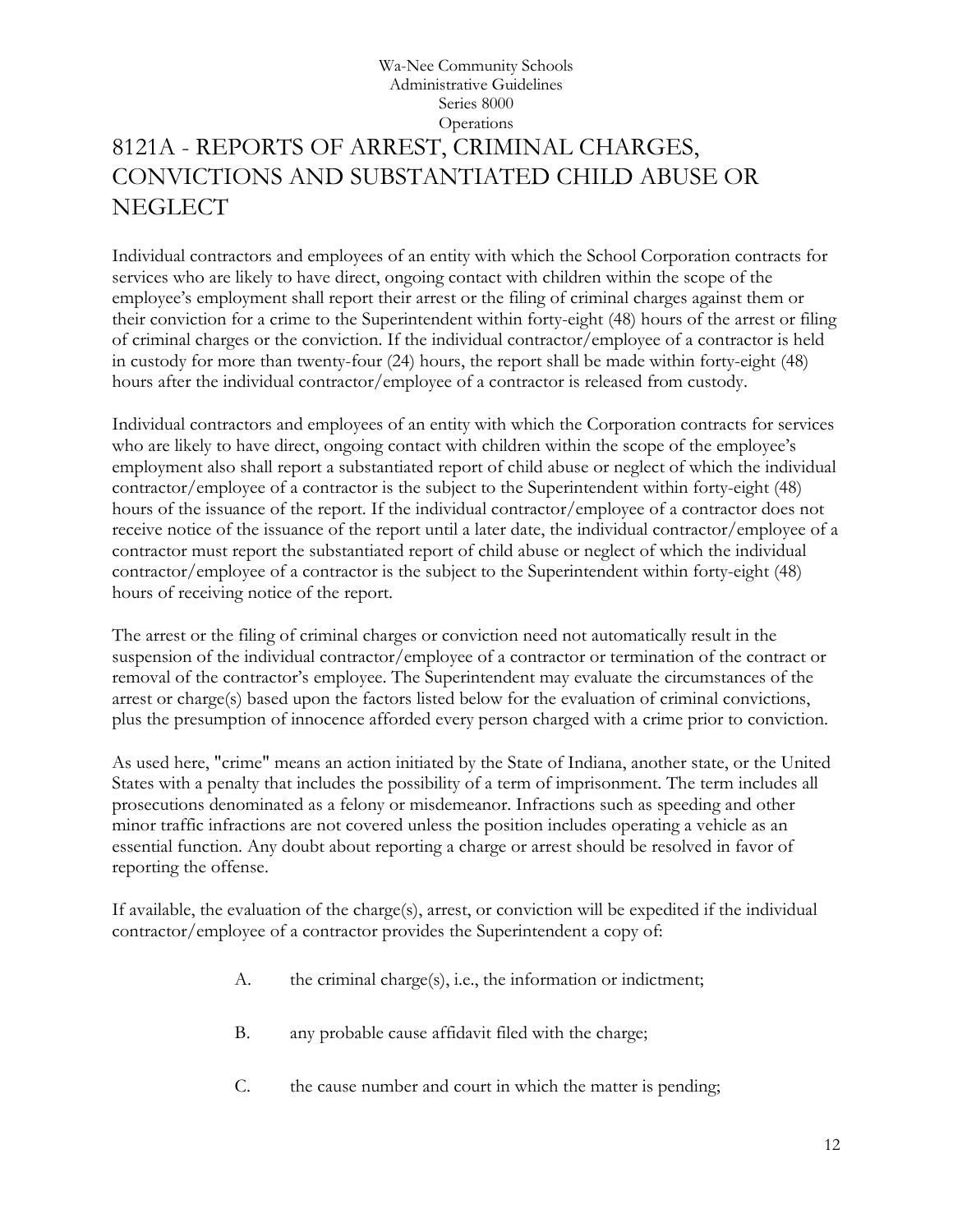- D. any police report or accident report prepared by law enforcement; and
- E. the court's entry of a criminal conviction against the individual contractor/employee of a contractor.

In evaluating information surrounding the arrest, filing of criminal charges or conviction, the Superintendent will take into account:

- A. the relevance of the circumstances of the arrest, charge(s), or conviction to the qualification standards and essential functions of the position held (or services provided) by the individual contractor/employee of a contractor;
- B. how recently the behavior occurred and the behavior of the individual contractor/employee of a contractor since that time;
- C. whether the individual contractor/employee of a contractor admits or denies the facts of the allegation;
- D. the relative reliability of the information and objectivity of the source of the information;
- E. the certainty with which the facts have been or can be determined;
- F. the nature and severity of any potential harm to students and others that would result from an error in assessing the facts of the arrest, charge(s), or conviction;
- G. the extent to which the position held (or services provided) by the individual contractor/employee of a contractor involves being an exemplar and the potential for the presentation of a negative exemplar to students; and
- H. how the information came to the attention of the Corporation, i.e., was it reported by the individual contractor/employee of a contractor or discovered through other means.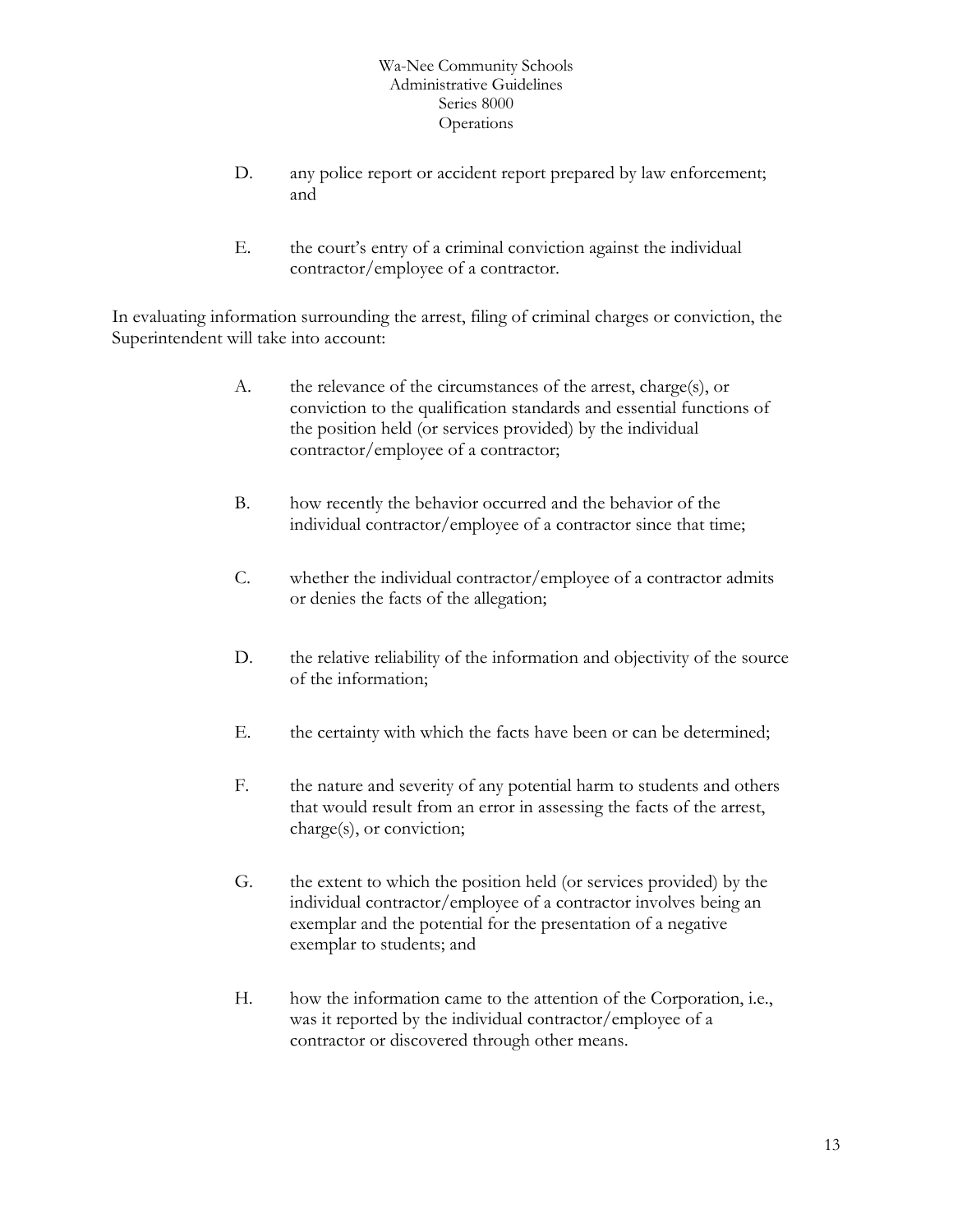The Superintendent will give the appropriate weight to each of these factors in determining whether the individual contractor/employee of a contractor will be permitted to continue to provide services while the charges are resolved in the trial court, and will recommend that the individual contractor/employee of a contractor continue to provide services, be suspended, or be removed or that the contract be terminated or recommended for termination.

A substantiated report of child abuse or neglect of which the individual contractor/employee of a contractor is the subject need not automatically result in the suspension or removal of the individual contractor/employee of a contractor or termination of the contract. The Superintendent may evaluate the circumstances of the incident underlying the report based on the following factors:

- A. the relevance of the circumstances of the incident underlying the report to the qualification standards and essential functions of the position held (or services provided) by the individual contractor/employee of a contractor;
- B. how recently the behavior occurred and the behavior of the individual contractor/employee of a contractor since that time;
- C. whether the individual contractor/employee of a contractor admits or denies the facts of the report;
- D. the relative reliability of the information and objectivity of the source of the information;
- E. the certainty with which the facts have been or can be determined;
- F. the nature and severity of any potential harm to students and others that would result from an error in assessing the facts of the incident underlying the report;
- G. the extent to which the position held (or services provided) by the individual contractor/employee of a contractor involves being an exemplar and the potential for the presentation of a negative exemplar to students;
- H. how the information came to the attention of the Corporation, i.e., was it reported by the individual contractor/employee of a contractor or discovered through other means.

The Superintendent will give the appropriate weight to each of these factors in determining whether the individual contractor/employee of a contractor will be permitted to continue to provide services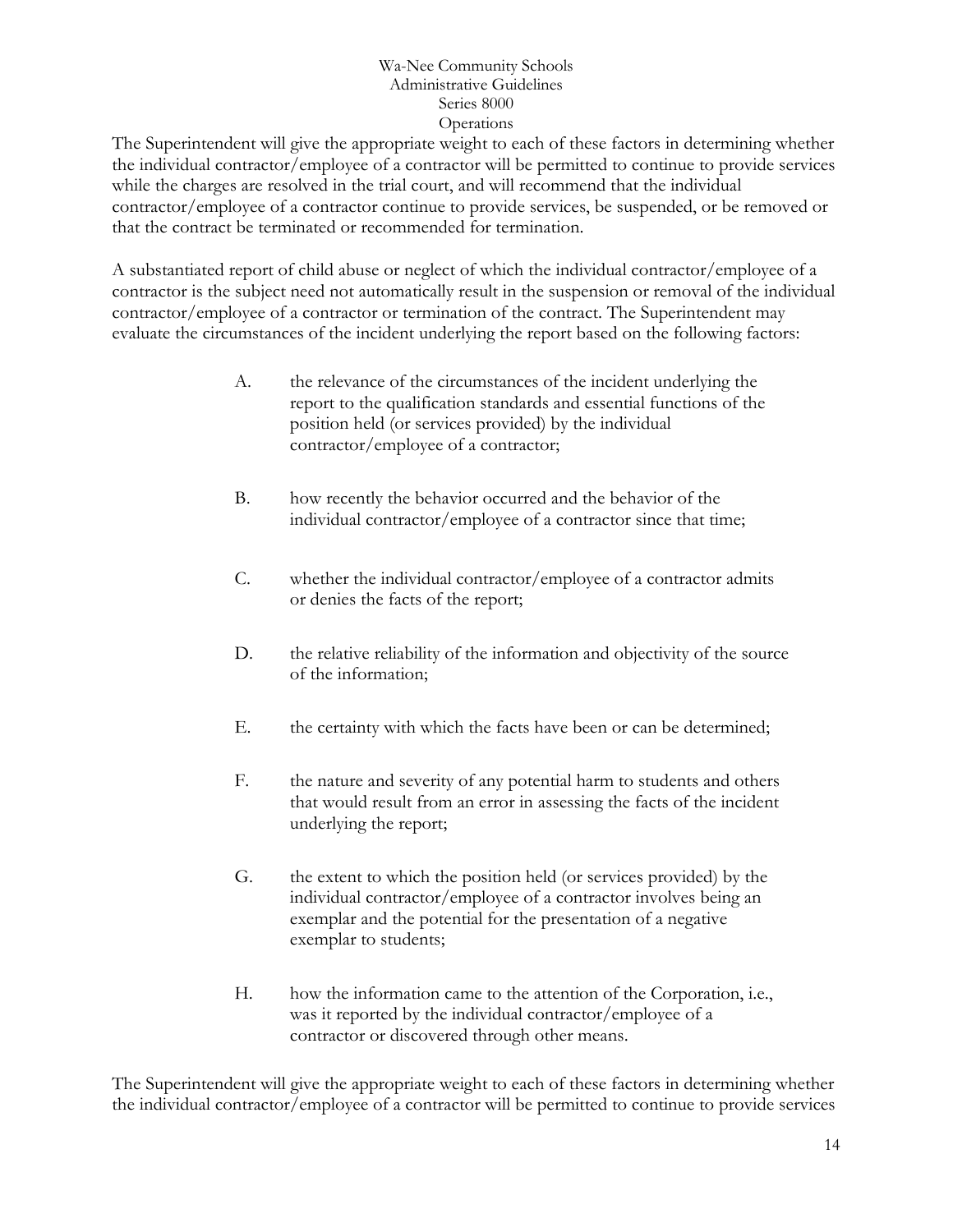while the Superintendent completes his/her investigation and will recommend that the individual contractor/employee of a contractor continue to provide services or be suspended. A substantiated report of child abuse or neglect of which the individual contractor/employee of a contractor is the subject may result in the termination of the contract and/or the removal of that contractor's employee.

Approved 5/8/17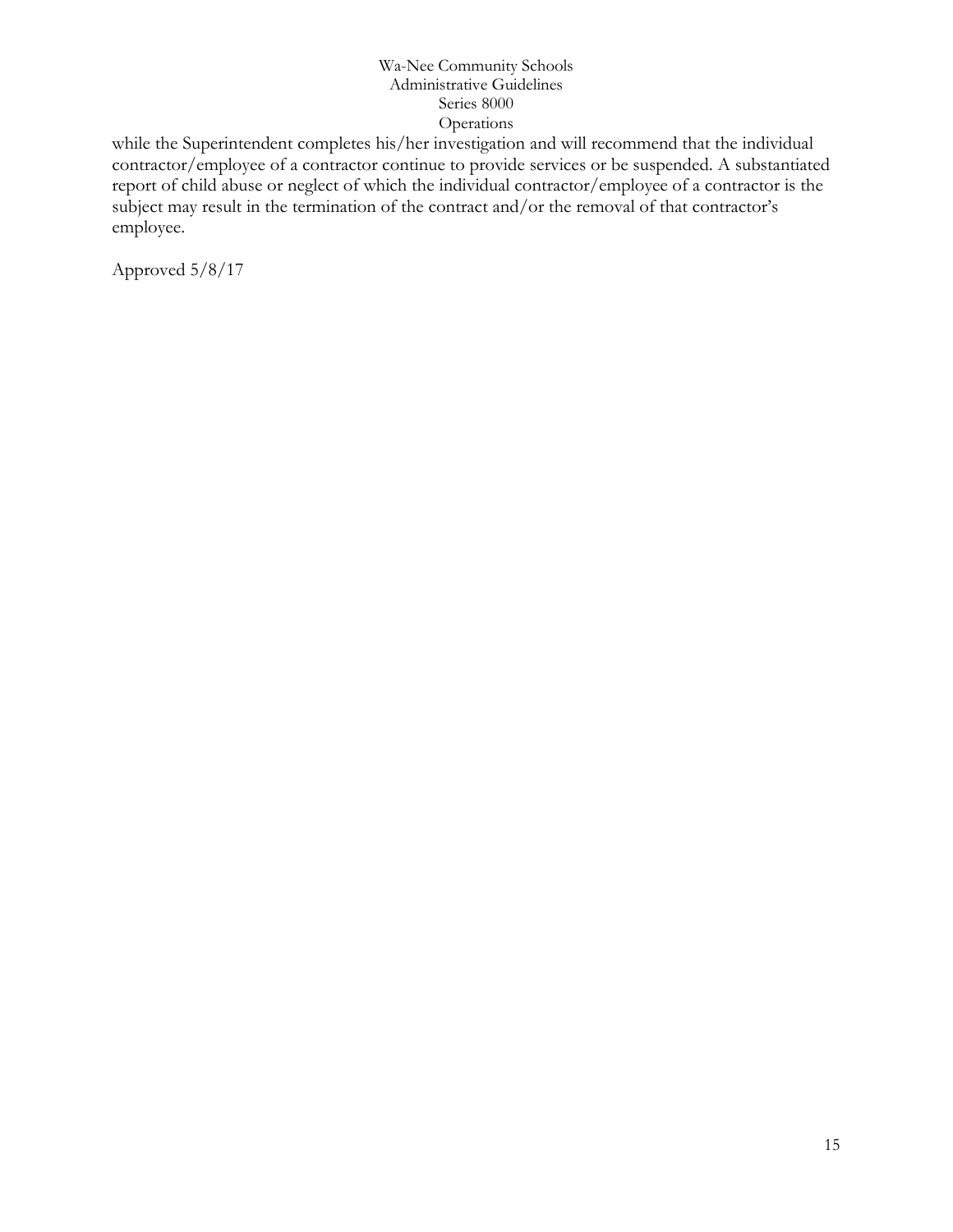# <span id="page-15-0"></span>[8220](http://www.neola.com/wanee-in/search/policies/po8220.htm) - SCHOOL DAY

## A. **Opening Exercises**

- 1. Each school day and special program may begin with the Pledge of Allegiance to the Flag.
- 2. Only those students who have conscientious scruples against such a pledge or salute, or are children of accredited representatives of foreign governments to whom the United States extends diplomatic immunity will be excused from repeating the Pledge of Allegiance. Such students should show respect by remaining silent.
- 3. If a student or teacher is in the hall or office during the Pledge of Allegiance, s/he must stand and remain silent.

# B. **Announcements**

Principals may allow notices of general interest to be broadcast over the school loudspeaker at designated times in accordance with the following rules but no announcement shall be read which has not been approved by the principal.

### C. **Flag Display**

- 1. The American Flag is to be flown at all schools on days when schools are in session.
- 2. The principal is responsible for raising and lowering the flag and for maintaining it in proper condition.
- 3. The flag is flown at half-staff on order of the President or the Governor. It may not be flown at half-staff as a form of political or other dissent.

## D. **School Assemblies**

The principal is responsible for the scheduling and operation of all assemblies in his/her building. Each assembly should be directly related to accomplishing one or more of the Corporation's goals for students and should interfere as little as possible with the academic program.

# E. **School Closings**

Whenever a school is closed due to a calamity such as hazardous weather, utility failure, and the like, all school-sponsored activities are to be considered cancelled until further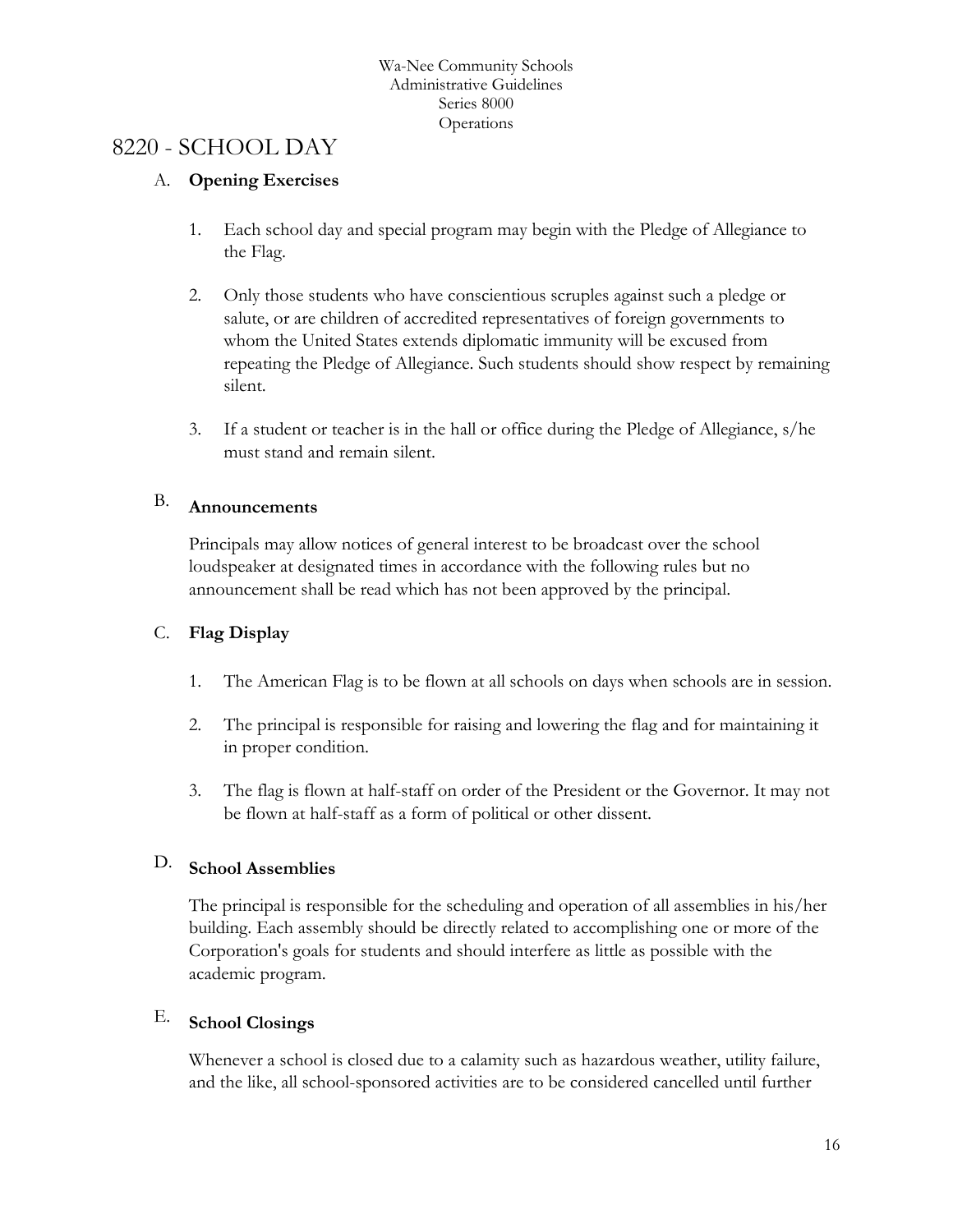notice or the resumption of school.

At the middle and high school levels, if conditions improve later in the day, the principal will be responsible for recommending to the Superintendent which, if any, schoolsponsored activities may take place. The determination is to be made using the following criteria:

- 1. Staff, students, and/or parents can be notified effectively and without unbudgeted costs about the necessary details related to attendance requirements, location, schedule, and the conduct of the activity.
- 2. The staff needed to conduct the activity properly is available and there are no unscheduled or unapproved costs to the Corporation.
- 3. Students have been informed that their participation is not required and they will not be penalized for nonparticipation.
- 4. Any necessary transportation is readily available and the road conditions have been deemed to be safe by the sheriff's department or the State police.

If the activity has been scheduled to take place at a noncorporation location, particularly at another school corporation, the principal should find out whether or not the activity is still scheduled and assess the weather and other conditions between the Corporation and the location and at the location.

If the activity is to take place within the Corporation, it can be scheduled providing the above criteria have been met. However, regardless of the location of the activity, the principal should have determined how many of the Corporation's students who would normally participate will not be participating and what will be the effect of their absence.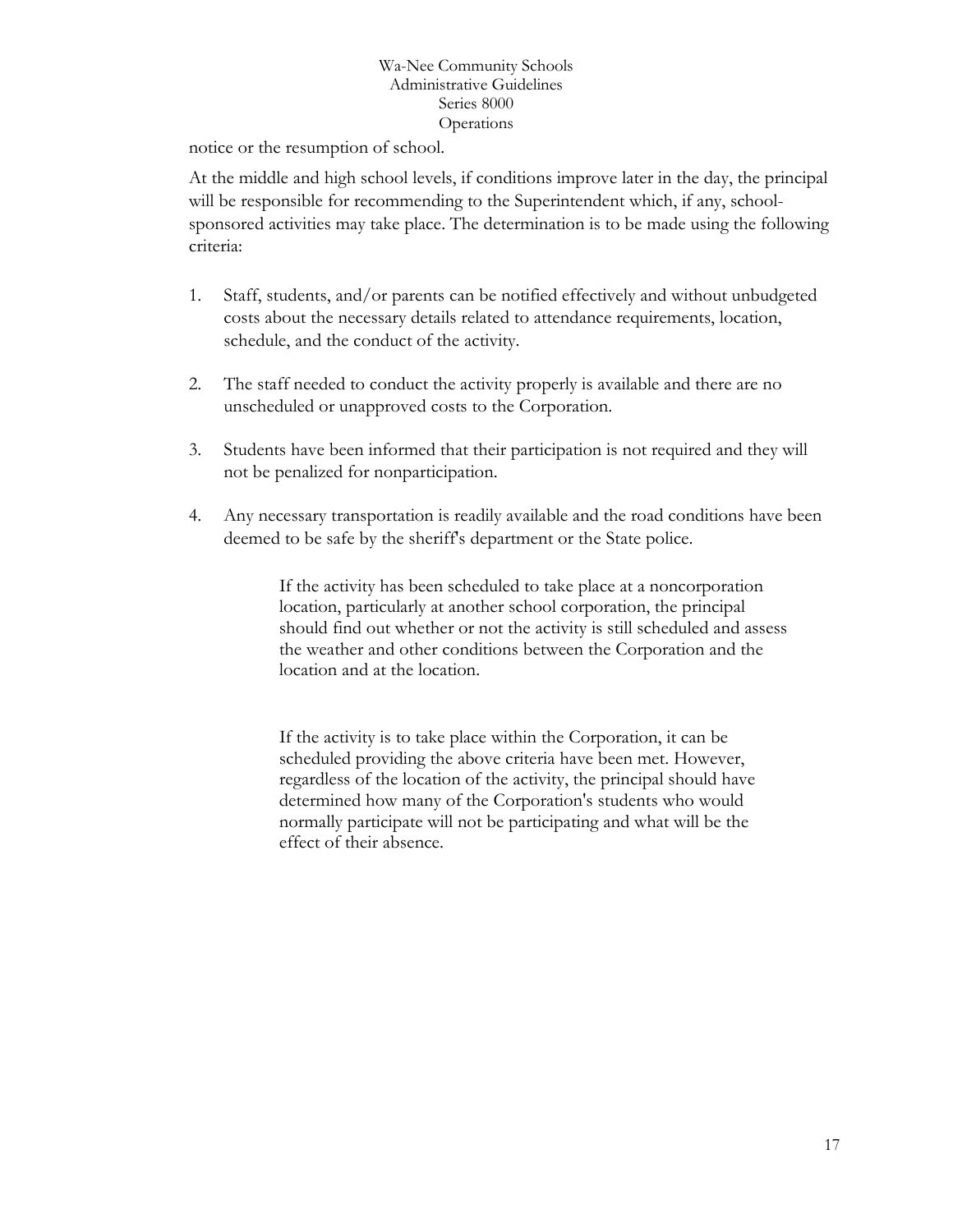#### Wa-Nee Community Schools Administrative Guidelines Series 8000 **Operations** 8310A - ACCESS TO PUBLIC RECORDS

<span id="page-17-0"></span>The public records of the Corporation as defined in the Indiana Access to Public Records Act "APRA") shall be made available for inspection, making handwritten notes, and the purchase of copies unless covered by a mandatory exemption or a discretionary exemption is asserted by the Superintendent as permitted by Board Policy **[8310](http://www.neola.com/wanee-in/search/policies/po8310.htm)**.

### **Designation of Officers**

The Superintendent shall be the Corporation's Public Access Officer ("PAO").

#### **Procedures**

The following procedures shall be followed responding to a request to inspect, copy from and/or purchase copies of Corporation public records:

- A. Requests to inspect or purchase copies of public records in the custody of the Corporation shall be submitted to the PAO by the employee receiving the request. An employee other than the PAO or Superintendent is not authorized to deny access to a record or record information. The PAO may require that the request be placed on a form prescribed by the Superintendent. Copies of the request form shall be available on the Corporation web site and shall also be available in the office of the Superintendent and PAO.
- B. A requesting party shall be required to describe the public record(s) sought with reasonable particularity. A request may be stated as a question, but a request phrased as a question shall be treated as a request for information containing an answer, and the Corporation shall not undertake to answer questions or create a record that does not exist at the time of the request, unless the PAO determines that creating a new record is the most cost effective response to a request. A requesting party may be asked to refine or restate their request to provide the "reasonable particularity" necessary to identify the records sought by the request, but with the exception of a request for a list of employees or students, a requesting party shall be required to state why they want the records requested. A request shall not lack reasonable particularity because it would result in the production of a large number or volume of records. The PAO or a Corporation employee acting at the direction of the Superintendent or PAO will determine and advise the requesting party whether the records specified in the request are available for inspection and copying.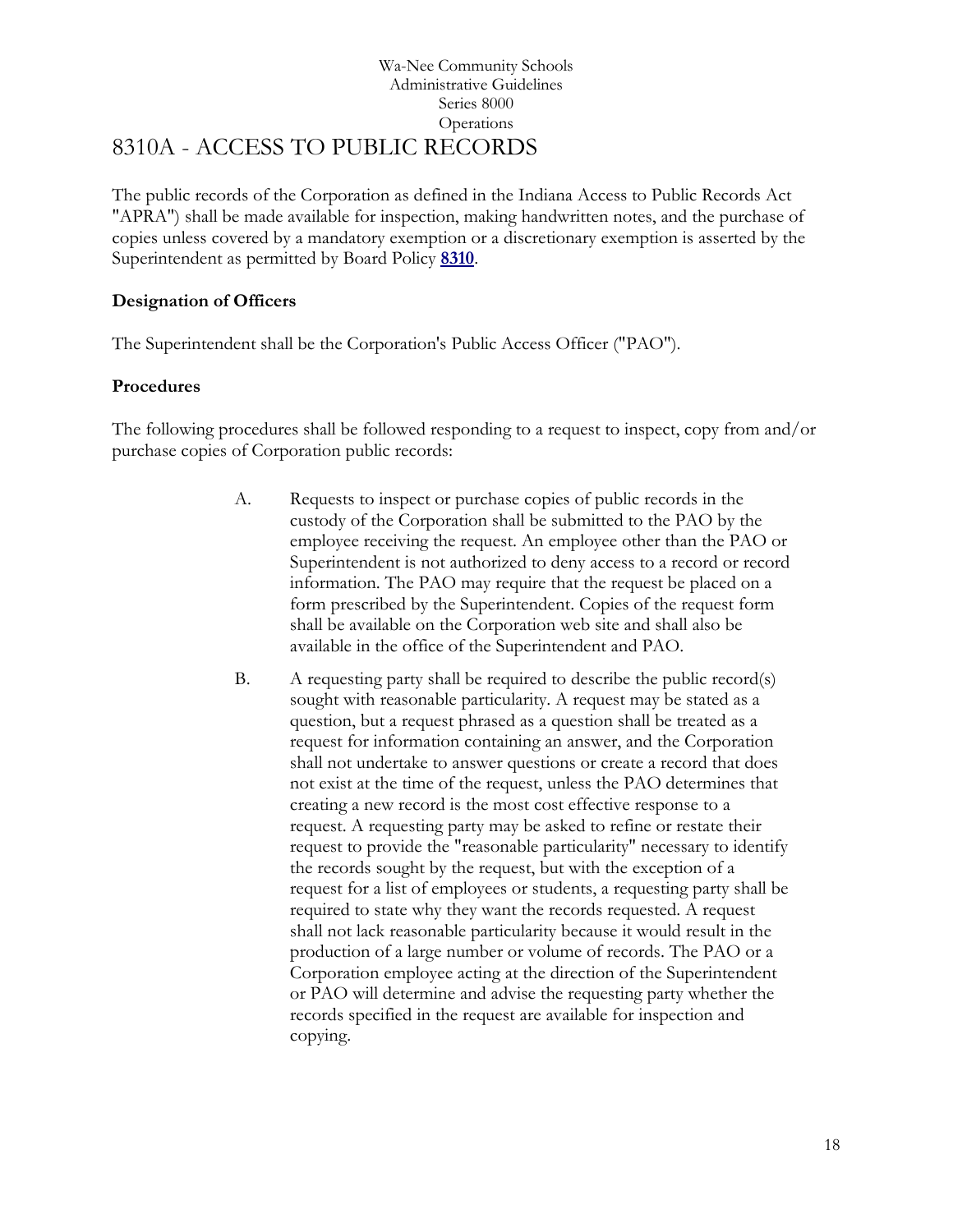When the requesting party is present in the Corporation office, makes the request by telephone, or requests enhanced access to a public record, a denial of disclosure by a public agency occurs at the earlier of the time any employee of the Corporation refuses to permit inspection and copying of the requested record, or twenty-four (24) hours elapse after the PAO refuses to permit the inspection and copying.

When a request is made by USPS mail, e-mail, or by facsimile, a request is denied if there is no response from the Corporation for seven (7) days from the date the Corporation received the request.

The initial response to a request required by these time limitations may be a preliminary or the final response of the Corporation to the requestor's request, but an initial response shall acknowledge receipt of the request and describe the process that will be followed in responding to the request from that point forward.

- C. With respect to records which are determined by the PAO to be available, the PAO or a Corporation employee acting under the PAO's direction will direct the requesting party to the place where the requested records may be inspected and will arrange for the preparation and certification of copies of requested records upon tender of fee computed pursuant to this administrative guideline and Board policy. The PAO will establish a time and date for inspection and copying the requested records.
- D. With respect to records the Corporation will assert are covered by a mandatory exemption covered by I.C. 5-14-3-4(a) or a discretionary exemption covered by I.C. 5-14-3-4(b), the PAO will prepare a written response which invokes the specific statutory exemptions to disclose for any records withheld pursuant to a specific statutory exemption.
- E. Where a search of records will be required and the search must be incorporated into the other duties of Corporation staff, the PAO's response shall describe a schedule of the time Corporation employees will work on the search each work day until the response is completed in a written response to the requestor.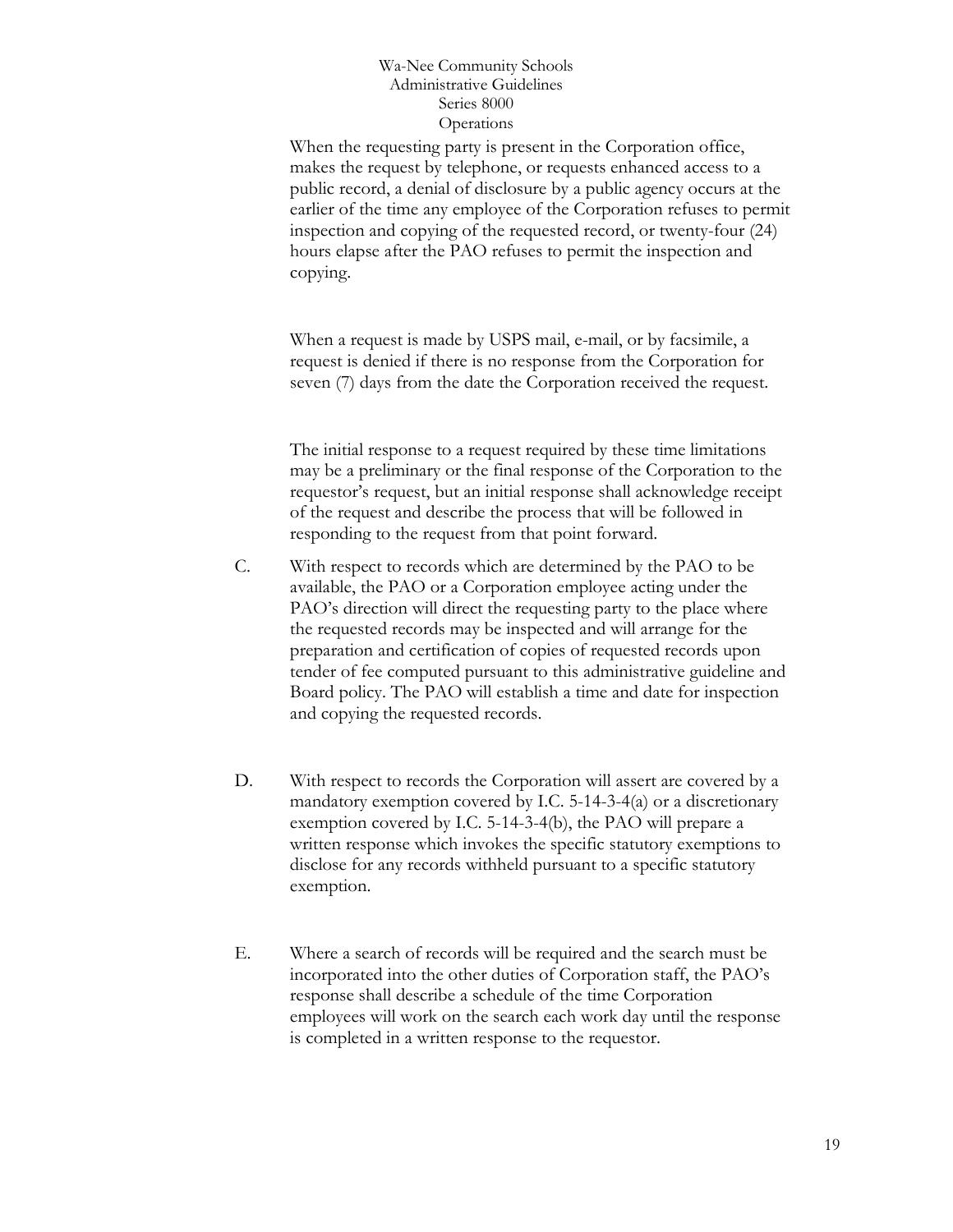F. Records may be inspected only at the Corporation office where they are regularly located or stored unless the PAO designates another place. No record may be removed from such a location without the approval of the PAO.

> If a portion of the information in a record must be redacted to assert an exemption, the redaction shall be made on a copy of the record and the PAO shall review the redacted record before it is released to determine if any redaction necessary to protect exempt information has been completed. A Corporation employee designated by the PAO must be present throughout the inspection of any Corporation record. Preparation of copies for redaction and purchase by a requesting party shall be performed by a Corporation employee.

- G. Requests by mail for copies of Corporation records may be addressed to the PAO c/o the Corporation administration building.
- H. Payment shall be accepted in cash or by money order. Personal checks will not be accepted. The PAO is authorized to waive payment of any fee where the cost of processing and collecting the fee exceeds the fee.

#### **Location and Time**

Records shall be made available for inspection at a location in the Corporation designated by the PAO, during the regular Corporation business hours for that location.

Revised 1/05 Revised 4/28/08 Revised 10/1/12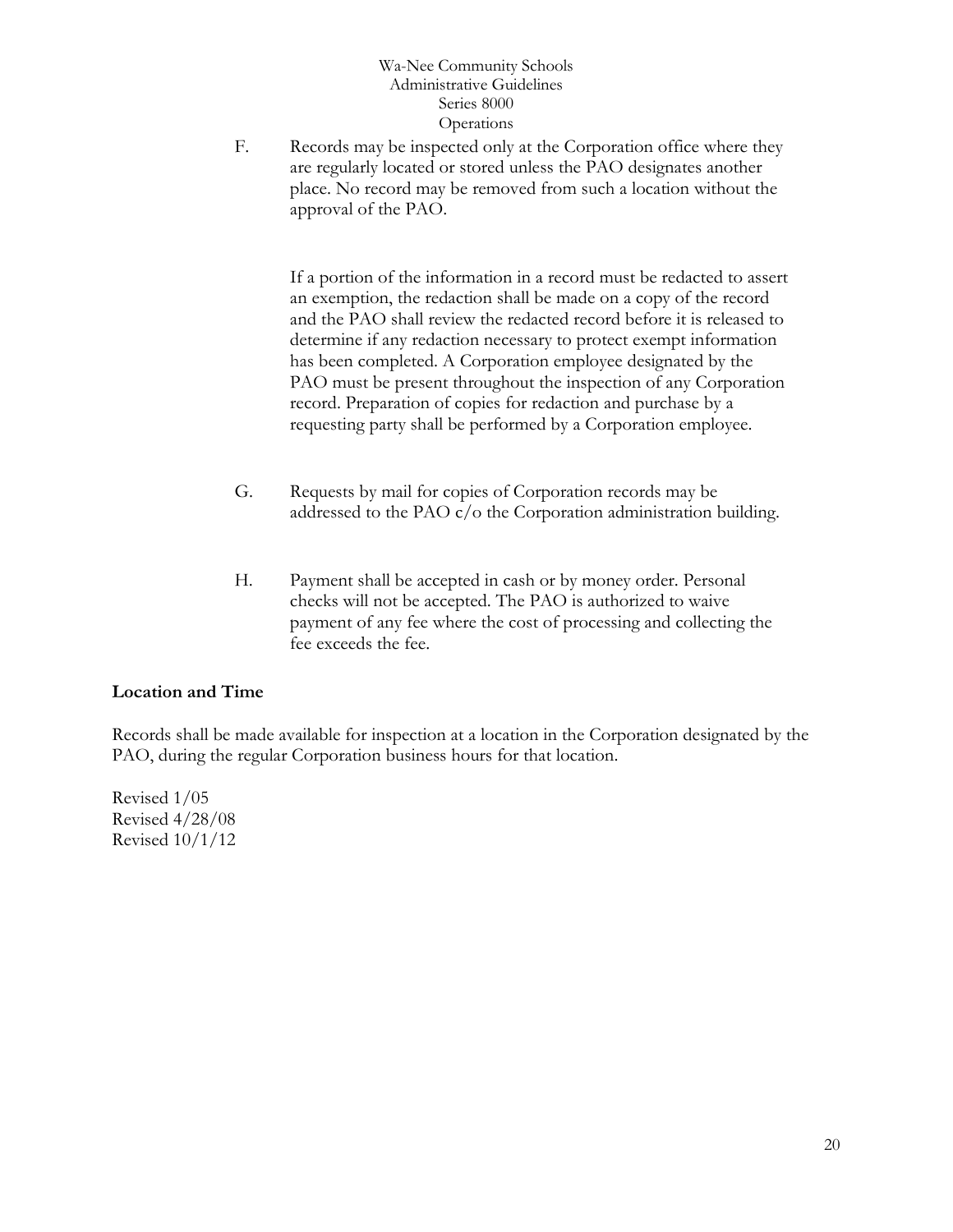# <span id="page-20-0"></span>[8320](http://www.neola.com/wanee-in/search/policies/po8320.htm) - PERSONNEL RECORDS

Certain information concerning Corporation employees is confidential, to be reviewed on a need-toknow basis and only under conditions which guarantee protection of both management's right to access information and the employee's right to unnecessary invasion of privacy. Most information in the personnel files, however, is not confidential and is available for inspection in accordance with State law.

## **INITIAL EMPLOYMENT**

Upon employment, each employee is to submit for the:

### A. **Personnel File**

- 1. a completed employment application form
- 2. a copy of certification, if applicable
- 3. transcripts, if applicable
- 4. completed "right to know" forms

#### B. **Payroll File**

- 1. W-4 forms
- 2. retirement registration
- 3. completed forms for life and disability insurance without the medical examination portion
- 4. completed annuity forms
- 5. payroll deduction authorization
- 6. accumulated sick leave, if applicable
- 7. I-9 forms

### C. **Confidential File**

1. applications for health insurance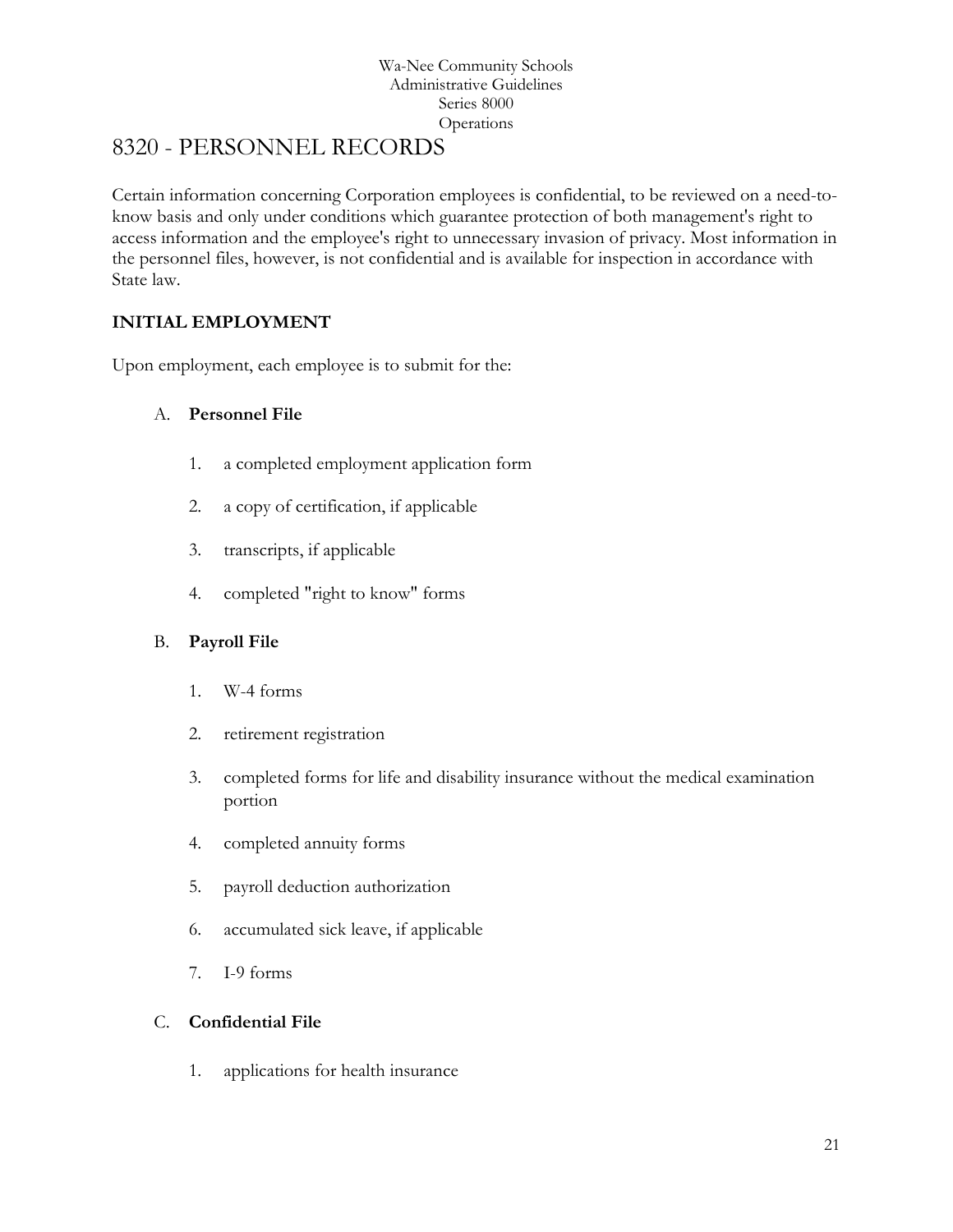- 2. record of a recent physical examination
- 3. history of any medical treatment/conditions
- 4. criminal history record check
- 5. results of drug tests

Professional staff members shall also be responsible upon employment, for providing a complete transcript of their education and records of all prior teaching experience.

All information concerning employees' health status, including mental or physical examinations and treatments are to be kept in a confidential file. Access is limited to the employee, the employee's supervisor, the Superintendent and other central office administrators who have a supervisory relationship to the employee, and others authorized by law.

#### **CONTENTS**

During the period of employment the following data shall be maintained in personnel files:

- A. current correct name, address, and telephone number
- B. current data on education completed, including transcripts of all academic work
- C. an accurate record of work experience
- D. proof of fulfillment of requirements for change in salary classification
- E. current data pertaining to certificates required by the State
- F. record of assignments
- G. proof of discharge from military service
- H. rate of compensation
- I. completed evaluations
- J. disciplinary incidents
- K. special awards or distinctions

Employees who wish to review their own personnel file shall: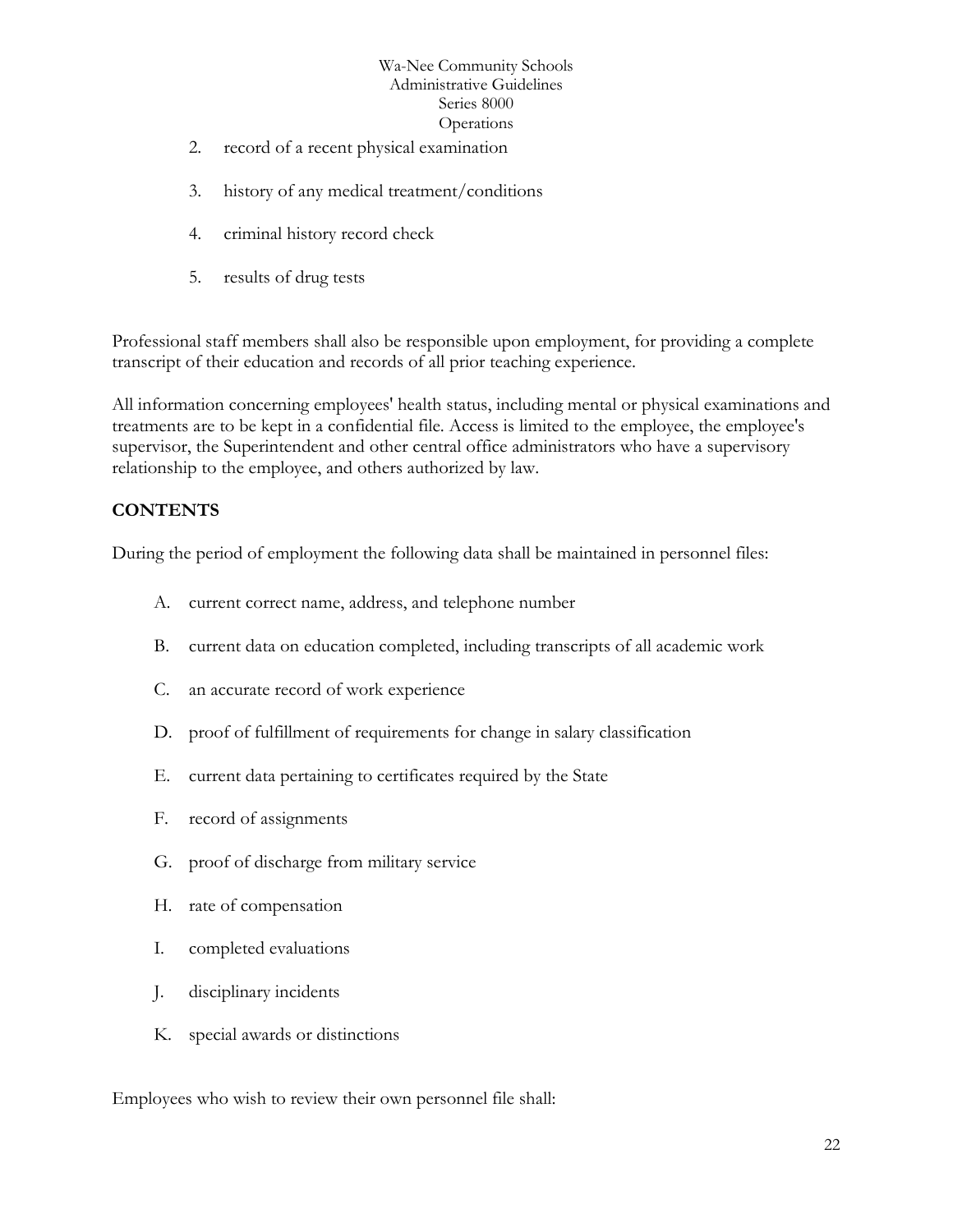- A. request access in writing;
- B. review the record in the presence of the administrator designated to maintain said records or designee;
- C. make no alterations or additions to the record nor remove any material therefrom;
- D. sign and date a log attached to the file.

Employees who wish copies of material in their personnel file shall:

- A. request copies in writing;
- B. receive such copies free of charge.

Employees wishing to appeal material in their record shall make a request in writing to the Superintendent and specify therein:

- A. name and date;
- B. materials to be appealed;
- C. reason for appeal.

The Superintendent shall hear the appeal and make a determination within ninety (90) days of the appeal in accordance with law.

The Superintendent shall maintain a written record of any persons other than the employee who have had access to each employee's file.

Although most information in personnel files is a matter of public record, only verification of employment should be provided by telephone request. Any other information about an employee should be requested in writing or in person, and addressed to the Corporation Records Officer (CRO).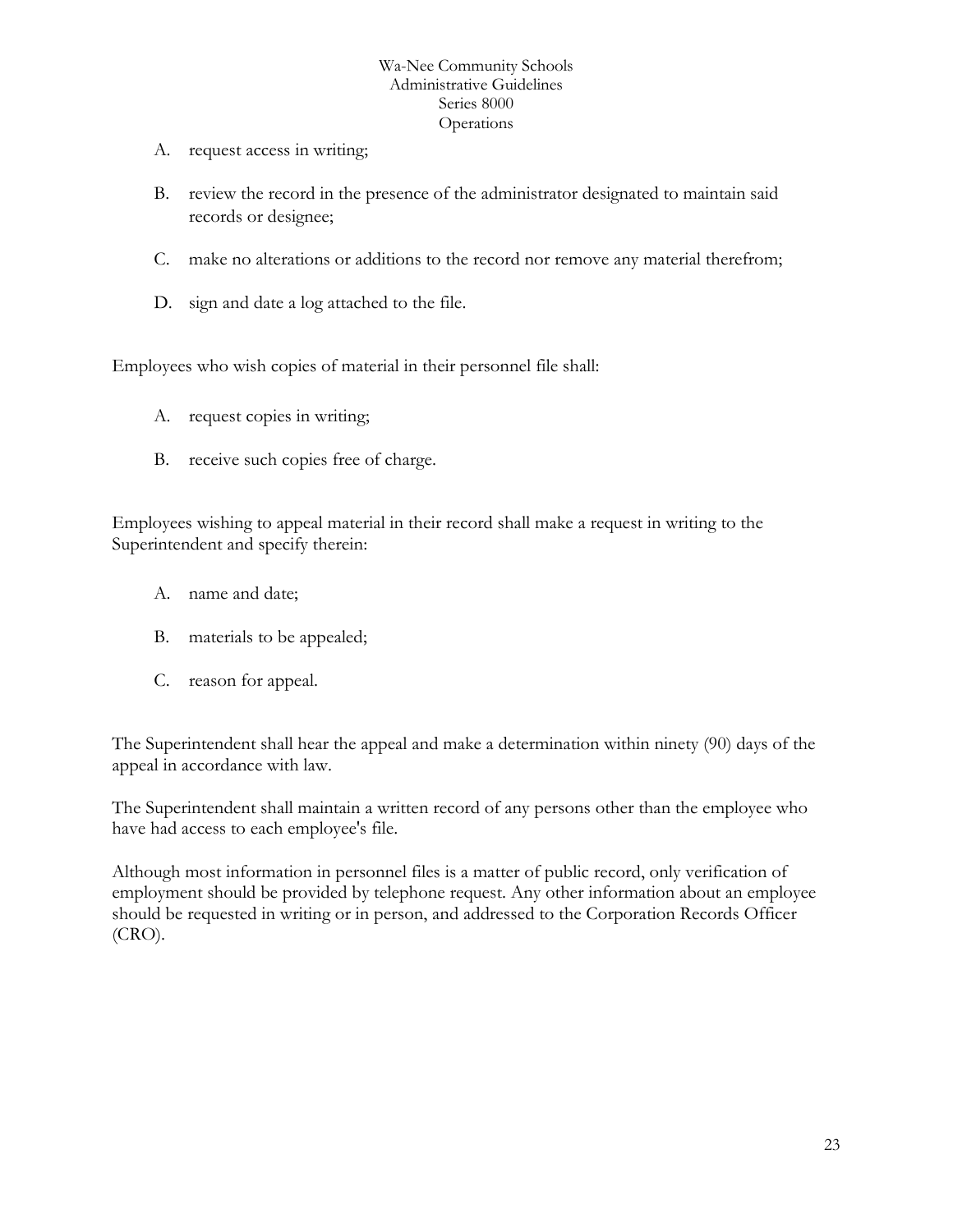# <span id="page-23-0"></span>[8330](http://www.neola.com/wanee-in/search/policies/po8330.htm) - STUDENT RECORDS

Student records shall be maintained in accordance with School Board Policy **[8330](http://www.neola.com/wanee-in/search/policies/po8330.htm)** and State/Federal laws and regulations.

The student record is the legal record for each student who is or has attended schools within the Corporation. All information contained in the student record must be factual, verifiable and of a constructive nature. The Board shall collect, maintain and use only information necessary for legally mandated Corporation functions.

Educational Records, as defined in Section 99.3 of the Family Educational Rights and Privacy Act, means those records, files, documents and other materials which: (1) contain information directly related to a student, and (2) are maintained by the Board or by a party acting for the Board. "Record" means any information or data recorded in any medium, including but not limited to: handwriting, print, tapes, films, microfilm, and microfiche, and electronic/digital formats.

The term, Educational Records, does not include:

- A. records of instructional, supervisory, and administrative personnel and educational personnel ancillary thereto which:
	- 1. are in the sole possession of the maker thereof; and
	- 2. are not accessible or revealed to any other individual except a substitute;

For the purpose of this definition, a "substitute" means an individual who performs on a temporary basis the duties of the individual who made the record, and does not refer to an individual who permanently succeeds the maker of the record in his/her position.

- B. records maintained by a law enforcement unit of the Corporation that were created by that law enforcement unit for the purpose of law enforcement.
- C. records relating to a student who is eighteen (18) years of age or older, or is attending an institution of postsecondary education, which are: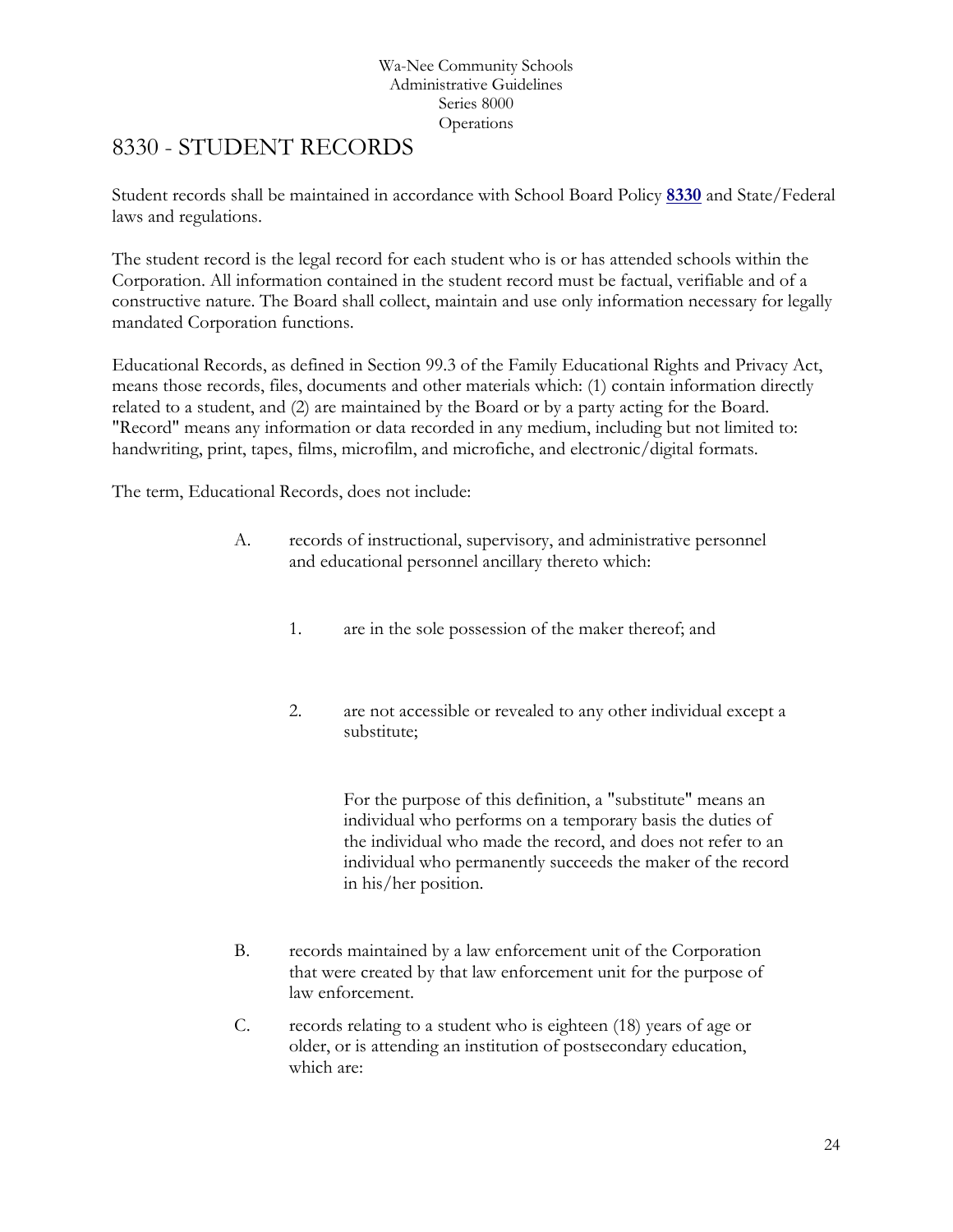- 1. created or maintained by a physician, psychiatrist, psychologist, or other recognized professional or paraprofessional acting in his/her professional or paraprofessional capacity, or assisting in that capacity; and
- 2. created, maintained, or used only in connection with the provision of treatment to the student; and
- 3. not disclosed to anyone other than individuals providing the treatment; except, that the records can be personally reviewed by a physician or other appropriate professional of the student's choice:

For the purpose of this definition, "treatment" does not include remedial educational activities or activities which are part of the program of instruction at the educational agency or institution.

D. records which contain only information relating to a person after that person was no longer a student in the Corporation. An example would be information collected by the Board pertaining to the accomplishments of its alumni.

The Corporation maintains or may establish video surveillance for security reasons at various areas around its facilities and on its buses. Video recordings, which show students, may constitute a student record, under certain circumstances. This is generally where the record is maintained to document student conduct or misconduct, unless it is maintained for law enforcement purposes as described above. Generally video taken of athletic events or other student performances which are open to the public will not be considered student records. The Superintendent will determine whether the video constitutes a student record prior to the release of any video surveillance containing students, other than to authorized individuals.

The student's school record shall contain the following information that shall be retained permanently or for one hundred years:

A. name, address and telephone listing of parent (see [Form 8330 F1\)](http://www.neola.com/wanee-in/search/forms/fm8330F1.pdf)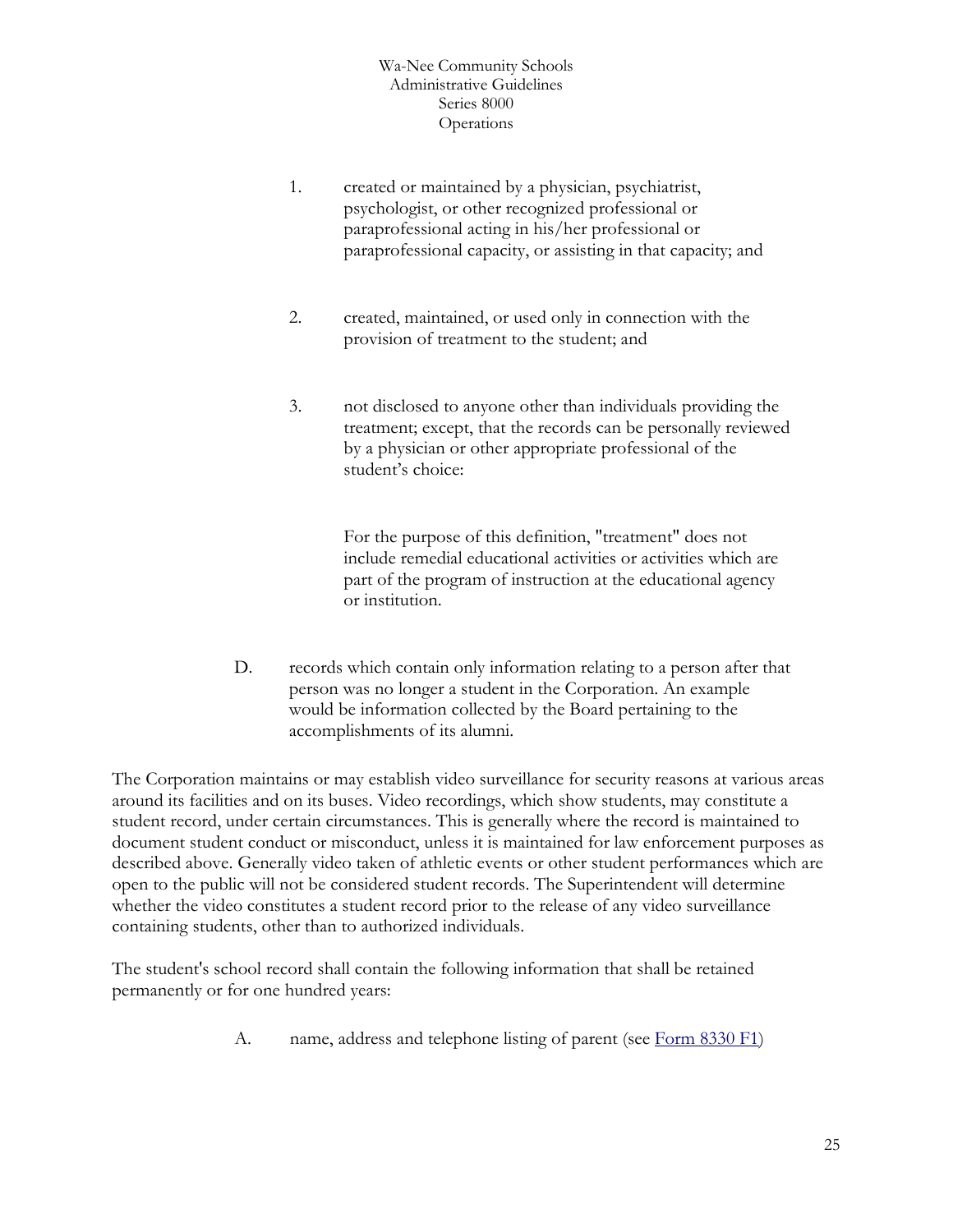- B. enrollment data to include validated birth record, proof of residency, immunization records and social security number or computer number
- C. attendance records
- D. grades and/or transcripts
- E. standardized and/or mandated achievement test data, including proficiency test records which include the date each student meets the proficiency level for the test administered
- F. date of graduation and/or transfer or withdrawal

The student's school record shall contain, if applicable to the individual, the following information, to be retained for a period not less than two (2) years beyond the date of high school graduation:

- A. health and medical information; emergency medical authorization forms may be destroyed upon the annual receipt of the forms as required by law
- B. court order on parental rights and responsibilities and/or custodial or guardianship arrangements, including any court orders regulating access of a parent to school records
- C. awards and recognitions
- D. information and/or data relevant to the identification, evaluation and/or placement of students in accordance with the Individuals with Disabilities Education Act, Section 504 of the 1973 Rehabilitation Act, or other applicable State laws and regulations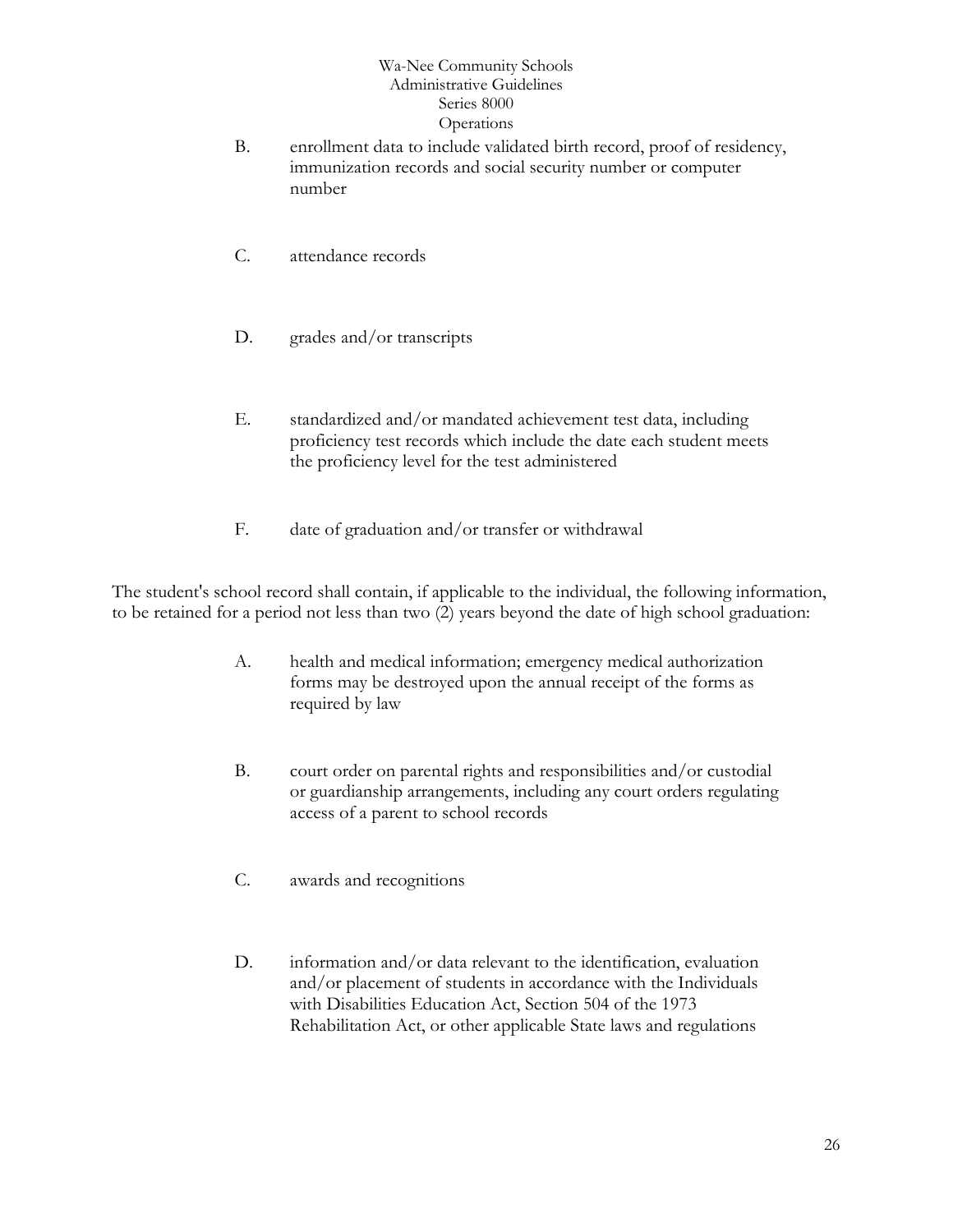- E. reports and such other confidential information generated by professionals or agencies outside the Corporation relevant to the student's educational program
- F. such other verifiable, factual and relevant information to be used in making decisions regarding the student's educational program, including disciplinary records

Disciplinary records including records of suspension and expulsion are a part of the student's record and must be transferred to a receiving school if a student transfers.

#### **TRANSFER OF RECORDS**

In evaluating requests to transfer data from School Corporation records, the Superintendent shall consider:

- A. the availability of a backup file if the data is lost or corrupted;
- B. the ownership of the new site or medium;
- C. the level of security for the data on the new site;
- D. the danger of theft, tampering, or corruption of the data in the course of transfer or at the new site;
- E. the potential for damage to students from misuse of the data if not adequately protected during transfer or at the new site; and
- F. the need to transfer the data and any adverse impact on the School Corporation operations of not permitting the transfer of data.

#### **RESPONSIBILITY**

The Custodian of Records (COR) shall be the principal who may delegate certain responsibilities to the school secretary. The COR is responsible for maintaining the confidentiality of directory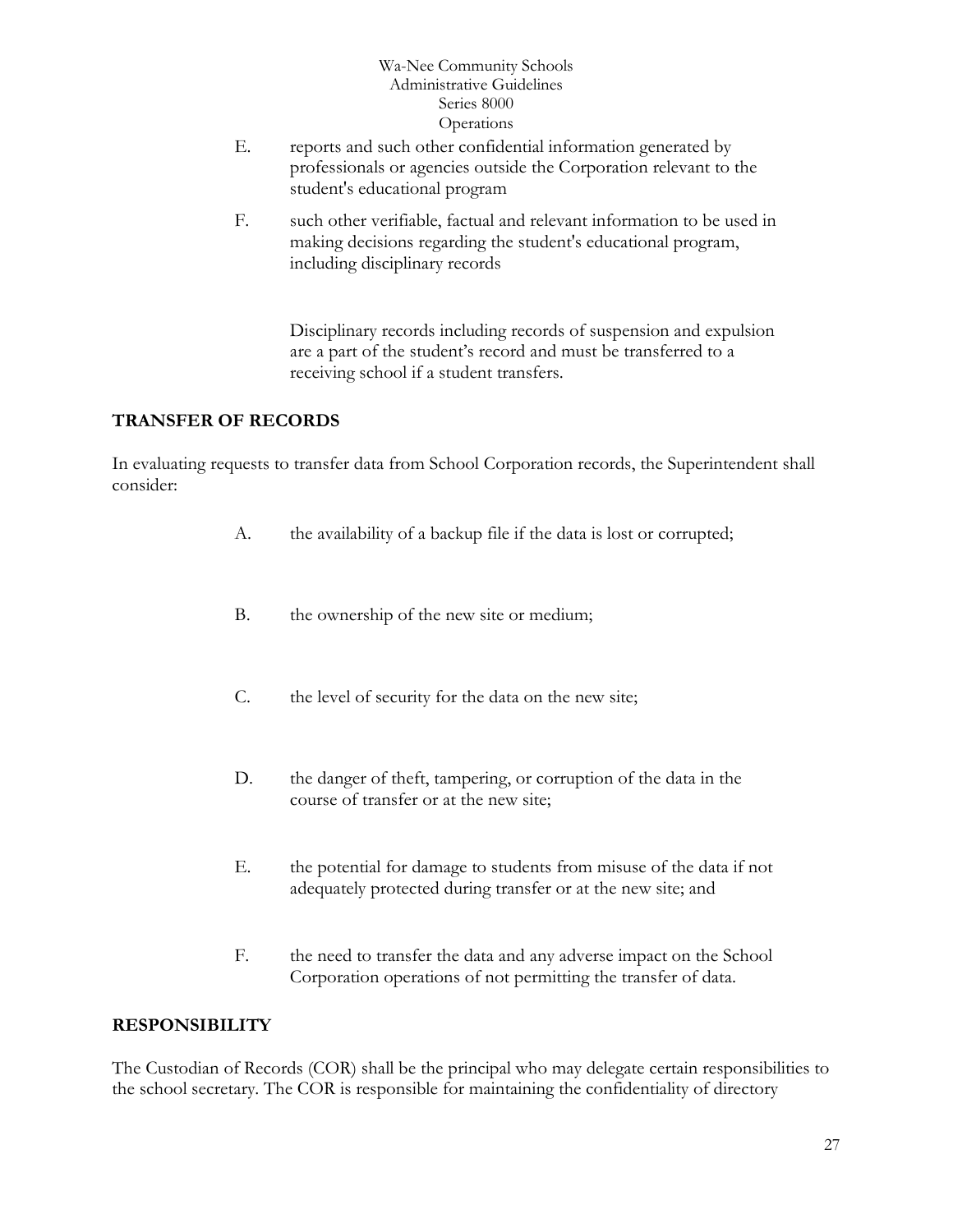information, if the parents have so requested, and other information in the educational record. The COR is responsible for the implementation of this Corporation's policies and procedures regarding confidentiality, including informing all personnel in this Corporation who collect, maintain, use or otherwise have access to student records of this Corporation's policies and procedures on confidentiality. S/He shall also maintain a current list of the locations of all records held for each student in his/her school.

The Corporation's Records Officer (CRO) shall prepare an annual notice to parents/eligible students which shall inform them of their rights to (see Form 8330 F9):

- A. inspect and review the student's educational records;
- B. request an amendment to the records if the parent or eligible student believe the information to be inaccurate or misleading;
- C. limit the disclosure of personally identifiable information defined as directory information within Policy **[8330](http://www.neola.com/wanee-in/search/policies/po8330.htm)** or to such other disclosures not required by law;
- D. request a hearing if the Corporation refuses to amend records believed by the parent to be misleading or inaccurate and to file a complaint with the Department of Education if the parent is dissatisfied with the results of the hearing;
- E. obtain a copy of the Corporation's policy on student records.

The notice may be in the form of a section of the local newspaper, Corporation's newsletter, and/or the student handbooks (see [Form 8330 F9\)](http://www.neola.com/wanee-in/search/forms/fm8330F9.pdf).

#### **Ongoing Maintenance of Records**

- A. **Public Listing of Authorized Employees** (see [Form 8330 F2\)](http://www.neola.com/wanee-in/search/forms/fm8330F2.pdf)
	- 1. Each COR shall maintain a current listing of those employees and other persons authorized to access personally-identifiable information housed at the location specified.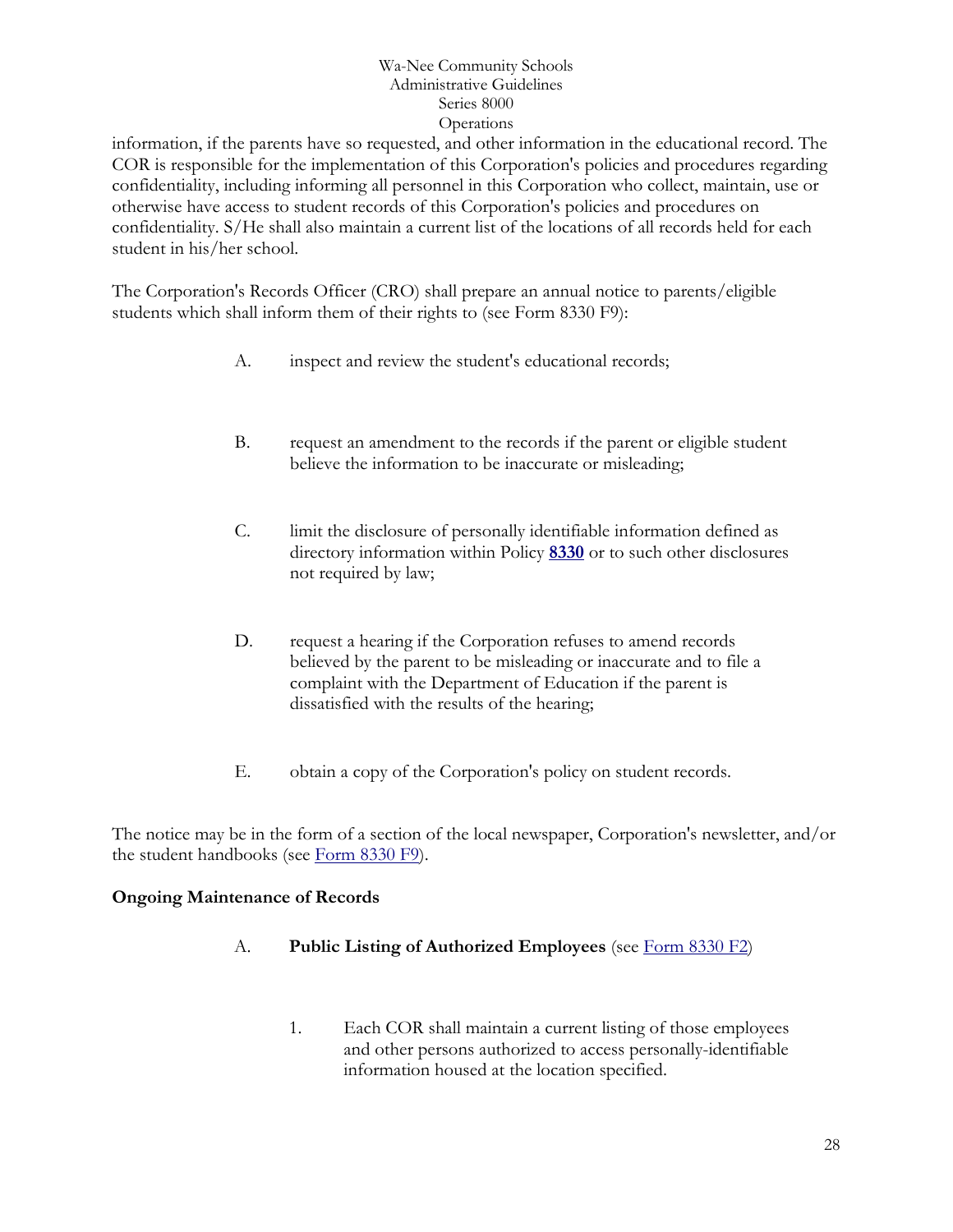2. Each COR shall post and maintain the listing for public inspection at his/her respective location.

#### B. **Types and Location of Records**

1. The CRO shall prepare a listing of the types and locations of records collected, maintained, or used by the Corporation, and the name of the COR at each location

> The list shall be provided to parents/eligible students upon request.

- 2. The student record shall be stored in secured facilities or equipment. The records shall be available only to those specified in policy or these guidelines.
- C. **Consent to Disclose Information** (see [Form 8330 F4](http://www.neola.com/wanee-in/search/forms/fm8330F4.pdf) and Form 8330 F8)
	- 1. Whenever there is a request for a copy of information from a student's record, the COR shall obtain written and dated consent, prior to disclosure of records, from parents/eligible students which includes:
		- a. the records that may be disclosed;
		- b. the purpose for which the disclosure may be made;
		- c. the party or class of parties to whom the disclosure may be made;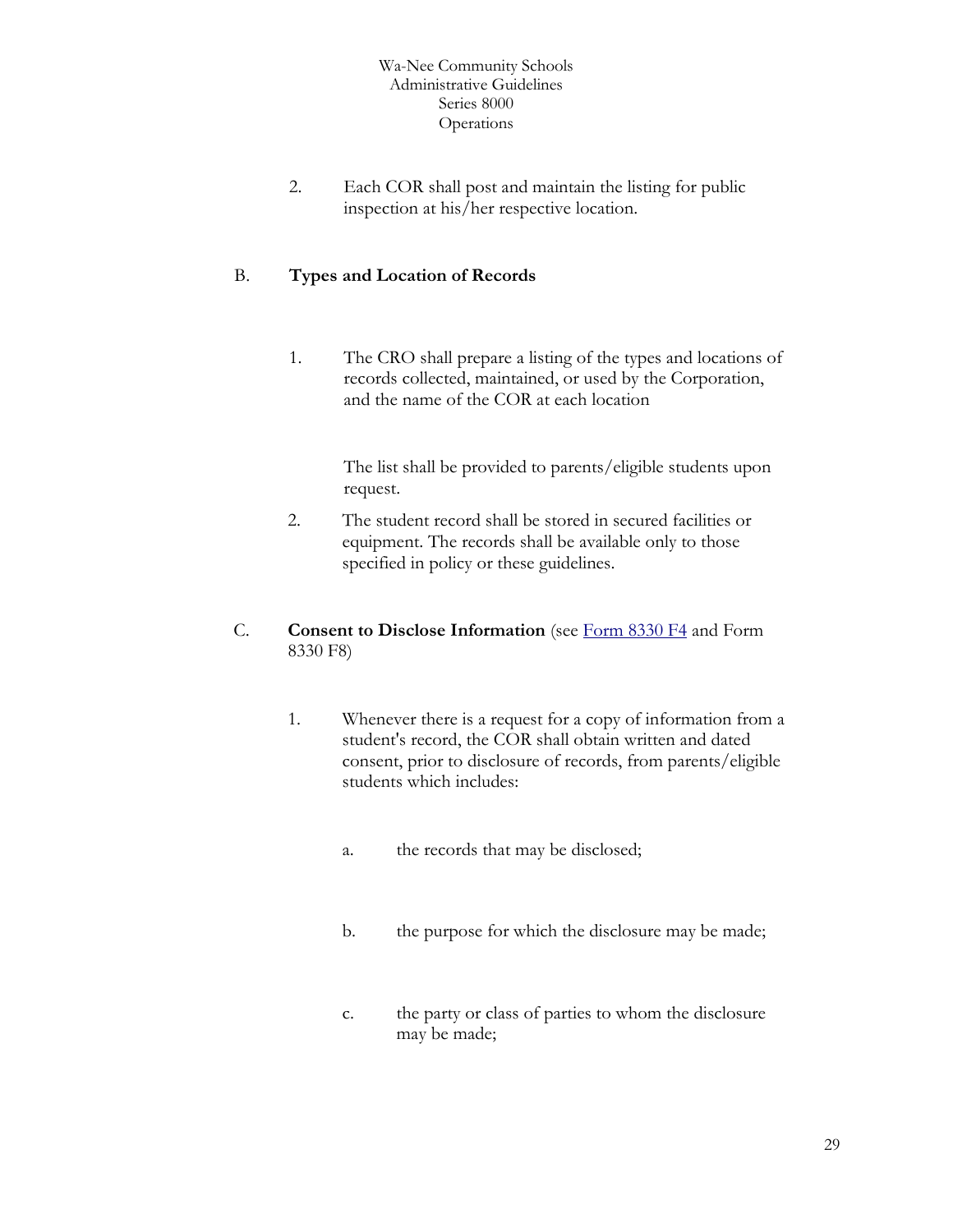d. whether or not the parents/eligible students wish to have a copy of the records disclosed and/or, if the student is not an eligible student, whether the Corporation should provide that student with a copy of the disclosed record.

Signed permission should be obtained from eligible students prior to allowing their parents access to the records, provided the student is not considered a dependent under Section 152 of the Internal Revenue Code.

- 2. Prior consent will not be needed if:
	- a. the disclosure is to other Corporation personnel, including teachers, who have a legitimate educational interest (as defined by Board policy) in the information;

The term "Corporation personnel" means a person employed by the Corporation as an administrator, supervisor, teacher, instructional aide, secretary, or support staff member including health or medical staff and law enforcement unit personnel; a person serving on the Board; a person or company with whom the Board has outsourced services or functions it would otherwise use its own employees to perform such an attorney, auditor, medical consultant, or therapist; a parent or student serving on an official committee, such as a disciplinary or grievance committee; or a parent, student, or other volunteer assisting another school official in performing his/her tasks.

- b. the disclosure is to another school, School Corporation, or postsecondary institution, as stated in Board policy;
- c. the disclosure is, subject to the conditions set forth in applicable Federal and/or State statutes and/or regulations, to authorized representatives of the Comptroller General of the United States, the Attorney General of the United States, the United States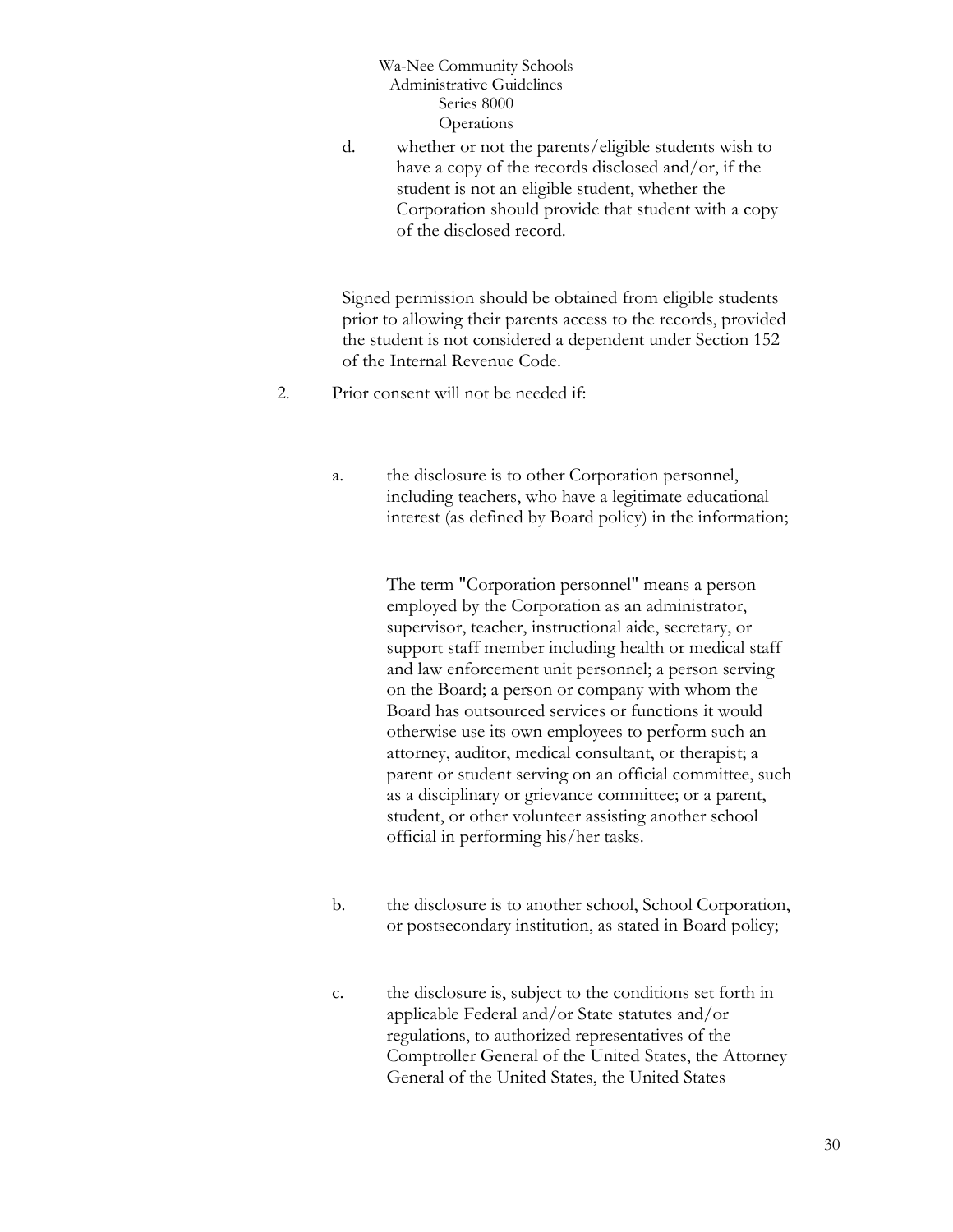Wa-Nee Community Schools Administrative Guidelines Series 8000 **Operations** Secretary of Education, or State and local educational authorities;

- d. the disclosure is in connections with a student's application for or receipt of financial aid; (See section below entitled: "Disclosure for Student Financial Aid");
- e. the disclosure is to organizations conducting studies for, or on behalf of, educational agencies or institutions for the purpose of developing, validating, or administering predictive tests, administering student aid programs, or improving instruction;

Disclosures pursuant to this paragraph are limited to circumstances when the study is conducted in a manner that does not permit personal identification of parents and students by individuals other than representatives of the organization that have legitimate interests in the information; the information is destroyed when no longer needed for the purposes for which the study was conducted; and the Board enters into a written agreement with the organization that contains all the content required by applicable Federal regulations;

This written agreement will include: (a) specification of the purpose, scope, duration of the study and the information to be disclosed; (2) a statement requiring the organization to use the personally identifiable information only to meet the purpose of the study; (3) a statement requiring the organization to prohibit personal identification of parents and students by anyone other than a representative of the organization with legitimate interests; and (4) a requirement that the organization destroy all personally identifiable information when it is no longer needed for the study, along with a specific time period in which the information must be destroyed.

f. the disclosure is to authorize representatives of the Comptroller General, the Attorney General, the Secretary of Education, or state and local authorities, and is made for the purpose of conducting an audit or evaluation of a federal or state supported education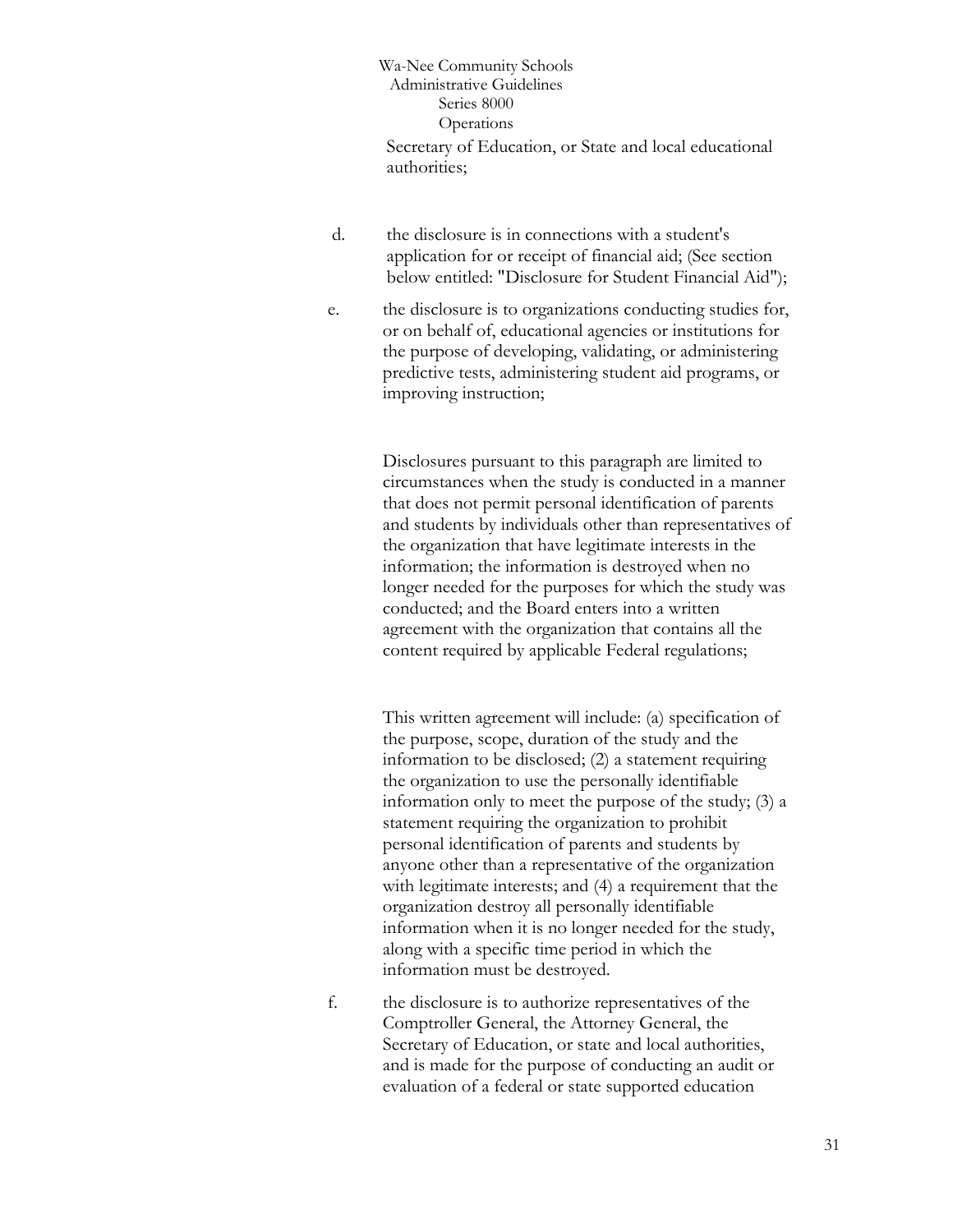program, or to enforce or comply with federal requirements relating to those programs. A written agreement between the parties is also required under this exception. Mandatory elements of this written agreement include: (a) designation of the receiving entity as an authorized representative; (2) specification of the information to be disclosed; (3) specification that the purpose of the disclosure is to carry out an audit or evaluation of a government supported educational program or to enforce or comply with the program's legal requirements; (4) a summary of the activity that includes a description of methodology and an explanation of why personally identifiable information is necessary to accomplish the activity; (5) a statement requiring the organization to destroy all personally identifiable information when it is no longer needed for the study along with a specific time period in which the information must be destroyed; and (6) a statement of policies and procedures that will protect personally identifiable information from further disclosure or unauthorized use.

Pursuant to the audit exception, the District will use "reasonable methods" to verify that the authorized representative complies with FERPA regulations. Specifically, the District will verify, to the greatest extent practical, that the personally identifiable information is used only for the audit, evaluation or enforcement of a government –supported educational program. The District will also ascertain the legitimacy of the audit or evaluation and will only disclose the specific records that the authorized representative needs. Further, the District will require the authorized representative to use the records only for the specified purpose and not to disclose the information any further, such as for another audit or evaluation. Finally, the District will verify that the information is destroyed when no longer needed for the audit, evaluation or compliance activity.

g. the disclosure is to accrediting organizations to carry out their accrediting functions;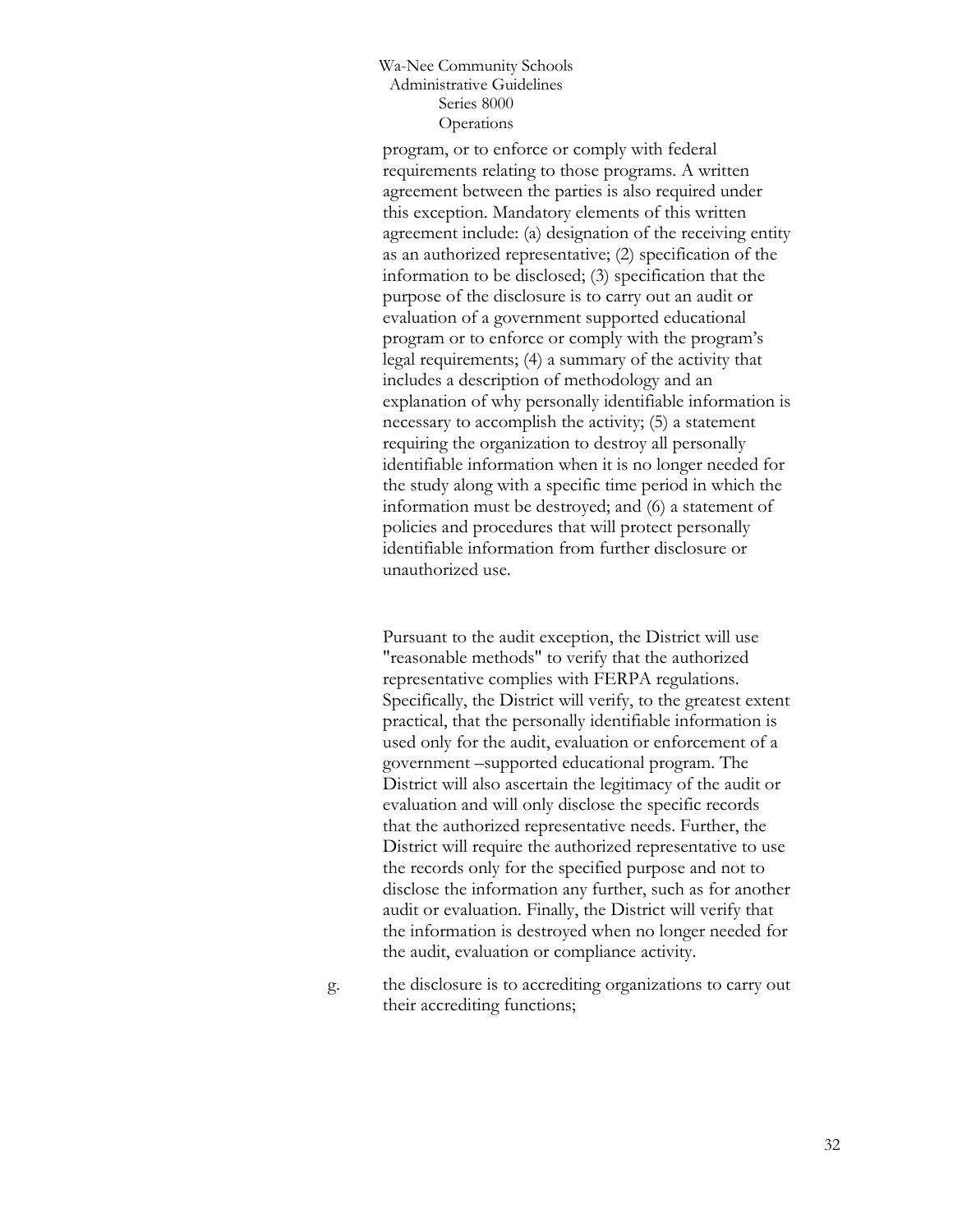- h. the disclosure is to parents of a dependent student, as defined in Section 152 of the Internal Revenue Code of 1986;
- i. the disclosure is to comply with a judicial order or lawfully issued subpoena;

Disclosures permitted by this paragraph may only occur after the Board makes a reasonable effort to notify the parent or eligible student of the order or subpoena, so the parent or eligible student may seek protective action, unless the disclosure is authorized by applicable Federal regulations. Additionally, if the Board initiates legal action against a parent or student, the Board may disclose to the court, without a court order or subpoena, the student's education records that are relevant for the Board to proceed with the legal action as plaintiff. Likewise, if a parent or student initiates legal action against the Board, the Board may disclose to the court, without a court order or subpoena, the student's education records that are relevant for the Board to defend itself.

- j. the disclosure is in connection with an emergency; (See section below entitled: "Emergency Release");
- k. the disclosure is information the Board has designated as "directory information";
- l. the disclosure is to the parent of a student who is not an eligible student, or to the student;
- m. the disclosure concerns sex offenders and other individuals required to register under Section 170101 of the Violent Crime Control and Law Enforcement Act of 1994, and the information was provided to the Board pursuant to that law and its implementing regulations;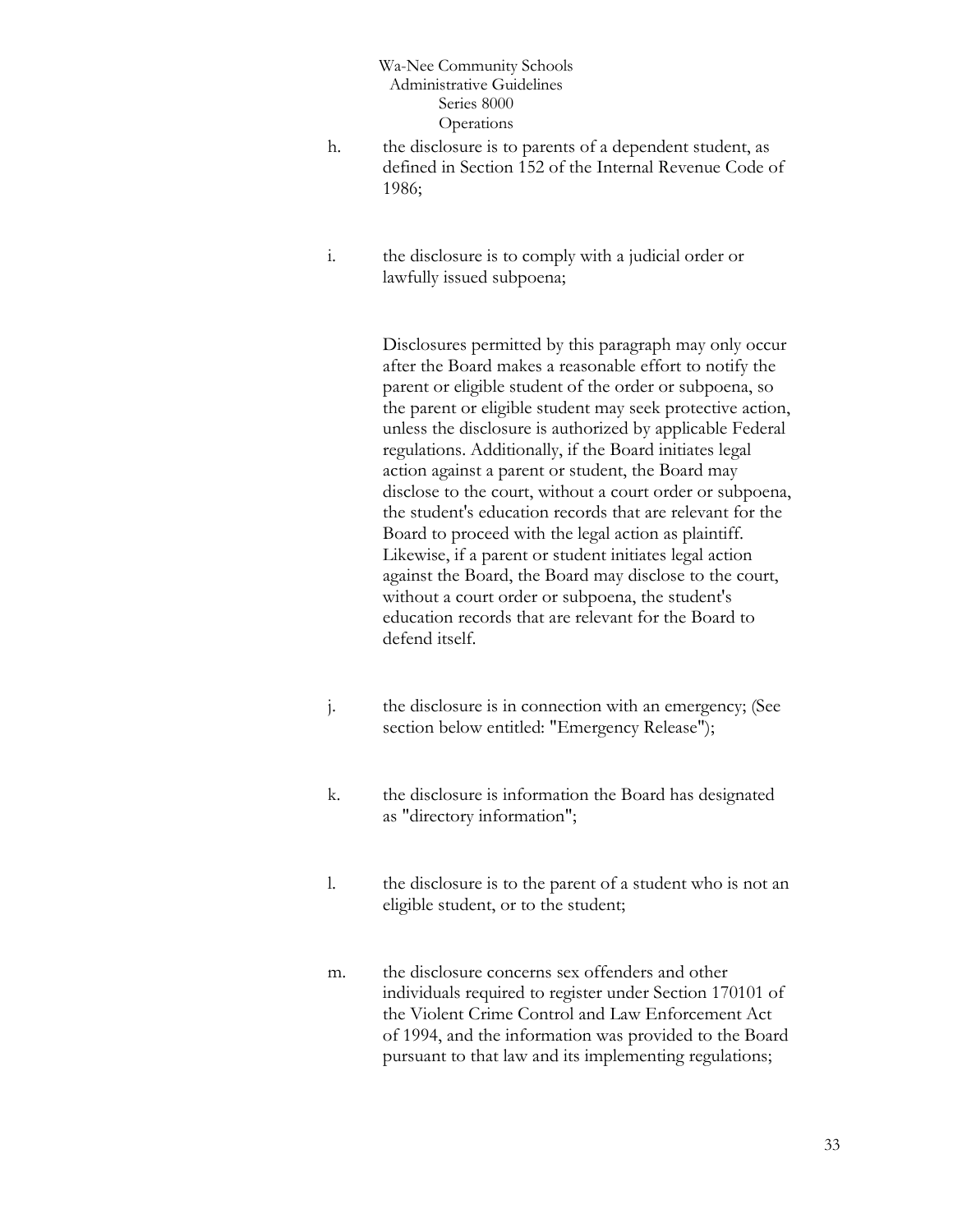- n. the disclosure concerns the juvenile justice system and its ability to serve, prior to adjudication, the student whose records are released, providing, the officials to whom the records are released certify, in writing, to the Corporation that the information will not be released to a third party, except as provided by State law, and there is a standing order issued by the juvenile court having jurisdiction over the student or the parents have signed a release as a condition for entering into the jurisdiction of the juvenile court;
- o. the disclosure is authorized by other sections of the Family Education Rights and Privacy Act (FERPA).
- 3. No person shall release to a parent of a student who is not the custodial parent or any other person any information about the school to which the student has transferred or that would enable the parent who is not the custodial parent to locate the student if the school to which the student has transferred informs this Corporation that the student is under the care of a shelter for victims of domestic violence.

### **Parents: Disclosure, Inspection, Review of Records**

The COR shall permit parents/eligible students, upon request, to retrieve information from and to inspect and review, records relating to the student's education and maintained by the Corporation. The following conditions shall apply:

- A. At times, agencies or individuals outside the Corporation provide the Corporation with information necessary and relevant to the student's education. Psychological or medical information should be provided to a parent in the presence of an appropriately-licensed professional who can properly explain the information. Such information may be provided to the Corporation only with the written consent of the parent. Upon parental request the Corporation will notify the parent with the date and source of any record generated outside the Corporation so that parents may access these records through the originator.
- B. If any educational record includes information on more than one (1) student, the parents/eligible students shall have the right to review and inspect only the records relating to the student, or to be informed of that specific information.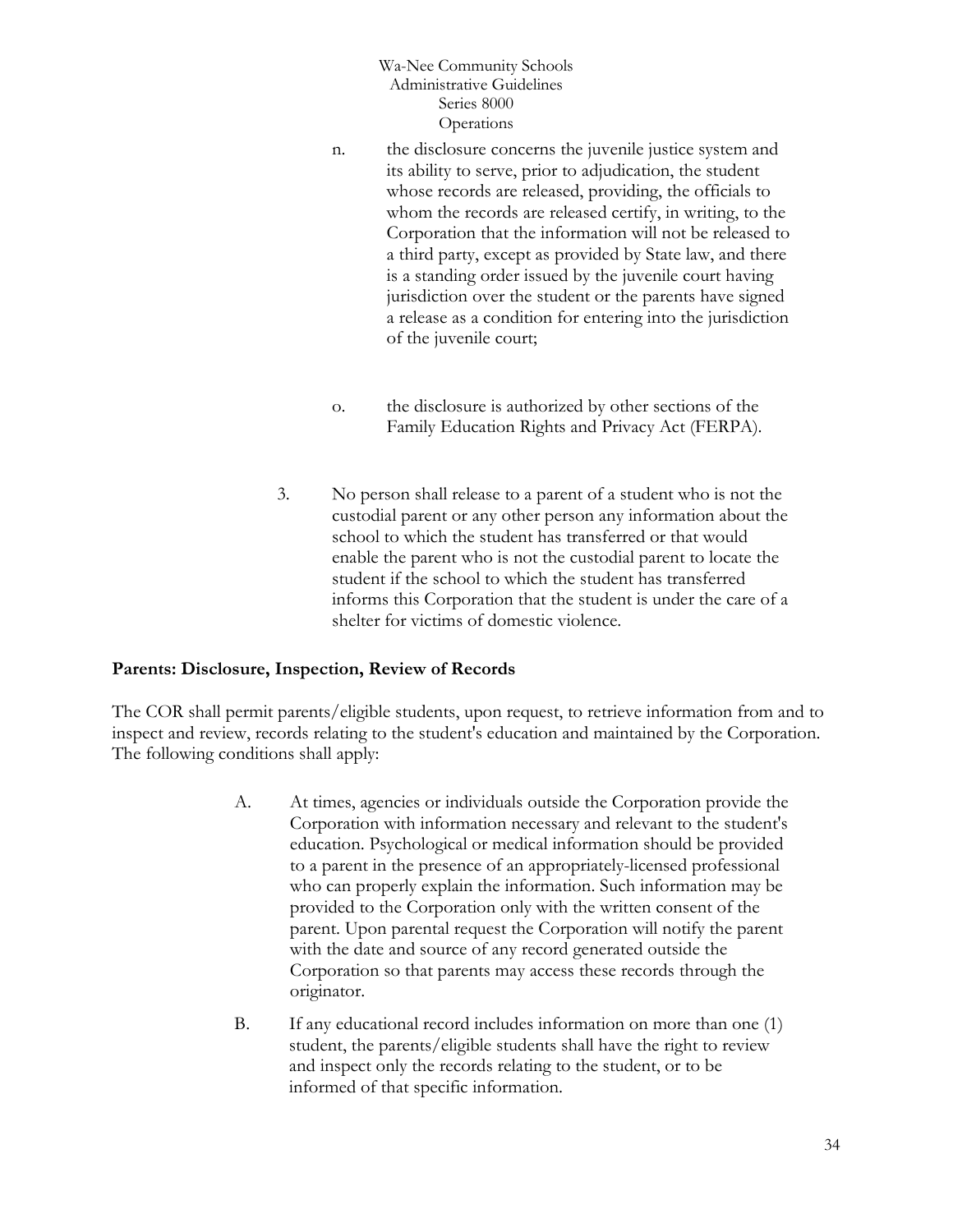- C. The request for a review must be honored without unnecessary delay and before any meeting regarding an individualized educational program or hearing relating to the identification, evaluation, or placement of the student and in no case later than forty-five (45) days from receipt of request.
- D. The parents/eligible students have a right to have their representative inspect and review the records upon submission of a signed and dated written consent which:
	- 1. specifies the records which may be disclosed;
	- 2. states the purpose of disclosure;
	- 3. identifies the party or class of parties to whom the disclosure may be made.
- E. The Corporation shall presume that either parent has the authority to disclose, inspect, and review the student's records unless a court order indicates otherwise or unless otherwise prohibited by law.

If the parents/eligible students request an opportunity to inspect and review records, a written request is necessary.

F. The parents/eligible students are to complete the Corporation's Request for Information [Form 8330 F5](http://www.neola.com/wanee-in/search/forms/fm8330F5.pdf) prior to receiving copies of any record.

> The COR shall arrange a mutually-agreeable time for the review with the parents/eligible students.

G. Subject to the limitations within the law, policy and/or guidelines, the COR shall provide parents/eligible students with copies of any information in the student's educational records and shall respond to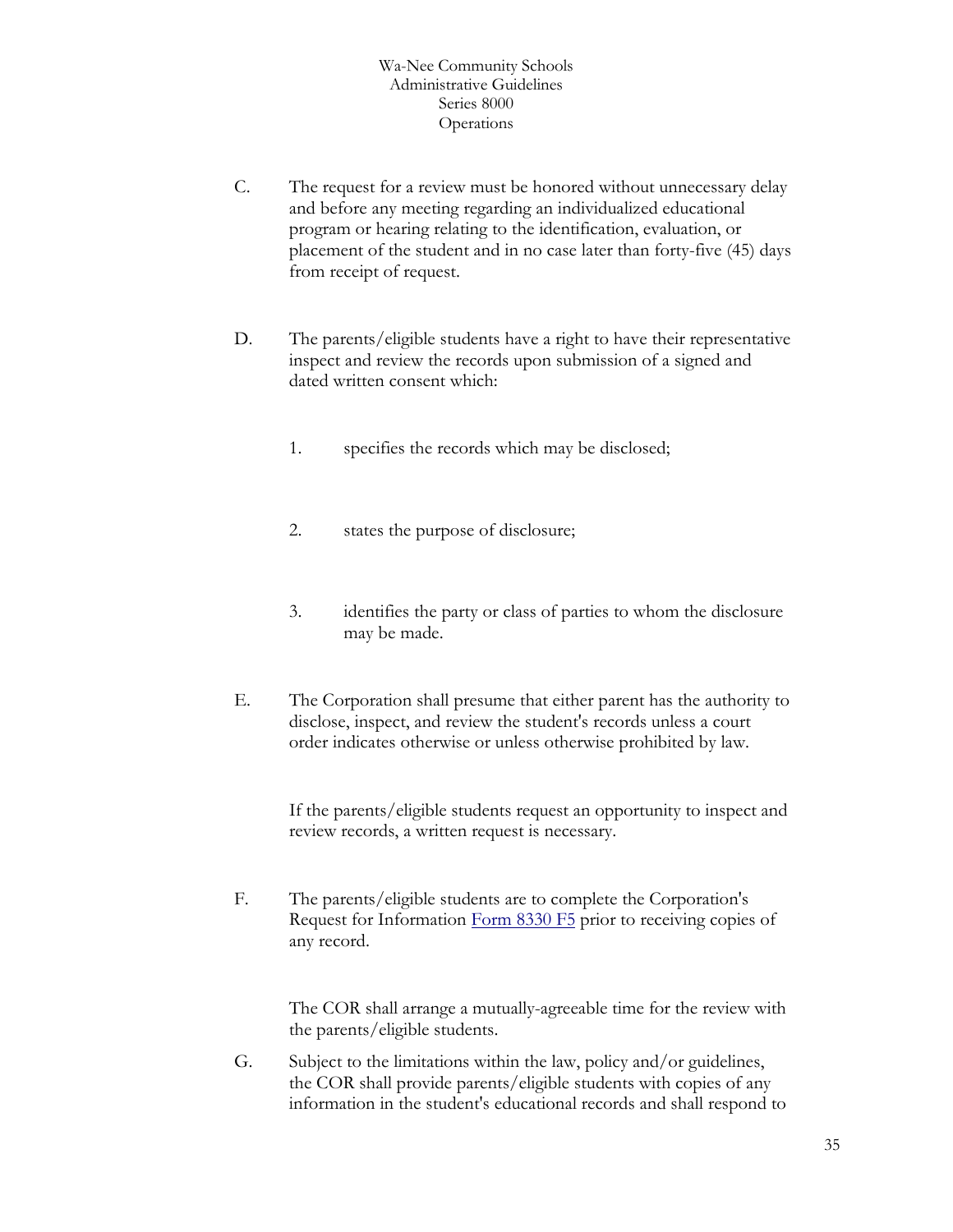reasonable requests for explanation and interpretation of the records. Signed permission should be obtained from eligible students prior to allowing their parents access to the records. Copies of the records, except for test protocols, shall be provided for the current cost of duplication unless that fee effectively prevents the parents/eligible students from exercising the right to inspect and review the records. Copies of test protocols will be provided only under the following circumstances:

- 1. the parent is physically unable to come to the school to view the protocols;
- 2. if the principal believes the protocols should be sent to an appropriately-licensed outside professional;
- 3. if the parent is preparing for a hearing under Article 7 or section 504.
- H. If the parents/eligible students request disclosure of specific information by telephone, the COR shall not disclose requested information.

### **Third Party: Disclosure, Inspection/Review, and/or Copies of Records**

When authorized, the COR shall permit inspection and review of a student's educational records, disclose specified information, or provide copies of educational records only after the requesting party has agreed not to share the information with a third party unless the parents/eligible students have so consented or the particular circumstances meet the requirements of the Family Education Rights and Privacy Act (FERPA) on third-party disclosure.

#### **Amendments of Records** (see [Form 8330 F6a](http://www.neola.com/wanee-in/search/forms/fm8330F6.pdf), [Form 8330 F6b](http://www.neola.com/wanee-in/search/forms/fm8330F6.pdf), and Form 8330 F6c)

The COR shall provide parents/eligible students with the opportunity to amend records when they believe that any of the information regarding their student is inaccurate, misleading, or violates the student's privacy.

> A. Upon receipt of a written request to amend records, the COR shall ascertain the specific information that is requested to be amended and the reason for the change.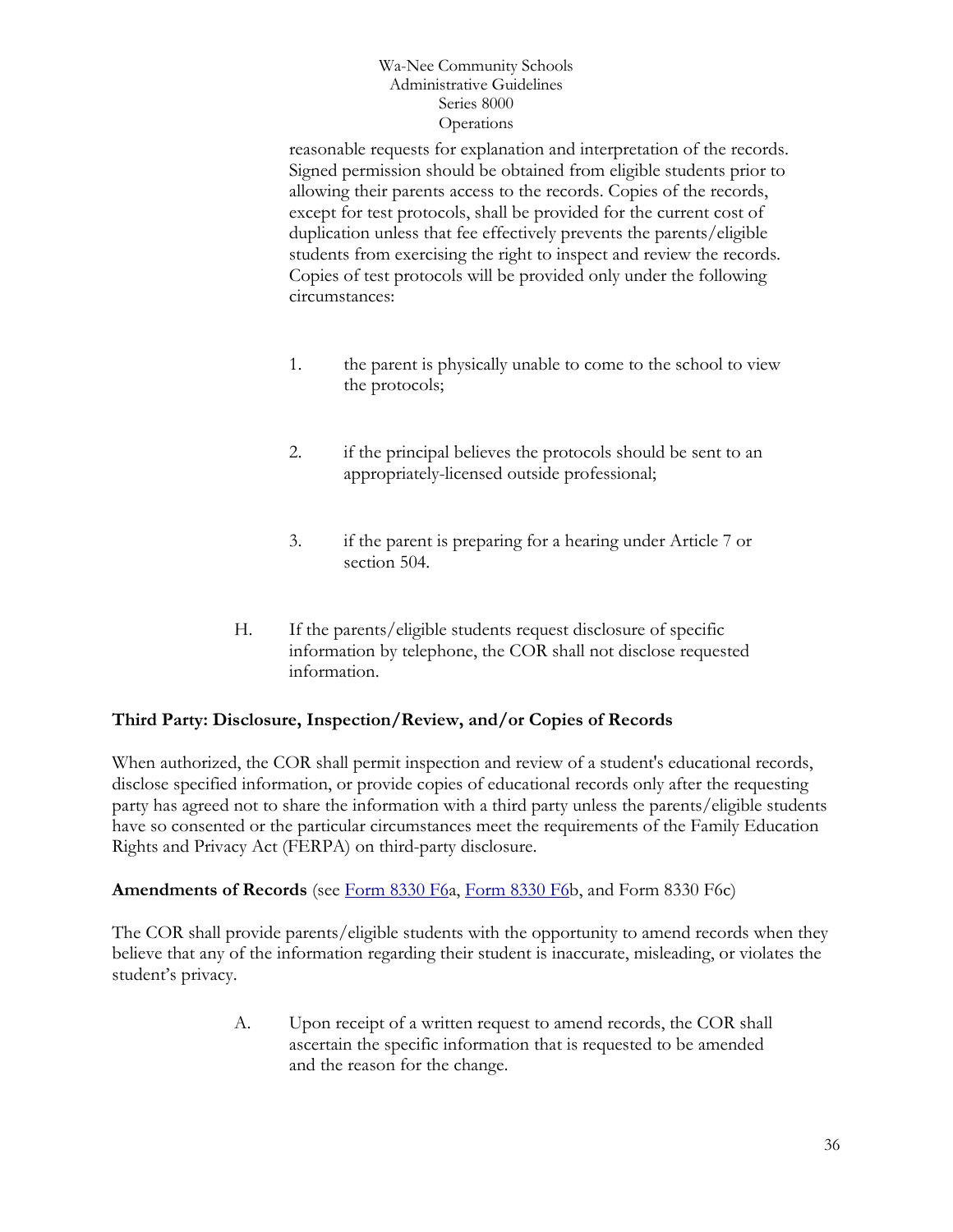The COR shall decide whether or not to amend the record.

- B. If the COR decides not to amend, the parents/eligible students shall be so informed of the decision as well as of their rights to a hearing. The parents/eligible students also have the right to place a statement in the records commenting on the contested information in the records and/or stating s/he disagrees with the decision of the COR. Such a statement shall be maintained with the contested part of the records as long as the records exist and shall be disclosed as part of any record disclosure.
- C. Unless specified otherwise in law, third parties seeking to access confidential information in a student's record that has been generated by a professional or agency outside the Corporation may access these records only through the originator and in compliance with the laws governing disclosure.
- D. If the Corporation and parents/eligible students agree to the requested amendments, the COR shall make necessary changes in the student record and send the parents/eligible students written confirmation that the changes have been made.
- E. If the parents/eligible students request a Records Hearing, the Superintendent shall:
	- 1. select the Records Hearing Officer (RHO) (who may be an official of the Corporation who does not have a direct interest in the outcome of the hearing);
	- 2. direct the person selected as the RHO to arrange a hearing with the parents/eligible students within ten (10) business days from the date of the hearing request or at a mutually agreed time.

The RHO shall inform the parents/eligible students that they shall be afforded a full and fair opportunity to present evidence relevant to the issues and may be assisted or represented by individuals of their choice, including an attorney, at their own expense.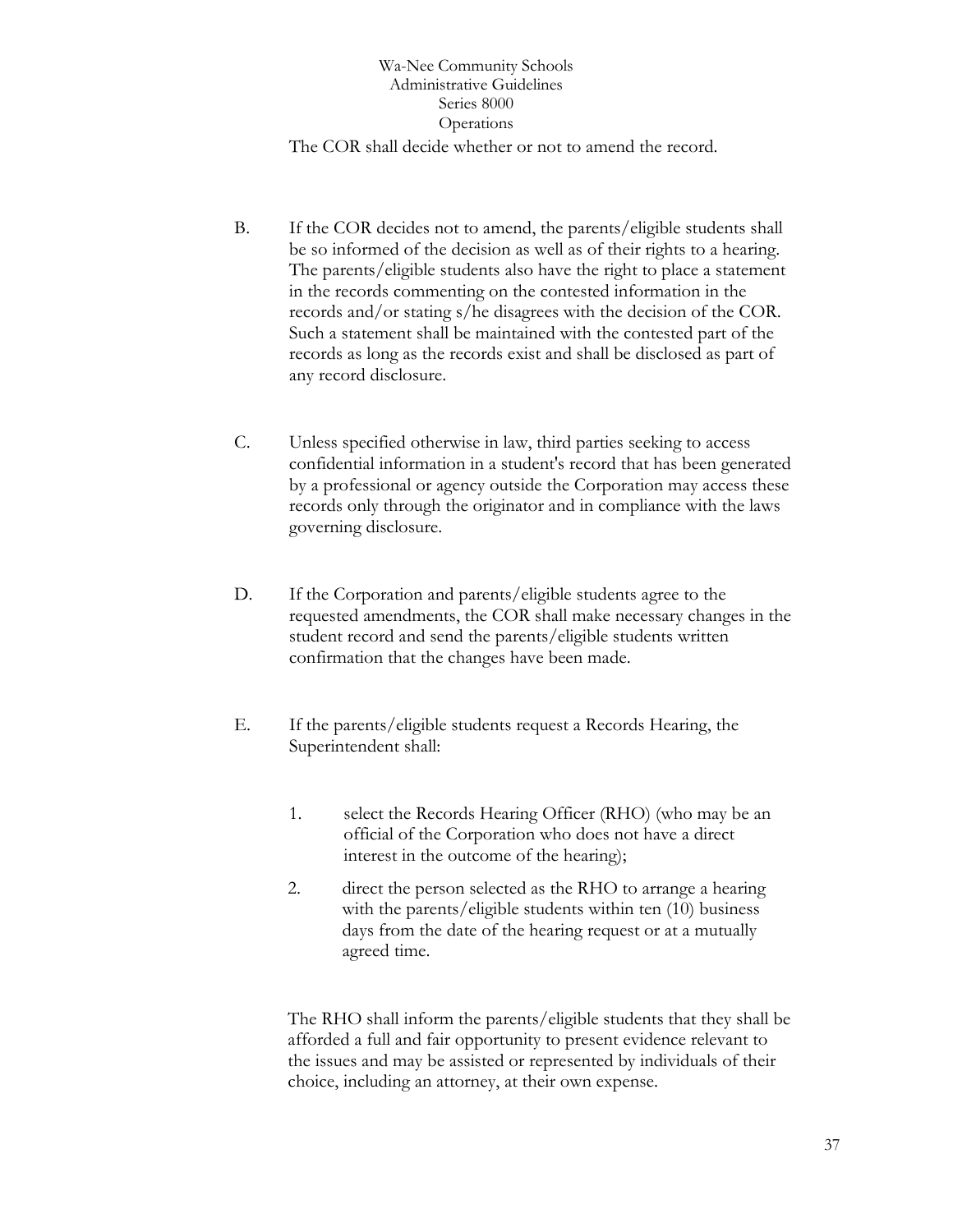The RHO is responsible for maintaining the student's record during the appeal process so that no information is lost or destroyed.

- F. The Records Hearing Officer shall conduct the hearing by:
	- 1. introducing the participants;
	- 2. reviewing the agenda for the hearing;
	- 3. identifying the records in question;
	- 4. reviewing the items for which amendment is being requested;
	- 5. allowing the parents/eligible students and/or their representative to present evidence related to the issues;
	- 6. allowing the Corporation's representative(s) to present evidence related to the issues;
	- 7. recording the evidence presented by both parties;
	- 8. allowing each party a reasonable period of time to question the evidence of the other party;
	- 9. adjourning the hearing.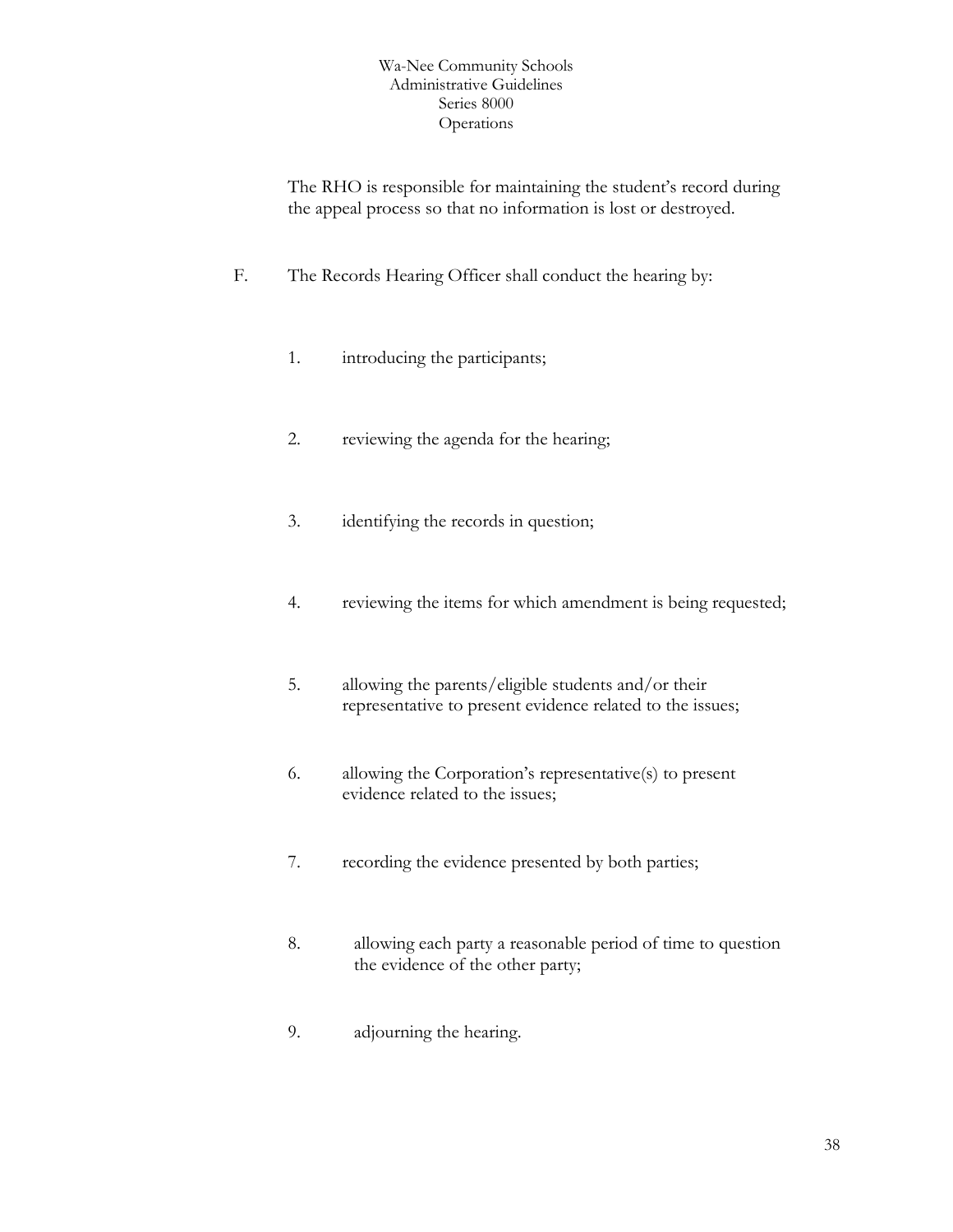- G. No later than ten (10) business days from the conclusion of the records hearing, the RHO shall summarize and send a copy of the findings to the Superintendent (see Form 8330 F7).
- H. The Superintendent, within ten (10) business days after receiving the findings of the Records Hearing Officer, shall make a decision, **based solely upon the evidence presented at the hearing**, and send to the parents/eligible students:
	- 1. a letter stating the decision and the justification for the decision;
	- 2. a copy of the RHO's Report;
	- 3. copies of the amended records, if any;
	- 4. a notification of the right to place a statement in the record commenting on the contested information or stating why s/he disagrees with the decision.

# **EMERGENCY RELEASE**

The COR may release any personally-identifiable information (without parent's/eligible student's consent) to appropriate parties in connection with a health/safety emergency if knowledge of the information is necessary to protect the health or safety of the student or other individuals.

Upon receipt of a request for emergency information, the COR, shall ascertain whether the request constitutes a health/safety emergency and, if so, provide the requested information immediately.

# **TRANSFER OF RECORDS TO OTHER CORPORATIONS**

Transfer of student records, including disciplinary records regarding any current suspensions and expulsions, must be within twenty (20) days of request and shall not be withheld from the school for a student's failure to pay any fees, fines, or charges imposed by this Corporation.

The COR shall transfer a student's records to another school when requested by the Corporation in which the student intends to enroll, provided the Board notifies the parents of the transfer, informs the parents of their right to get a copy of the document, and affords the parents an opportunity for a hearing to challenge the content of the record. (See [Form 8330 F4\)](http://www.neola.com/wanee-in/search/forms/fm8330F4.pdf).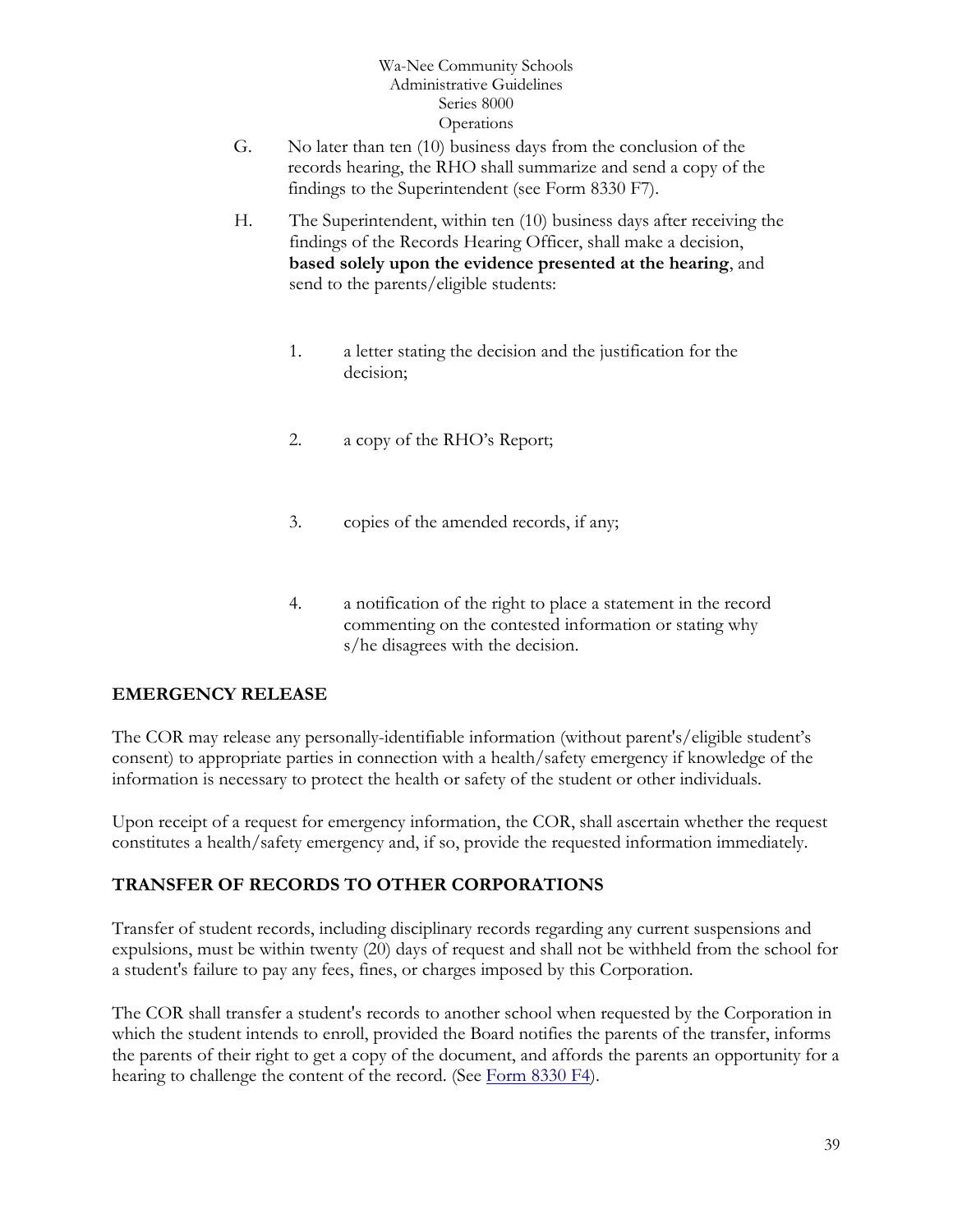A copy of the cover letter sent to the School Corporation shall be retained in the student's file.

If parents/eligible students request a copy of the records being transferred, they shall be provided free of charge.

If a student is under the care of a shelter for victims of domestic violence, release of information is limited by law.

# **DISCLOSURE FOR STUDENT FINANCIAL AID**

The COR may release, **without consent of the parent(s) or eligible student,** student information regarding financial aid for which a student has applied or which a student has received, provided that personally-identifiable information from the education records of the student may be used only:

- A. to determine the eligibility of the student for financial aid;
- B. to determine the amount of financial aid;
- C. to determine the conditions which will be imposed regarding the financial aid;
- D. to enforce the terms or conditions of the financial aid.

# **DESTRUCTION AND REVIEW OF RECORDS**

If a student is identified as a student with a disability under the Individuals with Disabilities Education Act ("IDEA") or Section 504 of the Rehabilitation Act of 1973, the COR shall:

- A. maintain the student's educational records for five (5) years after termination of special education programs, services, and/or graduation; and
- B. only destroy such educational records after notifying the parents/eligible students that the information is no longer needed to provide educational services and will be destroyed.

The personally-identifiable information on a disabled student shall be retained permanently unless the parents/eligible students request that it be destroyed as specified in these guidelines. The COR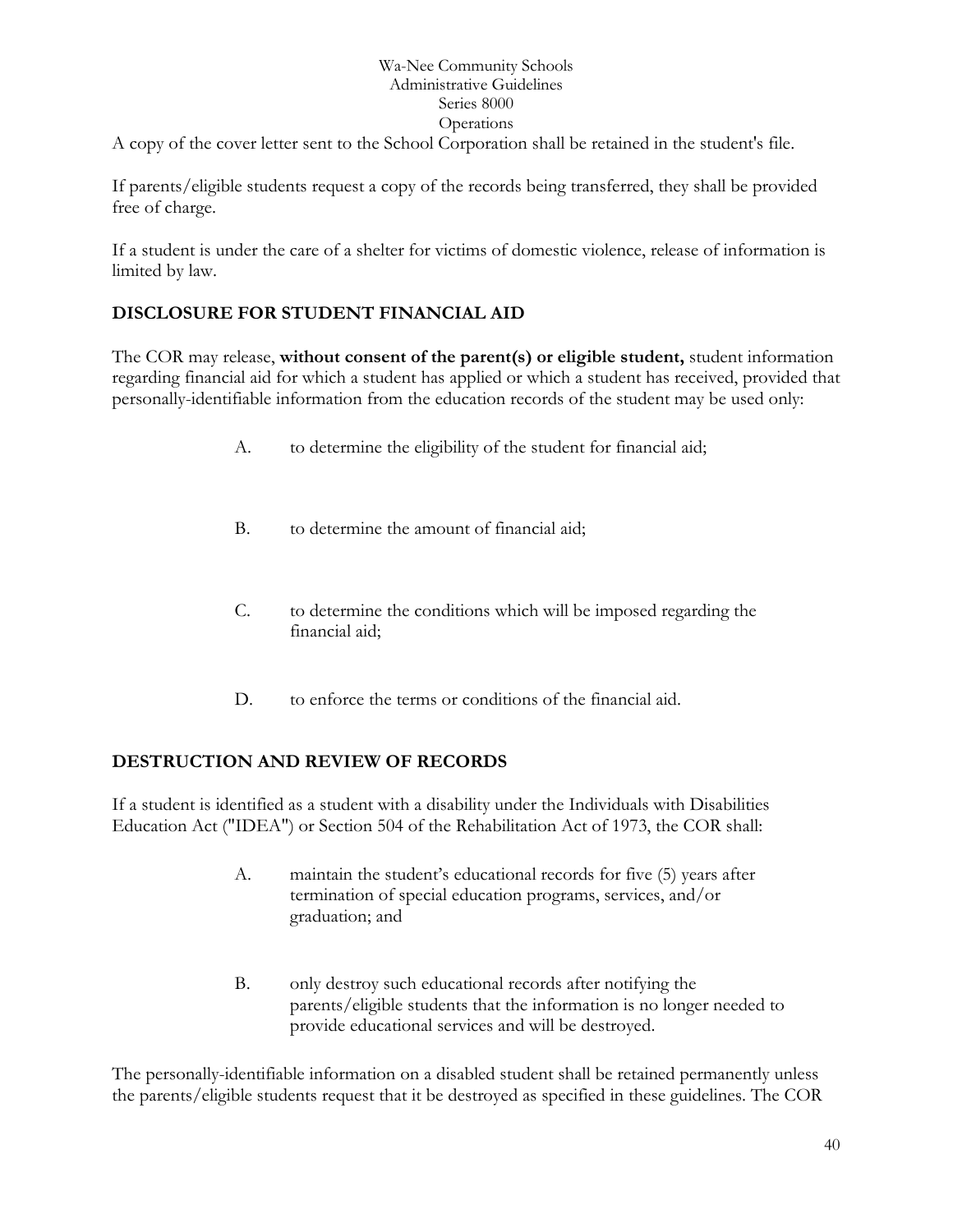should remind them that the records may be needed by the student or the parents for Social Security benefits or other purposes (see [Form 8330 F9\)](http://www.neola.com/wanee-in/search/forms/fm8330F9.pdf).

# **RIGHT TO FILE A COMPLAINT WITH THE U.S. DEPARTMENT OF EDUCATION**

Parents and eligible students will be informed of the address where a complaint can be filed if they believe their rights have been violated on [Form 8330 F9.](http://www.neola.com/wanee-in/search/forms/fm8330F9.pdf) It is important that the address used on this form be checked annually to verify the accuracy of the address for complaints regarding the Family Educational Rights and Privacy Act (FERPA) and the Protection of Pupil Rights Amendment (PPRA).

Revised 12/02 Revised 11/03 Revised 9/04 Revised 1/05 Revised 11/6/07 Revised 11/30/08 Revised 5/13/10 Revised 10/1/12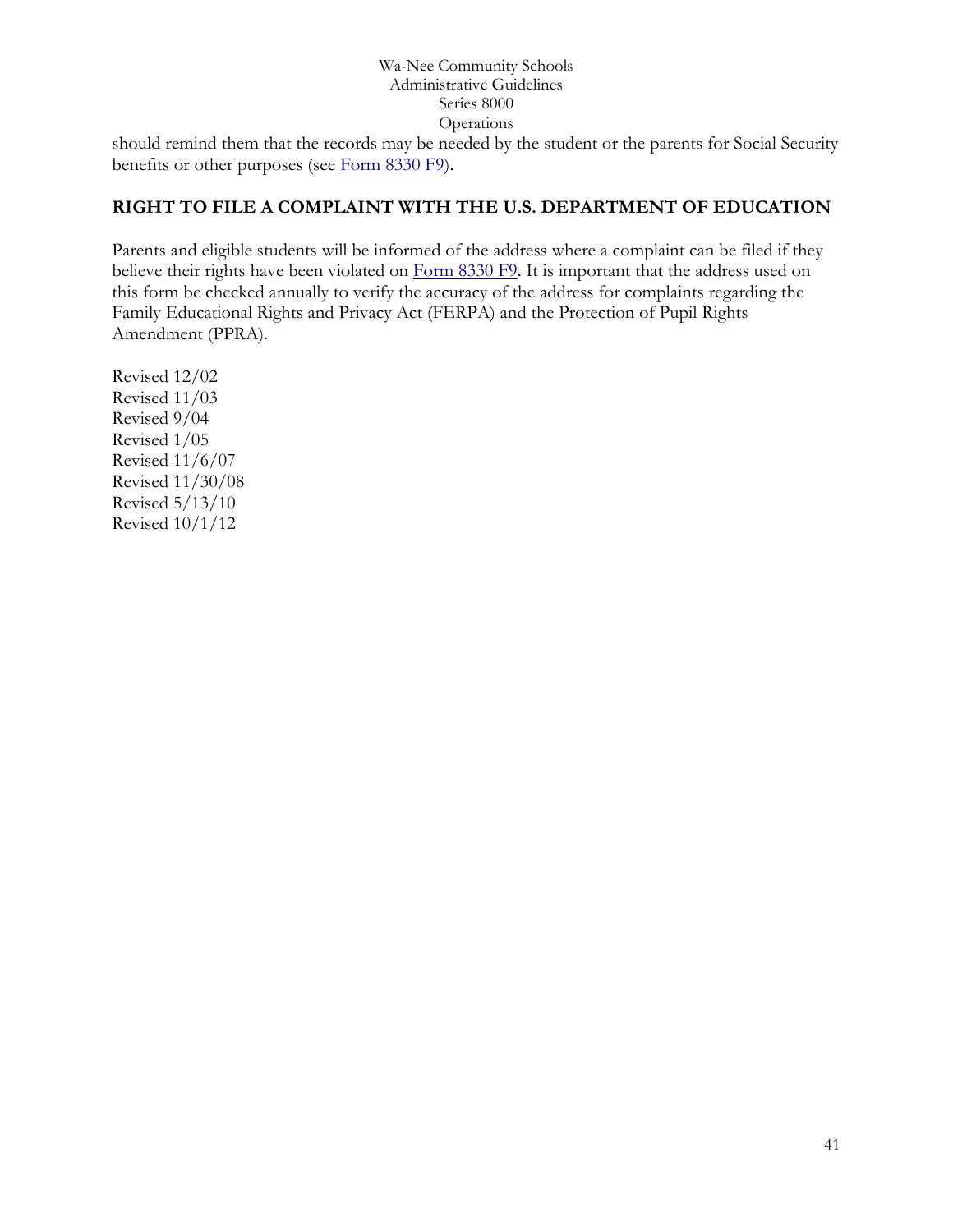#### Wa-Nee Community Schools Administrative Guidelines Series 8000 **Operations** [8340](http://www.neola.com/wanee-in/search/policies/po8340.htm) - PROVIDING A REFERENCE

Administrators who choose to provide a letter of reference, when asked, for any Corporation employee shall adhere to the following when preparing such a letter:

A. The request shall be submitted in writing.

The request shall include the name and title to whom the reference is to be directed, and the complete mailing address to which the letter is to be mailed.

- B. The letter of reference shall include only statements that are truthful and factual, that is, able to be substantiated by the employee's personnel file. When drafting the letter, the administrator shall include the following:
	- 1. The first paragraph shall include a description of the position that the administrator holds as well as the position to which the employee was assigned in the Corporation, and the period of time upon which the administrator's comments are based.
	- 2. The second paragraph shall describe the duties assigned to the employee, and the manner in which s/he performed those duties and responsibilities. Any and all comments pertaining to the employee's job performance shall be based upon the employee's written performance evaluations.
	- 3. If appropriate, the third paragraph shall describe any additional duties or assignments of the employee, such as extracurricular or co-curricular assignments, and the manner in which the employee performed those duties and responsibilities.
	- 4. The fourth and final paragraph shall include the administrator's recommendation to the prospective employer.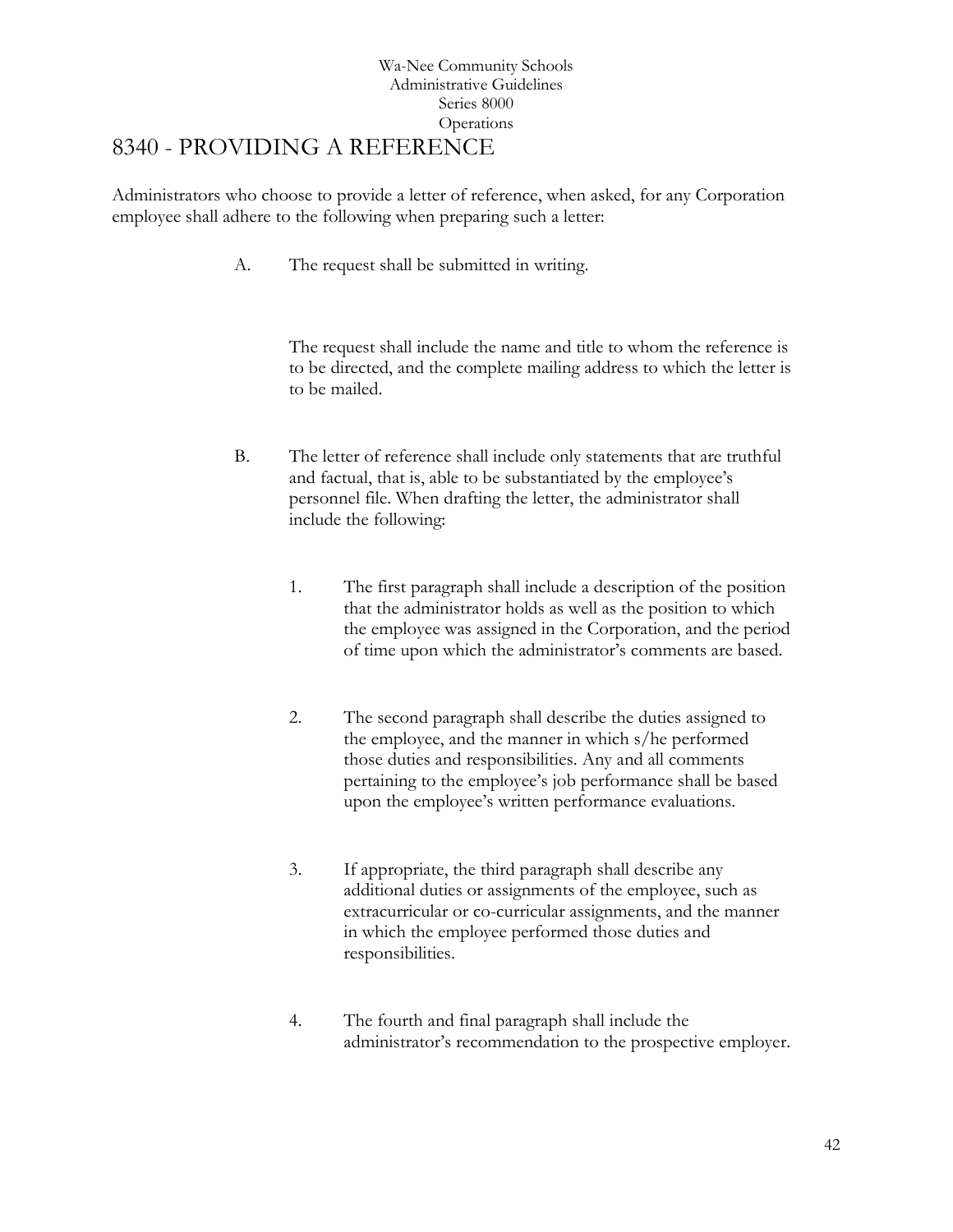- C. The letter of reference shall not include any of the following:
	- 1. any statements that the administrator knows to be untrue
	- 2. any statements made in bad faith
	- 3. any statements that are motivated by anger, grudges, jealousy, resentment, or ill will toward the employee
	- 4. any statements that include exaggerations
	- 5. any statements that are based upon incomplete investigations involving the employee
- D. In all cases a copy of any letter of reference provided by an administrator for a Corporation employee shall be filed in the employee's personnel file.

An administrator who chooses to provide a reference by phone for a Corporation employee shall adhere to the guidelines delineated in B and C above.

Furthermore, the administrator shall document the date, time, name, title and Corporation affiliation of the individual requesting the reference and include this information in the employee's personnel file.

An administrator is prohibited from assisting a Corporation employee in obtaining a new job if s/he knows or has probable cause to believe that the employee engaged in sexual misconduct regarding a minor or student in violation of State or Federal law. The only exceptions permitted are those authorized by the Every Student Succeeds Act, such as where the matter has been investigated by law enforcement and the matter was officially closed due to lack of probable cause or where the individual was acquitted or otherwise exonerated of the alleged misconduct. If the employee requesting a letter of reference has engaged in sexual misconduct regarding a minor or student in violation of State or Federal law, an administrator shall not provide a letter of reference for that employee.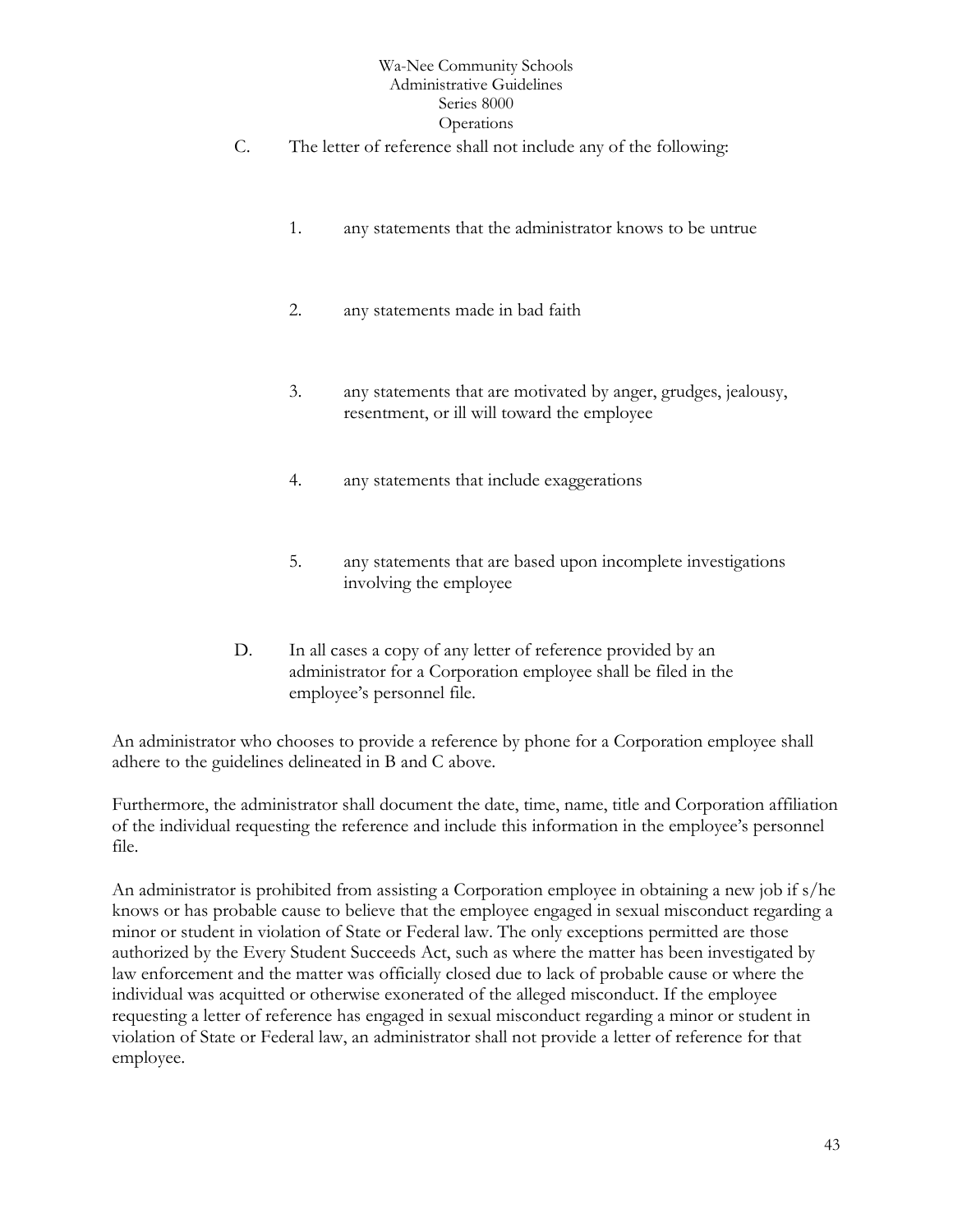#### Wa-Nee Community Schools Administrative Guidelines Series 8000 **Operations** 8351 - SECURITY BREACH OF CONFIDENTIAL DATABASES

## **Investigation of Security Breach**

Upon receiving notification of a security breach of one of the Corporation's databases, the Superintendent shall:

- A. determine how the breach occurred;
- B. take immediate steps to correct and stop further unauthorized access; and
- C. determine whether notification is required to be provided to any individuals whose personal information may have been subject to unauthorized access.

# **Notification of Security Breach to Affected Individuals**

Notification is not required, but may be done, when there is a determination, based on a reasonable review of all the facts, that the security breach has not caused or is not likely to result in a material risk of identity theft or other fraud or result in substantial loss or injury to the individuals who are affected by the security breach. In making this determination, the Superintendent shall consider, at a minimum, whether the information accessed by an authorized individual was:

- A. unencrypted and unredacted personal information;
- B. encrypted but accessed by a person with access to the encryption code.

If the Superintendent determines that notice should be given, it shall be provided in the most expedient time possible, but not later than forty-five (45) days of the discovery of the breach. Notification shall be by one of the following methods:

- A. written notice to the address on record for the individual(s)
- B. written notice sent electronically, if the Corporation's primary method of communication with the individual disclosure must be made is through electronic means and there is reasonable belief that the e-mail address is current
- C. by telephone, provided that actual direct conversation is held with the individual within three (3) days of the first attempted call

The notification shall include:

- A. description of the security breach in general terms;
- B. the type of personal information that may have been accessed;
- C. general description of the measures taken to stop further Security Breaches;
- D. a telephone number where the person may obtain assistance or additional information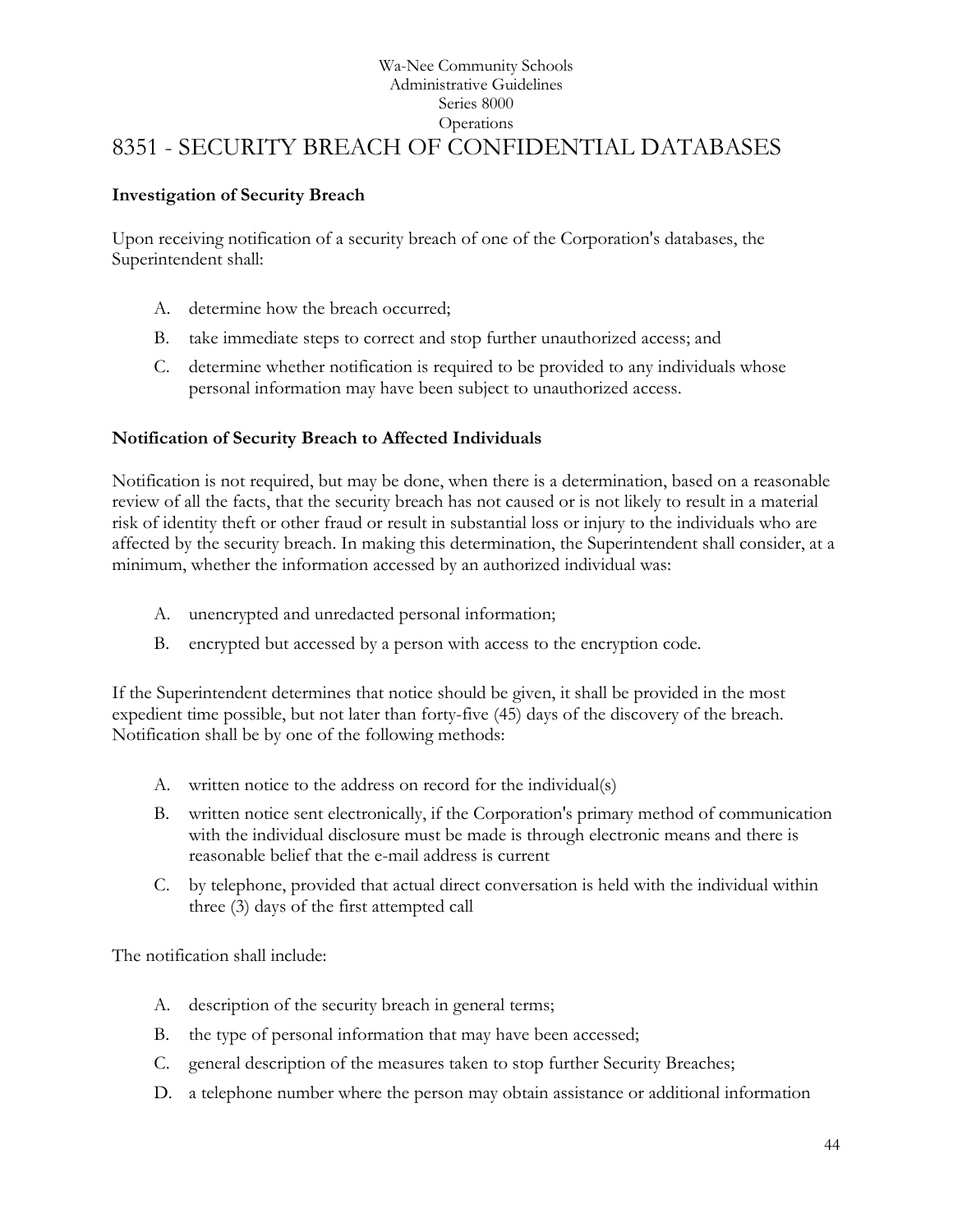E. reminder to be vigilant and monitor for fraud or identify theft.

If the Corporation does not have sufficient contact information to provide notification as specified above, the cost of providing notification would exceed \$250,000 or the class of affected individuals exceeds 500 persons, the Corporation must provide substitute notice by the following methods:

- A. written notice sent electronically, if the Corporation has an e-mail address for the resident to whom the disclosure must be made and there is reasonable belief that the email address is current
- B. conspicuous posting of the disclosure or notice on the Corporation's web site
- C. notification to major media outlets, provided that the cumulative total of the readership, viewing audience, or listening audience of the outlets notified equals or exceeds seventyfive percent (75%) of the population

The Corporation may delay the disclosure or notification if a law enforcement agency determines that notice to the affected individual(s) will impede a criminal investigation or jeopardize homeland or national security. In such cases, the Corporation shall provide notification after the law enforcement determines that disclosure will not compromise the investigation or security.

If over 1,000 Indiana residents are affected by the security breach, credit reporting agencies shall be notified.

Approved 11/11/09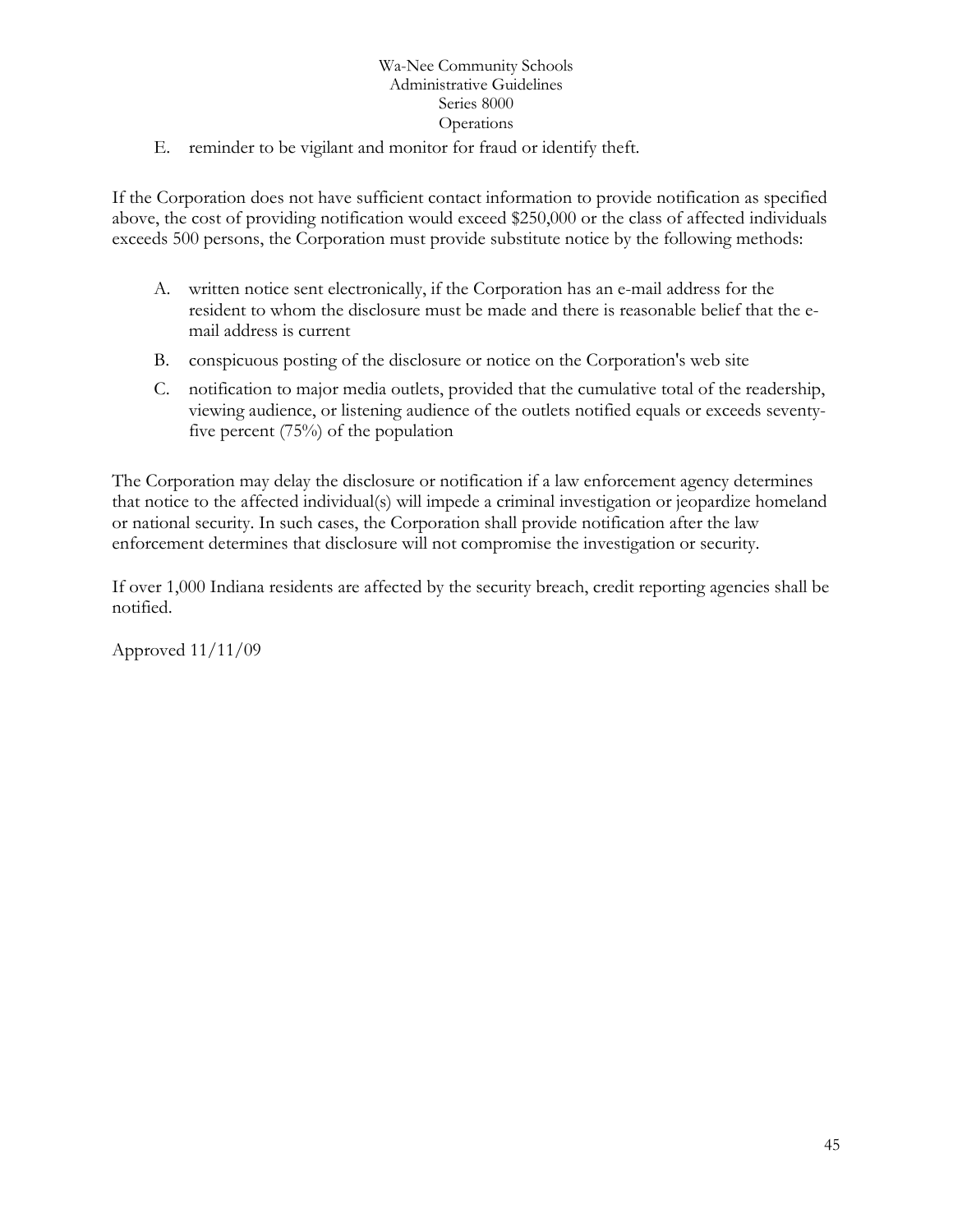#### Wa-Nee Community Schools Administrative Guidelines Series 8000 **Operations** [8390](http://www.neola.com/wanee-in/search/policies/po8390.htm) - USE OF SERVICE ANIMALS

The Superintendent and building principals or administrators in charge of Corporation facilities shall comply with the provisions of the Americans with Disabilities Act (ADA), as amended, regarding an individual with a disability's use of a service animal.

Individuals with disabilities shall be permitted to be accompanied by their service animal in all areas of the Corporation's facilities where members of the public, as participants in services, programs or activities, or as invitees, are allowed to go.

It is imperative that Corporation staff not ask about the nature or extent of a person's disability; however, they may make inquiries to determine whether an animal qualifies as a service animal. While Corporation staff cannot ask about the individual's disability, they may ask if the animal is required because of a disability and what tasks or work the animal can perform. When the work or tasks the service animal will perform are readily apparent, Corporation staff should not ask.

Under no circumstances should Corporation staff require documentation, such as proof that the service animal has been certified, trained or licensed as a service animal.

# **Vaccination, Licensing and/or Veterinary Requirements**

Animals admitted or housed on Corporation property or brought on Corporation property for any school purpose, such as to conduct random searches for illegal substances or to support classroom activities, or brought onto Corporation property on a regular basis for any purpose, including service animals, must meet every veterinary health and inoculation requirement set forth in State law and local regulation or ordinance, including but not limited to a current rabies vaccination.

For purposes of this guideline, "service animal" includes an animal that serves as:

- A. a hearing animal;
- B. a guide animal;
- C. an assistance animal;
- D. a seizure alert animal;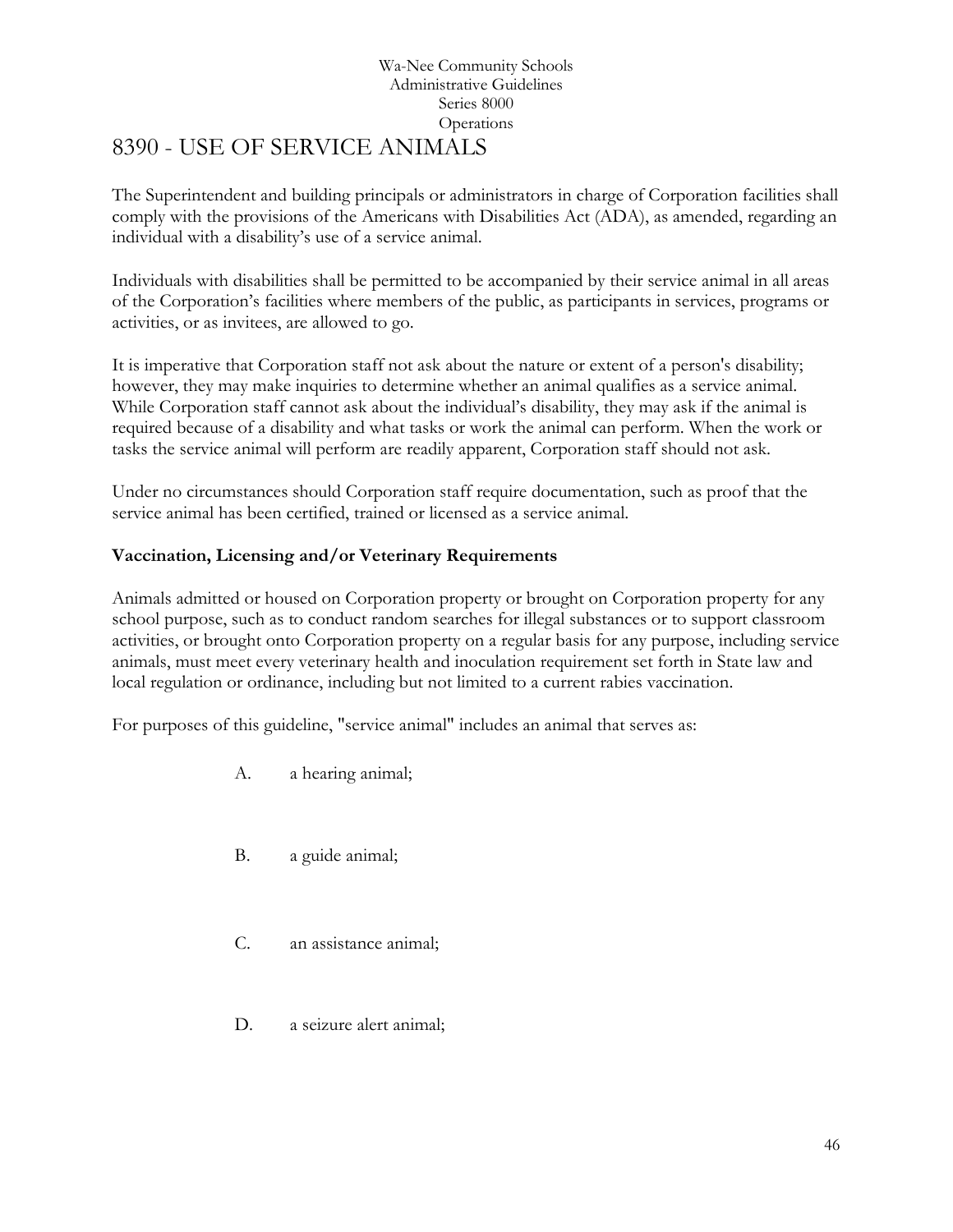E. a mobility animal;

- F. a psychiatric service animal; or
- G. an autism service animal.

A service animal that meets the above definition shall be under the control of its handler (e.g., a student with a disability). A service animal shall have a harness, leash, or other tether, unless either the handler is unable because of a disability to use a harness, leash, or other tether, or the use of a harness, leash, or other tether would interfere with the service animal's safe and effective performance of work or tasks, in which case the service animal must be otherwise under the handler's control (e.g., voice control, signals, or other effective means).

- A. The service animal's trainer can help to develop a plan to assist the student with the service animal (e.g., the student's aide might transfer the service animal's leash from a student's wheelchair to a tree during recess). Additionally, a younger student might need reminders from school staff about controlling the dog until s/he is comfortable handling the service animal at school.
- B. While the student is responsible for the service animal's care, including feeding and supervision, the Corporation should develop a plan to provide the student with the necessary time to care for the animal and designate a location for the animal's toileting needs.

Additionally, Corporation staff are not responsible for the care or supervision of a service animal, unless the provision of a service animal is required for a student to receive a free appropriate public education ("FAPE"), in which case the Corporation's obligation must be stated in the student's IEP or Section 504 Plan.

A service animal may be removed from the Corporation premises if one (1) of the following exceptions applies:

- A. the animal is out of control and the animal's handler does not take effective action to control it; or
- B. the animal is not housebroken.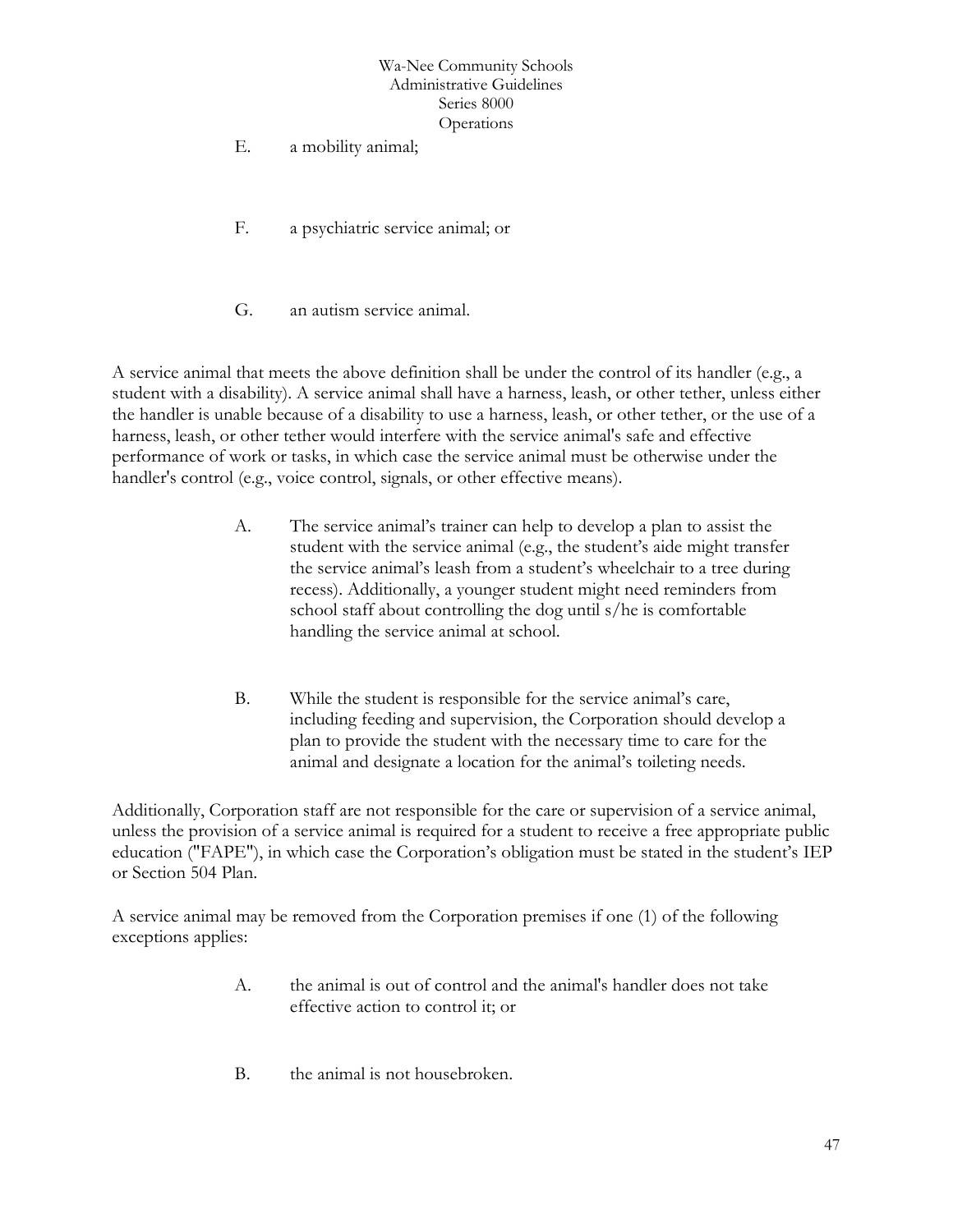If a service animal is properly excluded from the premises, the Superintendent, building principal, or administrator in charge of the facility shall give the individual with a disability the opportunity to participate in the service, program, or activity without having the service animal on the premises.

Corporation staff shall not ask or require an individual with a disability to pay a surcharge, even if people accompanied by pets are required to pay fees, or to comply with other requirements generally not applicable to people without pets. If a public entity normally charges individuals for the damage they cause, an individual with a disability may be charged for damage caused by his/her service animal. (See Board Policy **[8405](http://www.neola.com/wanee-in/search/policies/po8405.htm)**)

A student who wants to bring his/her service animal to school should notify the building principal in writing at least ten (10) school days prior to the date the animal will be coming to school so that school staff can meet with the student and his/her parents/guardians to discuss any concerns and develop a plan. The plan, at a minimum, should address how school staff and other students will be educated about and introduced to the service animal, how the student will be accommodated to care for the dog, and how any issues will be resolved. The principal should provide the student and staff with specific instructions concerning emergency evacuation plans, entry and egress points, areas where the animal may urinate/defecate, waste removal procedures, and building restrictions, if any.

- A. The principal will provide written notification to all parents/guardians of students in the affected class(es) and staff in the affected class(es) that a service animal will be coming into the school setting. The notification will request that the parents/guardians and/or staff notify the principal if they have or their child has any known allergies, asthma, or other health condition that might be aggravated by the service animal's presence. The principal will take appropriate action to protect any such students or staff members from exposure to the service animal.
- B. Allergies and fear of the service animal are not valid reasons for denying a student's or staff member's request to have a service animal at school.
- C. When an individual whose health may be aggravated by the service animal's presence and an individual who uses a service animal must spend time in the same room or facility, such as a classroom or cafeteria, both individuals should be accommodated by assigning them, if possible, to different locations within the room or different rooms in a school or facility.

I.C. 16-32-3: Rights of Blind and Other Physically Disabled Persons 28 C.F.R. Part 35: Justice Department Regulations for Nondiscrimination on the Basis of Disability in State and Local Government Services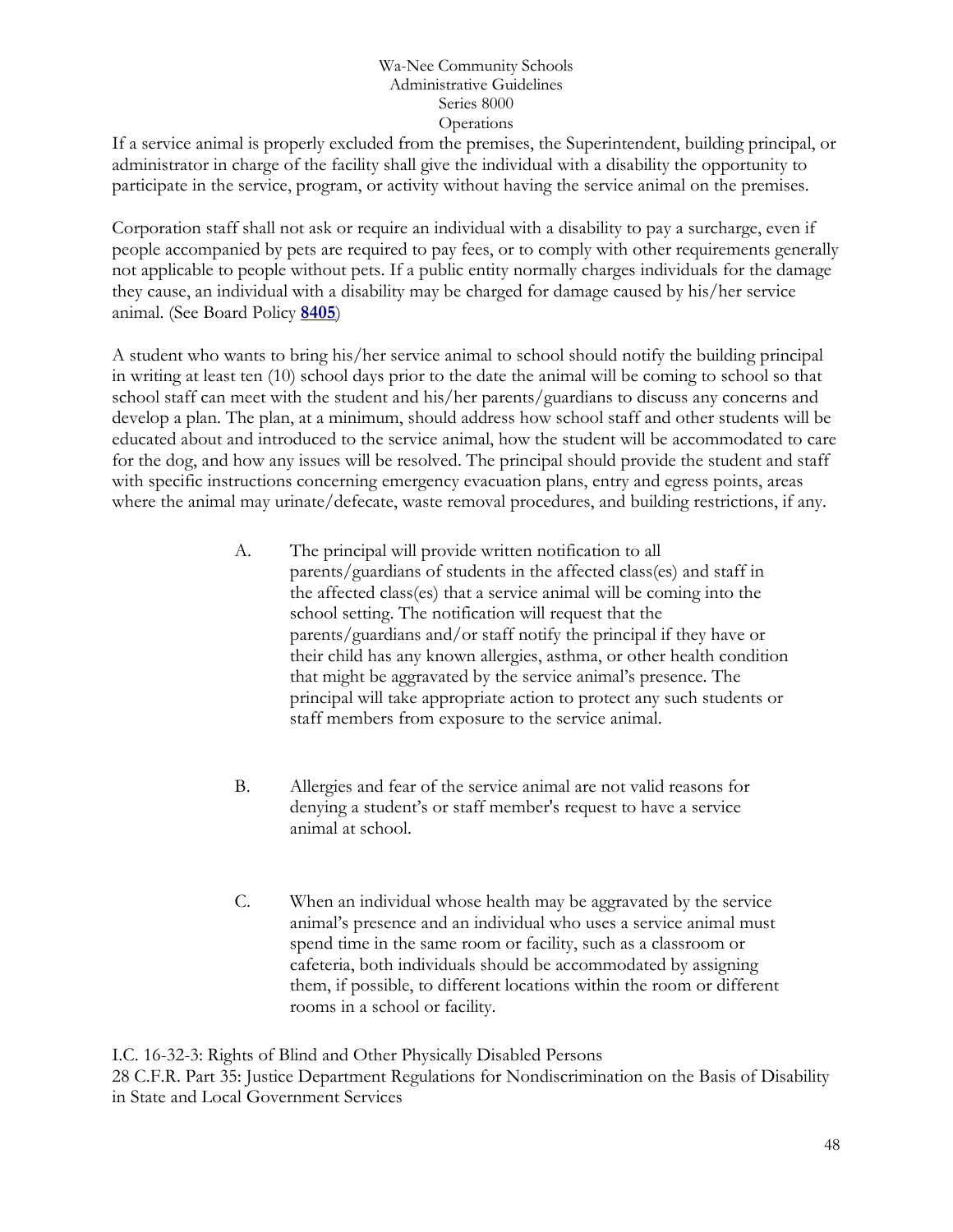29 C.F.R. 1630: EEOC Regulations Implementing the ADA as amended 34 C.F.R. Part 104: Regulations Implementing Section 504 of the Rehabilitation Act, 29 U.S.C. 794 34 C.F.R. Part 300: Individuals with Disabilities Education Act (IDEA) Regulations 511 IAC 7-43-1(1)(2)(B): Related Services for Students

Approved 10/14/13 Revised 1/25/16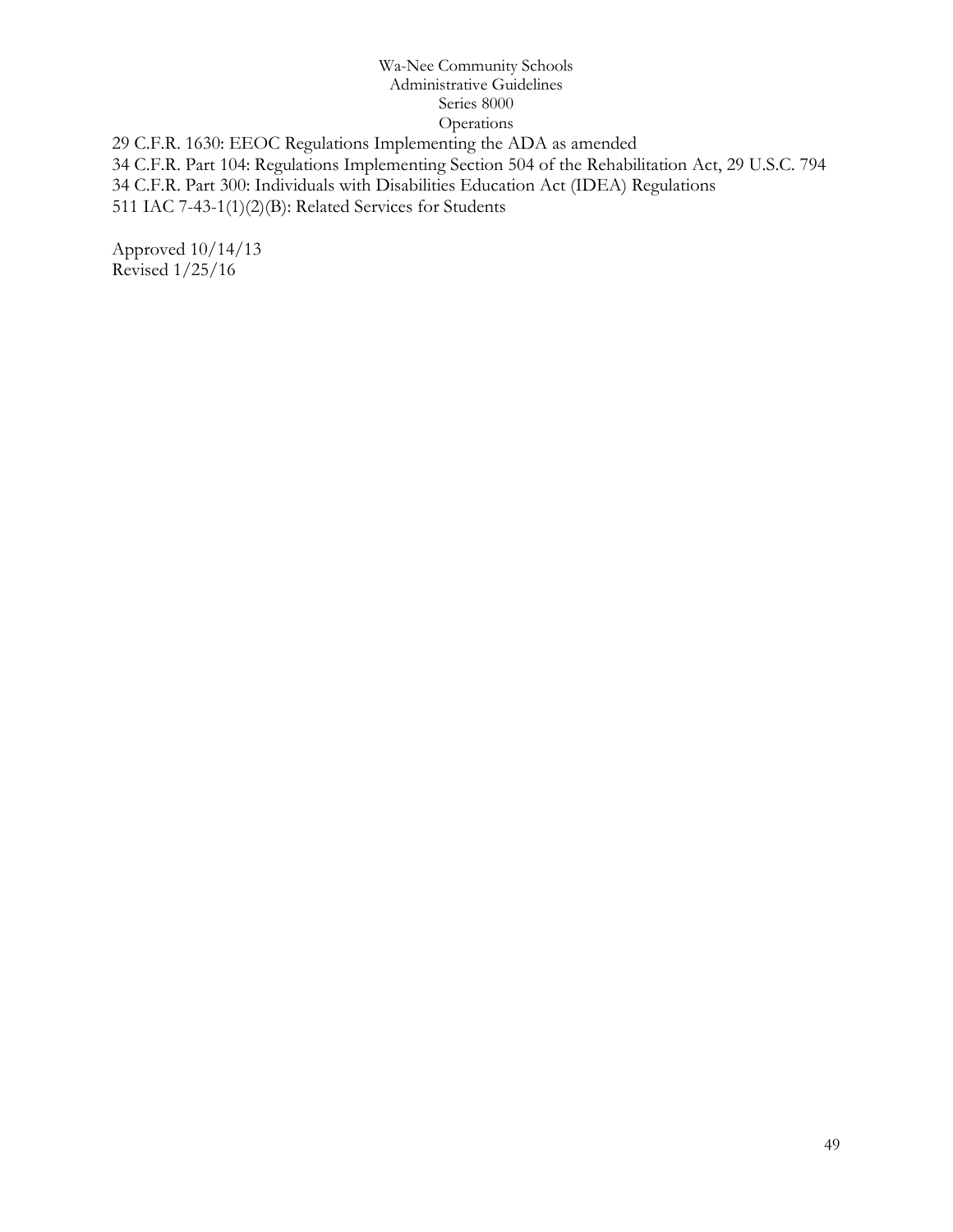# [8400](http://www.neola.com/wanee-in/search/policies/po8400.htm) - SCHOOL SAFETY

The Board will develop and implement a plan of corrective action in order to reduce the rate of weapon-related incidents and violent criminal offenses that occur in or on school grounds (i.e., in or on Corporation buildings, grounds, and bus transportation to and from school, Corporationsponsored activities and designated bus stops) and/or result in students being removed from the school. The plan will be developed within twenty (20) days of the school being designated as persistently dangerous and consider corrective action including, but not limited to, the following:

- A. hiring additional personnel to supervise students in common areas:
- B. increasing instructional activities in areas such as conflict resolution;
- C. working with law enforcement officials to identify and eliminate gang-related activities;
- D. in-service training of teachers and administrators regarding the consistent enforcement of school discipline rules and policies;
- E. limiting access to campus;
- F. hiring additional security personnel and security equipment.

Upon completion and implementation of the plan of corrective action, the Board will apply to the State Board of Education to have the school removed from the list of persistently dangerous schools. However, should the school remain on the list, students will be provided with the opportunity to transfer to a safe school in accordance with Policy 5113.02 and AG 5113.02.

Approved 7/05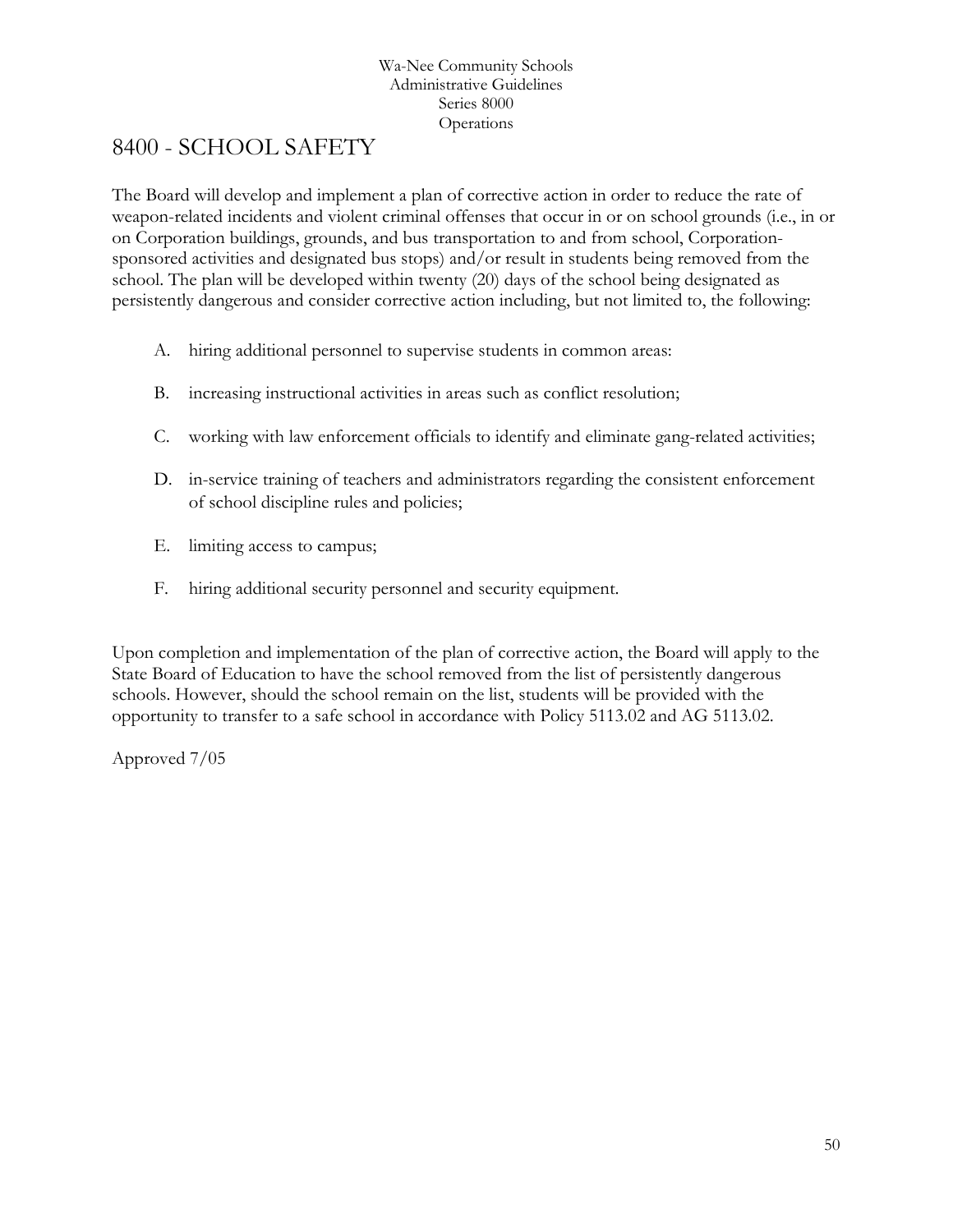### Wa-Nee Community Schools Administrative Guidelines Series 8000 **Operations** [8405](http://www.neola.com/wanee-in/search/policies/po8405.htm) - ENVIRONMENTAL HEALTH AND SAFETY ISSUES

Each school facility is to meet criteria established by the ISDH. During inspections by the ISDH, the inspector will investigate any condition that is or could be contributing to poor air quality including, but not limited to the following: carbon dioxide levels, humidity, evidence of mold or water damage, and excess dust.

Criteria established by the ISDH are as follows:

- A. Carbon dioxide levels shall never exceed seven hundred (700) ppm over the outdoor carbon dioxide concentration.
- B. Outdoor air shall be supplied to classrooms when occupied.
- C. Heating facilities shall be capable of and operated during periods of student occupancy to maintain a temperature not less than sixty-eight (68) degrees Fahrenheit in all instructional rooms, offices, locker rooms, and cafeteria; sixty-five (65) degrees Fahrenheit in activity rooms and shops; and sixty (60) degrees Fahrenheit in interior toilet rooms.
- D. When air conditioning is being provided, the system shall be capable of providing and operating during times of student occupancy to maintain a temperature not to exceed seventy-eight (78) degrees Fahrenheit and sixty-five percent (65%) relative humidity.
- E. The school corporation shall establish and maintain a written procedure for routine maintenance of the heating, ventilating and air conditioning system (HVAC). This procedure shall include the following items:
	- 1. a schedule for inspecting the HVAC system, including annual inspection
	- 2. ensuring that all supply and return air pathways in the HVAC system are unobstructed and perform as required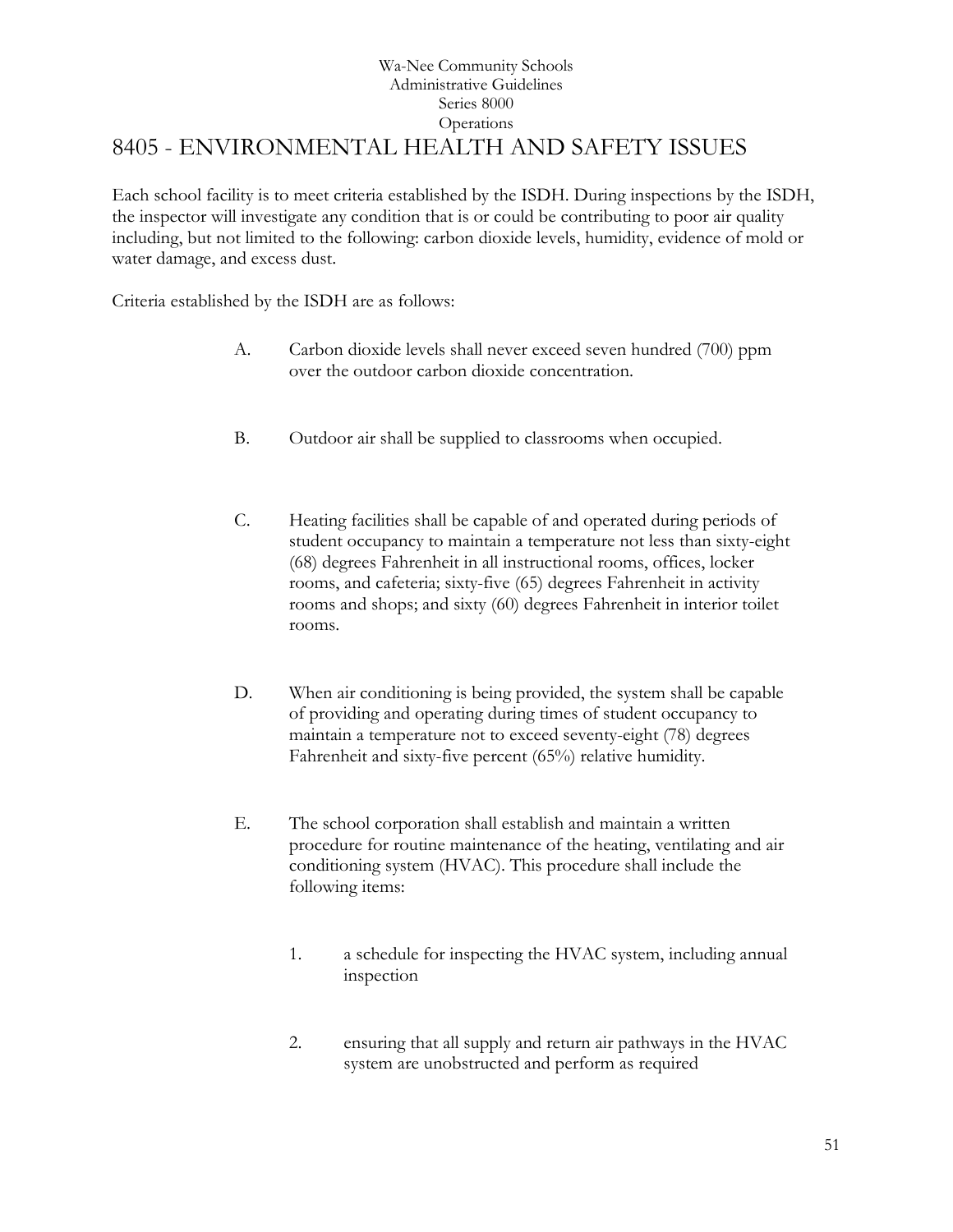3. a schedule for cleaning the HVAC coils at least annually

4. a schedule for inspecting and changing filters

This written procedure for routine maintenance, as well as a log verifying the maintenance was completed in a timely manner including the logging of cleaning and filter changes of the HVAC system, shall be made available for the state inspector's review and maintained for a minimum of three (3) years.

Indiana Department of Health Model Policies I.C. 16-19-3-5, 16-41-37.5 410 IAC 33-4-1 through 8

Approved 10/1/12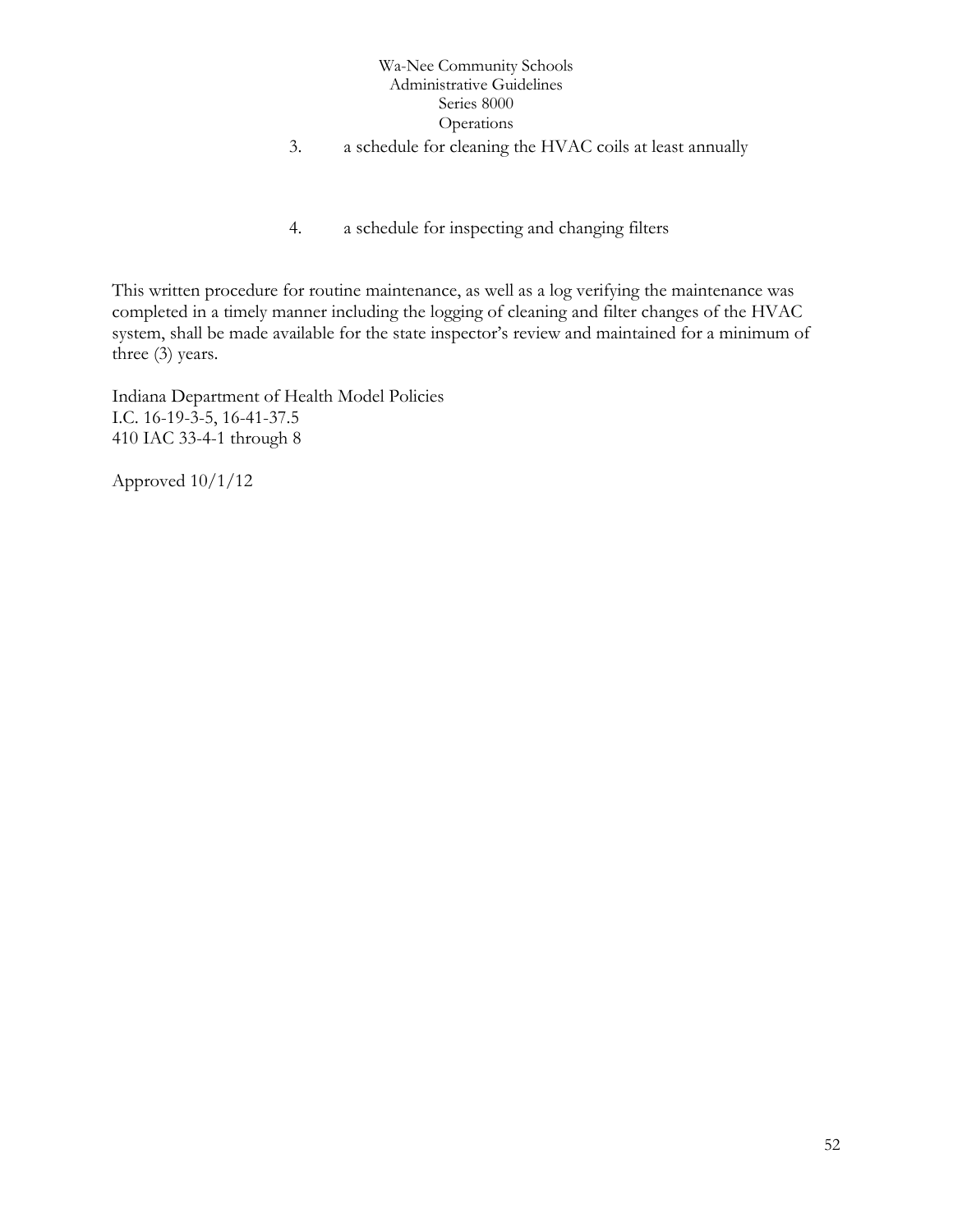# Wa-Nee Community Schools Administrative Guidelines Series 8000 **Operations** 8405A - USE OF ANIMALS IN THE CLASSROOM AND ON SCHOOL PREMISES

Live animals shall be allowed in the classroom for educational purposes. It is important, however, that the following guidelines be observed when instituting an activity or program involving the use of animals. Teachers are encouraged to contact such organizations as the State Veterinary Association, the National or State Wildlife Federation, etc. regarding resource materials and suggested learning activities that may be available to help students increase their understanding of the animal world.

- A. Students are to be instructed not to bring personal pets to school at any time without the approval of the principal.
- B. It is permissible for the class to have one (1) or more animals as classroom pets under the following conditions:
	- 1. the animal is not venomous or vicious
	- 2. the parents are notified in advance that an animal will be brought into the classroom
	- 3. none of the children is allergic to the particular animal
	- 4. proper immunization has been done by a qualified veterinarian
	- 5. arrangements have been made for housing the animal safely, comfortably, cleanly, and in a manner that does not disrupt the classroom environment
	- 6. the teacher is responsible for cleaning the cage or aquarium and responsible for the proper disposal of waste
	- 7. the teacher is responsible for the proper care of the animal when school is not in session
	- 8. rules have been established and understood regarding when and how the animal is to be treated by the students
	- 9. the principal has approved the plan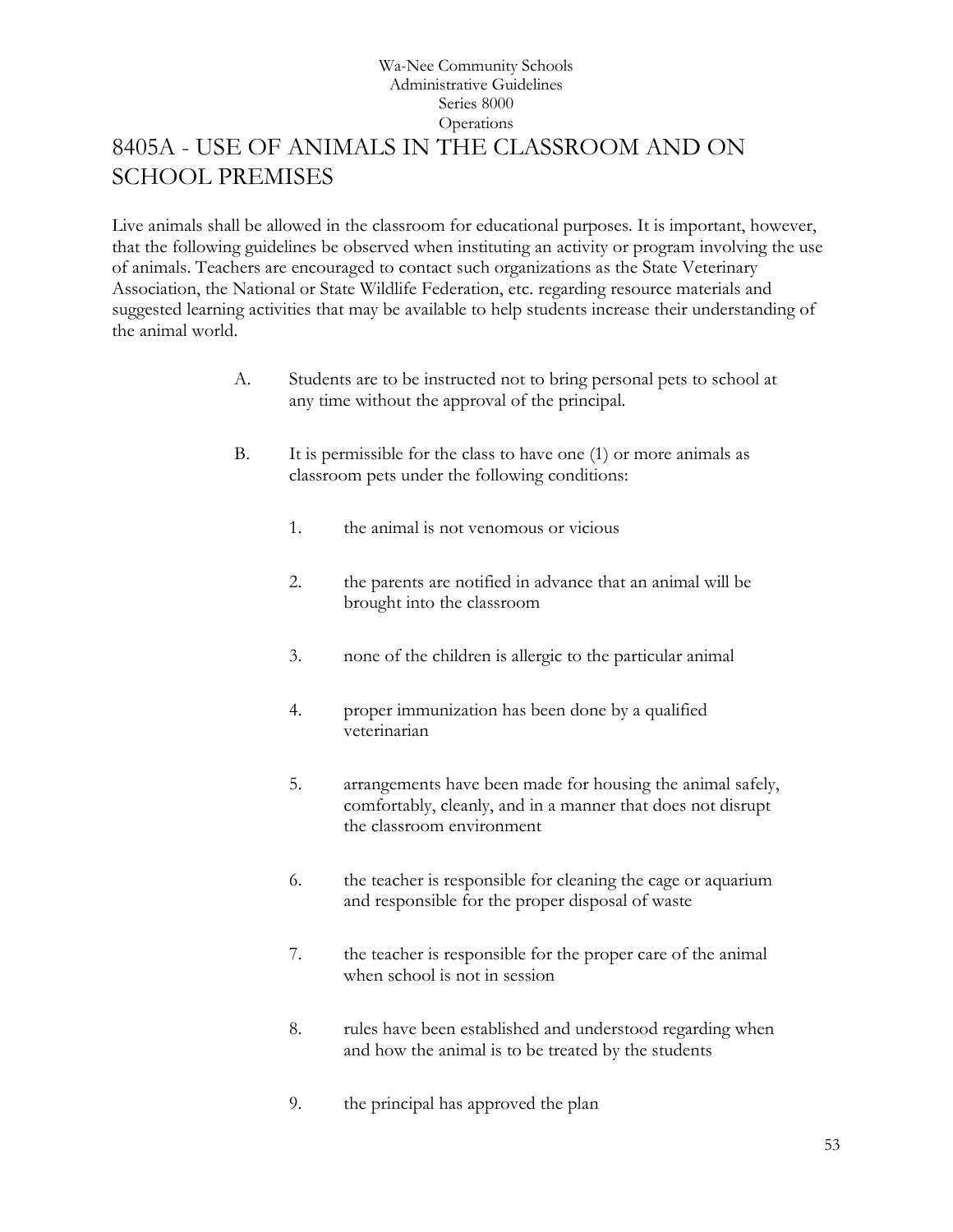C. When animals are to be brought into the school or classroom on an ad hoc basis as part of a lesson or series of lessons, all of the conditions stated above apply, and in addition, the teacher is to ensure the proper pick-up and return of the animal.

Introducing an animal to the classroom should be well planned and thoroughly investigated depending on the type of animal. Some considerations in addition to the considerations listed above would include the following:

- 1. Reptiles and amphibians can carry disease and special precautions are necessary when handling them. Because the disease can be very serious in young children, handling of reptiles and amphibians by young children in not recommended. Thorough hygiene practices must be followed by anyone handling reptiles and amphibians.
- 2. Wild mammals such as bats, raccoons, groundhogs, coyotes, foxes, etc. carry a high risk or rabies. Such animals should not be brought to school unless under the control of a trained professional responsible for preventing exposure to students and staff.
- 3. Chicks and ducklings carry a high risk of transmitting enteric (diarrhea) which can be especially harmful to young children. These animals are inappropriate in school without education on safe and proper handling and hygiene procedures.
- D. Except as set forth above and/or in the case of "service animals" required for use by a person with a disability, no other animals may be on school premises at any time.
- E. The Corporation may have a service animal removed from the school premises if the animal is out of control and the animal's handler does not take effective action to control it or the animal is not housebroken. The Corporation is not responsible for the care or supervision of a service animal. The service animal is allowed to accompany its human in all areas the human is permitted to go.

Approved 10/1/12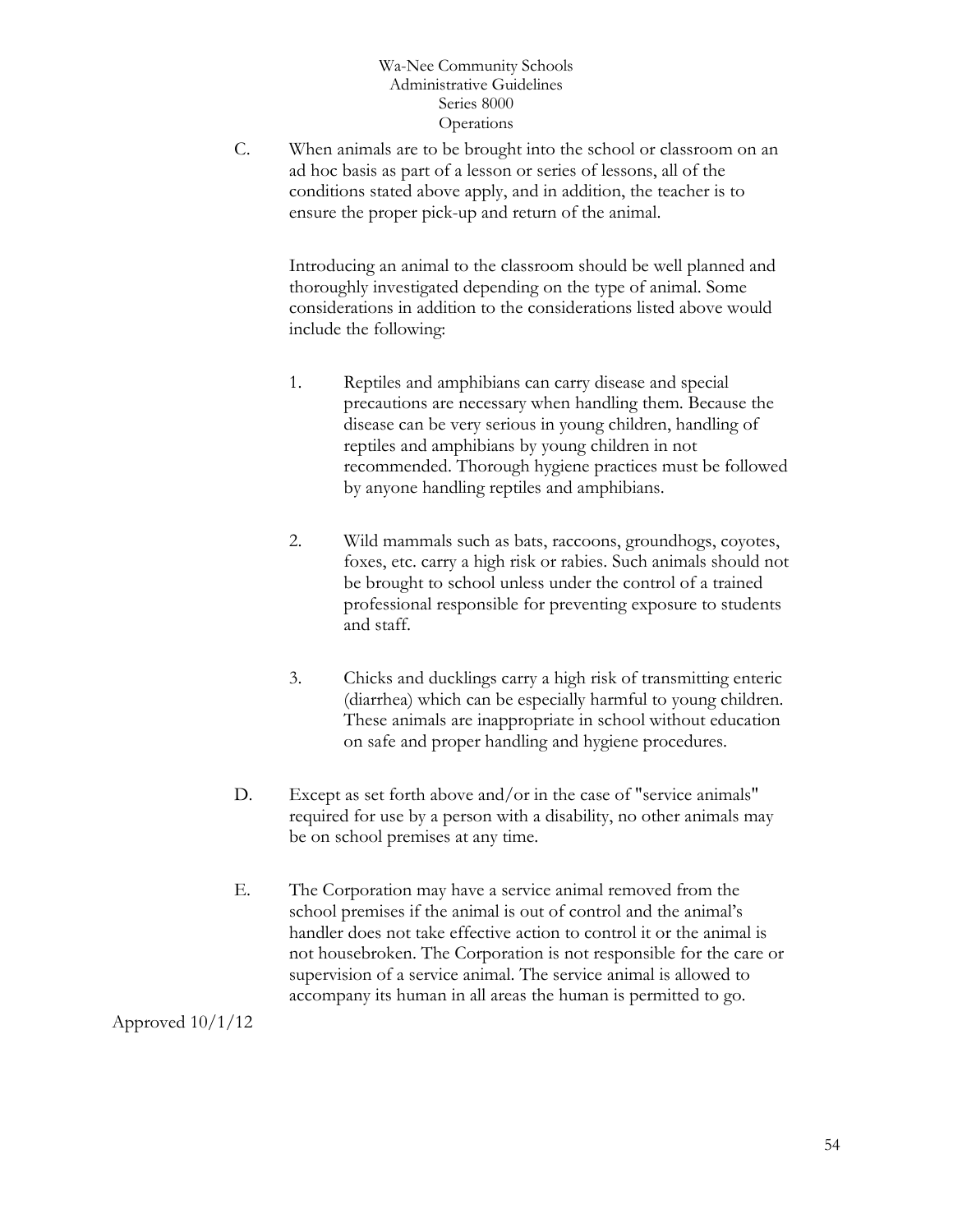# Wa-Nee Community Schools Administrative Guidelines Series 8000 **Operations** [8410](http://www.neola.com/wanee-in/search/policies/po8410.htm) - CHARACTERISTICS OF A SCHOOL THAT IS SAFEAND RESPONSIVE TO ALL CHILDREN

Well functioning schools foster learning, safety, and socially appropriate behaviors. They have a strong academic focus and support students in achieving high standards, foster positive relationships between school staff and students, and promote meaningful parental and community involvement. Most prevention programs in effective schools address multiple factors and recognize that safety and order are related to children's social, emotional, and academic development. Effective prevention, intervention, and crisis response strategies operate best in school communities that:

- A. **Focus on academic achievement.** Effective schools convey the attitude that all children can achieve academically and behave appropriately, while at the same time appreciating individual differences. Adequate resources and programs help ensure that expectations are met. Expectations are communicated clearly, with the understanding that meeting such expectations is a responsibility of the student, the school, and the home. Students who do not receive the support they need are less likely to behave in socially desirable ways.
- B. **Involve families in meaningful ways.** Students whose families are involved in their growth in and outside of school are more likely to experience school success and less likely to become involved in antisocial activities. School communities must make parents feel welcome in school, address barriers to their participation, and keep families positively engaged in their children's education. Effective schools also support families in expressing concerns about their children-and they support families in getting the help they need to address behaviors that cause concern.
- C. **Develop links to the community.** Everyone must be committed to improving schools. Schools that have close ties to families, support services, community police, the faithbased community, and the community at large can benefit from many valuable resources. When these links are weak, the risk of school violence is heightened and the opportunity to serve children who are at risk for violence or who may be affected by it is decreased.
- D. **Emphasize positive relationships among students and staff.** Research shows that a positive relationship with an adult who is available to provide support when needed is one of the most critical factors in preventing student violence. Students often look to adults in the school community for guidance, support, and direction. Some children need help overcoming feelings of isolation and support in developing connections to others. Effective schools make sure that opportunities exist for adults to spend quality, personal time with children. Effective schools also foster positive student interpersonal relations- they encourage students to help each other and to feel comfortable assisting others in getting help when needed.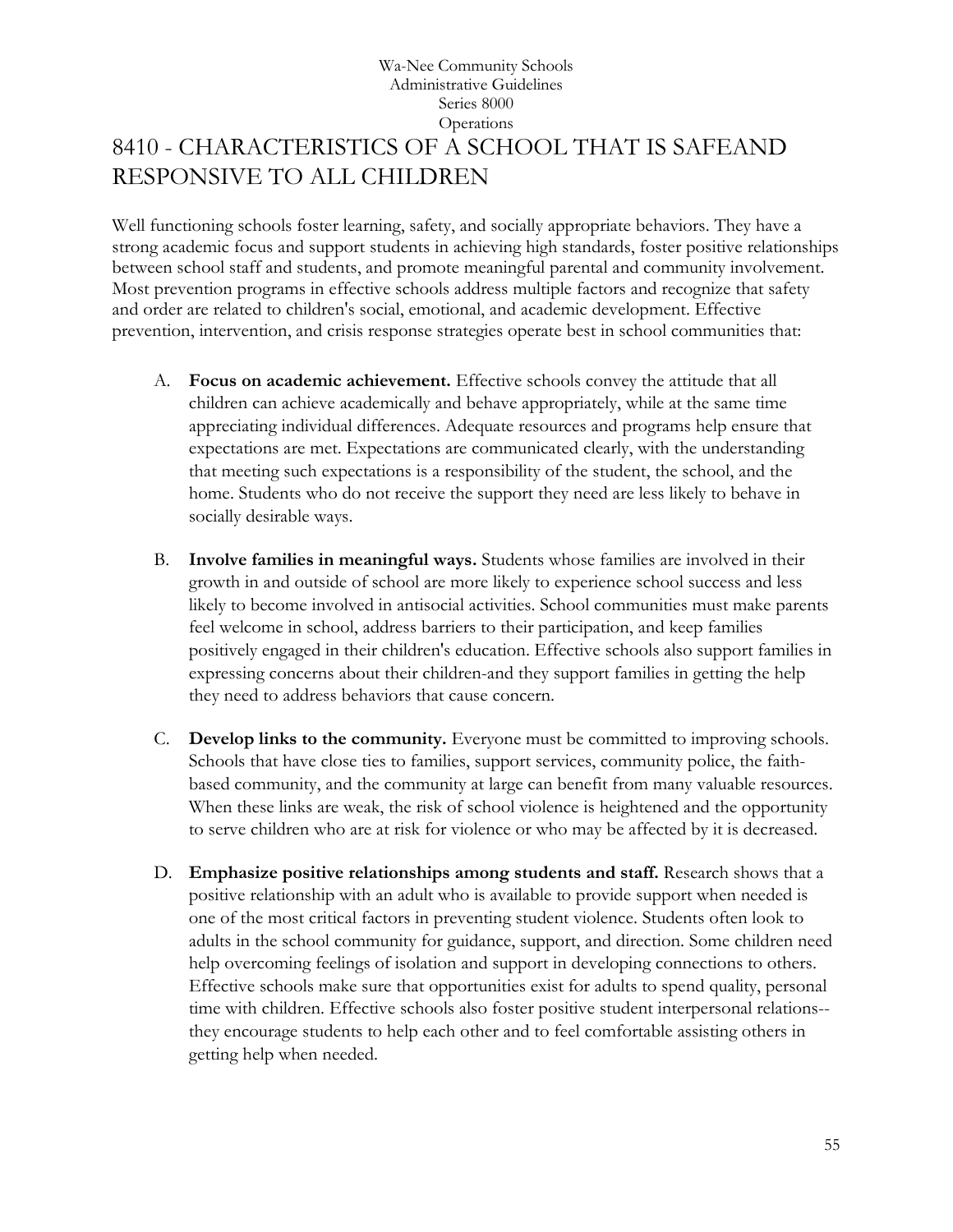- E. **Discuss safety issues openly.** Children come to school with many different perceptions--and misconceptions--about death, violence, and the use of weapons. Schools can reduce the risk of violence by teaching children about the dangers of firearms, as well as appropriate strategies for dealing with feelings, expressing anger in appropriate ways, and resolving conflicts. Schools also should teach children that they are responsible for their actions and that the choices they make have consequences for which they will be held accountable.
- F. **Treat students with equal respect**. A major source of conflict in many schools is the perceived or real problem of bias and unfair treatment of students because of ethnicity, gender, race, social class, religion, disability, nationality, sexual orientation, physical appearance, or some other factor--both by staff and by peers. Students who have been treated unfairly may become scapegoats and/or targets of violence. In some cases, victims may react in aggressive ways. Effective schools communicate to students and the greater community that all children are valued and respected. There is a deliberate and systematic effort-for example, displaying children's artwork, posting academic work prominently throughout the building, respecting students' diversity-to establish a climate that demonstrates care and a sense of community.
- G. **Create ways for students to share their concerns.** It has been found that peers often are the most likely group to know in advance about potential school violence. Schools must create ways for students to safely report such troubling behaviors that may lead to dangerous situations. And students who report potential school violence must be protected. It is important for schools to support and foster positive relationships between students and adults so students will feel safe providing information about a potentially dangerous situation.
- H. **Help children feel safe expressing their feelings.** It is very important that children feel safe when expressing their needs, fears, and anxieties to school staff. When they do not have access to caring adults, feelings of isolation, rejection, and disappointment are more likely to occur, increasing the probability of acting-out behaviors.
- I. **Have in place a system for referring children who are suspected of being abused or neglected.** The referral system must be appropriate and reflect federal and state guidelines.
- J. **Offer extended day programs for children.** School-based before-and after-school programs can be effective in reducing violence. Effective programs are well supervised and provide children with support and a range of options, such as counseling, tutoring, mentoring, cultural arts, community service, clubs, access to computers, and help with homework.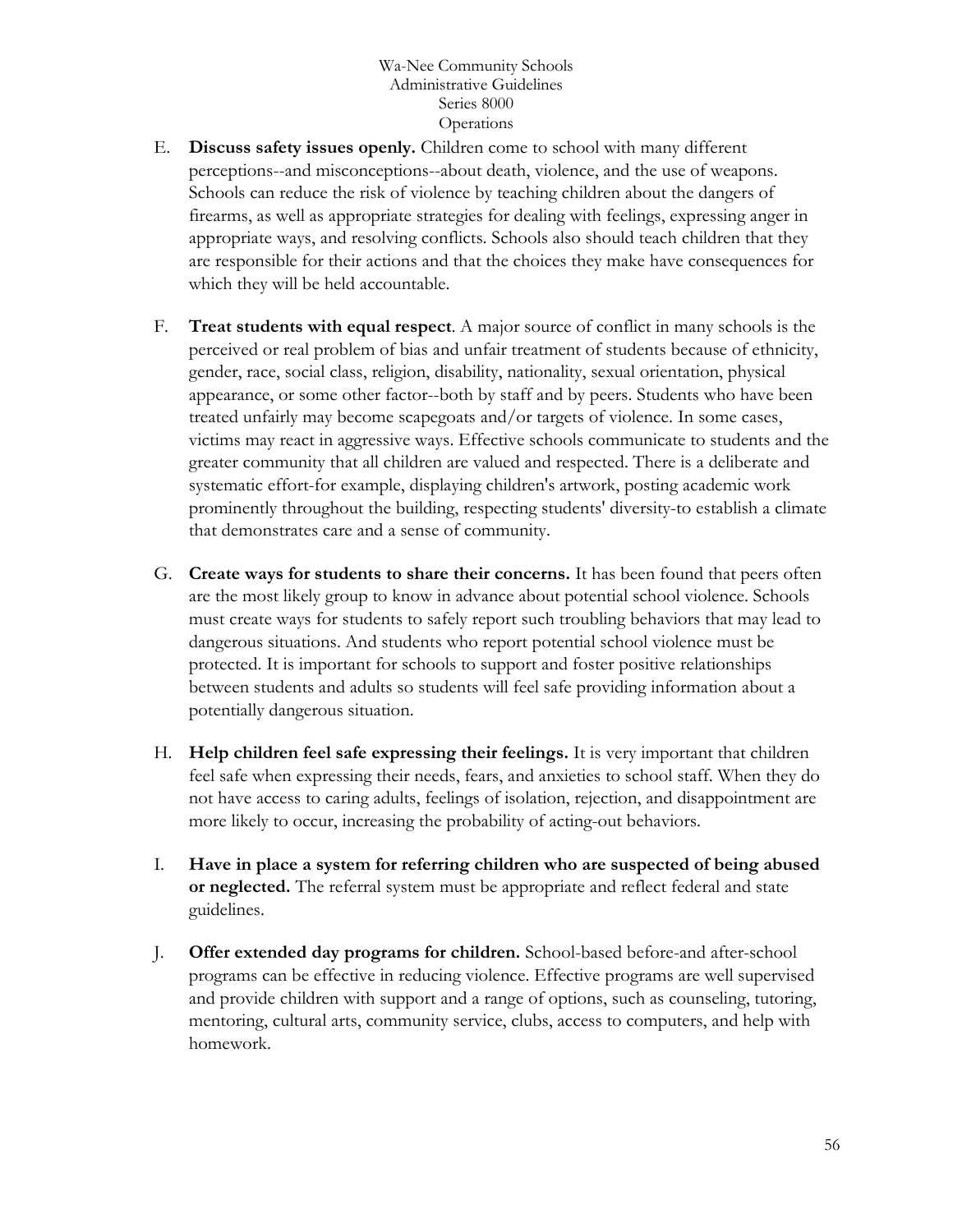- K. **Promote good citizenship and character.** In addition to their academic mission, schools must help students become good citizens. First, schools stand for the civic values set forth in our Constitution and Bill of Rights (patriotism; freedom of religion, speech, and press; equal protection/nondiscrimination; and due process/fairness). Schools also reinforce and promote the shared values of their local communities, such as honesty, kindness, responsibility, and respect for others. Schools should acknowledge that parents are the primary moral educators of their children and work in partnership with them.
- L. **Identify problems and assess progress toward solutions.** Schools must openly and objectively examine circumstances that are potentially dangerous for students and staff and situations where members of the school community feel threatened or intimidated. Safe schools continually assess progress by identifying problems and collecting information regarding progress toward solutions. Moreover, effective schools share this information with students, families, and the community at large.
- M. **Support students in making the transition to adult life and the workplace.** Youth need assistance in planning their future and in developing skills that will result in success. For example, schools can provide students with community service opportunities, workstudy programs, and apprenticeships that help connect them to caring adults in the community. These relationships, when established early, foster in youth a sense of hope and security for the future.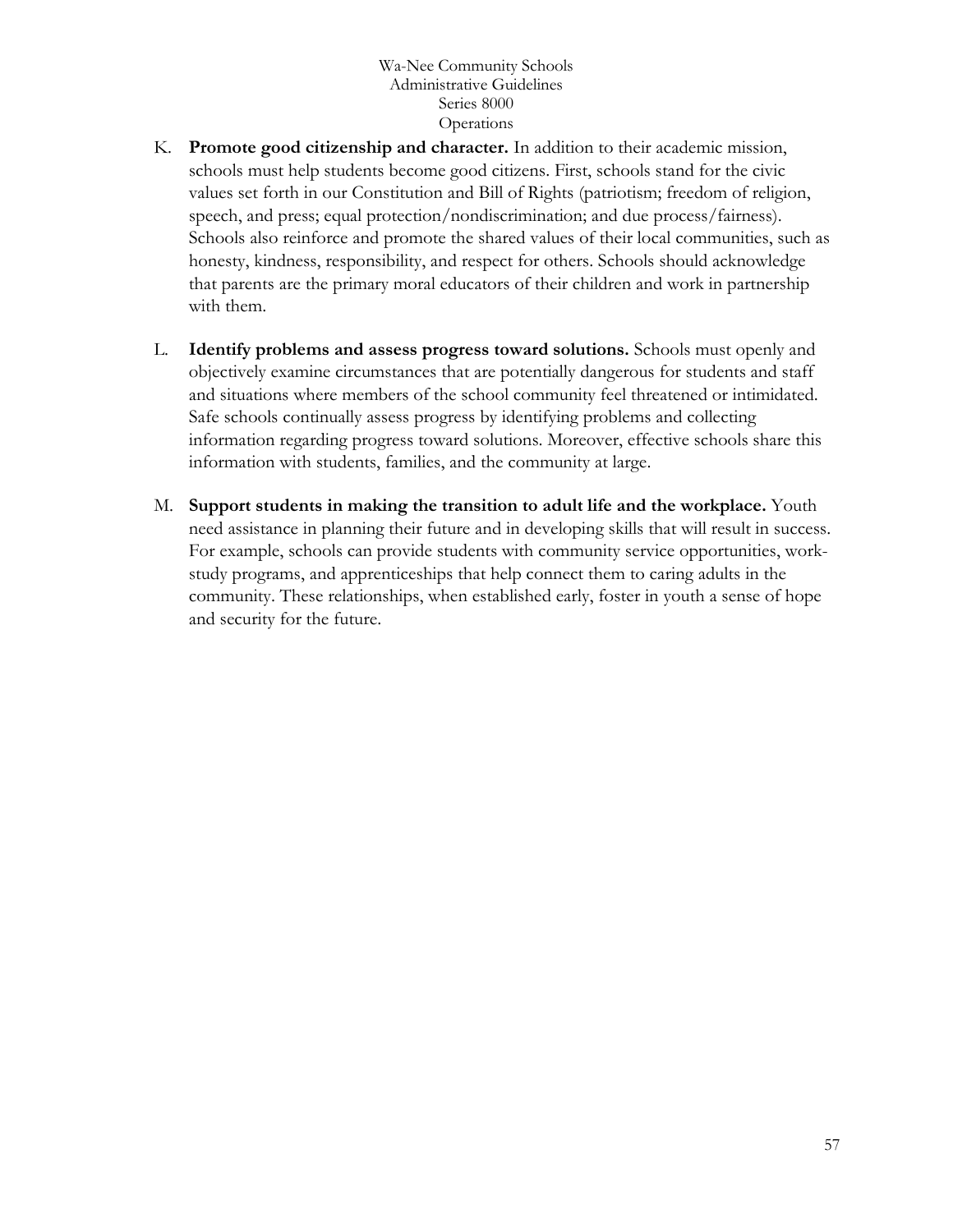# Wa-Nee Community Schools Administrative Guidelines Series 8000 **Operations** 8410A - EARLY WARNING SIGNS OF POSSIBLE SCHOOL VIOLENCE

The following early warning signs are not equally significant and are not presented in order of seriousness:

- A. Social withdrawal. In some situations, gradual and eventually complete withdrawal from social contacts can be an important indicator of a troubled child. The withdrawal often stems from feelings of depression, rejection, persecution, unworthiness, and lack of confidence.
- B. Excessive feelings of isolation and being alone. Research has shown that the majority of children who are isolated and appear to be friendless are not violent. In fact, these feelings are sometimes characteristic of children and youth who may be troubled, withdrawn, or have internal issues that hinder development of social affiliations. However, research also has shown that in some cases feelings of isolation and not having friends are associated with children who behave aggressively and violently.
- C. Excessive feelings of rejection. In the process of growing up, and in the course of adolescent development, many young people experience emotionally painful rejection. Children who are troubled often are isolated from their mentally healthy peers. Their responses to rejection will depend on many background factors. Without support, they may be at risk of expressing their emotional distress in negative ways-including violence. Some aggressive children who are rejected by non-aggressive peers seek out aggressive friends who, in turn, reinforce their violent tendencies.
- D. Being a victim of violence. Children who are victims of

violence-including physical or sexual abuse-in the community, at school, or at home are sometimes at risk themselves of becoming violent toward themselves or others.

- E. Feelings of being picked on and persecuted. The youth who feels constantly picked on, teased, bullied, singled out for ridicule, and humiliated at home or at school may initially withdraw socially. If not given adequate support in addressing these feelings, some children may vent them in inappropriate ways-including possible aggression or violence.
- F. Low school interest and poor academic performance. Poor school achievement can be the result of many factors. It is important to consider whether there is a drastic change in performance and/or poor performance becomes a chronic condition that limits the child's capacity to learn. In some situations--such as when the low achiever feels frustrated, unworthy, chastised, and denigrated--acting out and aggressive behaviors may occur. It is important to assess the emotional and cognitive reasons for the academic performance change to determine the true nature of the problem.
- G. Expression of violence in writings and drawings. Children and youth often express their thoughts, feelings, desires, and intentions in their drawings and in stories, poetry, and other written expressive forms. Many children produce work about violent themes that for the most part is harmless when taken in context. However, an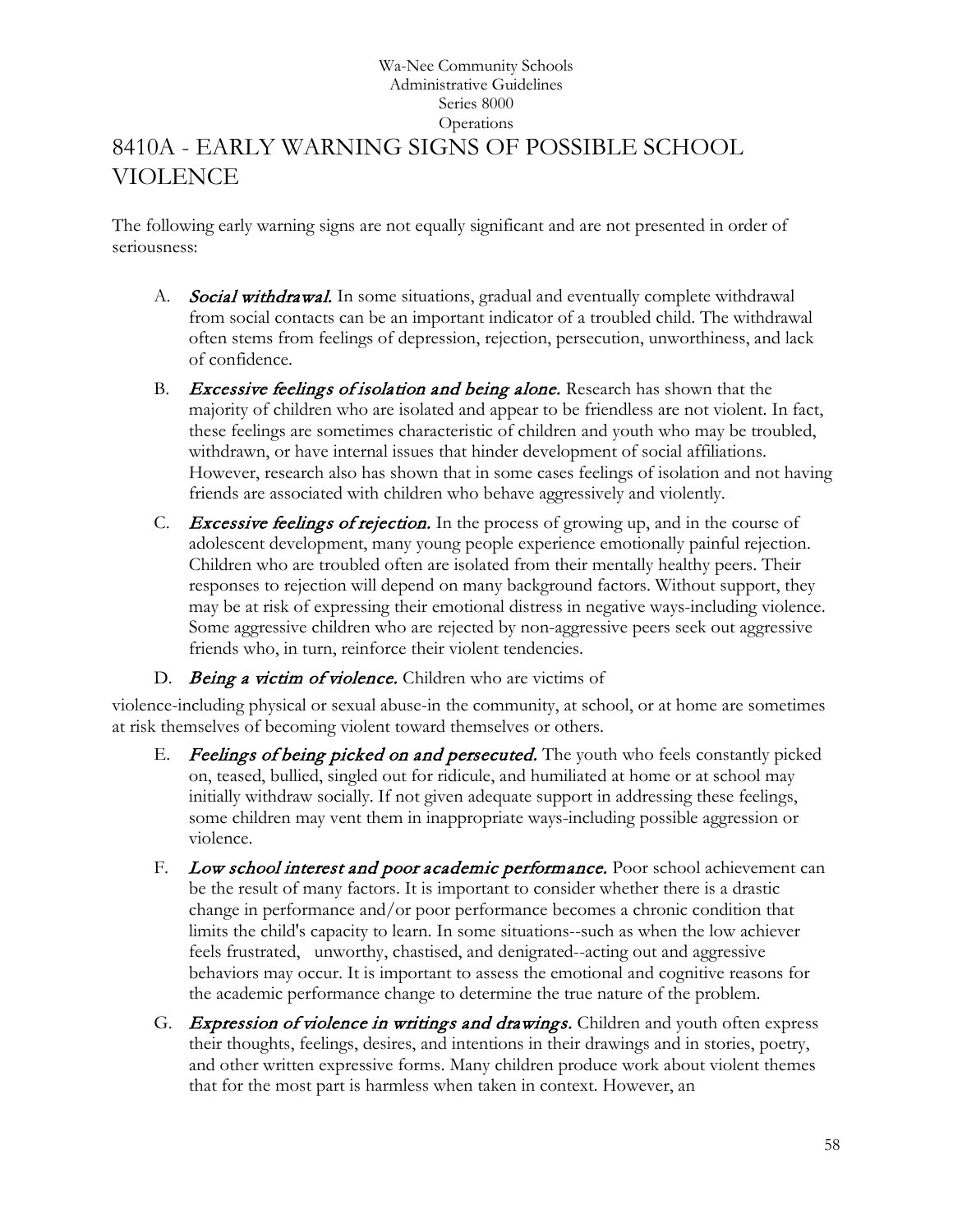overrepresentation of violence in writings and drawings that is directed at specific individuals (family members, peers, other adults) consistently over time, may signal emotional problems and the potential for violence. Because there is a real danger in misdiagnosing such a sign, it is important to seek the guidance of a qualified professional--such as a school psychologist, counselor, or other mental health specialist- to determine its meaning.

- H. *Uncontrolled anger*. Everyone gets angry; anger is a natural emotion. However, anger that is expressed frequently and intensely in response to minor irritants may signal potential violent behavior toward self or others.
- I. Patterns of impulsive and chronic hitting, intimidating, and bullying behaviors. Children often engage in acts of shoving and mild aggression. However, some mildly aggressive behaviors such as constant hitting and bullying of others that occur early in children's lives, if left unattended, might later escalate into more serious behaviors.
- J. History of discipline problems. Chronic behavior and disciplinary problems both in school and at home may suggest that underlying emotional needs are not being met. These unmet needs may be manifested in acting out and aggressive behaviors. These problems may set the stage for the child to violate norms and rules, defy authority, disengage from school, and engage in aggressive behaviors with other children and adults.
- K. Past history of violent and aggressive behavior. Unless provided with support and counseling, a youth who has a history of aggressive or violent behavior is likely to repeat those behaviors. Aggressive and violent acts may be directed toward other individuals, be expressed in cruelty to animals, or include fire setting. Youth who show an early pattern of antisocial behavior frequently and across multiple settings are particularly at risk for future aggressive and antisocial behavior. Similarly, youth who engage in overt behaviors such as bullying, generalized aggression and defiance, and covert behaviors such as stealing, vandalism, lying, cheating, and fire setting also are at risk for more serious aggressive behavior. Research suggests that age of onset may be a key factor in interpreting early warning signs. For example, children who engage in aggression and drug abuse at an early age (before age 12) are more likely to show violence later on than are children who begin such behavior at an older age. In the presence of such signs it is important to review the child's history with behavioral experts and seek parents' observations and insights.
- L. Intolerance for differences and prejudicial attitudes. All children have likes and dislikes. However, an intense prejudice toward others based on racial, ethnic, religious, language, gender, sexual orientation, ability, and physical appearance--when coupled with other factors--may lead to violent assaults against those who are perceived to be different. Membership in hate groups or the willingness to victimize individuals with disabilities or health problems also should be treated as early warning signs.
- M. *Drug use and alcohol use.* Apart from being unhealthy behaviors, drug use and alcohol use reduces self-control and exposes children and youth to violence, either as perpetrators, as victims, or both.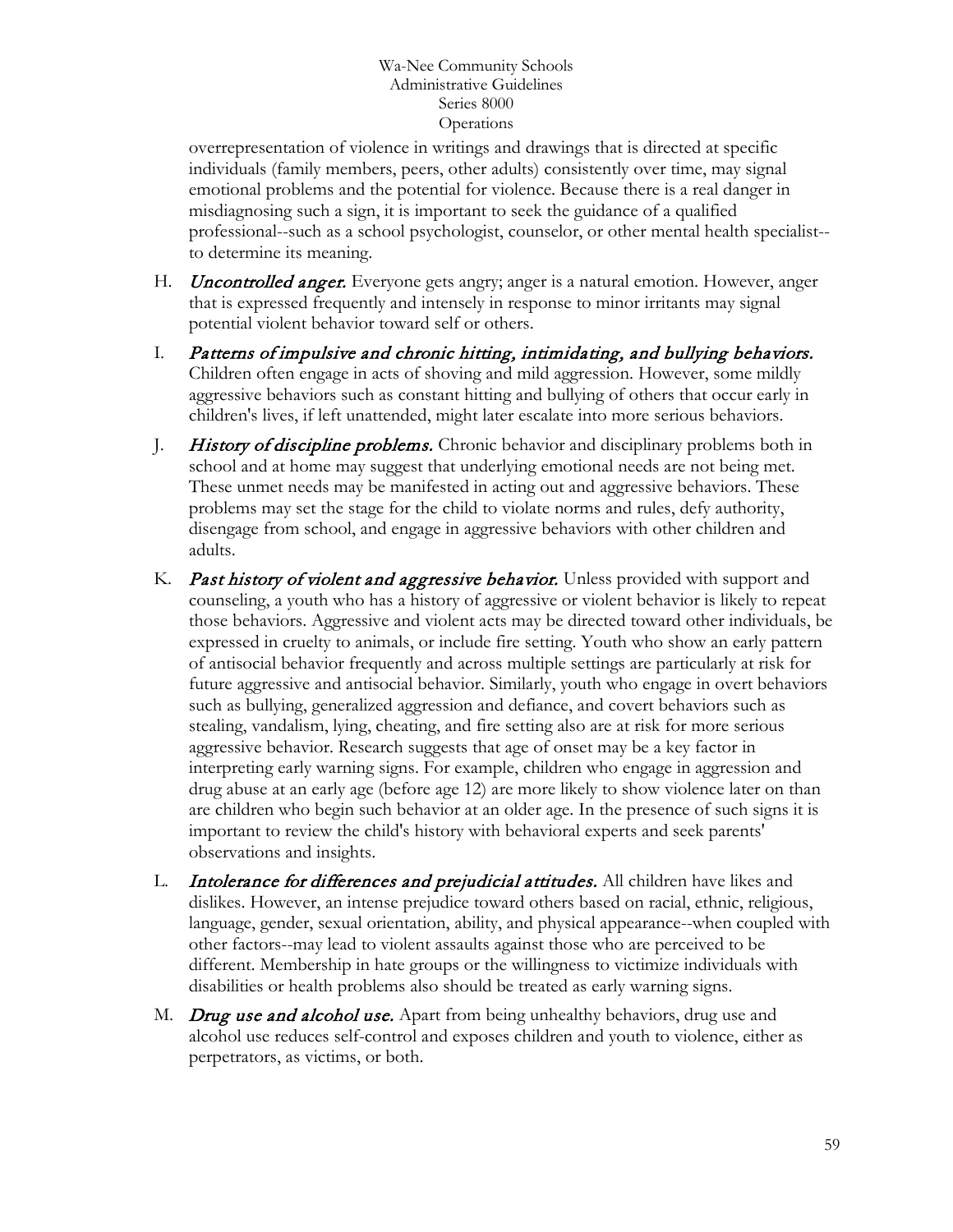- N. *Affiliation with gangs*. Gangs that support anti-social values and behaviors--including extortion, intimidation, and acts of violence toward other students--cause fear and stress among other students. Youth who are influenced by these groups--those who emulate and copy their behavior, as well as those who become affiliated with them--may adopt these values and act in violent or aggressive ways in certain situations. Gang-related violence and turf battles are common occurrences tied to the use of drugs that often result in injury and/or death.
- O. Inappropriate access to, possession of, and use of firearms. Children and youth who inappropriately possess or have access to firearms can have an increased risk for violence. Research shows that such youngsters also have a higher probability of becoming victims. Families can reduce inappropriate access and use by restricting, monitoring, and supervising children's access to firearms and other weapons. Children who have a history of aggression, impulsiveness, or other emotional problems should not have access to firearms and other weapons.
- P. Serious threats of violence. Idle threats are a common response to frustration. Alternatively, one of the most reliable indicators that a youth is likely to commit a dangerous act toward self or others is a detailed and specific threat to use violence. Recent incidents across the country clearly indicate that threats to commit violence against oneself or others should be taken very seriously. Steps must be taken to understand the nature of these threats and to prevent them from being carried out.

Unfortunately, **there is a real danger that early warning signs will be misinterpreted.** Educators and parents--and in some cases, students--can ensure that the early warning signs are not misinterpreted by using several significant principles to better understand them. These principles include:

- A. **Do no harm.** There are certain risks associated with using early warning signs to identify children who are troubled. First and foremost, the intent should be to get help for a child early. The early warning signs should not to be used as rationale to exclude, isolate, or punish a child. Nor should they be used as a checklist for formally identifying, mislabeling, or stereotyping children. Formal disability identification under federal law requires individualized evaluation by qualified professionals. In addition, all referrals to outside agencies based on the early warning signs must be kept confidential and must be done with parental consent (except referrals for suspected child abuse or neglect).
- B. **Understand violence and aggression within a context.** Violence is contextual. Violent and aggressive behavior as an expression of emotion may have many antecedent factors-factors that exist within the school, the home, and the larger social environment. In fact, for those children who are at risk for aggression and violence, certain environments or situations can set it off. Some children may act out if stress becomes too great, if they lack positive coping skills, and if they have learned to react with aggression.
- C. **Avoid stereotypes.** Stereotypes can interfere with--and even harm--the school community's ability to identify and help children. It is important to be aware of false cues--including race, socio-economic status, cognitive or academic ability, or physical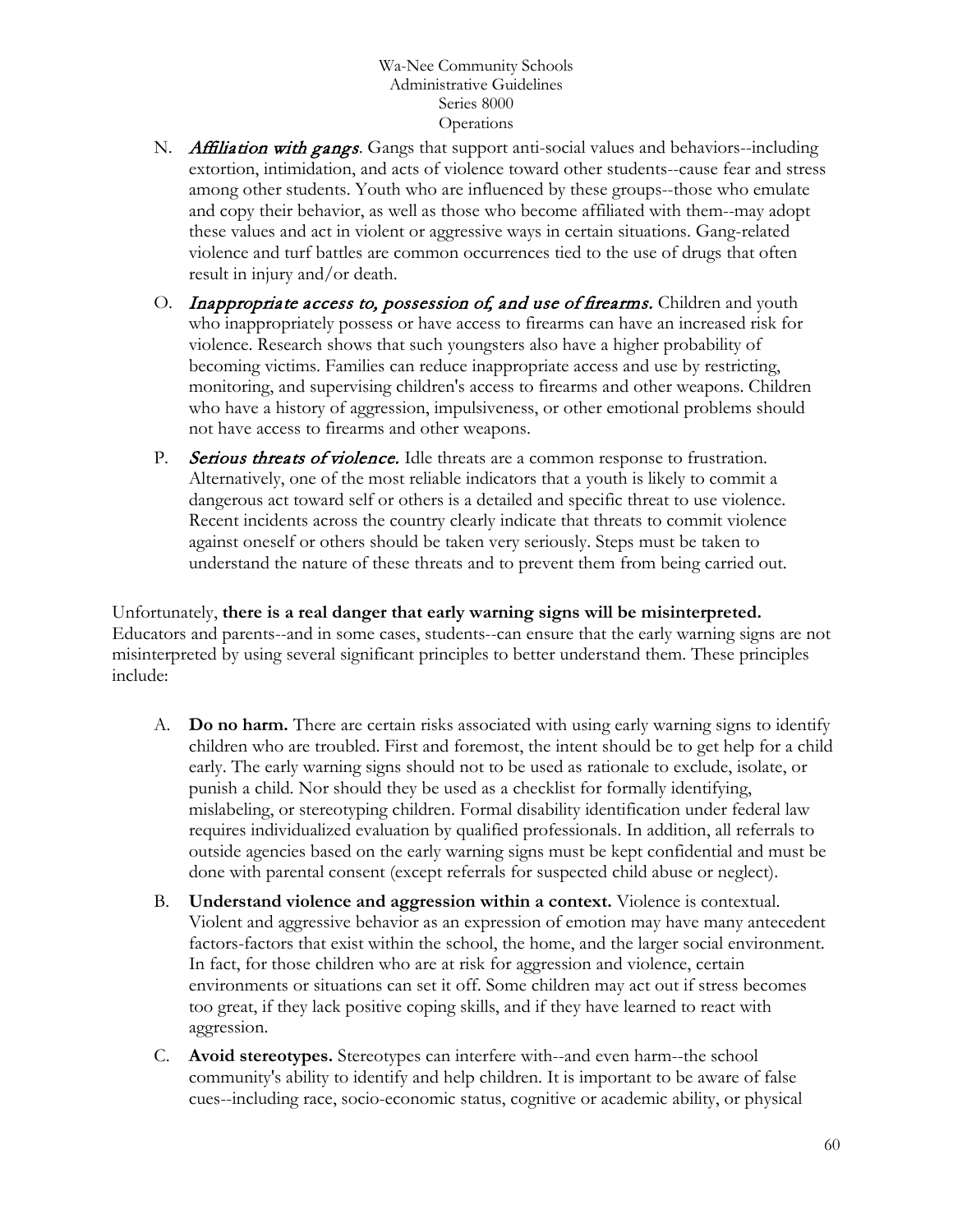appearance. In fact, such stereotypes can unfairly harm children, especially when the school community acts upon them.

- D. **View warning signs within a developmental context.** Children and youth at different levels of development have varying social and emotional capabilities. They may express their needs differently in elementary, middle, and high school. The point is to know what is developmentally typical behavior, so that behaviors are not misinterpreted.
- E. **Understand that children typically exhibit multiple warning signs.** It is common for children who are troubled to exhibit multiple signs. Research confirms that most children who are troubled and at risk for aggression exhibit more than one warning sign, repeatedly, and with increasing intensity over time. Thus, it is important not to overreact to single signs, words, or actions.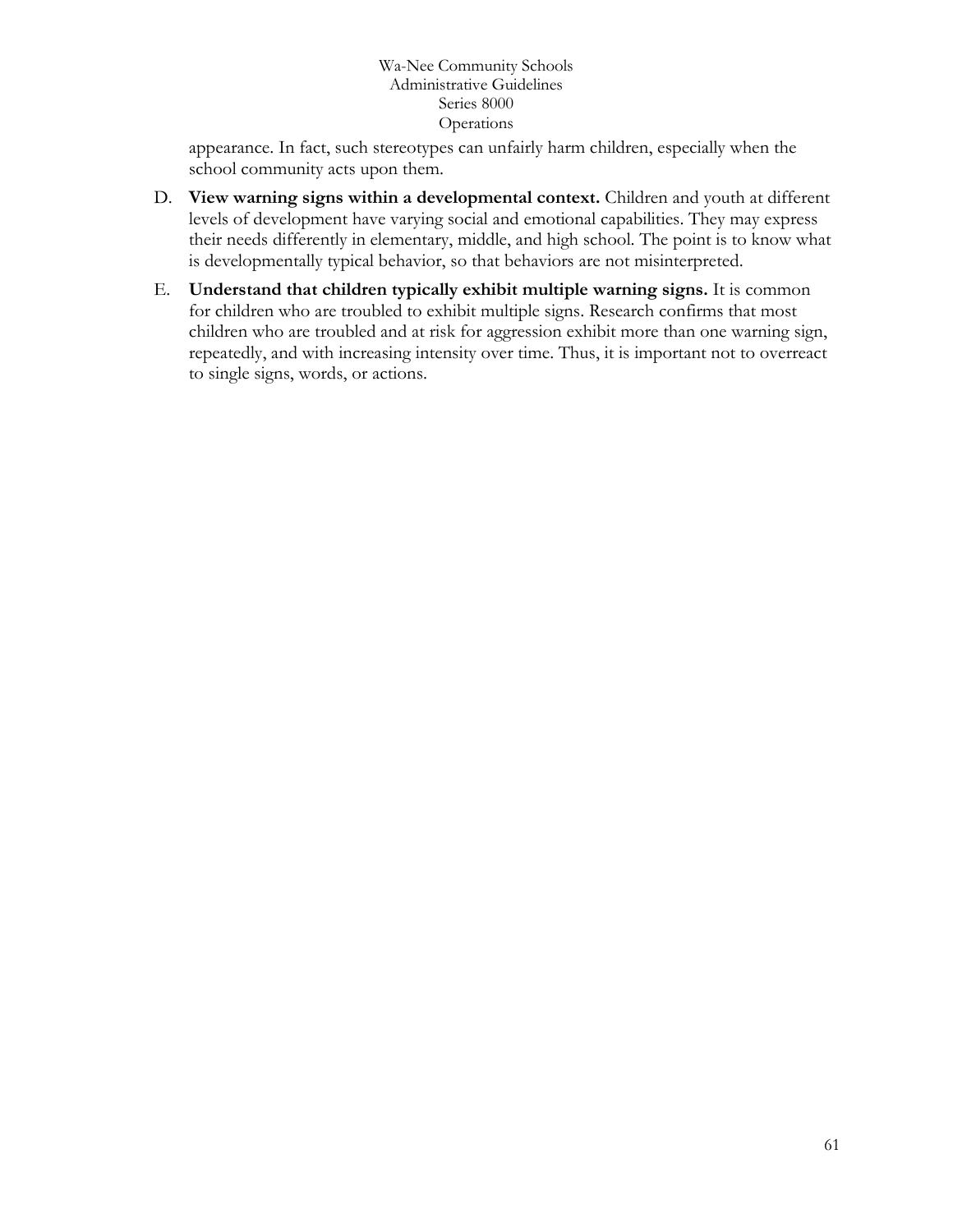# Wa-Nee Community Schools Administrative Guidelines Series 8000 **Operations** 8410B - IDENTIFYING AND RESPONDING TO IMMINENT WARNING SIGNS

Unlike early warning signs, imminent warning signs indicate that a student is very close to behaving in a way that is potentially dangerous to self and/or to others. Imminent warning signs require an immediate response.

No single warning sign can predict that a dangerous act will occur. Rather, imminent warning signs usually are presented as a sequence of overt, serious, hostile behaviors or threats directed at peers, staff, or other individuals. Usually, imminent warning signs are evident to more than one staff member--as well as to the child's family.

Imminent warning signs may include:

- A. Serious physical fighting with peers or family members.
- B. Severe destruction of property.
- C. Severe rage for seemingly minor reasons.
- D. Detailed threats of lethal violence.
- E. Possession and/or use of firearms and other weapons.
- F. Other self-injurious behaviors or threats of suicide.

When warning signs indicate that danger is imminent, safety must always be the first and foremost consideration. Action must be taken immediately. Immediate intervention by school authorities and possibly law enforcement officers is needed when a child:

- A. Has presented a detailed plan (time, place, method) to harm or kill others-particularly if the child has a history of aggression or has attempted to carry out threats in the past.
- B. Is carrying a weapon, particularly a firearm, and has threatened to use it.

In situations where students present other threatening behaviors, parents should be informed of the concerns immediately**.** School communities also have the responsibility to seek assistance from appropriate agencies, such as child and family services, community mental health, and local law agencies. These responses should reflect school board policies and be consistent with the violence prevention and response plan.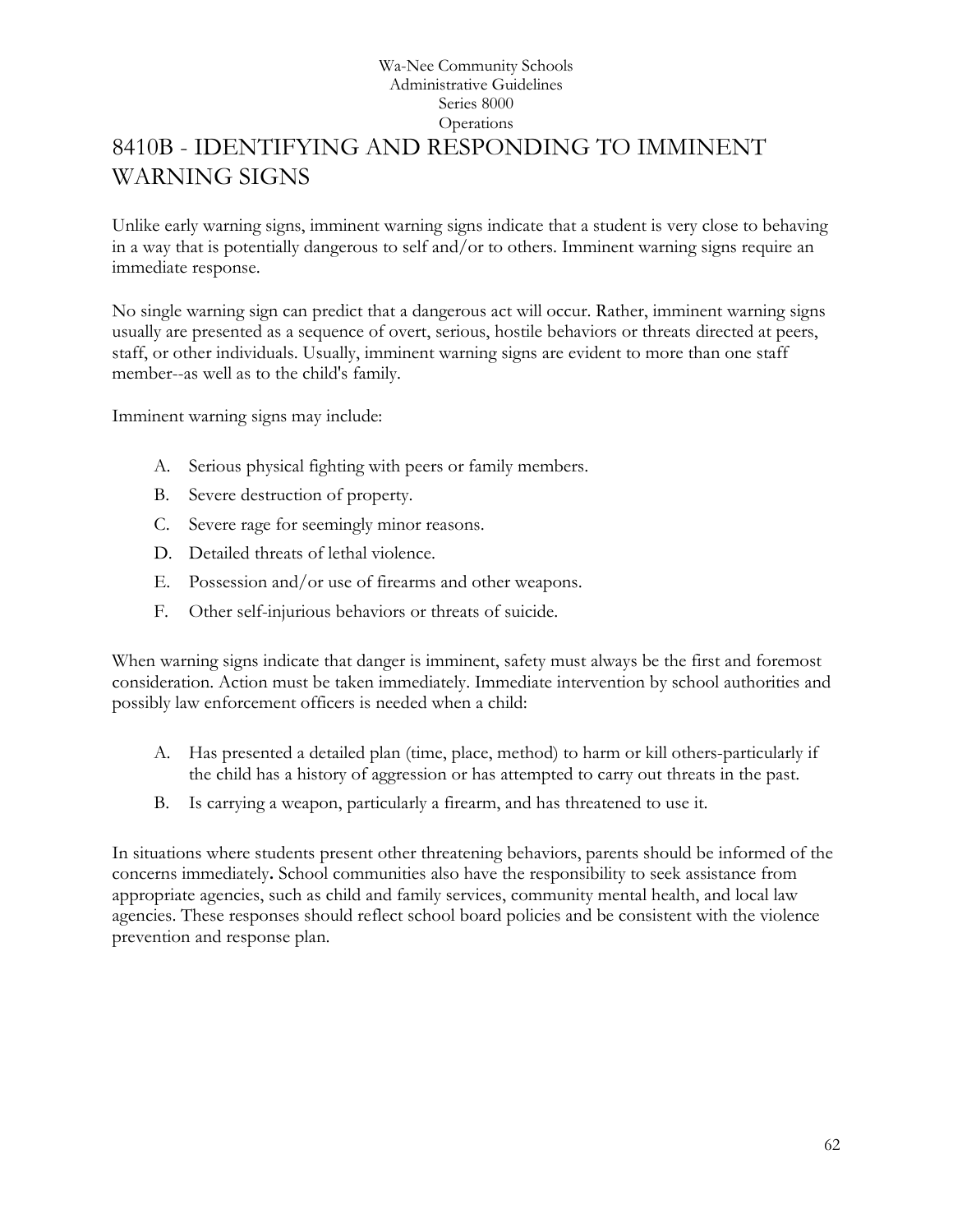### Wa-Nee Community Schools Administrative Guidelines Series 8000 **Operations** 8410C - PRINCIPLES UNDERLYING INTERVENTION

Violence prevention and response plans should consider both prevention and intervention. Plans also should provide all staff with easy access to a team of specialists trained in evaluating serious behavioral and academic concerns. Eligible students should have access to special education services, and classroom teachers should be able to consult school psychologists, other mental health specialists, counselors, reading specialists, and special educators.

Effective practices for improving the behavior of troubled children are well documented in the research literature. Research has shown that effective interventions are culturally appropriate, familysupported, individualized, coordinated, and monitored. Further, interventions are more effective when they are designed and implemented consistently over time with input from the child, the family, and appropriate professionals. Schools also can draw upon the resources of their community to strengthen and enhance intervention planning.

When drafting a violence prevention and response plan, it is helpful to consider certain principles that research or expert-based experience show have a significant impact on success. The principles include:

- A. **Share responsibility by establishing a partnership with the child, school, home, and community.** Coordinated service systems should be available for children who are at risk for violent behavior. Effective schools reach out to include families and the entire community in the education of children. In addition, effective schools coordinate and collaborate with child and family service agencies, law enforcement and juvenile justice systems, mental health agencies, businesses, faith and ethnic leaders, and other community agencies.
- B. **Inform parents and listen to them when early warning signs are observed.** Parents should be involved as soon as possible. Effective and safe schools make persistent efforts to involve parents by: informing them routinely about school discipline policies, procedures, and rules, and about their children's behavior (both good and bad); involving them in making decisions concerning schoolwide disciplinary policies and procedures; and encouraging them to participate in prevention programs, intervention programs, and crisis planning. Parents need to know what school-based interventions are being used with their children and how they can support their success.
- C. **Maintain confidentiality and parents' rights to privacy.** Parental involvement and consent is required before personally identifiable information is shared with other agencies, except in the case of emergencies or suspicion of abuse. The *Family Educational Rights and Privacy Act* (FERPA), a federal law that addresses the privacy of education records, must be observed in all referrals to or sharing of information with other community agencies. Furthermore, parent-approved interagency communication must be kept confidential. FERPA does not prevent disclosure of personally identifiable information to appropriate parties--such as law enforcement officials, trained medical personnel, and other emergency personnel--when responsible personnel determine there is an emergency (imminent danger).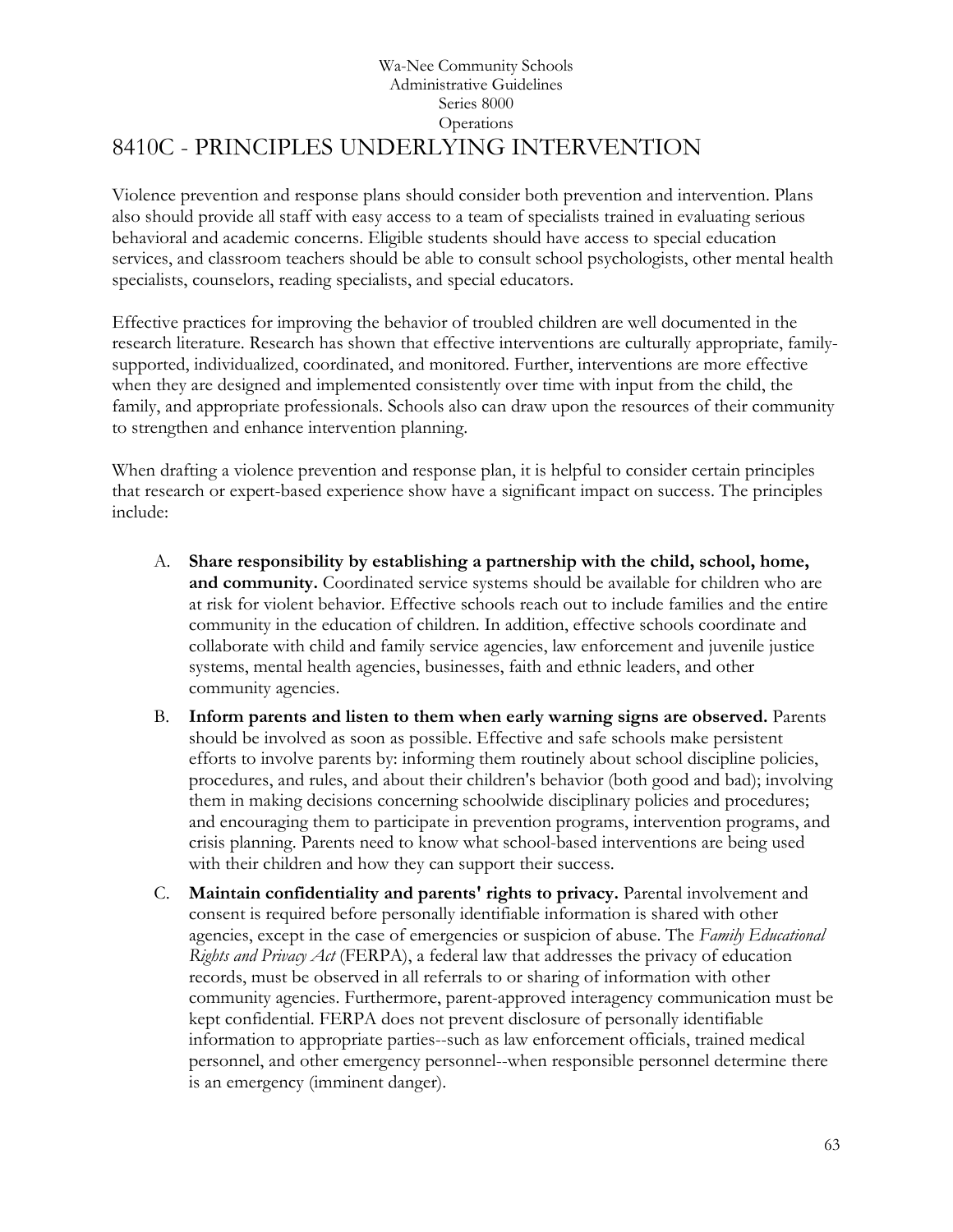- D. **Develop the capacity of staff, students, and families to intervene.** Many school staff members are afraid of saying or doing the wrong thing when faced with a potentially violent student. Effective schools provide the entire school community--teachers, students, parents, support staff--with training and support in responding to imminent warning signs, preventing violence, and intervening safely and effectively. Interventions must be monitored by professionals who are competent in the approach. According to researchers, programs do not succeed without the ongoing support of administrators, parents, and community leaders.
- E. **Support students in being responsible for their actions.** Effective school communities encourage students to see themselves as responsible for their actions, and actively engage them in planning, implementing, and evaluating violence prevention initiatives.
- F. **Simplify staff requests for urgent assistance.** Many school systems and community agencies have complex legalistic referral systems with timelines and waiting lists. Children who are at risk of endangering themselves or others cannot be placed on waiting lists.
- G. **Make interventions available as early as possible.** Too frequently, interventions are not made available until the student becomes violent or is adjudicated as a youthful offender. Interventions for children who have reached this stage are both costly, restrictive, and relatively inefficient. Effective schools build mechanisms into their intervention processes to ensure that referrals are addressed promptly, and that feedback is provided to the referring individual.
- H. **Use sustained, multiple, coordinated interventions.** It is rare that children are violent or disruptive only in school. Thus, interventions that are most successful are comprehensive, sustained, and properly implemented. They help families and staff work together to help the child. Coordinated efforts draw resources from community agencies that are respectful of and responsive to the needs of families. Isolated, inconsistent, short-term, and fragmented interventions will not be successful-and may actually do harm.
- I. **Analyze the contexts in which violent behavior occurs.** School communities can enhance their effectiveness by conducting a functional analysis of the factors that set off violence and problem behaviors. In determining an appropriate course of action, consider the child's age, cultural background, and family experiences and values. Decisions about interventions should be measured against a standard of reasonableness to ensure the likelihood that they will be implemented effectively.
- J. **Build upon and coordinate internal school resources.** In developing and implementing violence prevention and response plans, effective schools draw upon the resources of various school-based programs and staff--such as special education, safe and drug free school programs, pupil services, and Title I.

Violent behavior is a problem for everyone. It is a normal response to become angry or even frightened in the presence of a violent child. But, it is essential that these emotional reactions be controlled. The goal must always be to ensure safety and seek help for the child.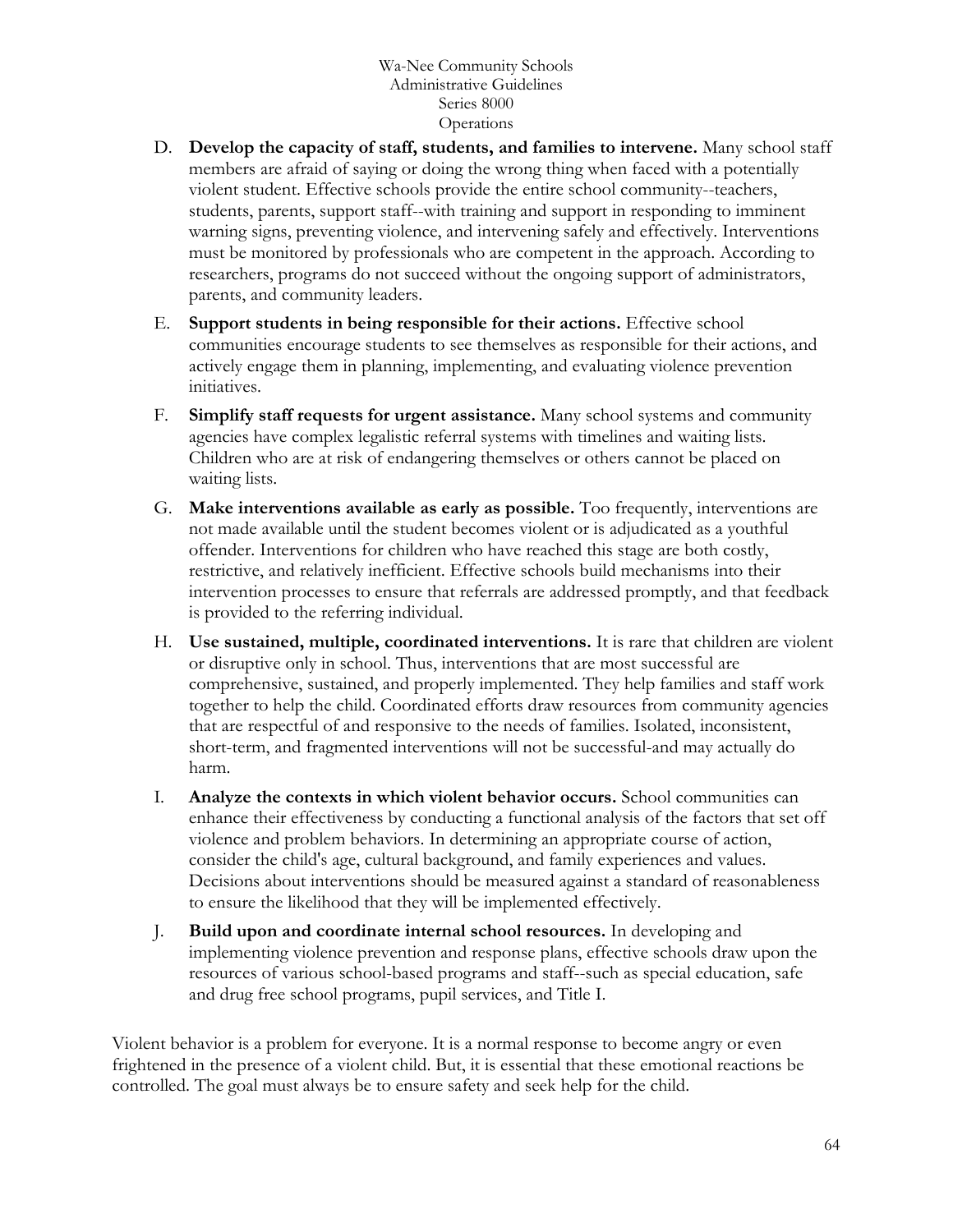enforcement agencies. These responses should reflect school board policies and be consistent with the violence prevention and response plan.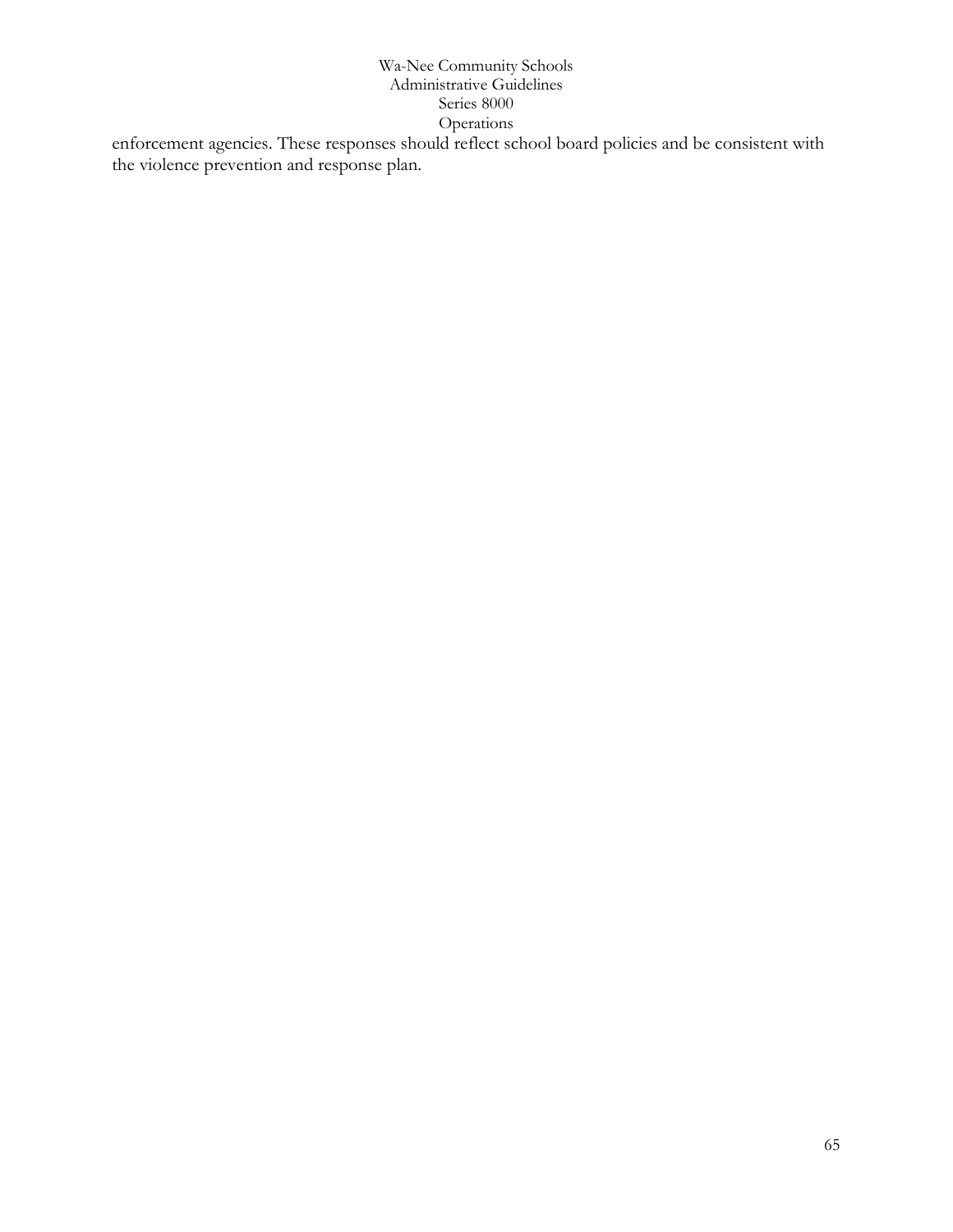# Wa-Nee Community Schools Administrative Guidelines Series 8000 **Operations** 8410D - INTERVENING EARLY WITH STUDENTSWHO ARE AT RISK FOR BEHAVIORAL PROBLEMS

Examples of early intervention components that work include:

- A. Providing training and support to staff, students, and families in understanding factors that can set off and/or exacerbate aggressive outbursts.
- B. Teaching the child alternative, socially appropriate replacement responses-such as problem solving and anger control skills.
- C. Providing skill training, therapeutic assistance, and other support to the family through community-based services.
- D. Encouraging the family to make sure that firearms are out of the child's immediate reach. Law enforcement officers can provide families with information about safe firearm storage as well as guidelines for addressing children's access to and possession of firearms.

In some cases, more comprehensive early interventions are called for to address the needs of troubled children. Focused, coordinated, proven interventions reduce violent behavior. Following are several comprehensive approaches that effective schools are using to provide early intervention to students who are at risk of becoming violent toward themselves or others.

# **Intervention Tactic: Teaching Positive Interaction Skills**

Although most schools do teach positive social interaction skills indirectly, some have adopted social skills programs specifically designed to prevent or reduce antisocial behavior in troubled children. In fact, the direct teaching of social problem solving and social decision making is now a standard feature of most effective drug and violence prevention programs. Children who are at risk of becoming violent toward themselves or others need additional support. They often need to learn interpersonal, problem solving, and conflict resolution skills at home and in school. They also may need more intensive assistance in learning how to stop and think before they react, and to listen effectively.

### **Intervention Tactic: Providing Comprehensive Services**

In some cases, the early intervention may involve getting services to families. The violence prevention and response team together with the child and family designs a comprehensive intervention plan that focuses on reducing aggressive behaviors and supporting responsible behaviors at school, in the home, and in the community.

### **Intervention Tactic: Referring the Child for Special Education Evaluation**

If there is evidence of persistent problem behavior or poor academic achievement, it may be appropriate to conduct a formal assessment to determine if the child is disabled and eligible for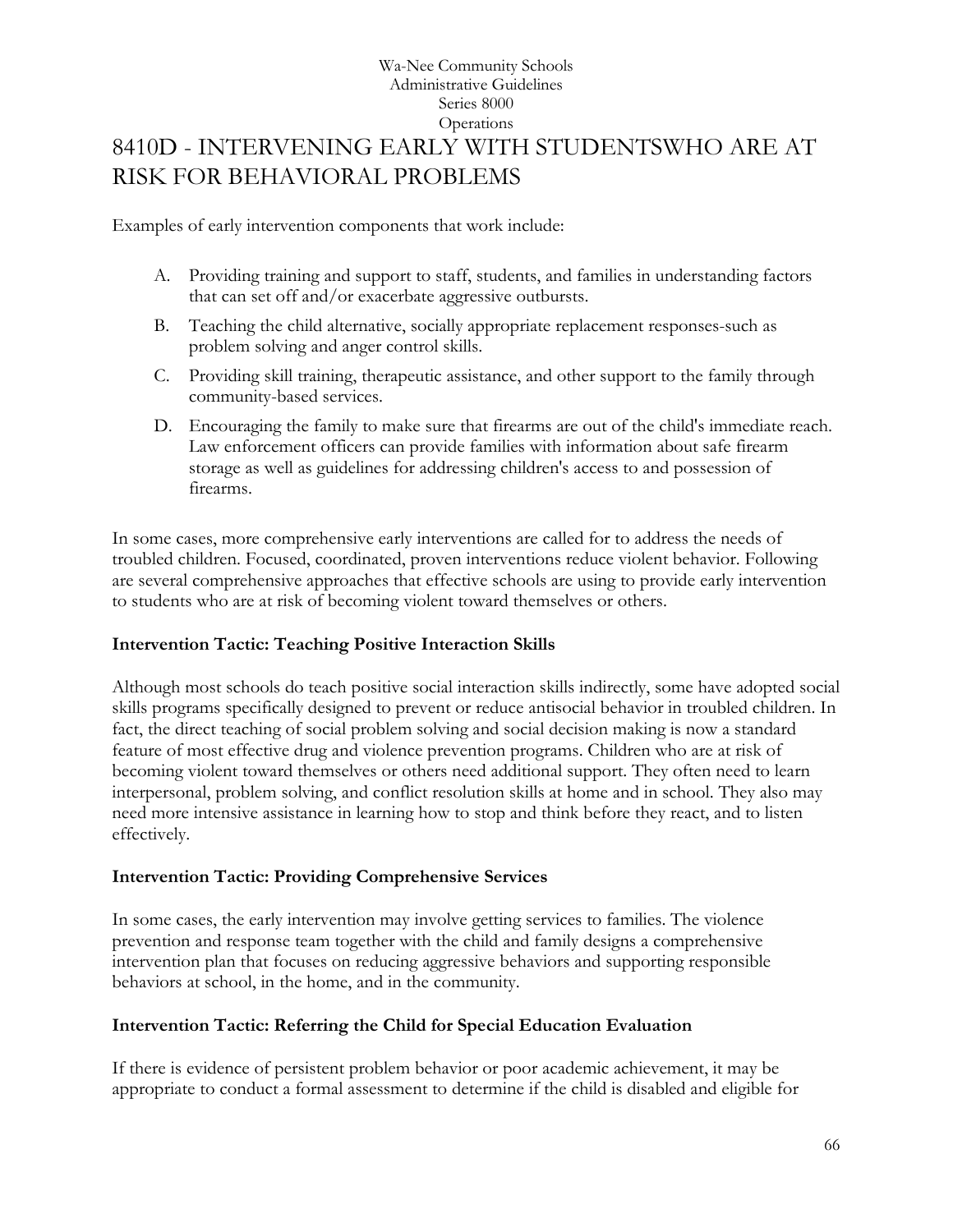special education and related services under the Individuals with Disabilities Education Act (IDEA). If a multidisciplinary team determines that the child is eligible for services under the IDEA, an individualized educational program (IEP) should be developed by a team that includes a parent, a regular educator, a special educator, an evaluator, a representative of the local school corporation, the child (if appropriate), and others as appropriate. This team will identify the support necessary to enable the child to learn-including the strategies and support systems necessary to address any behavior that may impede the child's learning or the learning of his or her peers.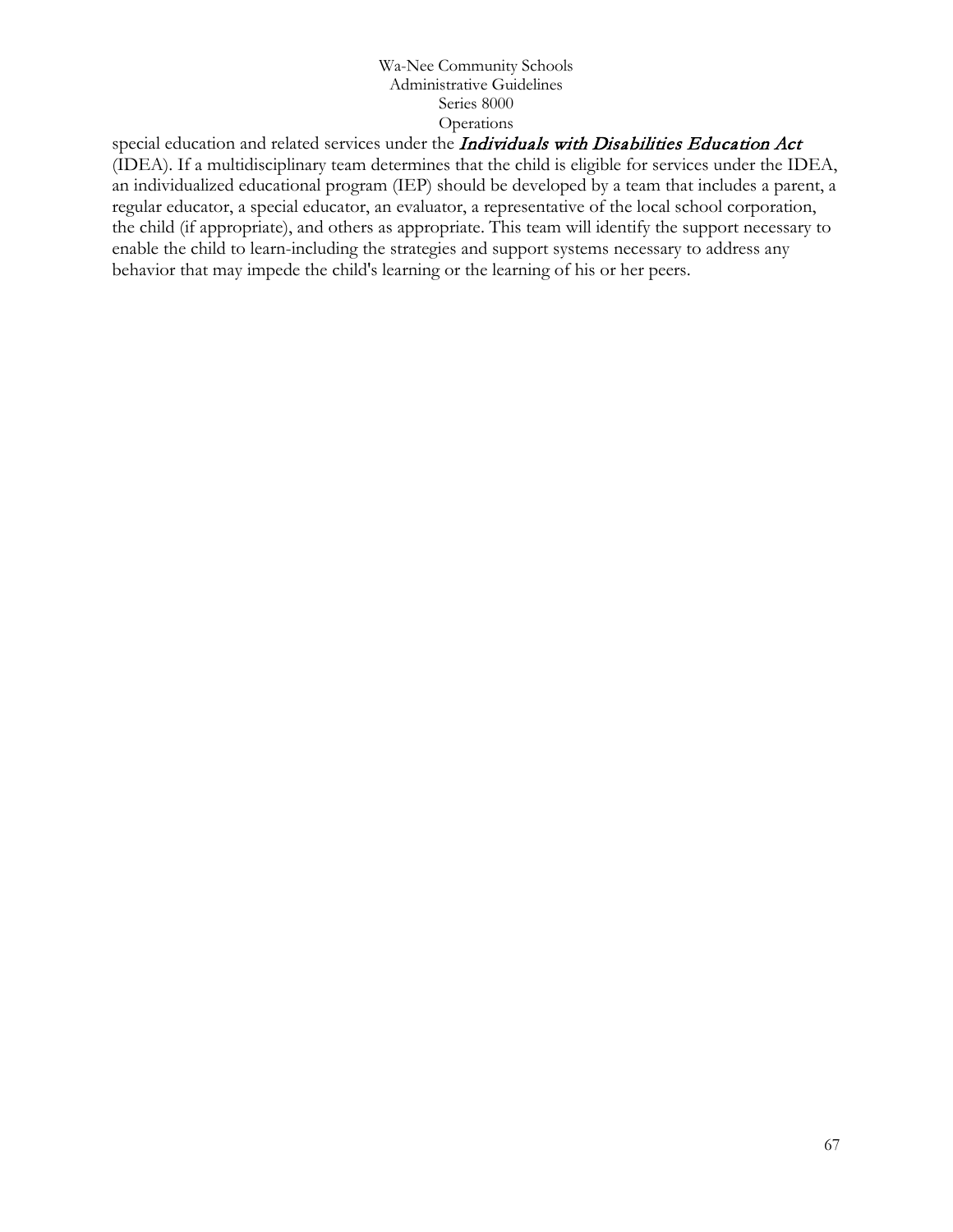### Wa-Nee Community Schools Administrative Guidelines Series 8000 **Operations** 8410E - ACTION PLANNING CHECKLIST

# **Prevention-Intervention-Crisis Response**

# What To Look For--Key Characteristics of Responsive and Safe Schools

Does my school have characteristics that:

Are responsive to all children?

# What To Look For--Early Warning Signs of Violence

Has my school taken steps to ensure that all staff, students, and families:

- Understand the principles underlying the identification of early warning signs?
- Know how to identify and respond to imminent warning signs?
- Are able to identify early warning signs?

# What To Do--Intervention: Getting Help for Troubled Children

Does my school:

- Understand the principles underlying intervention?
- Make early intervention available for students at risk of behavioral problems?
- Provide individualized, intensive interventions for students with severe behavioral problems?
- Have schoolwide preventive strategies in place that support early intervention?

### What To Do--Crisis Response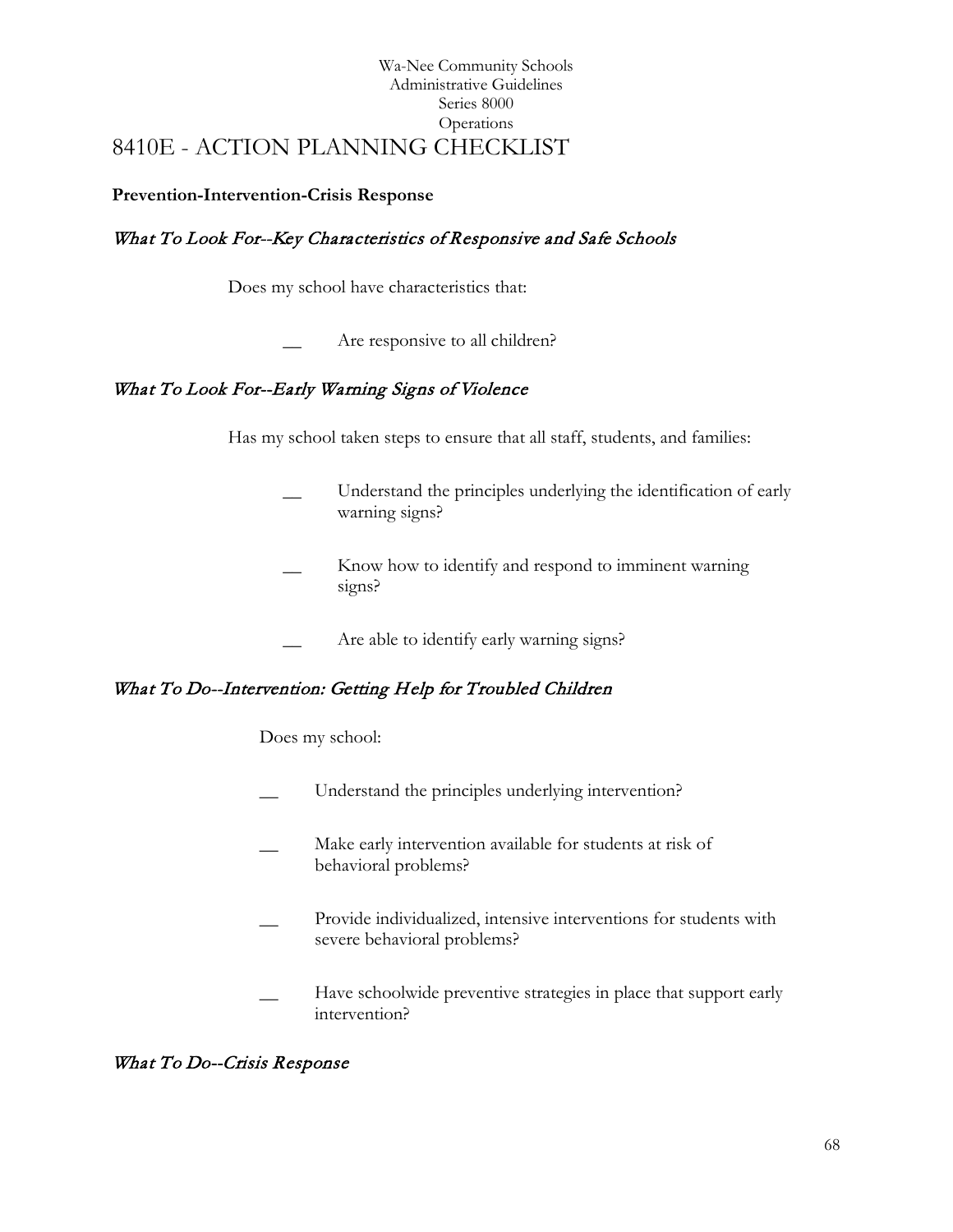Does my school:

- Understand the principles underlying crisis response?
- Have a procedure for intervening during a crisis to ensure safety?
- Know how to respond in the aftermath of tragedy?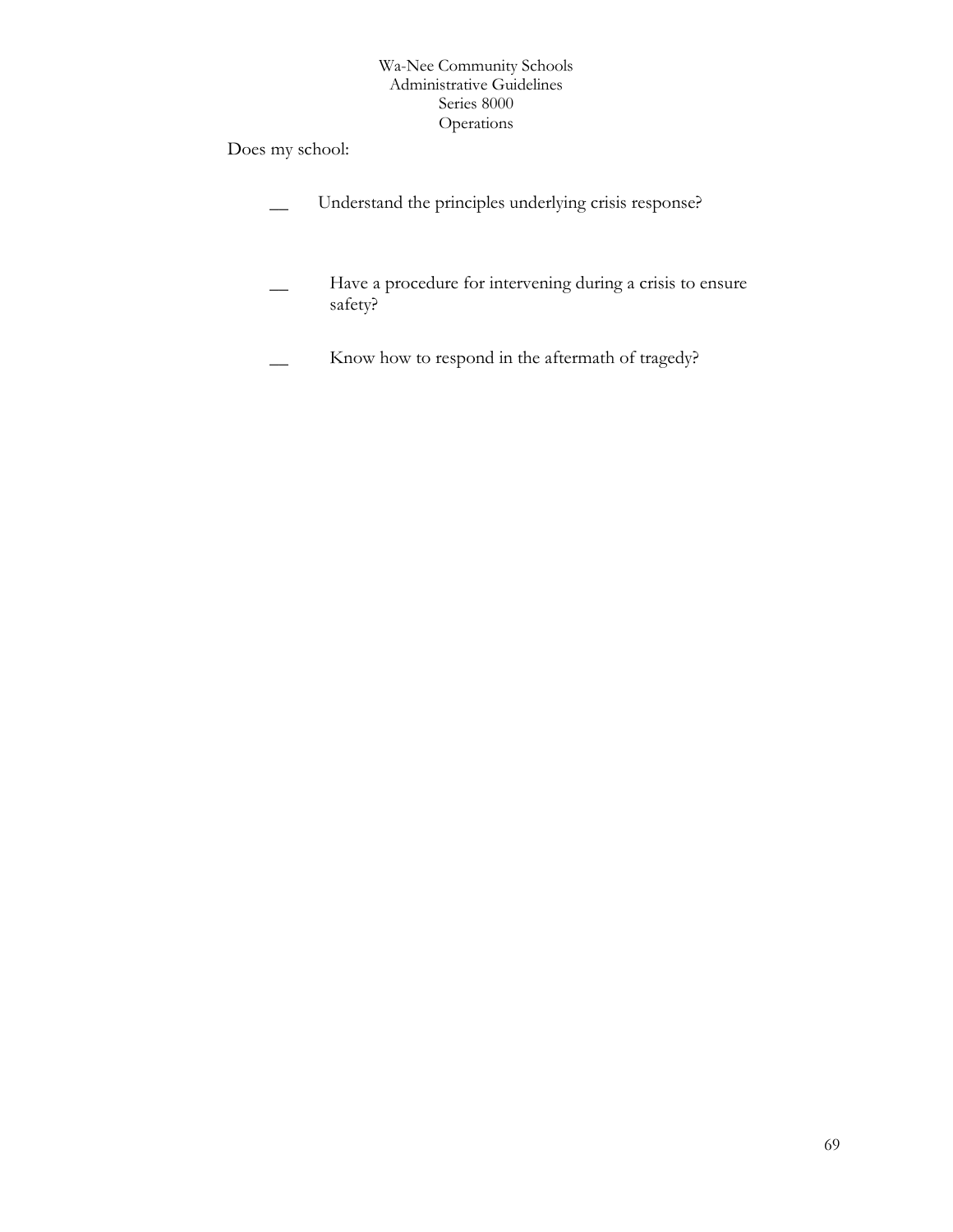### Wa-Nee Community Schools Administrative Guidelines Series 8000 **Operations** 8410F - CRISIS PROCEDURE CHECKLIST

A crisis plan must address many complex contingencies. There should be a step-by-step procedure to use when a crisis occurs. An example follows:

- Assess life/safety issues immediately.
- Provide immediate emergency medical care.
- Call 911 and notify police/rescue first. Call the Superintendent second.
- Convene the crisis team to assess the situation and implement the crisis response procedures.
- Evaluate available and needed resources.
- Alert school staff to the situation.
- Activate the crisis communication procedure and system of verification.
- Secure all areas.
- Implement evacuation and other procedures to protect students and staff from harm. Avoid dismissing students to unknown care.
- Adjust the bell schedule to ensure safety during the crisis.
- Alert persons in charge of various information systems to prevent confusion and misinformation. Notify parents.
- Contact appropriate community agencies and the corporation's public information office, if appropriate.
- Implement post-crisis procedures.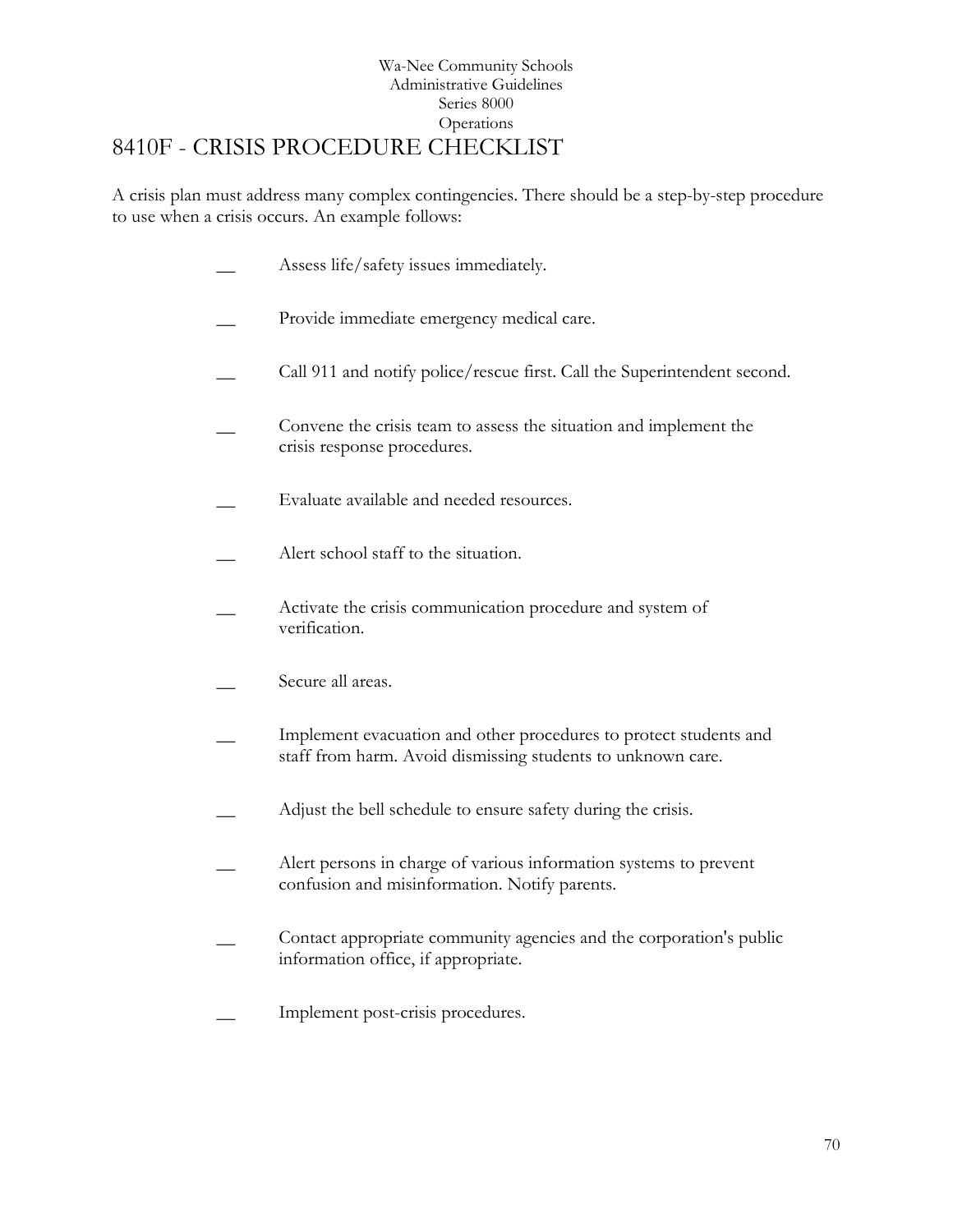# Wa-Nee Community Schools Administrative Guidelines Series 8000 **Operations** 8410G - CHARACTERISTICS OF A SAFE PHYSICAL ENVIRONMENT

Prevention starts by making sure the school campus is a safe and caring place. Effective and safe schools communicate a strong sense of security. School officials can enhance physical safety by:

- A. Supervising access to the building and grounds.
- B. Reducing class size and school size.
- C. Adjusting scheduling to minimize time in the hallways or in potentially dangerous locations. Traffic flow patterns can be modified to limit potential for conflicts or altercations.
- D. Conducting a building safety audit in consultation with school security personnel and/or law enforcement experts. Effective schools adhere to federal, state, and local nondiscrimination and public safety laws, and use guidelines set by the State Department of Education.
- E. Closing school campuses during lunch periods.
- F. Adopting a school policy on uniforms.
- G. Arranging supervision at critical times (for example, in hallways between classes) and having a plan to deploy supervisory staff to areas where incidents are likely to occur.
- H. Prohibiting students from congregating in areas where they are likely to engage in rulebreaking or intimidating and aggressive behaviors.
- I. Having adults visibly present throughout the school building. This includes encouraging parents to visit the school.
- J. Staggering dismissal times and lunch periods.
- K. Monitoring the surrounding school grounds-including landscaping, parking lots, and bus stops.
- L. Coordinating with local police to ensure that there are safe routes to and from school.

In addition to targeting areas for increased safety measures, schools also should identify safe areas where staff and children should go in the event of a crisis.

The physical condition of the school building also has an impact on student attitude, behavior, and motivation to achieve. Typically, there tend to be more incidents of fighting and violence in school buildings that are dirty, too cold or too hot, filled with graffiti, in need of repair, or unsanitary.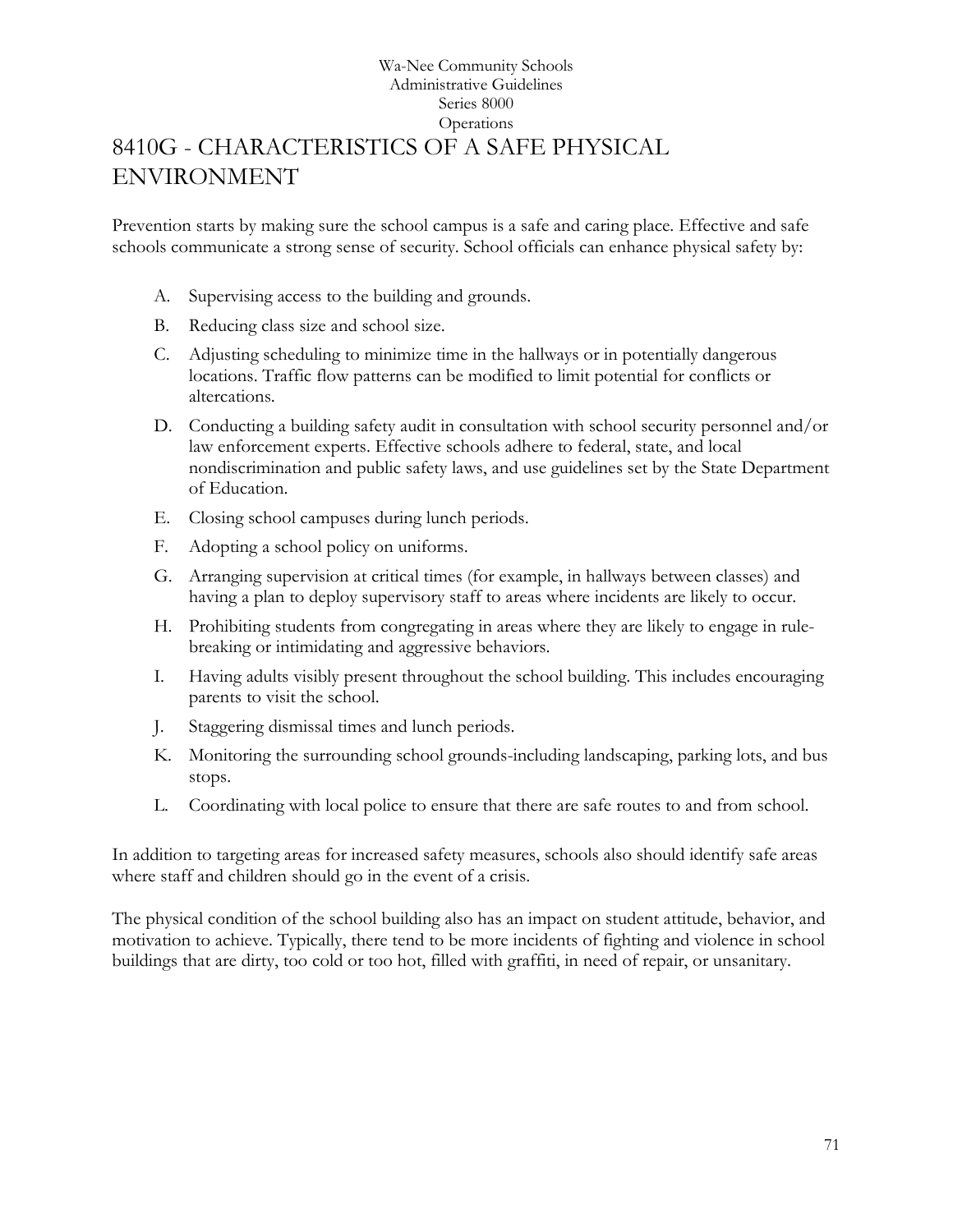# 8410H - TIPS FOR PARENTS

- A. Discuss the school's discipline policy with your child. Show your support for the rules, and help your child understand the reasons for them.
- B. Involve your child in setting rules for appropriate behavior at home.
- C. Talk with your child about the violence s/he sees-on television, in video games, and possibly in the neighborhood. Help your child understand the consequences of violence.
- D. Teach your child how to solve problems. Praise your child when s/he follows through.
- E. Help your child find ways to show anger that do not involve verbally or physically hurting others. When you get angry, use it as an opportunity to model these appropriate responses for your child-and talk about it.
- F. Help your child understand the value of accepting individual differences.
- G. Note any disturbing behaviors in your child. For example, frequent angry outbursts, excessive fighting and bullying of other children, cruelty to animals, fire setting, frequent behavior problems at school and in the neighborhood, lack of friends, and alcohol or drug use can be signs of serious problems. Get help for your child. Talk with a trusted professional in your child's school or in the community.
- H. Keep lines of communication open with your child-even when it is tough. Encourage your child always to let you know where and with whom s/he will be. Get to know your child's friends.
- I. Listen to your child if s/he shares concerns about friends who may be exhibiting troubling behaviors. Share this information with a trusted professional, such as the school psychologist, principal, or teacher.
- J. Be involved in your child's school life by supporting and reviewing homework, talking with his/her teacher(s), and attending school functions such as parent conferences, class programs, open houses, and PTA meetings.
- K. Work with your child's school to make it more responsive to all students and to all families. Share your ideas about how the school can encourage family involvement, welcome all families, and include them in meaningful ways in their children's education.
- L. Encourage your school to offer before- and after-school programs.
- M. Volunteer to work with school-based groups concerned with violence prevention. If none exist, offer to form one.
- N. Find out if there is a violence prevention group in your community. Offer to participate in the group's activities.
- O. Talk with the parents of your child's friends. Discuss how you can form a team to ensure your children's safety.
- P. Find out if your employer offers provisions for parents to participate in school activities.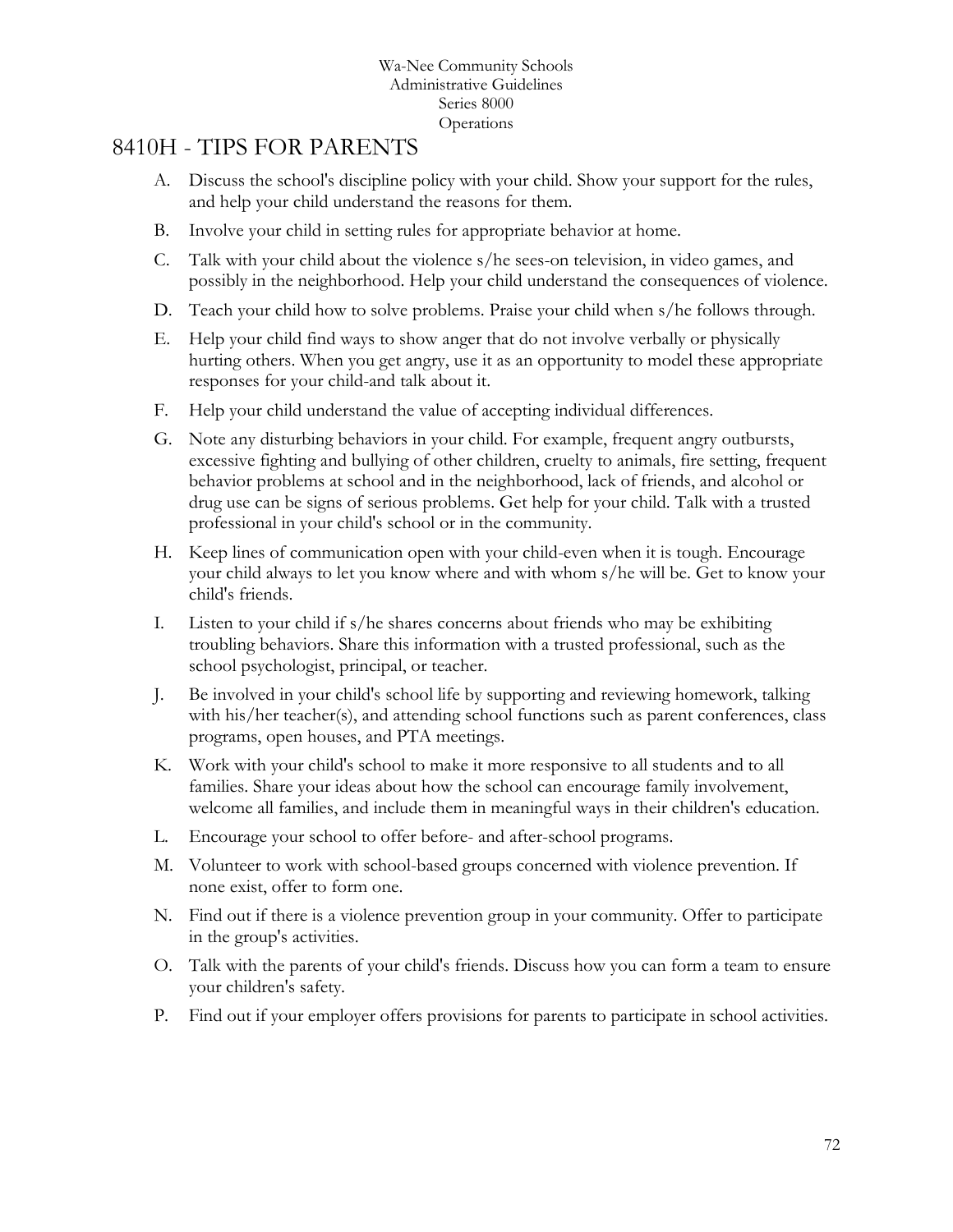### Wa-Nee Community Schools Administrative Guidelines Series 8000 **Operations** [8420](http://www.neola.com/wanee-in/search/policies/po8420.htm) - EMERGENCY PROCEDURES

The primary consideration in any emergency situation must be the safety of the students and staff. At certain times, therefore, it may be necessary to ask the staff to perform "beyond the call of duty" in order to provide for the welfare of our students. In the event of an actual emergency situation, all school personnel, instructional and noninstructional, will be required to remain in the building until they are dismissed by the principal.

### **EVACUATION**

- A. When an emergency occurs the principal shall, when feasible, consult with the Superintendent as to whether or not to evacuate the school. An announcement will then be made to inform staff and students of the emergency procedures that will be followed.
- B. If a decision is made to send students home or to a preselected site, attempts will be made to notify parents by telephone and/or by radio or TV and the public address system will be used to inform all teachers and students.

The professional and support staff members will supervise the orderly evacuation of the building.

- 1. If time permits, all students will go to their lockers, unlock them, take a coat if weather requires, and return to class leaving lockers open, if a search of the building is part of the emergency.
- 2. The principal will assign and instruct the members of his/her staff to positions that allow "free-flow" of traffic on and off school property.
- 3. Administrators and guidance counselors will report to the main office for assignment.
- 4. Teachers should take class rolls, including, addresses and telephone numbers of students as well as emergency information.
- 5. Teachers will remain in (or return) to their regular classrooms and remain with their students.
- 6. Clerical personnel will remain at their regular stations except in cases of reassignment by their immediate supervisor.
- 7. Cafeteria personnel will remain in their areas until notified to the contrary by the main office.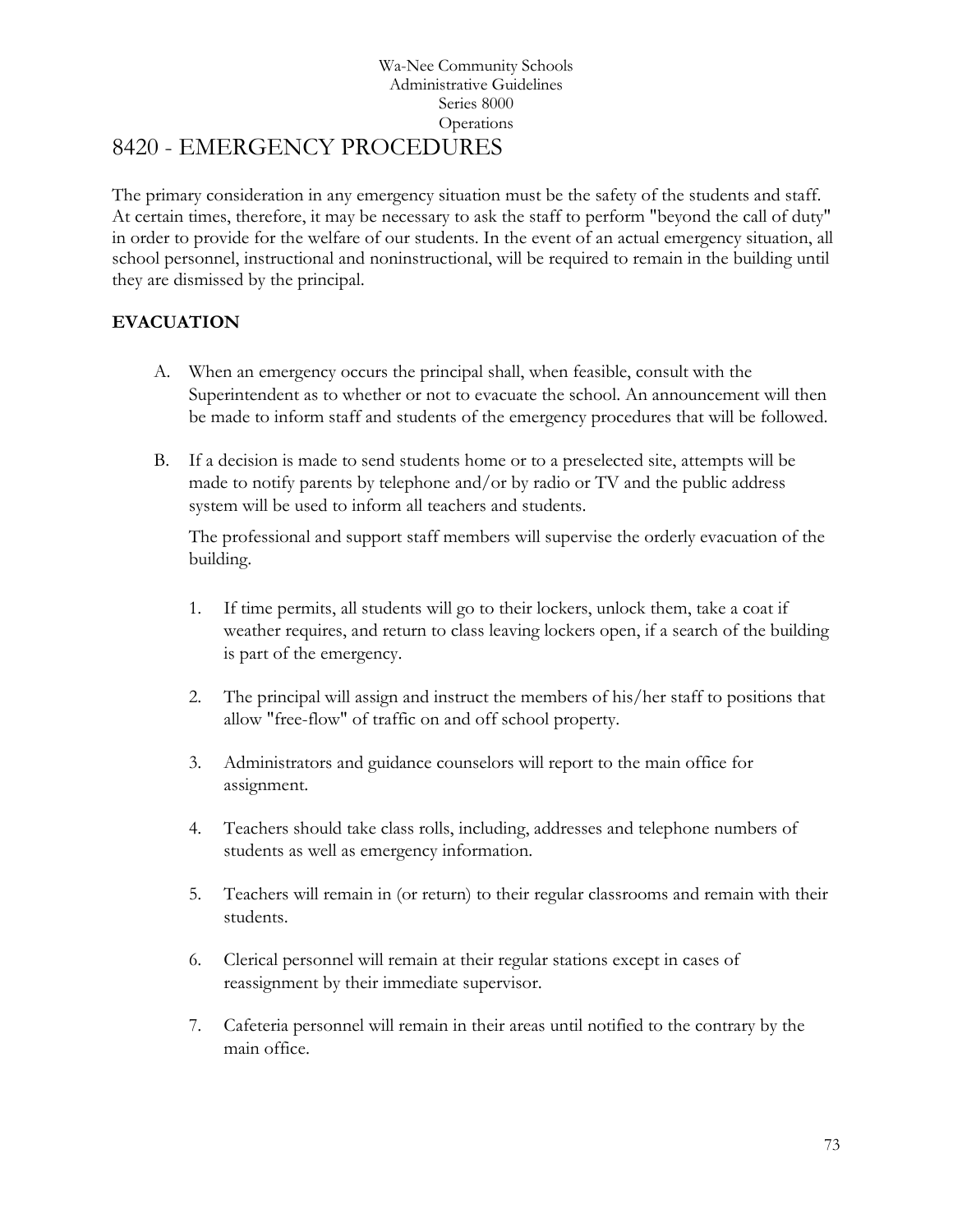C. In case of bomb threat, the fire, police, and sheriff's department and the principal will search the building.

Above all, it is imperative that all personnel remain calm and in control throughout the emergency.

### **FIRE/TORNADO DRILLS**

In accordance with State law, fire drills are to be conducted periodically, not less than monthly. Each principal shall prepare and distribute fire drill procedures whereby:

- A. all personnel leave the building during a drill;
- B. the plan of evacuation provides at least one (1) alternative route in case exits or stairways are blocked;
- C. teachers, when the fire alarm sounds, should caution students to walk silently and briskly from the building to a specified location, check to make sure any disabled students requiring assistance are being assisted properly, close all windows and doors of room and turn out lights, if possible, before leaving, and conduct roll call as soon as students are at the designated location to make sure that each student is accounted for;
- D. a list is compiled of all disabled students in the building who will require assistance in exiting the building together with the assignment of a staff member or nonstudent volunteer in the student's classroom who will be responsible for providing necessary assistance in an appropriate manner. A person should also be designated to assist a disabled student when the evacuation signal is given and s/he is in another area of the building such as the gym, all-purpose room, or lunchroom.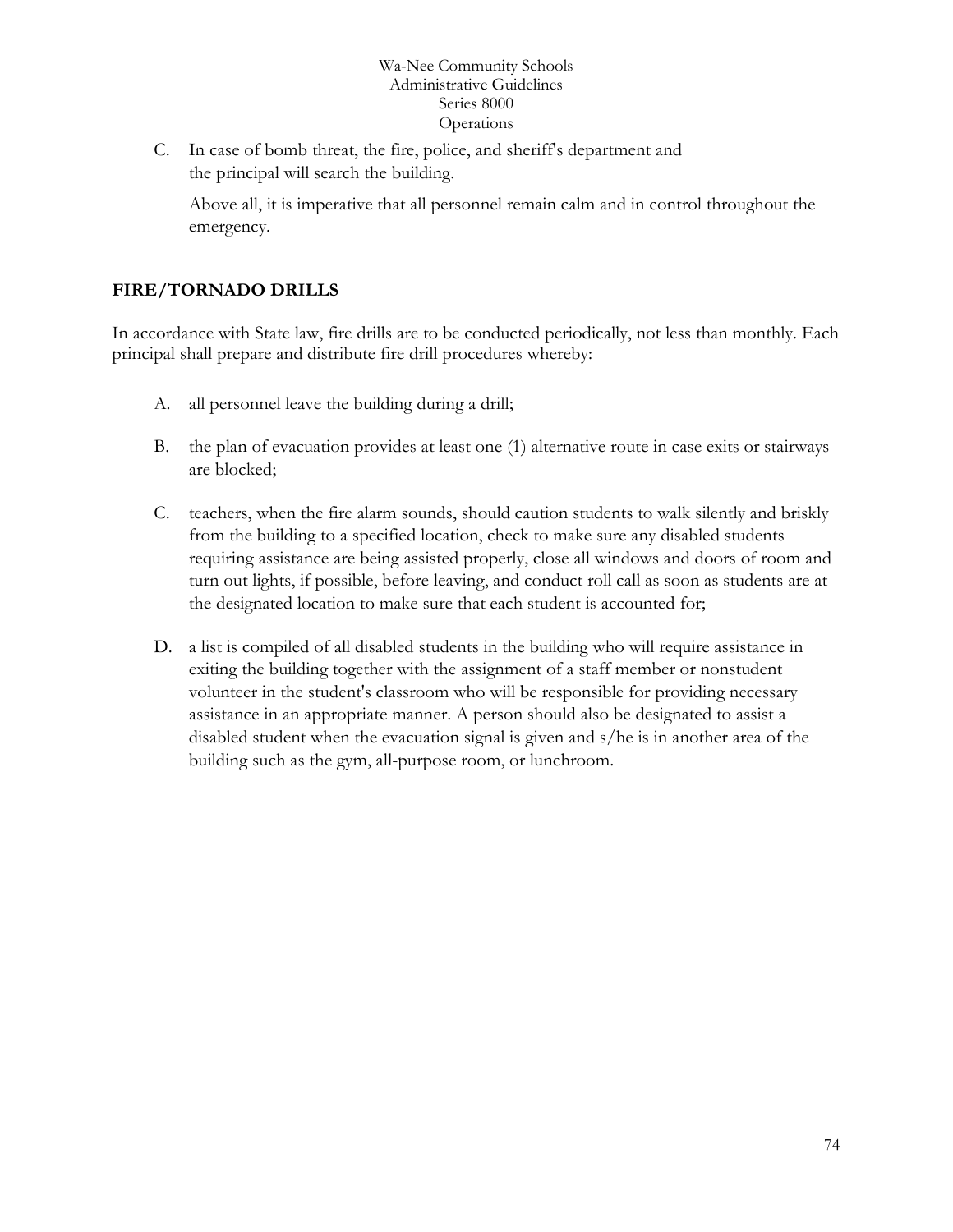### Wa-Nee Community Schools Administrative Guidelines Series 8000 **Operations** 8420A - SEVERE WEATHER AND TORNADOES

Every spring the Corporation faces the possibility of severe weather and tornadoes. Each school is to monitor a weather-alert radio for severe weather conditions and each principal or supervisor is responsible for setting up procedures for notifying their staff and students about severe conditions and maintaining proper safety.

### **Tornado Watch**

A tornado watch is a forecast of the possibility of one or more tornadoes in a large area. When a tornado watch is in effect, the Corporation will continue normal activities but move recess and physical education activities indoors. Each building and department shall designate someone to be responsible for continuously monitoring the watch while students are in the building or on the premises. School will not be dismissed early and dismissal time will be at the regular time even if the watch is still in effect.

### **Tornado Warning**

A tornado warning signals that a tornado has been sighted and may be approaching.

The tornado warning signal is an announcement on the public address system.

### **Initial Procedures**

- A. Staff shall open all classroom windows and doors and proceed with all students to the predesignated tornado shelter areas and remain there with the students until further notice.
- B. All groups outside the building are to return to the school and go to their designated shelter area.
- C. Disabled students who need assistance are to be assisted by the person designated to assist them for building evacuations.
- D. No student shall be allowed out of his/her designated area unless his/her parent comes to the school and requests that the student be released. A student is to be released only to his/her parents.

#### **Shelter Procedures**

- A. Students shall line the interior hallways as quickly and safely as possible away from glass and sit with their backs to the interior wall, knees drawn tightly to their chests, face positioned between their knees, and their hands over their necks. Students in wheel chairs are to remain in their chairs with the back of the chair against the interior wall.
- B. Students shall remain quiet to wait for instructions.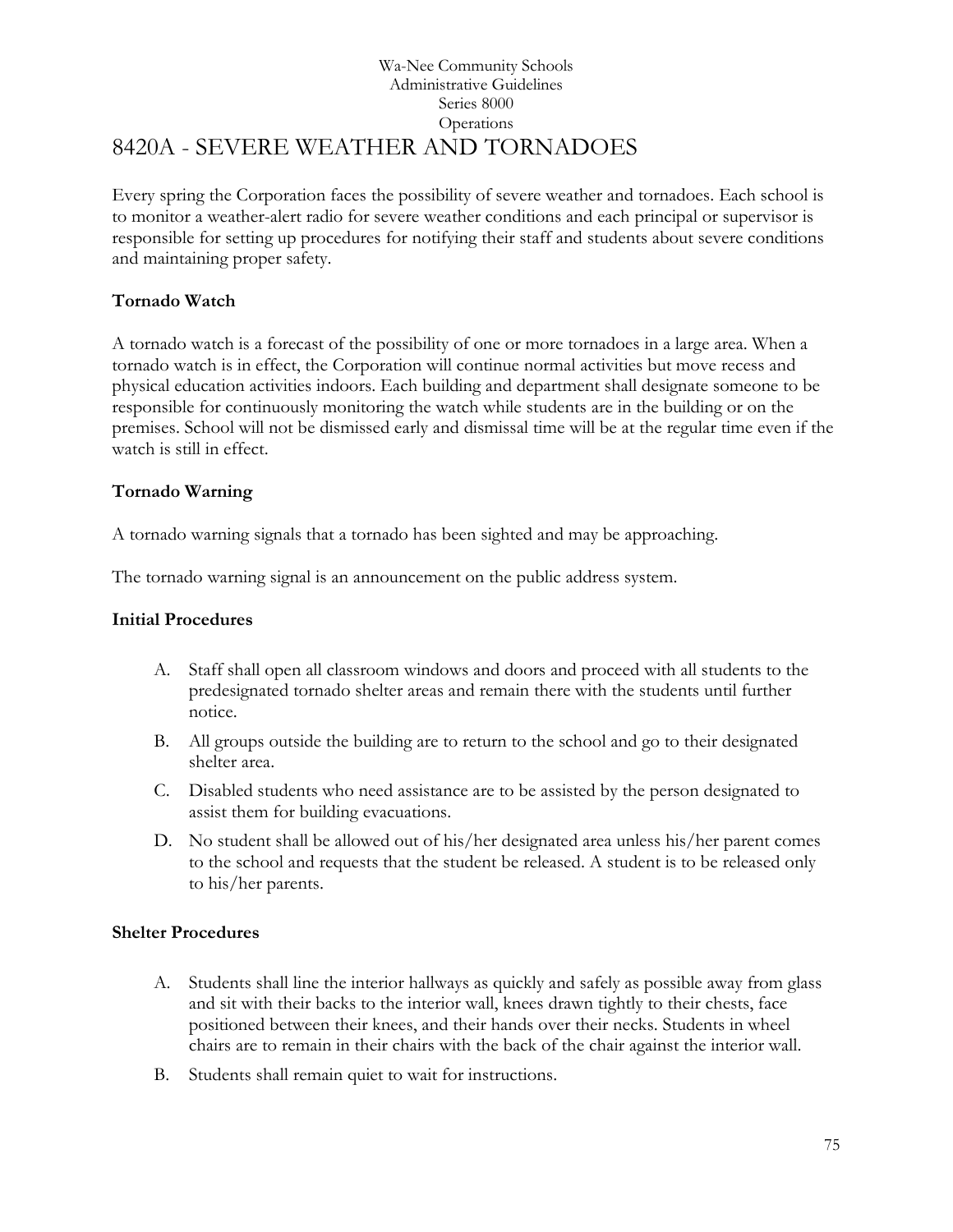C. Staff members shall remain alert for students who evidence signs of stress or panic, and when necessary, move such students to an area where they will not influence other students and remain with them until the all-clear signal is given.

The principal shall give the all-clear signal and provide further directions.

Areas to be avoided.

- A. Spaces that are opposite doorways or openings into rooms that have windows in the exterior walls, and areas with large roof spaces
- B. Interior locations that contain glass, such as doors, windows, display cases and the like.
- C. Areas where doors swing. When the storm hits, the doors are likely to swing violently.
- D. Any wall which is nonload-bearing.
- E. Corridor intersections (stay at least ten (10) feet away).
- F. Any corridor which has potential to become a wind tunnel.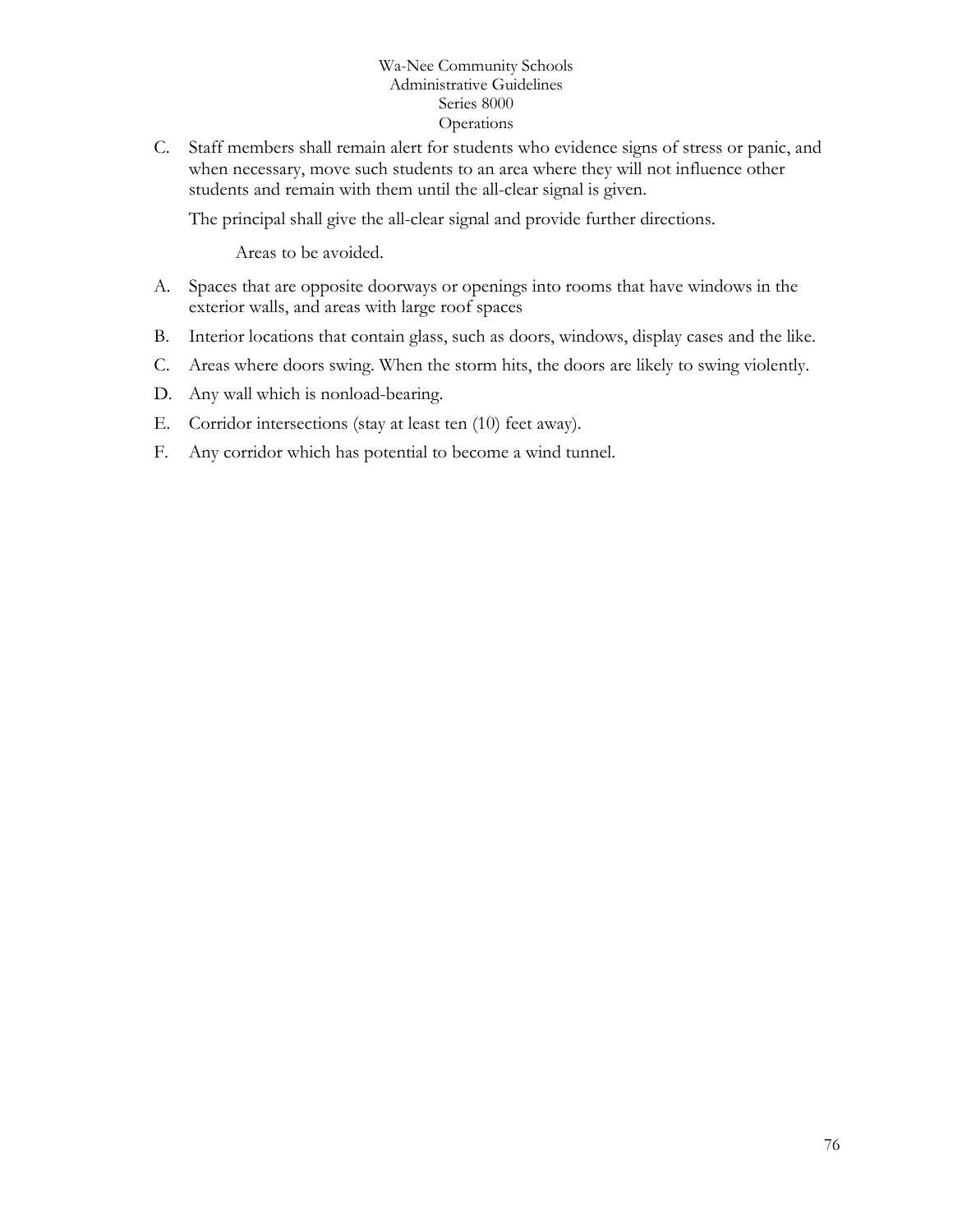### Wa-Nee Community Schools Administrative Guidelines Series 8000 **Operations** 8430 - TELEPHONING OF BOMB THREATS

The following guidelines may be helpful when a telephone caller announces a bomb threat.

A. Be alert to any of the following background sounds that may give a clue to the location of the caller:

> radio playing, voices, sirens, construction noise, TV, whistles, traffic noise, bells

B. Ask the caller:

Where is the bomb located?

What time is it to go off?

What kind of a bomb is it?

*What is your name?*

Where are you calling from?

- C. Make a note about speech characteristics such as: male, female, low tone, high pitch, stutter or stammer, regional or foreign accent
- D. Note impressions such as: does the voice sound familiar? does the caller sound sincere? does the caller seem familiar with the school?
- E. Write down **exactly** what the caller says; ask him/her to repeat the message.
- F. Try to signal someone about the nature of the conversation while you keep the caller on the line.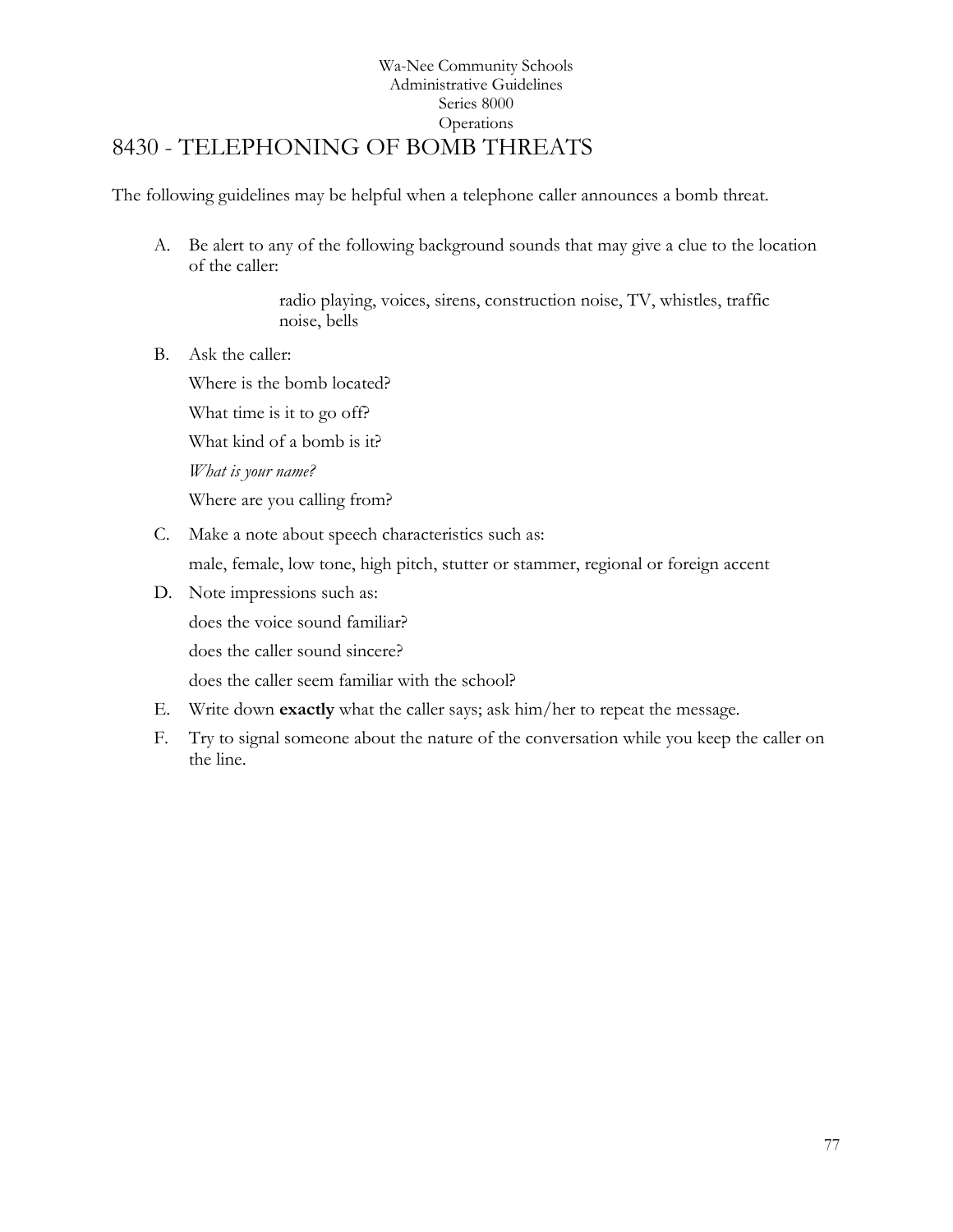### Wa-Nee Community Schools Administrative Guidelines Series 8000 **Operations** [8431](http://www.neola.com/wanee-in/search/policies/po8431.htm) - CHEMICAL MANAGEMENT/TOXIC HAZARDS PLAN AND WRITTEN HAZARD COMMUNICATION PROGRAM

Use of these guidelines will assist in preparing a chemical management/toxic hazards plan and a communication program that will be in compliance with Policy **[8431](http://www.neola.com/wanee-in/search/policies/po8431.htm)**.

### **CHEMICAL MANAGEMENT/TOXIC HAZARDS PLAN**

### **Inventory**

The inventory of chemicals shall contain:

- A. a list of chemicals stored Corporation-wide;
- B. date of purchase;
- C. expiration date;
- D. storage location in the Corporation;
- E. at the time of an annual review of inventory, the identification of expired or unwanted chemicals to be properly disposed.

### **Purchasing**

Chemical purchasing shall adhere to the following:

- A. the Toxic Hazards Preparedness Officer (THP) will be informed of all planned chemical purchases
- B. donated items or products employees want to bring into the school must be approved by the THP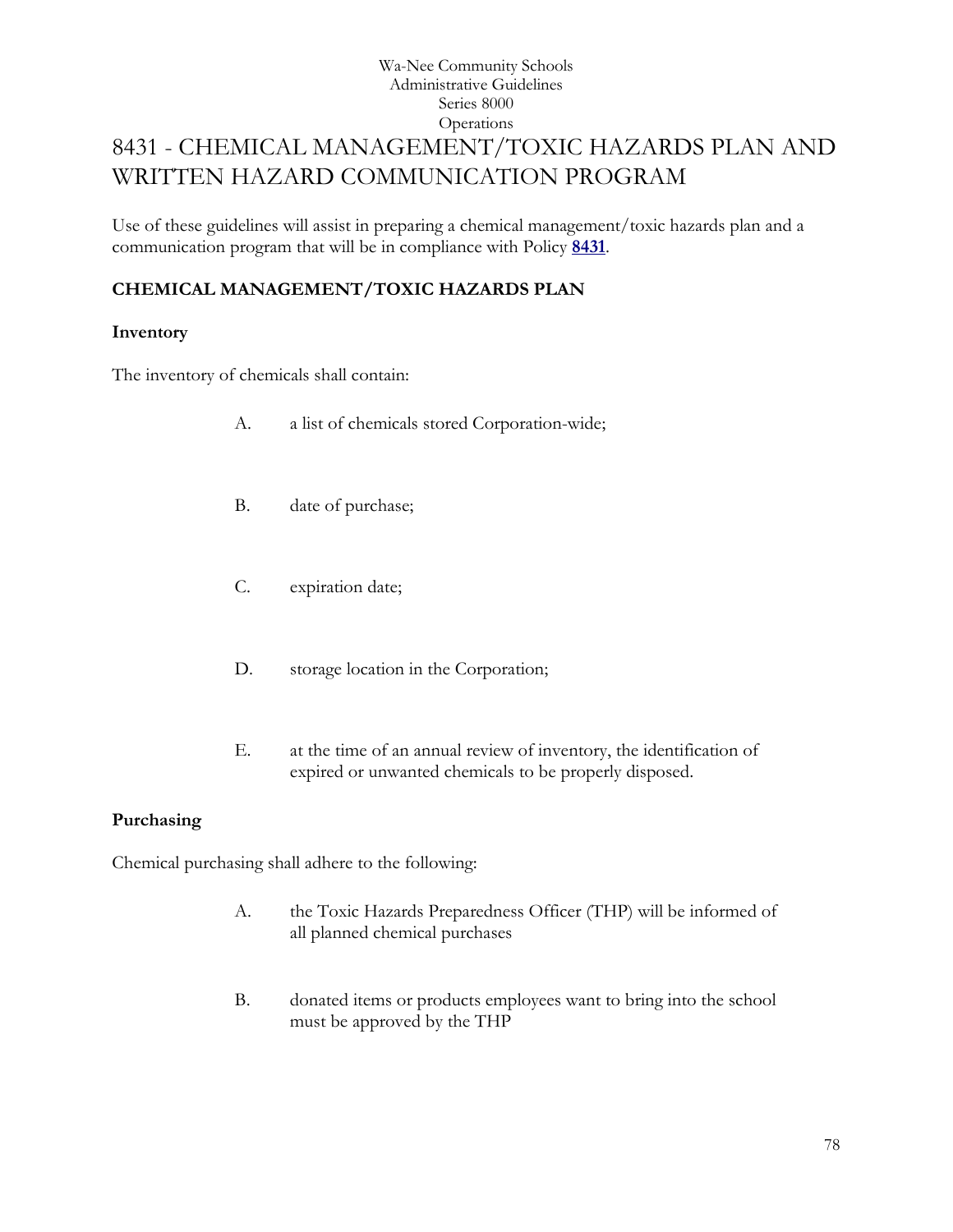- C. the least toxic chemical that is effective for the intended purpose will be purchased
- D. chemicals that are on the banned chemical listing shall not be purchased
- E. over stocking is not permitted

### **Use**

All toxic chemicals shall be properly used including:

- A. mixing according to manufacturer's directions;
- B. adherence to warning regarding proper ventilation;
- C. only properly trained staff may use toxic chemicals;
- D. use to toxic chemicals should be when students are not present;
- E. all applications are done in accordance with the manufacturer's directions;
- F. proper notification are given before the application, if such notifications are required;
- G. purchased chemicals will be used on a first in first used basis.

### **Storage**

Storage of toxic chemicals shall adhere to the following: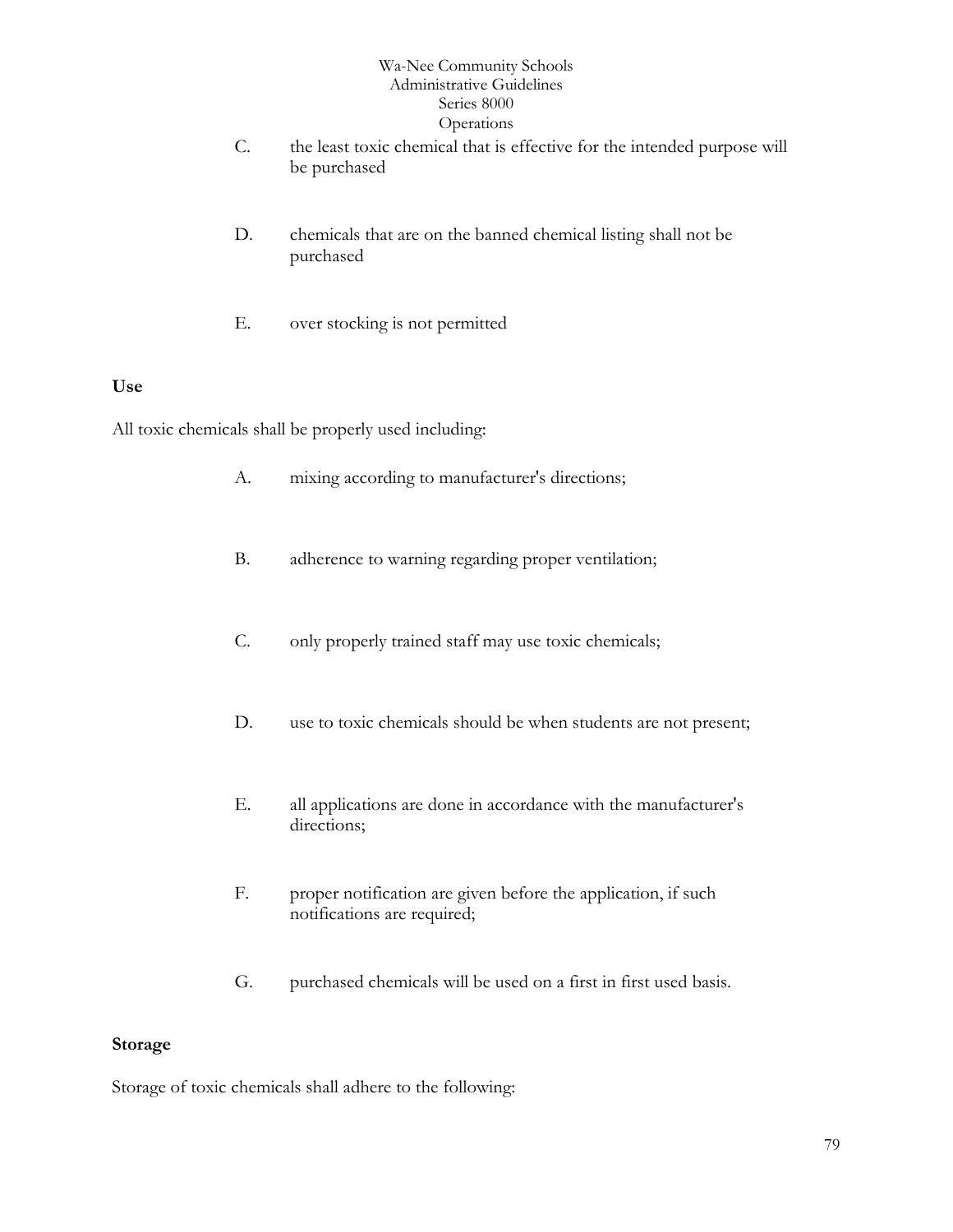- A. all containers, if not the original container, shall be properly ventilated
- B. storage areas must be properly ventilated
- C. hazardous chemicals shall be stored only in locked areas
- D. chemicals shall be stored in accordance with the manufacturer's recommendations
- E. chemicals that are reactive with each other will not be stored in proximity to one another

### **Disposal**

Disposal of all chemicals shall adhere to the following:

- A. disposal shall follow State guidelines under the directions provided by the THP
- B. stored chemicals identified for disposal shall be marked as such on the container
- C. banned chemicals shall be disposed of as soon as possible after learning of the ban

### **Spills and Other Accidents**

Planning for the potential of a spill or other accident shall include the following:

A. follow the directions of the manufacturer for cleaning a spill;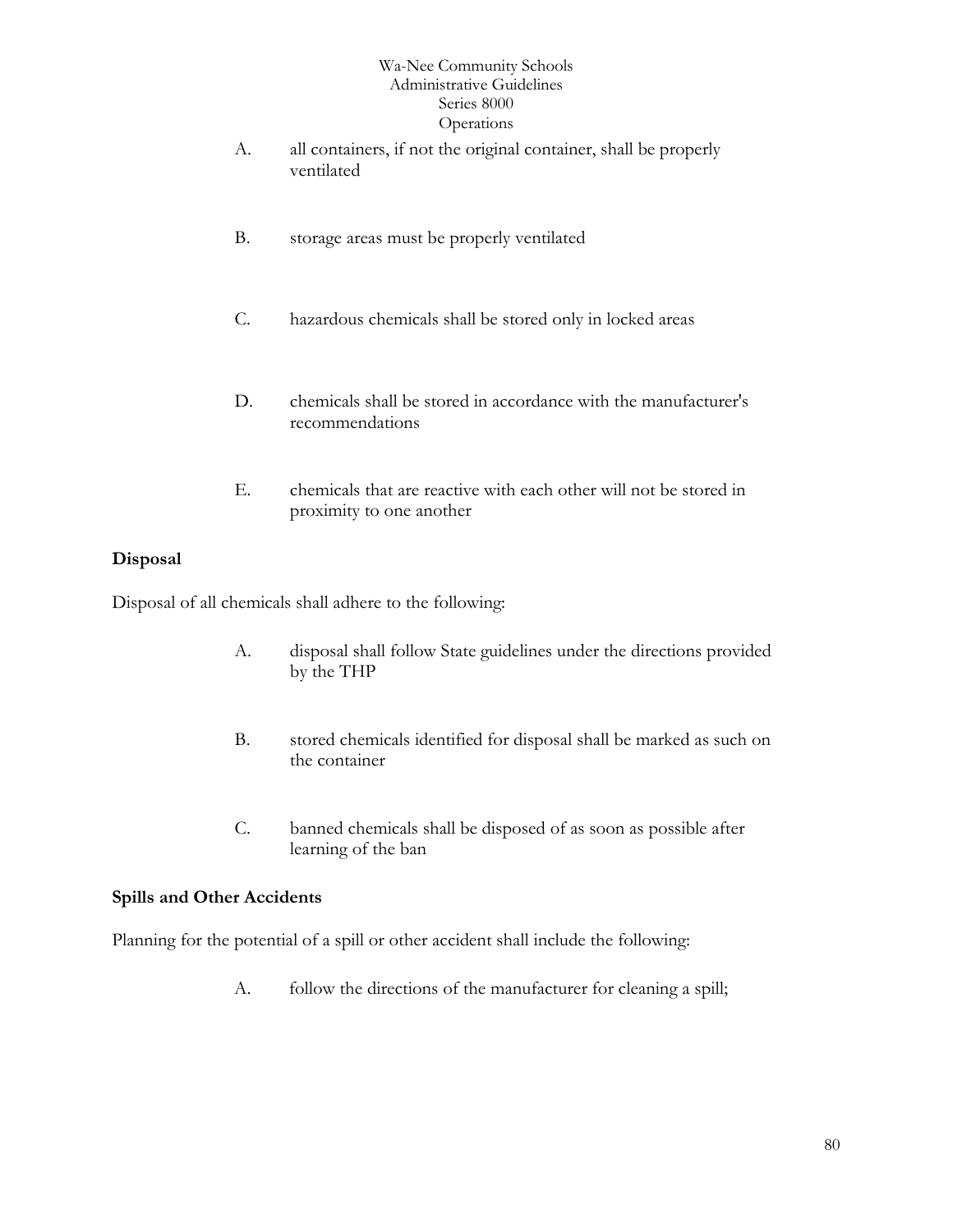- B. should an accident occur which exceeds simply cleaning the area according to the manufacturer's directions, procedures outlined in the Corporation Emergency Preparedness Plan should be followed:
	- 1. for situations of extreme emergency, call 911
	- 2. staff handling toxic or hazardous chemicals shall be trained annually on response to emergency situations

### **WRITTEN HAZARD COMMUNICATION PROGRAM**

Some methods in this written hazard communication plan go beyond the minimum requirements of the standard to more effectively communicate hazards to staff members, for example, having them sign training statements.

### **General**

The following written hazard communication program has been established for the Corporation by its THP Officer, the Director of Buildings and Grounds.

The program will be available in his/her office for review by all employees.

### A. **Hazard Determination**

The Director of Buildings and Grounds will be relying on Material Safety Data Sheets from material suppliers to meet hazard determination requirements.

### B. **Labeling**

The Director of Buildings and Grounds will be responsible for ensuring that:

1. all incoming containers are properly labeled;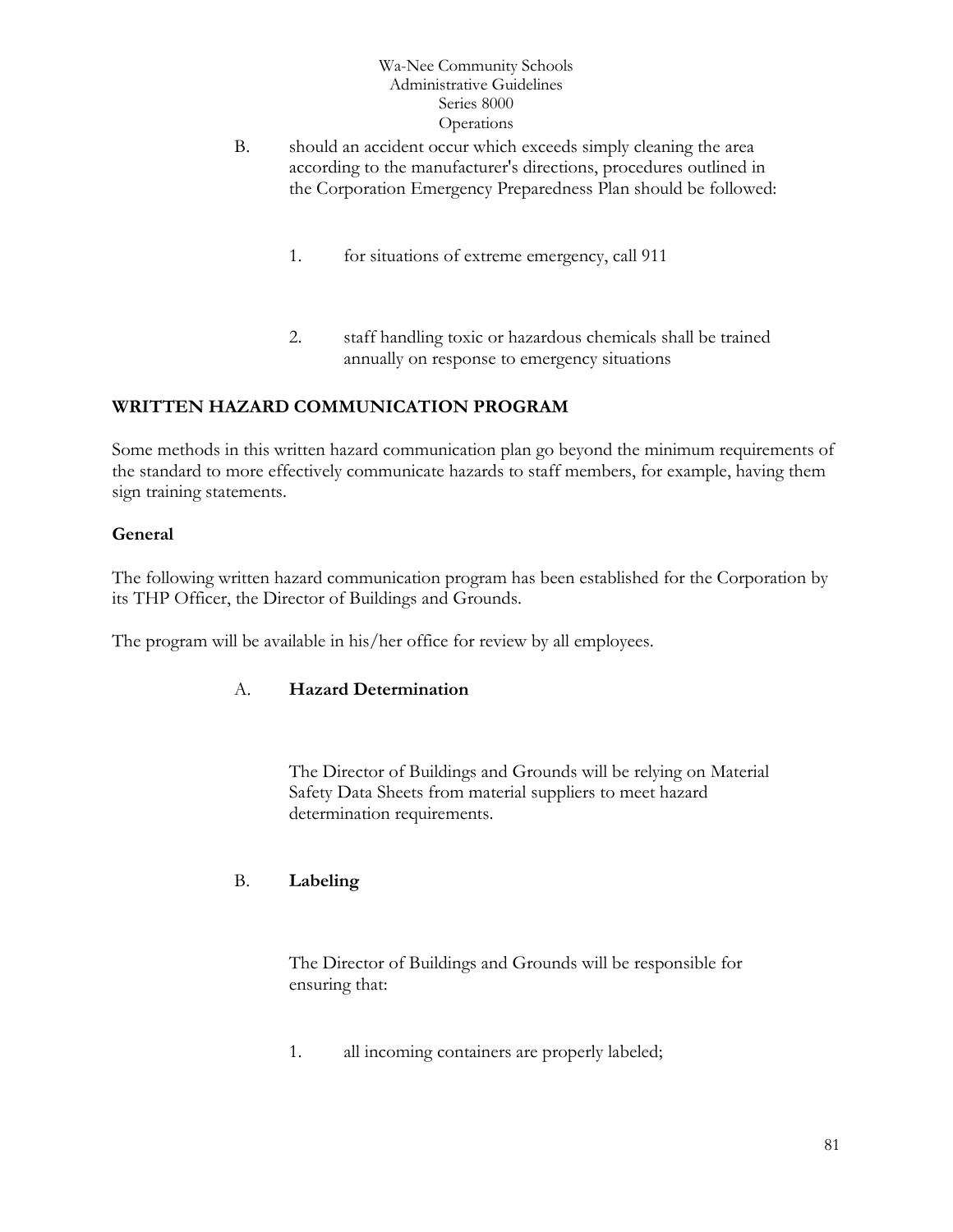- 2. all incoming products are checked for identity, hazard warning, and name and address of the responsible party;
- 3. all portable containers are labeled with identity and hazard warning;
- 4. piping systems are painted at access points and every ten (10) feet where the piping is eight (8) feet or closer to employee contact.

### C. **Material Safety Data Sheets (MSDS)**

- 1. The Director of Buildings and Grounds will be responsible for compiling the master MSDS file. It will be kept in the Superintendent's office.
- 2. MSDSs will be available for review to all employees. Copies will be available upon request to the principals and other supervisors.
- 3. The Director of Buildings and Grounds shall make requests for MSDSs on all purchase orders. A file of follow-up letters shall be maintained for all shipments received without MSDSs.
- 4. The Director of Buildings and Grounds shall provide supervisors with the required OSHA Right to Know poster and postings notifying employees of new or revised MSDSs within five (5) days of receipt of a new or revised MSDS.

### D. **Employee Information and Training**

1. The THP Officer shall coordinate and maintain records of training.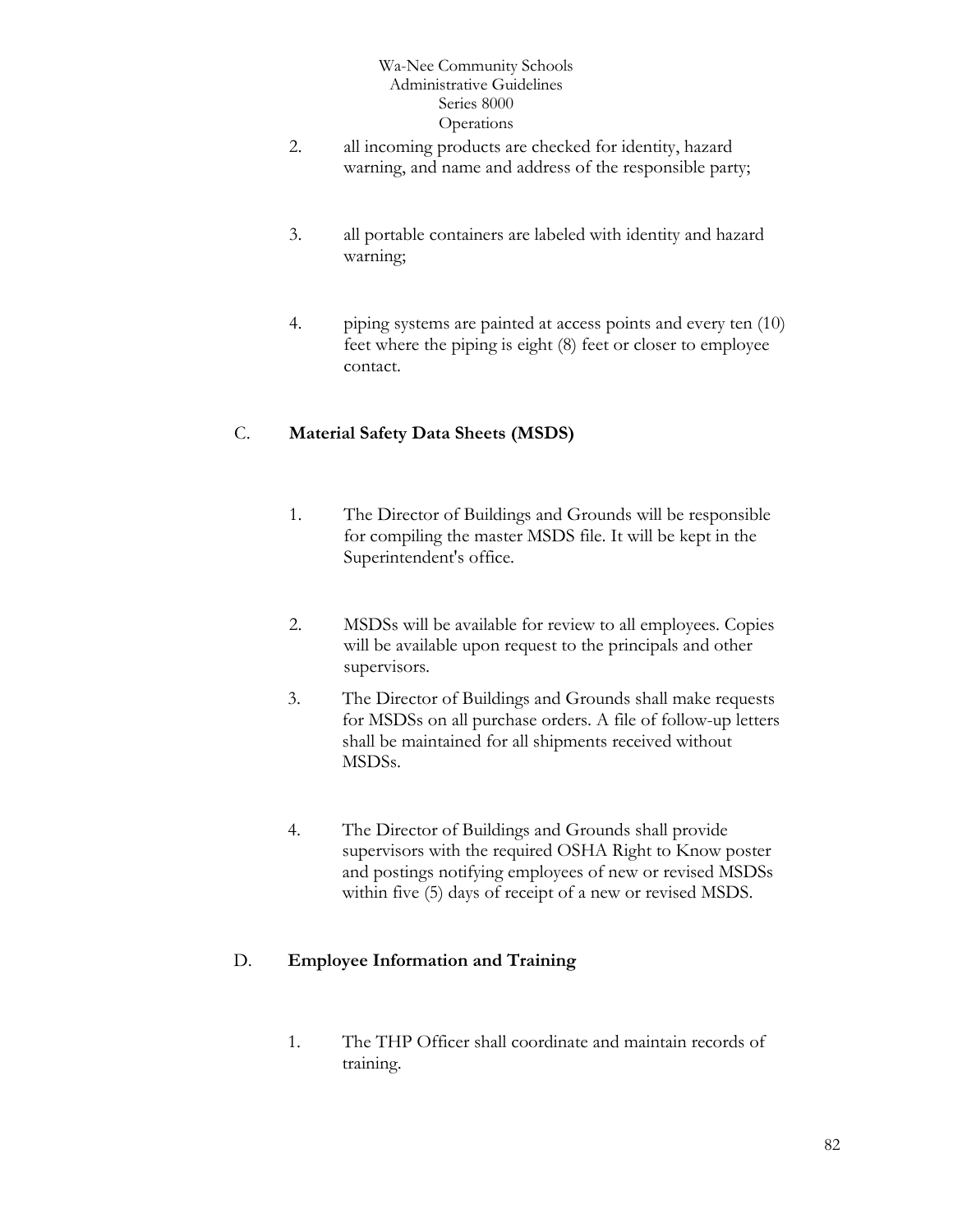- 2. Before starting work, each new employee will attend a safety class and be given a Hazardous Materials handbook which will have information on:
	- a. chemicals and their hazards in their work areas;
	- b. how to lessen or prevent exposure to these hazardous chemicals;
	- c. what has been done to lessen or prevent workers' exposure to these chemicals;
	- d. procedures to follow if they are exposed to these chemicals;
	- e. how to read and interpret labels and MSDSs.
- 3. After attending the class each employee will sign a form stating that they received the written materials outlined above and received the safety training.
- 4. Before any new hazardous material is allowed in the Corporation, appropriate employees will be given information in the same manner as during the safety class. Each supervisor will be responsible for seeing that MSDSs on the new chemicals are available.
- 5. Safety meetings will be held periodically and Hazardous Materials used in the Corporation will be discussed. Attendance is mandatory for all employees.
- 6. Notices will be posted on the employee bulletin boards that provide the location of the written hazard communication program.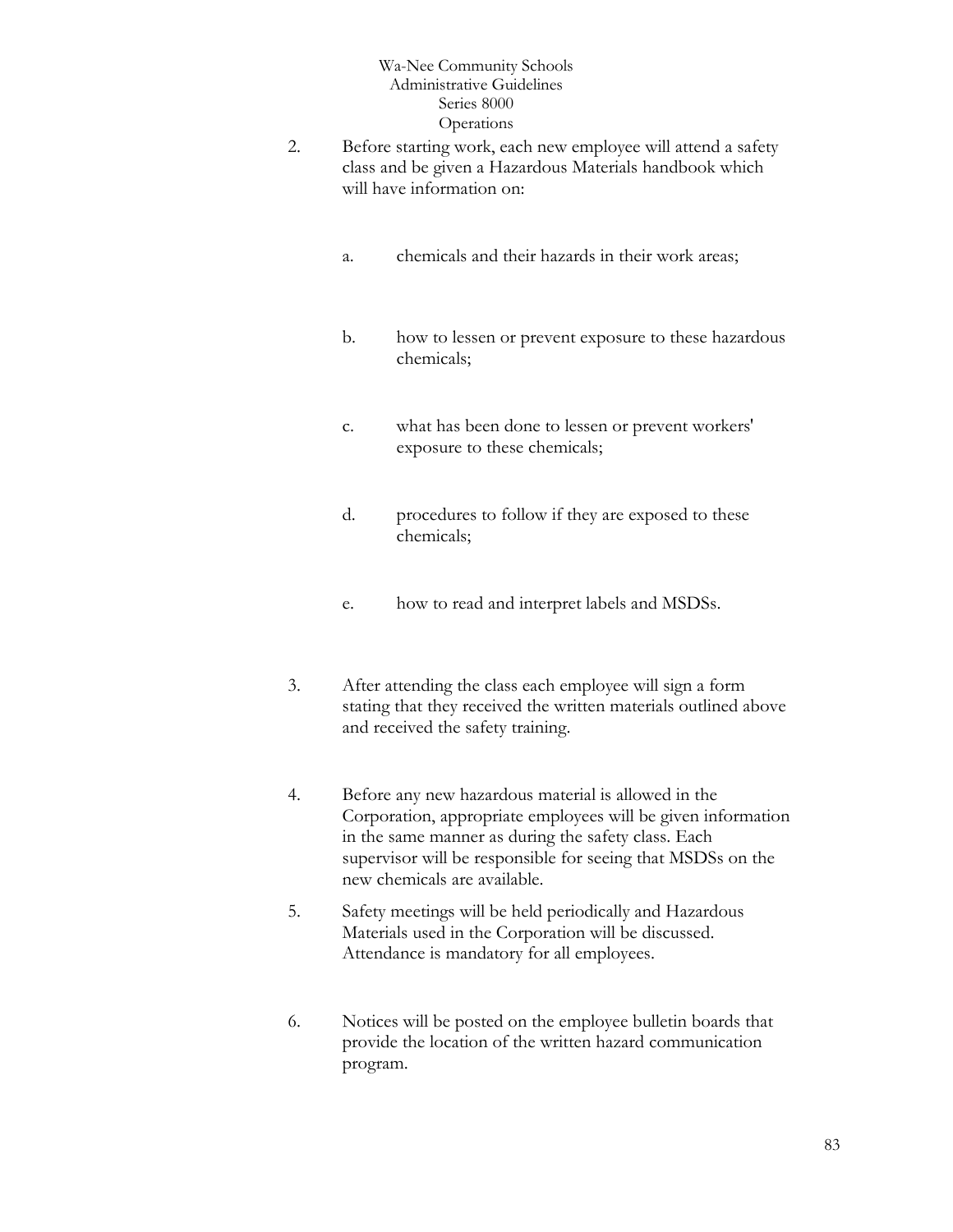### E. **Informing Contractors**

- 1. It is the responsibility of the THP Officer to provide any contractors and their employees with the following information:
	- a. hazardous chemicals to which they may be exposed while on the job site
	- b. measures the employees may take to lessen the risks
	- c. steps the Corporation has taken to lessen the risks
	- d. MSDSs for all hazardous chemicals are on file in the plant office
	- e. procedures to follow if they are exposed
- 2. The THP Officer will ensure that contractors' employees are given this information prior to working in the Corporation.

### F. **List of Hazardous Chemicals**

A list of the hazardous chemicals used in the Corporation is to be available in the office of the THP Officer.

Revised 10/1/12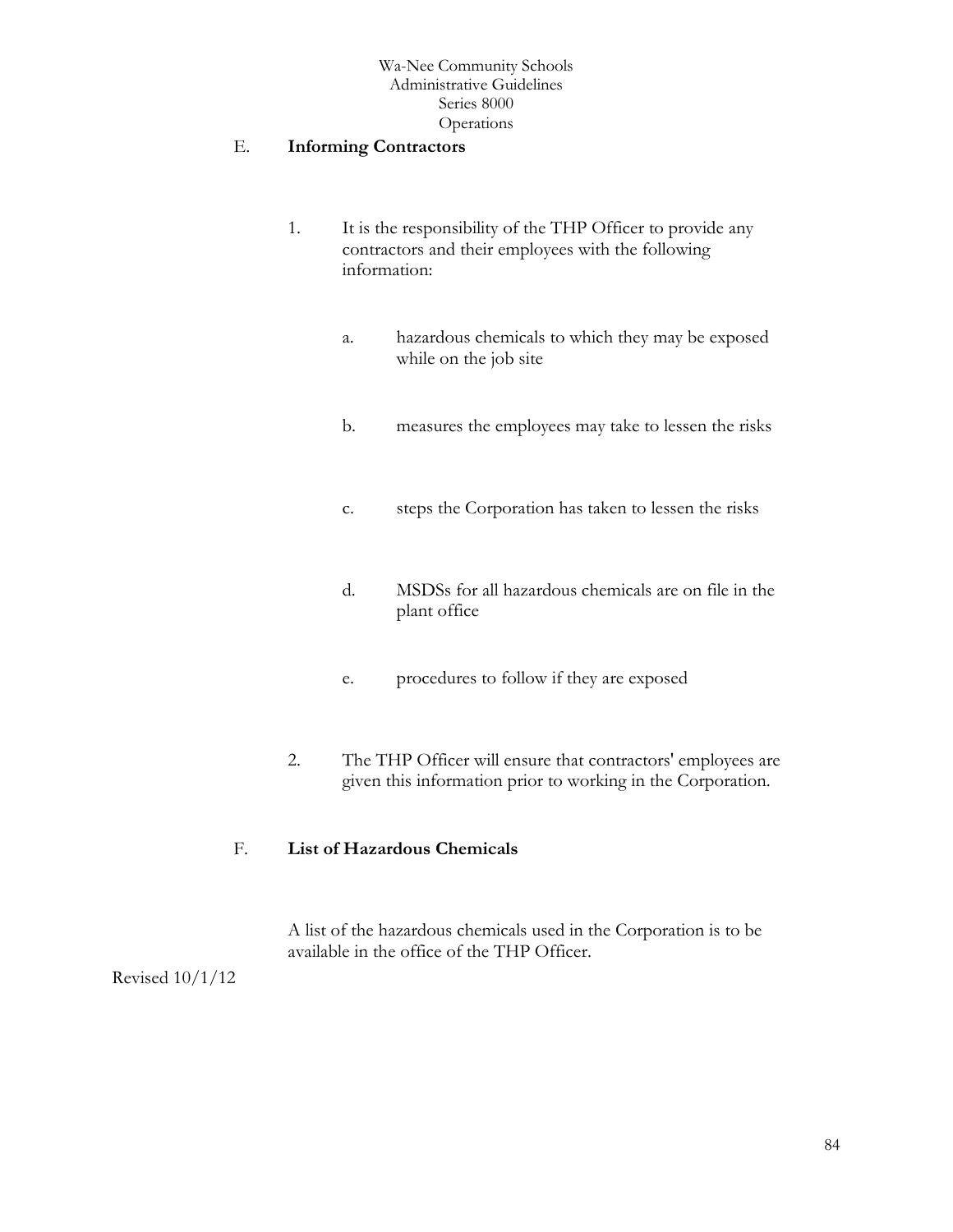### Wa-Nee Community Schools Administrative Guidelines Series 8000 **Operations** [8432](http://www.neola.com/wanee-in/search/policies/po8432.htm) - PEST CONTROL AND USE OF PESTICIDES

This administrative guideline is established in an attempt to assure proper control of any pesticides or other harmful chemicals that might be used on Corporation premises. "Pesticide" is defined as a fungicide used on plants, an insecticide, a herbicide, or a rodenticide.

The intent of this guideline is to prevent unnecessary exposure of staff members, students, or the public to potentially harmful substances.

Pesticides will be applied only by certified pesticide applicators or individuals operating under their supervision. The certified pesticide applicator shall train non-certified staff members who apply pesticides. The training must include:

- A. a review of the Corporation's pest control policy;
- B. a review of the label instructions for the pesticides to be used;
- C. methods to determine when an application of a pesticide is necessary;
- D. how to minimize potential pesticide exposure to students, teachers, and staff;
- E. what activities are prohibited;
- F. written documentation of the training.

An emergency application of pesticides is defined as to when an application of pesticides is necessary to eliminate an immediate threat to human health and where it is impractical to obtain the services of a certified pesticide applicator provided such emergency application does not involve a restricted use pesticide. Restricted use pesticides may be used only be certified applicators or under their direct supervision.

At the time of registration for each school year. The School Board shall provide the staff members of each school and the parents of each child enrolled in each school with a written copy of the Board's policy on pesticide applications, the name and telephone number of the school contact person for pest control information, and a request form for those wishing to be placed on a list for advanced notice. This information may be given in the form of a memorandum or as a provision in the student and/or staff handbook. This information shall also be provided to the parents of any child who transfers into a school during the school year. A request for such notice may be made at any time during the school year.

Parents and staff members may register for prior notice of pesticide applications. Each school principal shall maintain a registry of persons requesting such notice. Prior to the application of pesticides within any building or on school grounds, the parents and staff members who have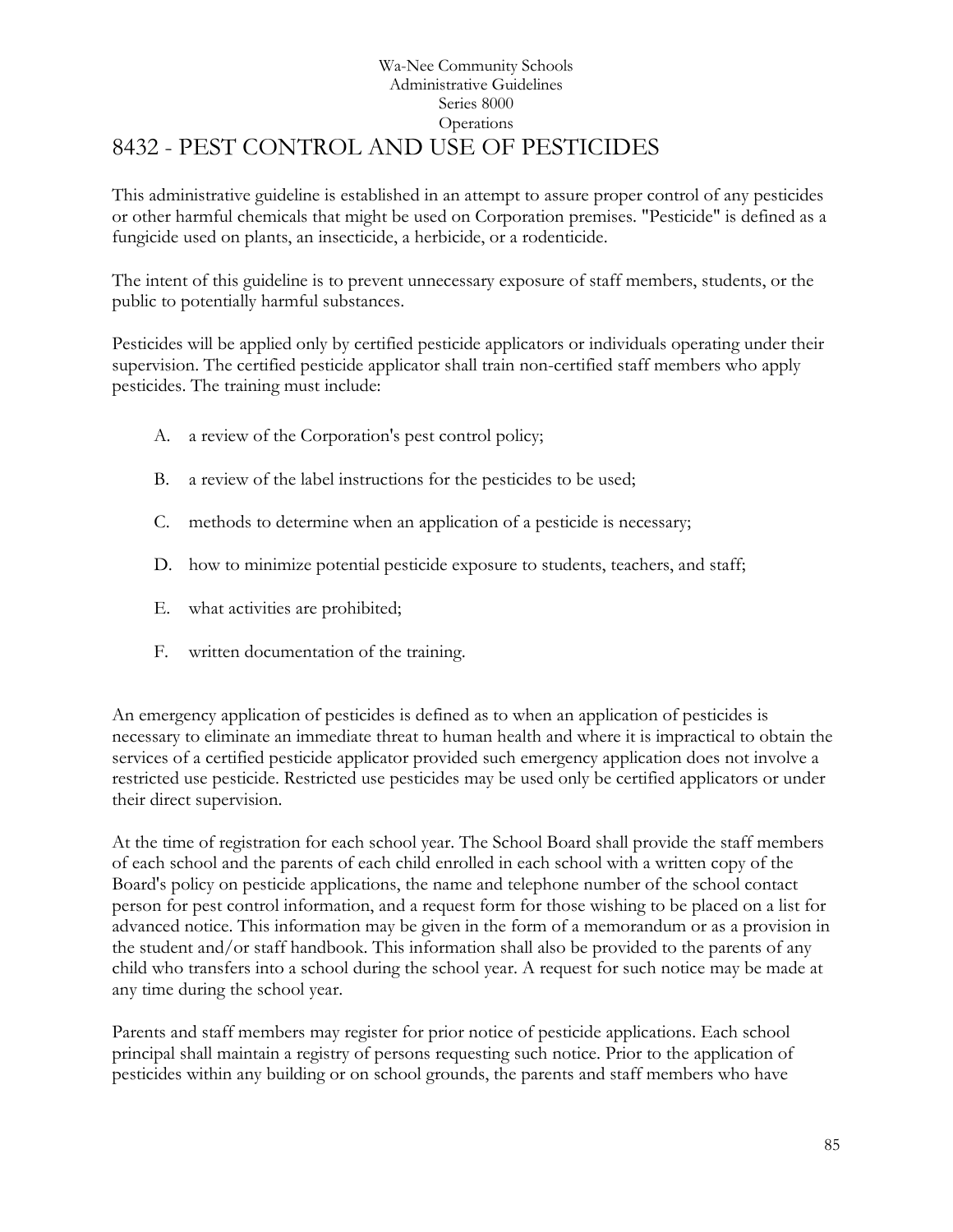registered for prior notice shall receive a mailing to be received no later than two (2) school days prior to the application unless an emergency is declared.

The aforementioned notice shall include the (1) name of the active ingredient of the pesticide to be applied if part of a routine scheduled service, (2) location of the application, (3) date of application, (4) approximate time and length of the application and (5) name and telephone number of the school administrator or who may be contacted for further information. If the application is a part of a routine service the notice will also include a description of the pests encountered and the application method used during the previous service.

When possible, pesticide applications will be done during noninstructional time or during vacation periods.

Any pesticide application is prohibited when in the presence of children while they are in the room or on school grounds in or near the area to be treated.

If an emergency application is necessary to eliminate an immediate threat to human health, no person may enter the area of such application until it is safe to do so according to the provisions on the pesticide label.

In cases of an emergency application, prior notice is not required. Notice will be given to those persons who have previously requested notice of pesticide applications as soon as possible after such application.

A copy of the records of each pesticide application at a school shall be maintained for ninety (90) days. The records will contain the following information:

- A. date and time of the inspection and pesticide application;
- B. pests found during inspection;
- C. brand name and active ingredient of pesticide(s);
- D. EPA registration number of pesticide(s);
- E. areas treated;
- F. name of applicator
- G. source for obtaining information on the pesticide label(s), material safety data sheet(s), and/or fact sheet(s) for end use concentrations.

The school principal, upon request, will make available the pesticide application information listed above for at least ninety (90) days from the date of application.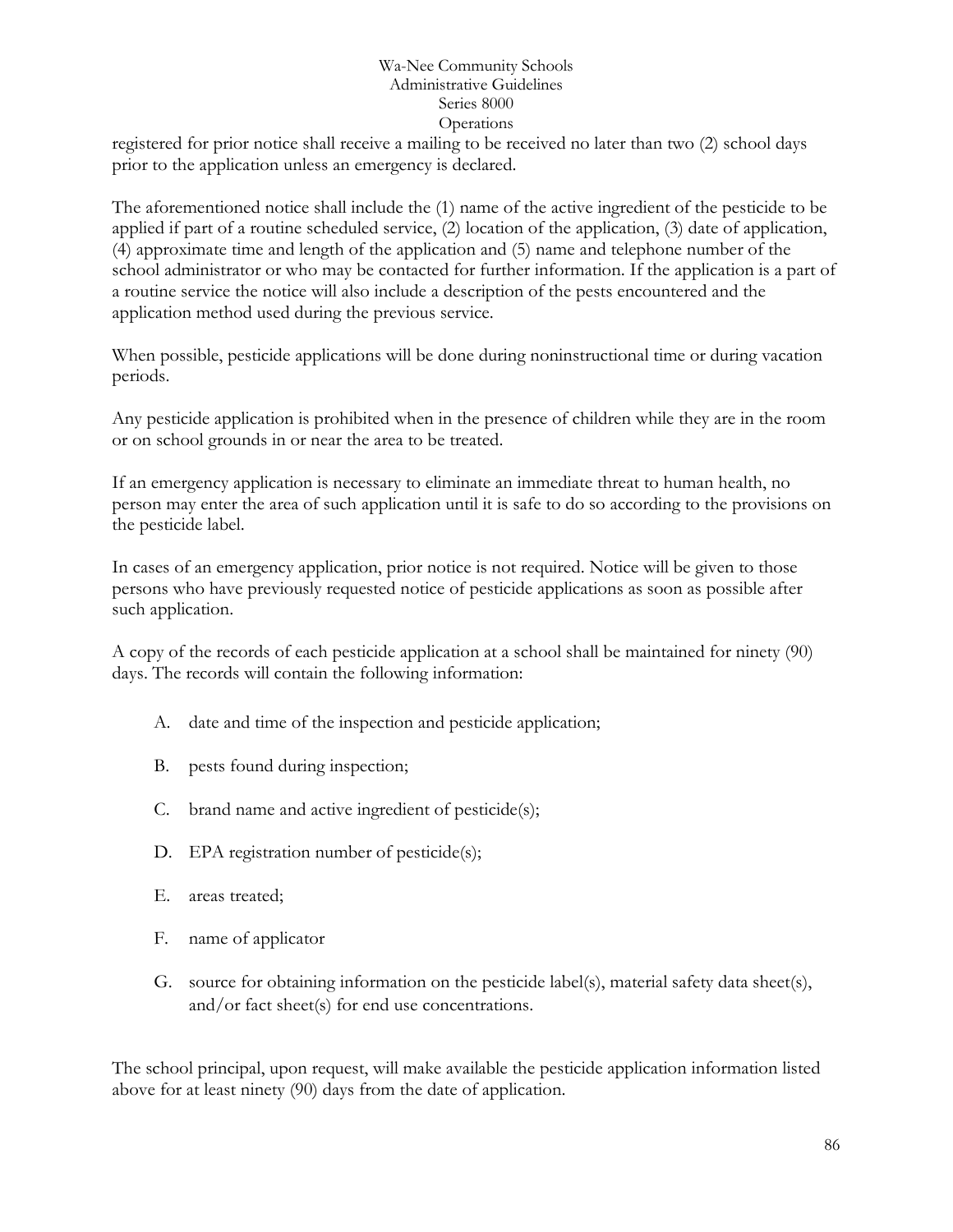Potentially harmful substances shall be chosen for the low levels of toxicity. The least toxic formulations and safest methods of application will be selected when there is a choice of products with comparable effectiveness. Whenever practical, nonchemical controls shall be used.

Storage of harmful products will be kept to a minimum. Only enough of the product for a given application shall be purchased. All storage instructions will be followed explicitly. All such products and the application equipment will be stored away from other activities and especially separated from food products or occupied rooms. All storage facilities will be maintained as a locked area and clearly marked as containing pesticides.

All pesticide products will have complete label instructions, will remain in the original container and Material Safety Data Sheet will be on file and readily available to any employee who must handle such materials or who may have been exposed to the product. This information shall also be available to any member of the public upon request.

All applications of harmful products will be made in strict compliance with label instructions.

School Corporation employees responsible for handling and applying pesticides shall have specific pesticide training.

Training for school employees to become certified pest control applicators is available. The Corporation may provide for financial support of such training for employees designated by the Superintendent as needing such training. Such financial support will be subject to the availability of budgetary funds and the approval of the Board.

The Superintendent shall be the contact person for providing information regarding pesticide application activities at the school site, including but not limited to giving oral and written notification, supervising the sending of notifications required by school policy and maintaining records of pesticide applications.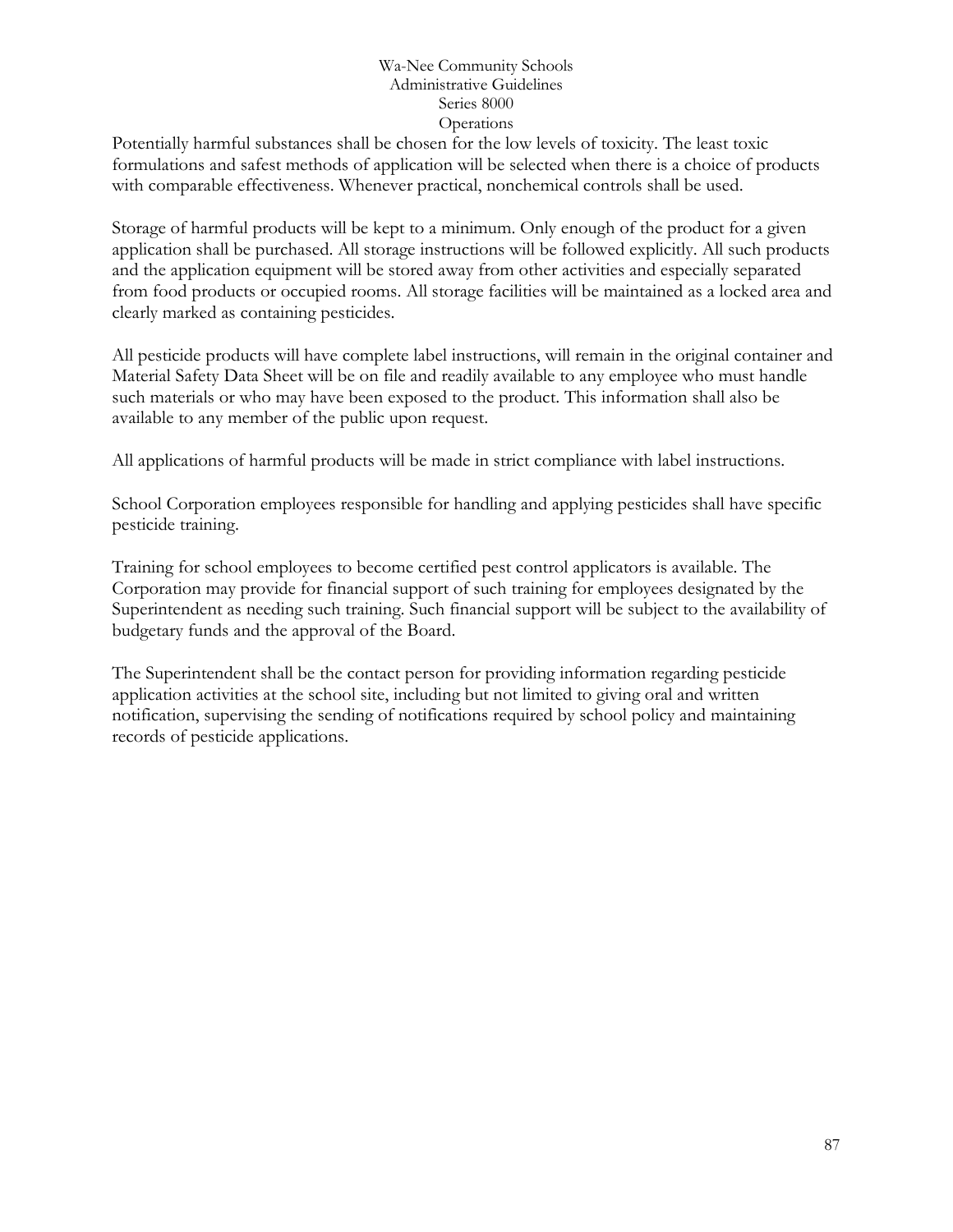# [8442](http://www.neola.com/wanee-in/search/policies/po8442.htm) - ON-THE-JOB INJURY

Any employee incurring an injury while engaged in his/her performance of Corporation duties shall abide by the following procedures:

- A. The injured employee shall report to the principal's office and complete the required paperwork before reporting to an approved physician. The only exception will be if the injury is of such a nature that it requires immediate emergency attention. In that case, treatment should be undertaken and a report of the accident made to the Superintendent's office at the earliest opportunity.
- B. The appropriate form shall be completed by the Superintendent's office for injuries involving outside medical costs and lost time injuries with less than seven (7) days disability.

If the Corporation does not believe the injury entitles the employee to receive worker compensation benefits, it shall so notify the employee and the Worker Compensation Board within thirty (30) days of the date at which the alleged disability begins, in accordance with the procedures prescribed by the Board. (I.C. 22-3-7)

Revised 1/05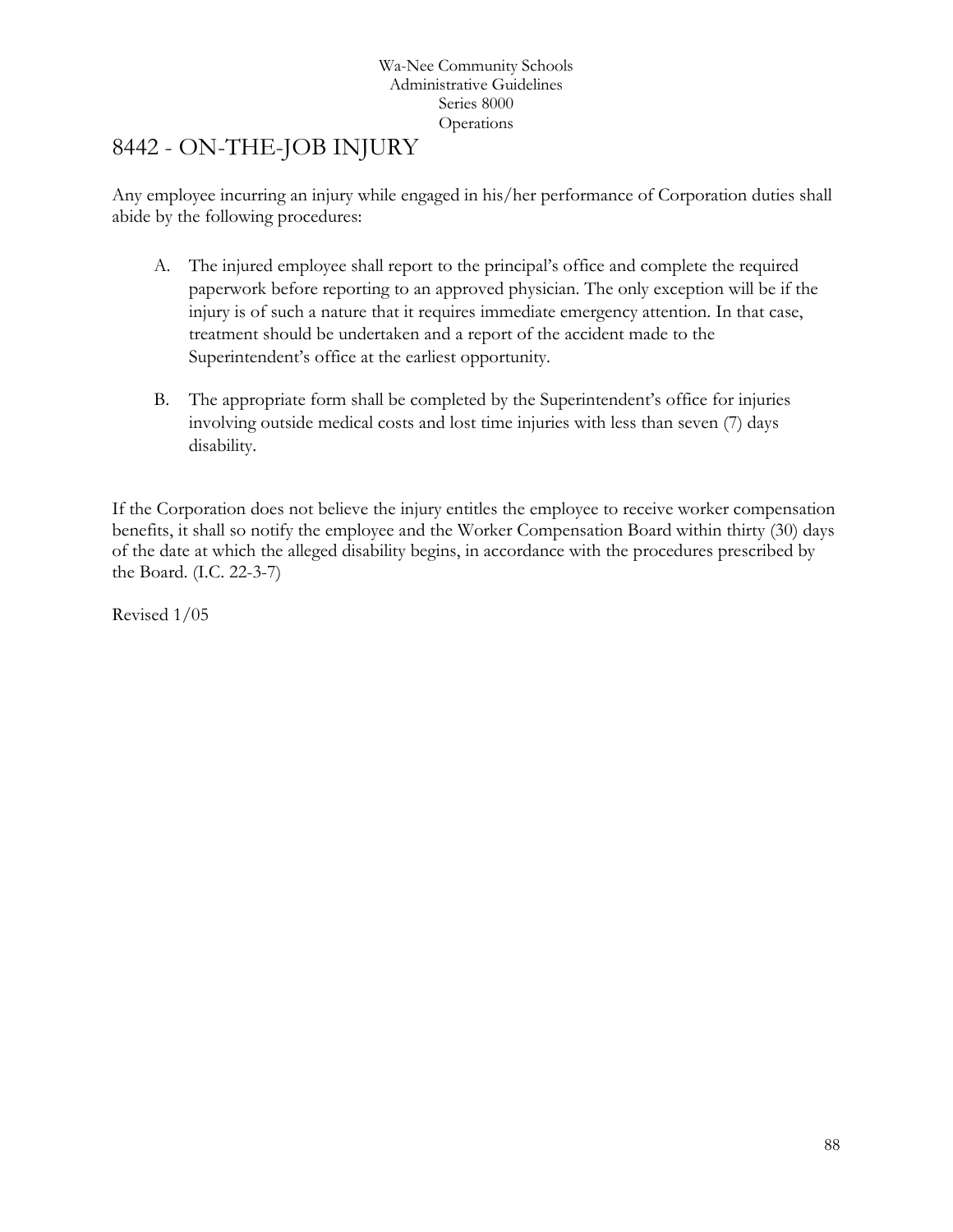### Wa-Nee Community Schools Administrative Guidelines Series 8000 Operations [8450](http://www.neola.com/wanee-in/search/policies/po8450.htm) - MANAGEMENT OF SELECTED CASUAL-CONTACT DISEASES

**Diseases spread by airborne and/or direct contact with germs from sneezing, coughing, and speaking.**

| <b>DISEASE</b>                                                                        | <b>SYMPTOMS</b>                                                                                                                                                                                                                                                                                                                                                                              | <b>PERIOD</b>                                    | <b>INCUBATION CONTAGIOUS RETURN</b><br><b>PERIOD</b>                                                      | TO<br><b>SCHOOL</b>                                                                                                   |
|---------------------------------------------------------------------------------------|----------------------------------------------------------------------------------------------------------------------------------------------------------------------------------------------------------------------------------------------------------------------------------------------------------------------------------------------------------------------------------------------|--------------------------------------------------|-----------------------------------------------------------------------------------------------------------|-----------------------------------------------------------------------------------------------------------------------|
| <b>CHICKENPOX General</b><br>(Varicella)                                              | discomfort, slight av: 14-16<br>to high fever,<br>headache, and<br>loss of appetite.<br>Lesions appear in<br>bunches with<br>most on upper<br>body. Face and<br>extremities are<br>less affected.<br>Typical lesions<br>have teardrop<br>shape<br>surrounded by<br>reddened area.<br>Blistered (new)<br>and broken and<br>crusted (old)<br>eruptions are on<br>the skin at the<br>same time. | $10-21$ days                                     | 48 hours before<br>rash to 5 days<br>after rash first<br>starts or until all<br>vesicles have<br>scabbed. | When lesions<br>are dry and<br>crusted and<br>no new<br>eruptions. At<br>least 5 days<br>after rash first<br>appears. |
| <b>FIFTH</b><br><b>DISEASE</b><br>(Erythema<br>Infectiosum)<br>(Hungarian<br>measles) | solid red area on as long as 20<br>cheeks ("slapped days<br>cheek"<br>appearance),<br>spreading to<br>upper arms and<br>legs, trunk, hands<br>and feet.                                                                                                                                                                                                                                      | Rash begins as a 4-14 days can be Exact duration | unknown.<br>Greatest before<br>rash onset.<br>Probably not<br>communicable<br>after rash onset.           | Fever and<br>signs of<br>illness other<br>than rash are<br>no longer<br>present.                                      |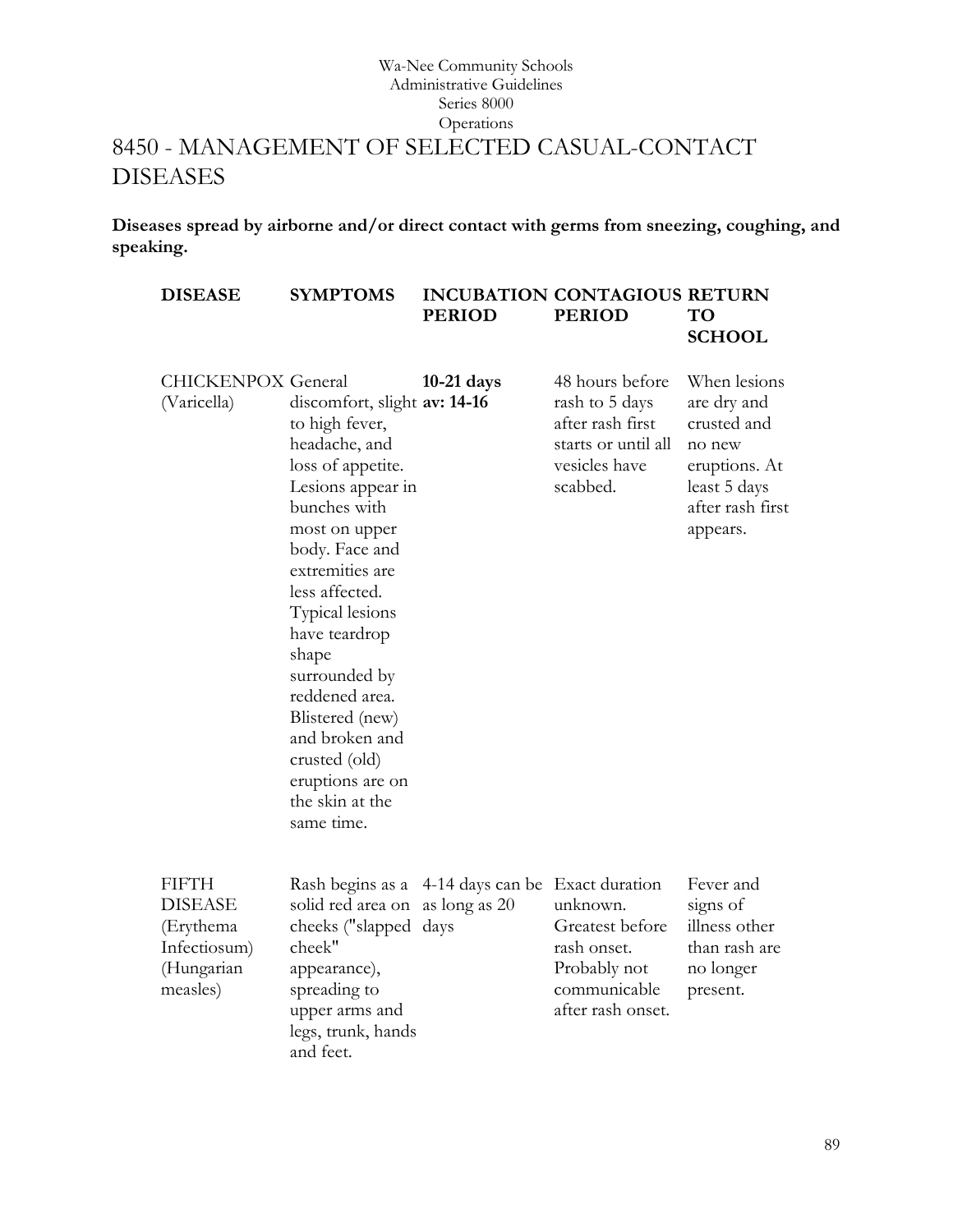|                                 | INFLUENZA Fever, headache, 1-5 days | Probably 3 to 5 Fever no    |  |
|---------------------------------|-------------------------------------|-----------------------------|--|
| (Viral Influenza) muscle aches. |                                     | days from onset longer      |  |
|                                 | Sore throat, and                    | in adults; up to 7 present. |  |
|                                 | cough $(25%$ of                     | days in young               |  |
| school age<br>children may      |                                     | children.                   |  |
|                                 |                                     |                             |  |
|                                 | have nausea,                        |                             |  |
|                                 | vomiting, and                       |                             |  |
|                                 | diarrhea).                          |                             |  |

\*Some of this information was taken from the publication. Communicable Disease Flipcart for School Personnel. Indiana State Department of Health, 1995

| <b>SCARLET</b> | Begins with fever 1-3 days | In untreated,                   | Adequate      |  |  |
|----------------|----------------------------|---------------------------------|---------------|--|--|
| <b>FEVER</b>   | and sore throat.           | uncomplicated                   | treatment for |  |  |
| (Scarletina)   | Rash appears as a          | cases, $10-21$ days 24-48 hours |               |  |  |
|                | pink-red flush             | or until under                  | fever no      |  |  |
|                | which looks like           | adequate                        | longer        |  |  |
|                | a sunburn with             | antibiotic                      | present.      |  |  |
|                | goose pimples,             | treatment for 24-               |               |  |  |
|                | that spreads to            | 48 hours.                       |               |  |  |
|                | all parts of the           |                                 |               |  |  |
|                | body usually not           |                                 |               |  |  |
|                | on face, palms of          |                                 |               |  |  |
|                | hands or soles of          |                                 |               |  |  |
|                | feet. Afterward,           |                                 |               |  |  |
|                | the skin peels off         |                                 |               |  |  |
|                | like sunburn.              |                                 |               |  |  |
|                | Often the tongue           |                                 |               |  |  |
|                | has a                      |                                 |               |  |  |
|                | "strawberry"               |                                 |               |  |  |
|                | appearance.                |                                 |               |  |  |

#### **DISEASE SYMPTOMS INCUBATION CONTAGIOUS RETURN PERIOD PERIOD TO SCHOOL**

| <b>SPINAL</b><br>MENINGITIS high fever,<br>(Meningococcal) headache, and<br>and<br>(Haemophilus) | Sudden onset of 2 -10 days<br>stiff neck. In<br>severe cases,<br>delirium stupor<br>or coma can also<br>occur. In | av: 2-4 days<br>report to Health is no longer<br>Department | Until the<br>meningococcus<br>present in<br>discharge from<br>nose and mouth.<br>Usually will<br>disappear within | Requires<br>doctor's note<br>for re-<br>admittance. |
|--------------------------------------------------------------------------------------------------|-------------------------------------------------------------------------------------------------------------------|-------------------------------------------------------------|-------------------------------------------------------------------------------------------------------------------|-----------------------------------------------------|
|                                                                                                  | meningococcal                                                                                                     |                                                             | 2 hrs. after                                                                                                      |                                                     |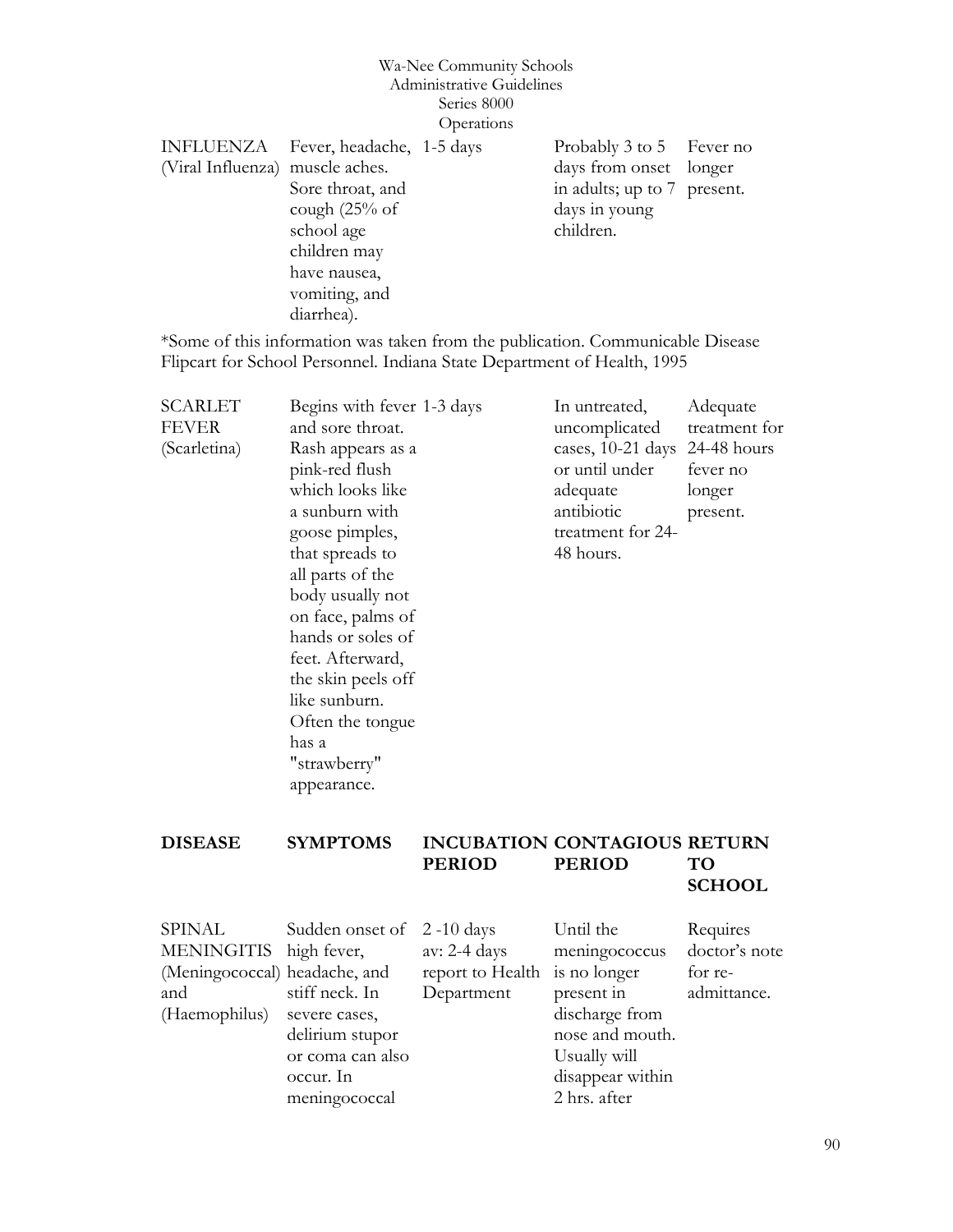meningitis small purplish spots are occasionally seen in skin and mucous membranes.

appropriate antibiotics.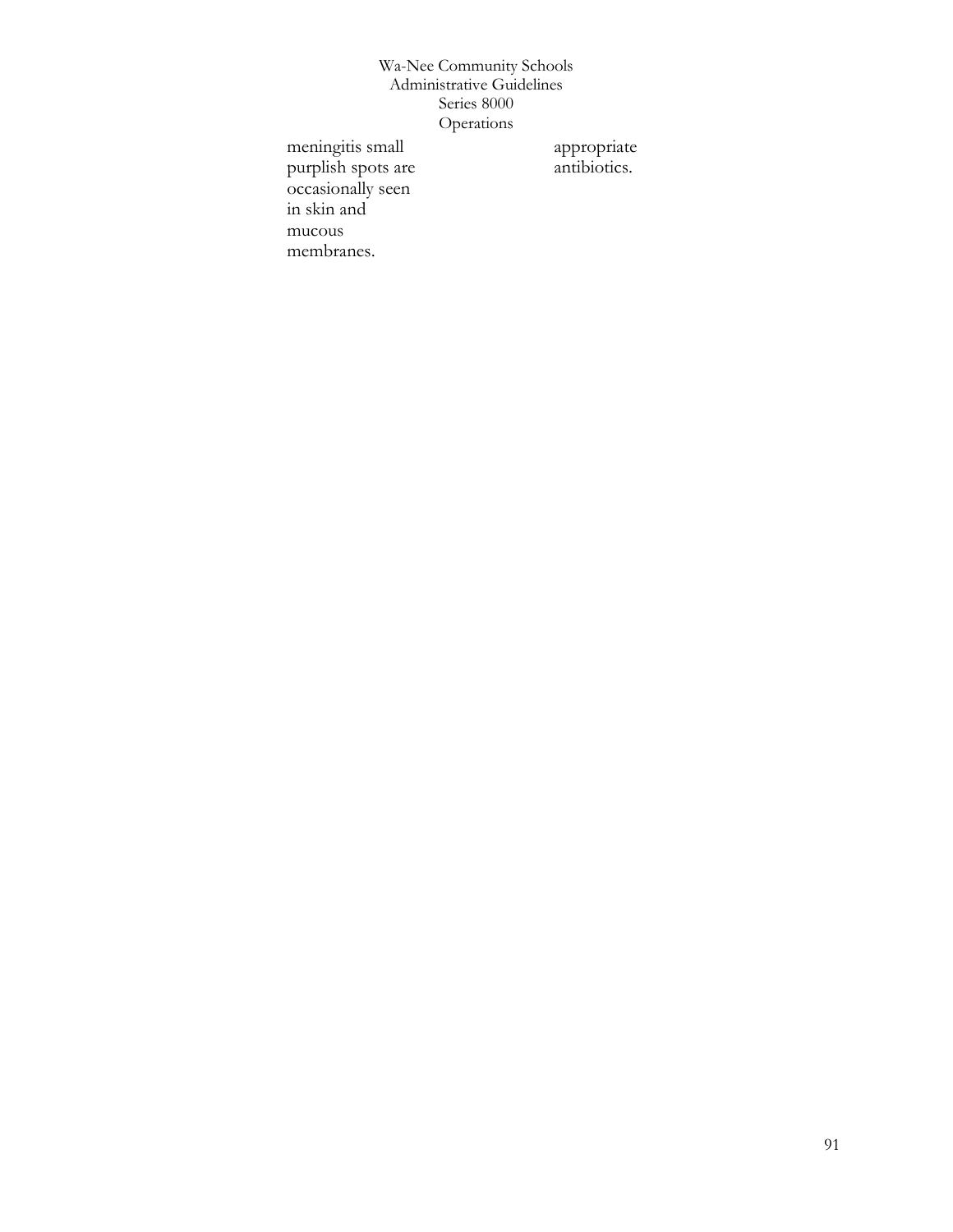#### Wa-Nee Community Schools Administrative Guidelines Series 8000 **Operations** 8451 - PEDICULOSIS (HEAD LICE)

Whenever a student is found to be infested with head lice, his/her parent/guardian will be notified of the infestation and requested to pick up the student immediately.

Additionally, the student will be told of the infestation and reassured that it is a very treatable condition and nothing to be ashamed of. The student also will be educated in the transmission of lice and told not to share combs, hats, etc. with others.

When the parent picks up the student, the parent will be informed that the student needs to be treated before s/he returns. The student will be permitted to return to school after it is confirmed that the child is free of any live lice.

The parent will be provided with a notification letter and a treatment form that provides guidance and educational material concerning the epidemiology, treatment, and follow-up procedures for the infestation and will also be shown by the school nurse or health staff member the evidence of the student's infestation.

The parent will be informed that other family members might be infested and need treatment.

If the parent is unwilling or unable to identify nits or lice, s/he should be advised where this service is provided (local health department, clinic, and physician's office).

If the parent/guardian is unable to visit the school (i.e., pick up the student), a phone call to the parent explaining the above information shall be made, and the referenced cover letter along with the additional information will be sent home with the student.

The other students in the infested student's classroom and the student's sibling(s) should be examined for evidence of either the lice or lice eggs (nits). The examinations should be done by the school nurse or designee. The proper way to confirm the presence of lice is to find actual lice in the child's hair. Transmission of lice most often occurs by direct contact with the head of another infested child as lice do not jump or fly. Indirect contact can include personal belongings of an infested child (combs, brushes, hats, pillows, and bedding).

Only children and family members who have head lice should be treated. If parents are unsure if a child has lice, the hair should be combed with a lice comb to see if lice are present.

Procedure for treatment and follow up:

- A. If head lice are confirmed at school, the actions described above will be taken.
- B. Parents need to notify the school health staff if they discover lice at home. They should notify parents of their child's close friends.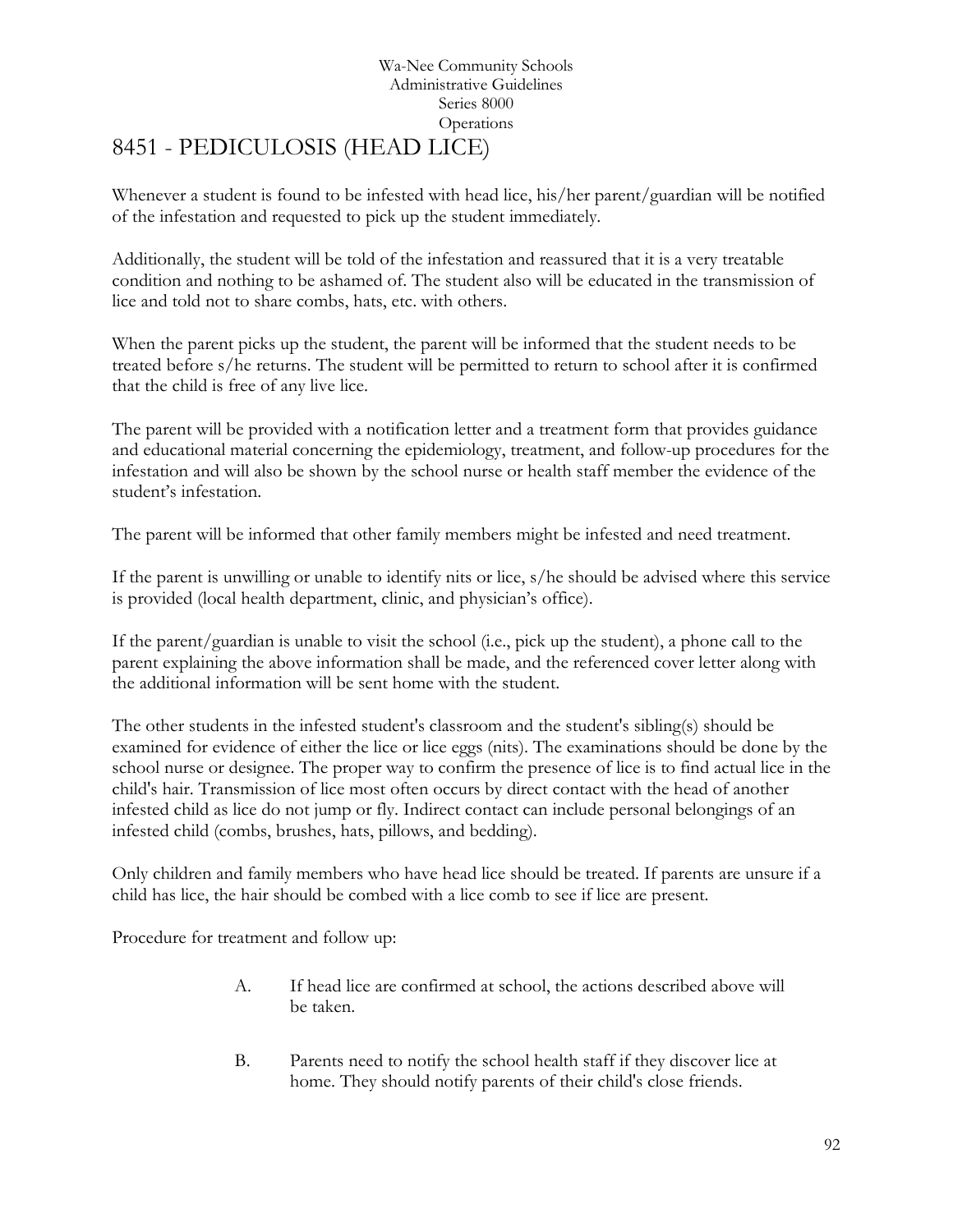C. The school health staff is readily available to discuss treatment and follow-up of head lice.

Revised 2/23/15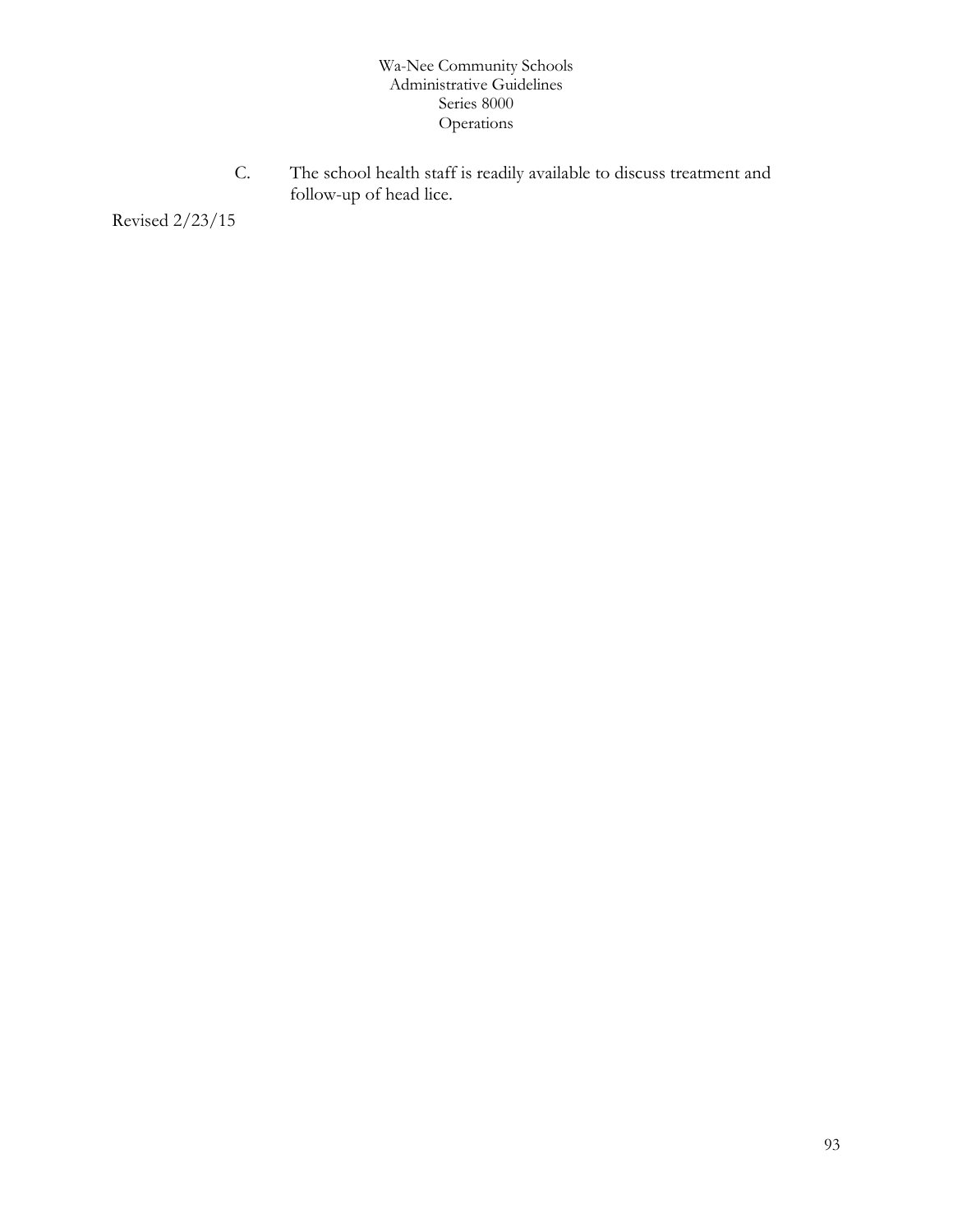### Wa-Nee Community Schools Administrative Guidelines Series 8000 **Operations** [8452](http://www.neola.com/wanee-in/search/policies/po8452.htm) - USE AND MAINTENANCE OF AUTOMATIC EXTERNAL DEFIBRILLATORS

These guidelines are established as guidance to those who are trained and willing to use Corporation Automated External Defibrillators ("AEDs") in appropriate emergency medical situations. These guidelines do not create an obligation to use the AEDs nor do they create an expectation that an AED will be available or that a trained employee will be present and/or able to use the AED in the event of a medical emergency. Any individual using a Corporation AED is subject to the immunities established in R.C. 2305.235.

### **AED SAFETY COORDINATOR**

The head nurse**,** will perform the duties of AED "Safety Coordinator."

### **MEDICAL AUTHORIZATION FOR THE AED PROGRAM**

Prior to authorizing use of the AEDs in the Corporation, the Safety Coordinator will secure a prescription for such use from an appropriate medical practitioner, as identified below. In order to maintain the prescription, the Safety Coordinator will assure that the serial numbers from all Corporation AEDs are forwarded to the identified medical practitioner along with all initial and ongoing staff training records. Such information will also be provided to the local emergency medical service provider.

The Safety Coordinator will seek a case review by the prescribing medical practitioner in the event that a Corporation AED is used.

### **TRAINING OF "EXPECTED USERS"**

Individuals in the following positions are hereby identified as "expected users" of Corporation AEDs:

- A. all school nurses;
- B. athletic director(s);
- C. all athletic trainers;
- D. physical education teachers;
- E. coaching staff of an interscholastic athletic team;
- F. additional staff as deemed appropriate by each building administrator.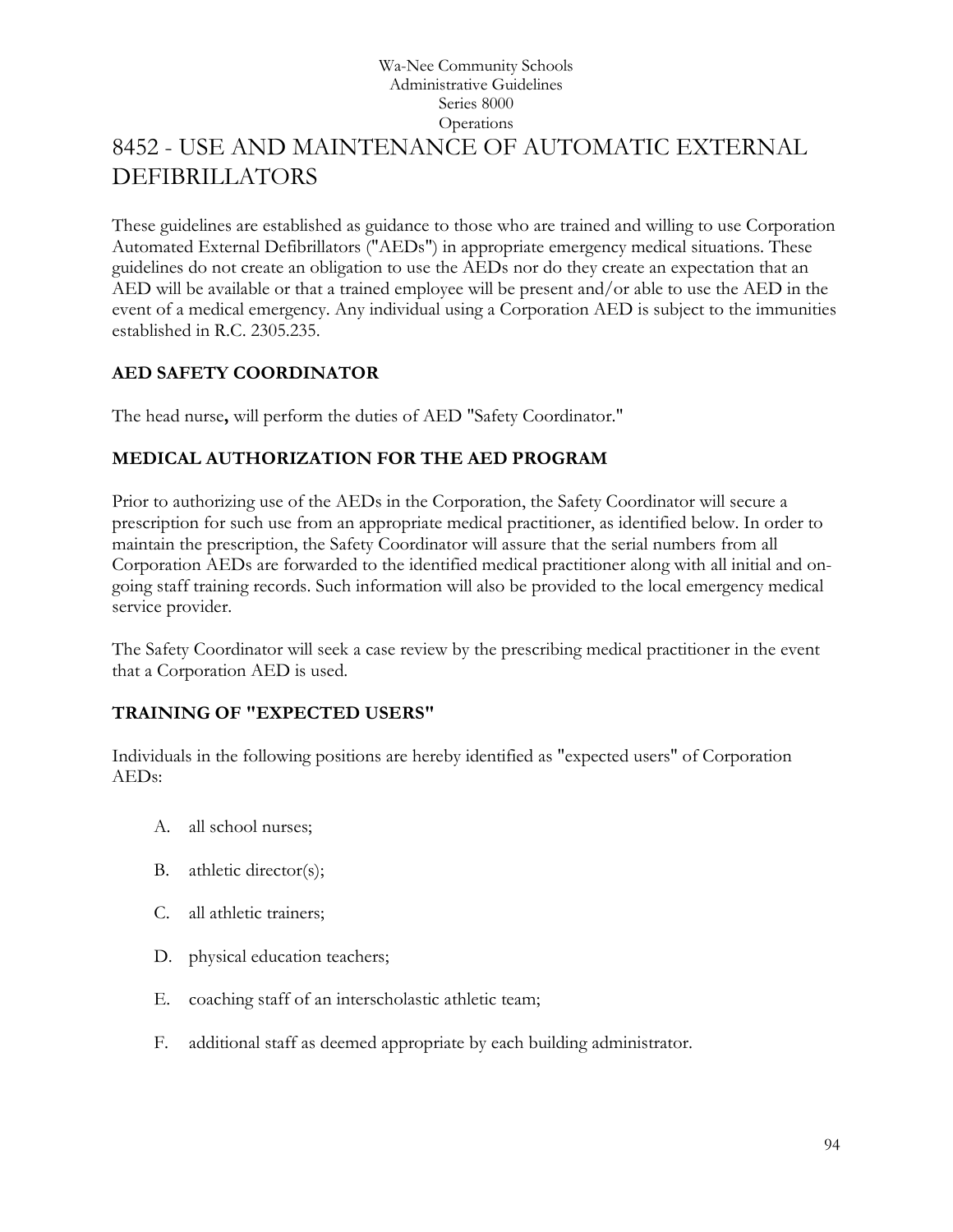Individuals who are presently employed under a regular or supplemental contract for any of these positions must complete a training course in the use of the AED as well as CPR as described below. Any of these individuals who is able to produce evidence of completion of the requisite training within the two (2) years prior to the adoption of these guidelines is not required to undergo such training again. Any individual who is awarded a contract or supplemental contract for any of these positions subsequent to the adoption of these guidelines must seek appropriate training within a reasonable period of time.

The Safety Coordinator will contact the local emergency medical service provider to schedule and coordinate training in a program consistent with the training protocols established by the National Center for Early Defibrillation (**www.early\_defib.org**) and conducted by an organization listed by the National Center. The Safety Coordinator will maintain all records evidencing training. All training will be in compliance with State and/or Federal law.

All expected users must annually complete an AED-CPR skill proficiency demonstration. Each individual's annual performance will be reviewed in cooperation with the local emergency medical service provider. The Safety Coordinator will arrange this annual review with the local emergency medical service provider as well as remediation as appropriate.

### **AED MAINTENANCE**

All Corporation AEDs must be maintained and tested according to the manufacturer's guidelines.

The Safety Coordinator will retain all manufacturer's guidelines in his/her office along with any additional specifications or technical information for each approved AED model made available for use in the Corporation.

The Safety Coordinator will oversee the performance of regular maintenance of Corporation AEDs in accordance with the intervals established by the manufacturer. The Safety Coordinator or a designee will perform monthly checks of the AED defibrillator pads and batteries to assure compliance with expiration dates. The Safety Coordinator will re-order replacement supplies for the AED upon determining that existing supplies will expire within the ensuing two (2) months.

The Safety Coordinator or a designee will maintain a weekly checklist to document the proper maintenance of the AEDs as well as monthly inspections.

Following use of an AED, the Safety Coordinator must replace all single use items associated with the AED as quickly as possible.

### **AED LOCATIONS**

Each building principal must identify a location for the storage of any AED assigned to his/her school building. The location for storage of an AED should be made in consultation with the Safety Coordinator and must be a location which is obviously visible to expected users in the event of an emergency and which is accessible outside of normal school hours. Upon installation, the Safety Coordinator must notify all area emergency medical services of the locations of all AEDs.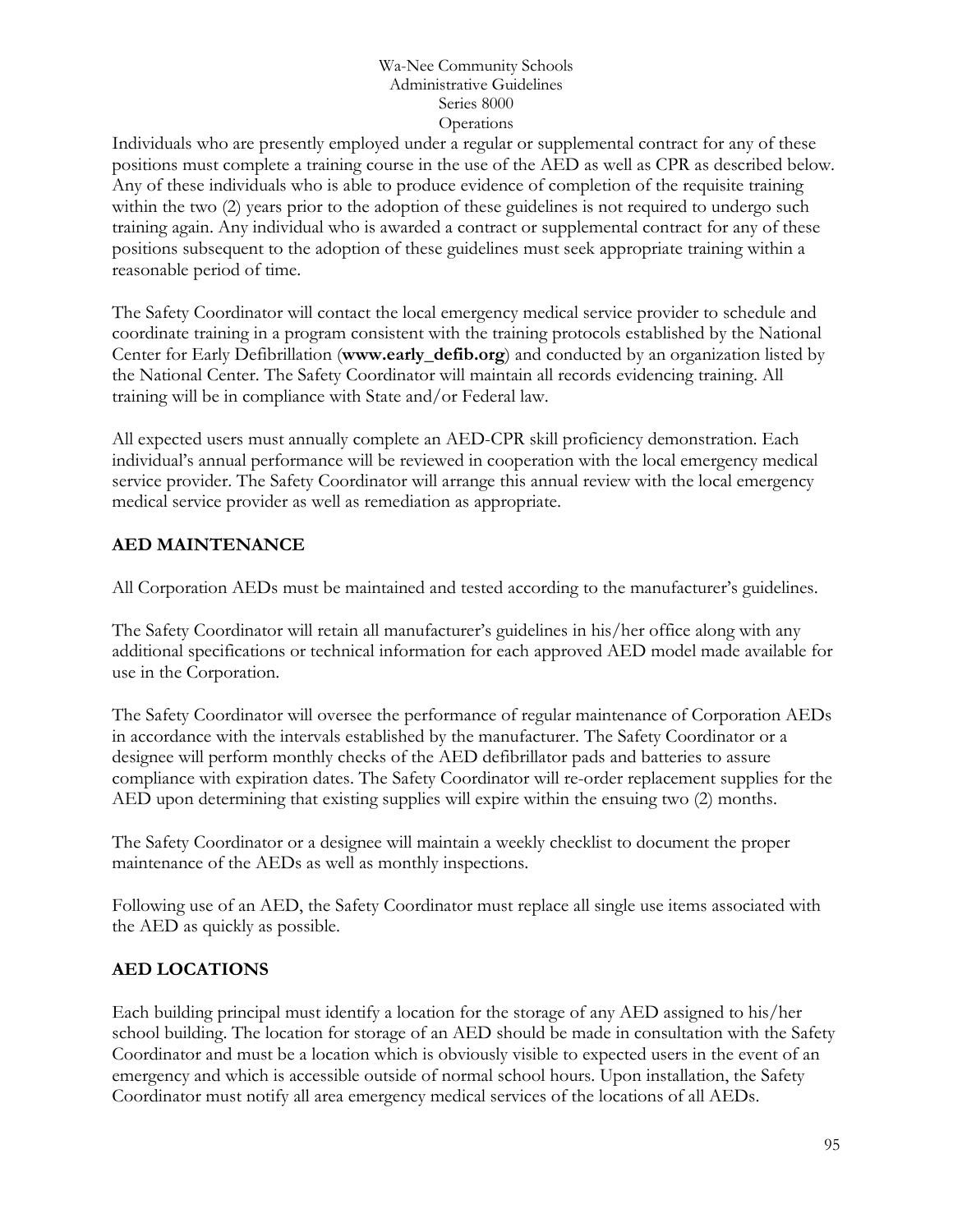If an AED is made available for use outside of regular school hours at a site other than a normal fixed location, such as at an athletic contest, then the AED may be transported by any expected user to such a location. The individual responsible for transport must inform all other expected users regarding the location of the transported AED upon arrival.

### **GUIDELINES FOR USE OF AEDs**

Prior to use of an AED, the trained expected AED user should assess the scene of the medical emergency for safety. The expected user should make the scene of the emergency as safe as possible prior to use of the AED, including placing the person on a hard surface away from standing water. Expected users are not expected to place themselves at risk in order to provide aid to others.

Unless otherwise specified by the manufacturer, AEDs should only be used on a person who is at least eight (8) years old and/or eighty (80) pounds. **The AED should be attached only to victims who are unresponsive, not breathing normally and have no detected pulse.**

### **Procedures For Use During School Hours**

- A. After assessing the symptoms described above, a responsible adult shall alert the main office either by calling the main office on any school phone, or by sending a runner to the building principal. The responsible adult shall provide the main office with information regarding the location of the medical emergency, the symptoms of the individual, and detailing any safety issues related to the scene.
- B. The principal or a designee shall immediately contact emergency medical services by calling 911, and shall contact and dispatch a trained expected AED user from the school building to the location of the emergency.
- C. The principal or designee shall retrieve the AED for delivery to the scene.
- D. Upon arrival, the trained expected AED user must assess the symptoms of the person and assess whether the person meets the criteria for use of the AED.
- E. The trained expected AED user should administer CPR or the AED in accordance with training until arrival of emergency medical services personnel.
- F. The trained expected AED user, in consultation with the building principal, must complete a Corporation incident report, including the names of the responding emergency medical services personnel and any relevant facts relating to the incident. The incident report will be retained in the files of the Corporation.
- G. After use, the AED should remain off unless needed for an additional emergency.

### **Procedures For Use Outside Of Regular School Hours**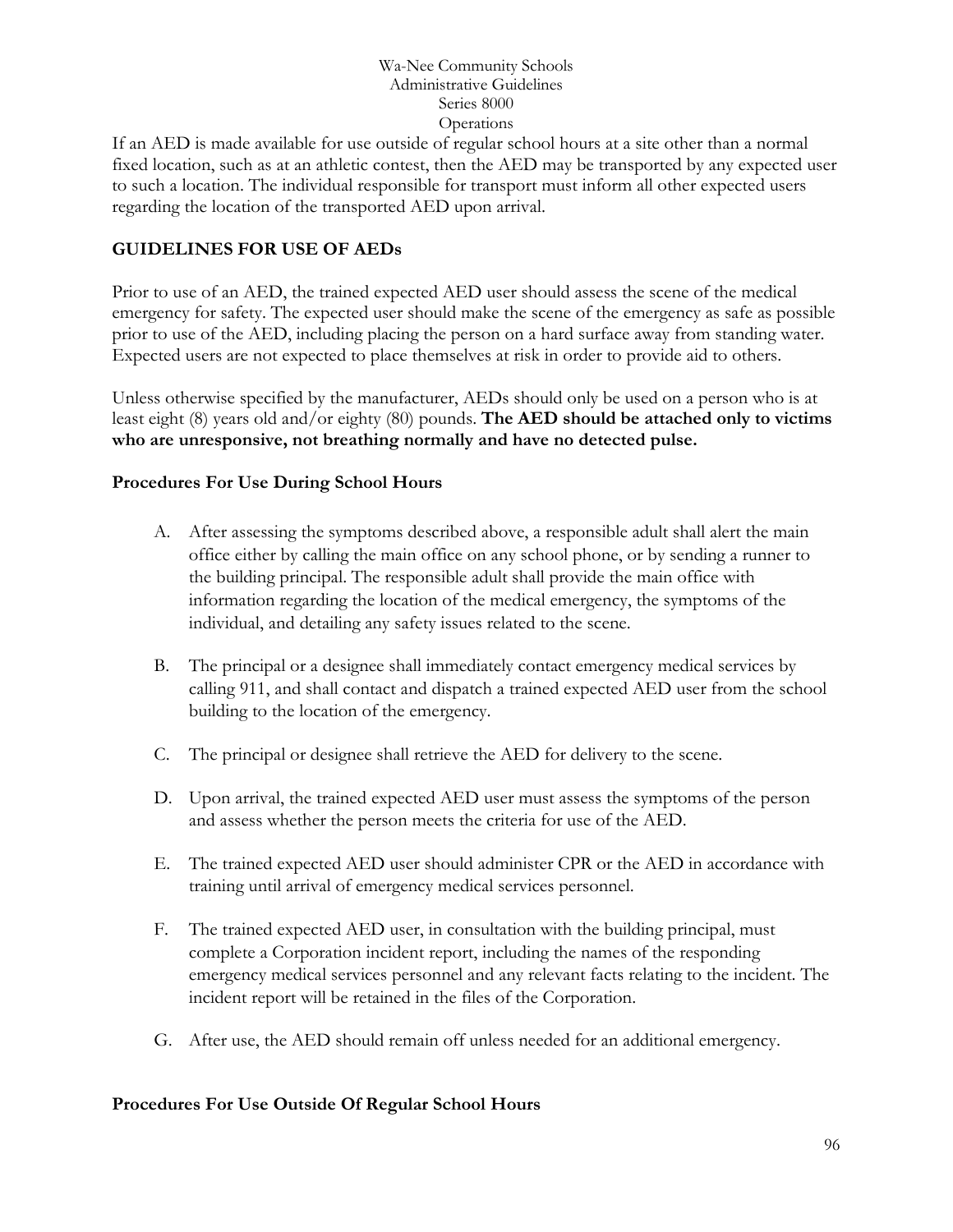- A. After assessing the symptoms described above, a responsible adult shall alert a trained expected AED user, including any member of a coaching staff or the Safety Coordinator. The responsible adult shall provide the trained expected AED user with information regarding the location of the medical emergency, the symptoms of the individual and detailing any safety issues related to the scene.
- B. The trained expected AED user shall immediately designate another responsible individual to contact emergency medical services by calling 911, and shall immediately respond to the location of the emergency.
- C. The trained expected AED user shall retrieve or designate another responsible individual to retrieve the AED for delivery to the scene.
- D. Upon arrival, the trained expected AED user must assess the symptoms of the person and assess whether the person meets the criteria for use of the AED.
- E. The trained expected AED user should administer CPR or the AED in accordance with training until arrival of emergency medical services personnel.
- F. The trained expected AED user, in consultation with the building principal, must complete a Corporation incident report, including the name of the responding emergency medical services personnel and any relevant facts related to the incident. The incident report will be retained in the files of the Corporation.
- G. After use, the AED should remain off unless needed for another emergency.

## **COLLECTION OF DATA FOLLOWING THE USE OF AN AED**

Immediately following a medical emergency and the use of an AED, the trained expected AED user must report the details of the incident to his/her building principal and the Safety Coordinator. Thereafter, the Safety Coordinator will contact the prescribing medical practitioner for the purpose of conducting a case review.

### **PROCEDURES FOLLOWING A CRITICAL EVENT**

Following an incident involving the use of an AED, the Safety Coordinator will convene an informal stress debriefing for all individuals involved in the incident. The Safety Coordinator may seek intervention from the local emergency medical service provider if determined appropriate.

Within a reasonable period of time after an incident involving the use of an AED, the Safety Coordinator must convene a meeting of all individuals involved in the incident to review the procedures as set forth herein and to make recommendations for any amendments to these guidelines.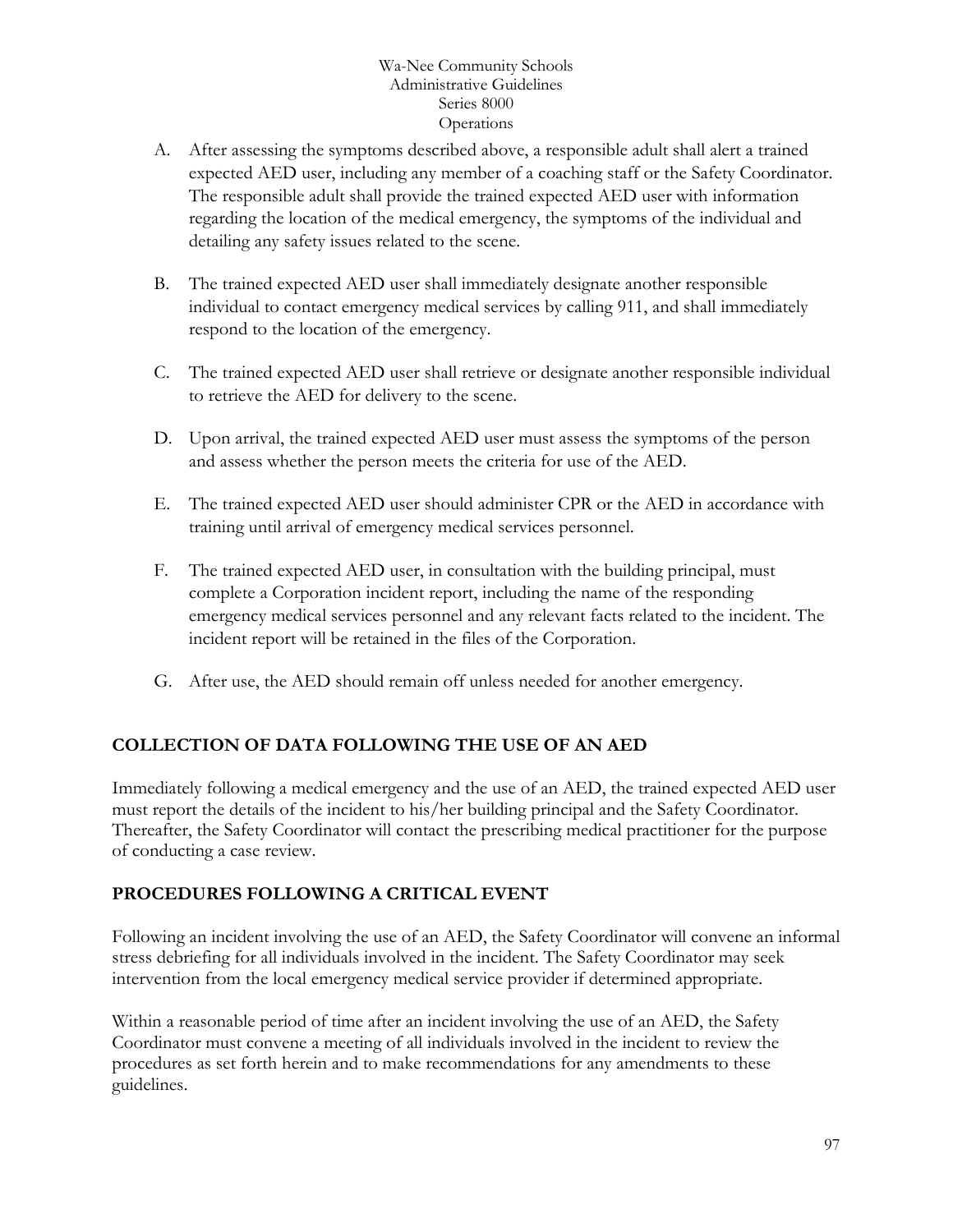R.C. 2305.235, 3701.85 21 C.F.R. 801.109

Approved 7/05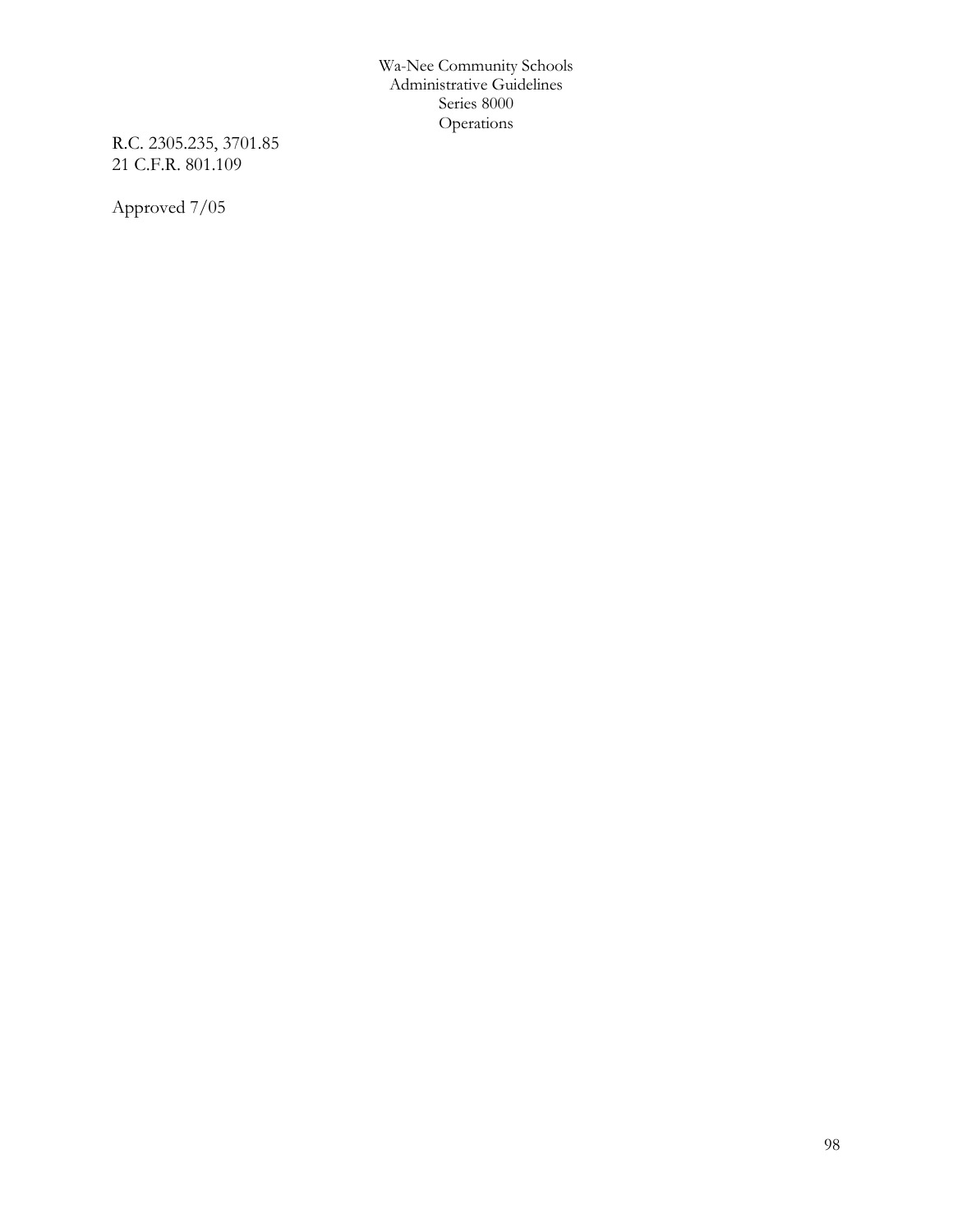## Wa-Nee Community Schools Administrative Guidelines Series 8000 **Operations** [8453](http://www.neola.com/wanee-in/search/policies/po8453.htm) - EXPOSURE CONTROL PLAN FOR HANDLING AND DISPOSING OF BODY FLUIDS

All school staff should be aware of the risks involved when exposed to and dealing with body fluids. It must be assumed that all body fluids are potentially infectious and by following procedures for universal infection control the risks can be greatly reduced and the possibility of accidental infection can be minimized or prevented. A surface should be considered contaminated if blood or the reasonably anticipated presence of blood or other potentially infectious body fluids occur, even if the contaminates have dried. Certain pathogens (e.g. HCV) remain viable for extended periods in dried blood.

### **Sources of Infectious Organisms in Body Fluids**

| Source                                    | Organism                                                            | Transmission                                                       |
|-------------------------------------------|---------------------------------------------------------------------|--------------------------------------------------------------------|
| Blood                                     | <b>HBV</b>                                                          | Contact with broken                                                |
| - cuts/abrasions                          | <b>HCV</b>                                                          | skin or membrane                                                   |
| - nosebleeds                              | <b>HIV/AIDS</b>                                                     |                                                                    |
| - menses<br>- needles<br>- human bites    | Cytomegalovirus                                                     |                                                                    |
| Feces                                     | <b>HAV</b><br>Salmonella bacteria<br>Shigella bacteria<br>Rotavirus | Oral inoculation from<br>hands or food                             |
| Urine                                     | Cytomegalovirus                                                     | Bloodstream, oral, and<br>mucus membrane<br>inoculation from hands |
| <b>Respiratory Secretions</b><br>- saliva | <b>HBV</b><br>Tuberculosis                                          | Bloodstream, oral, and<br>mucous membrane                          |
| - nasal discharge                         | Mononucleosis V<br>Influenza V<br>Common cold V                     |                                                                    |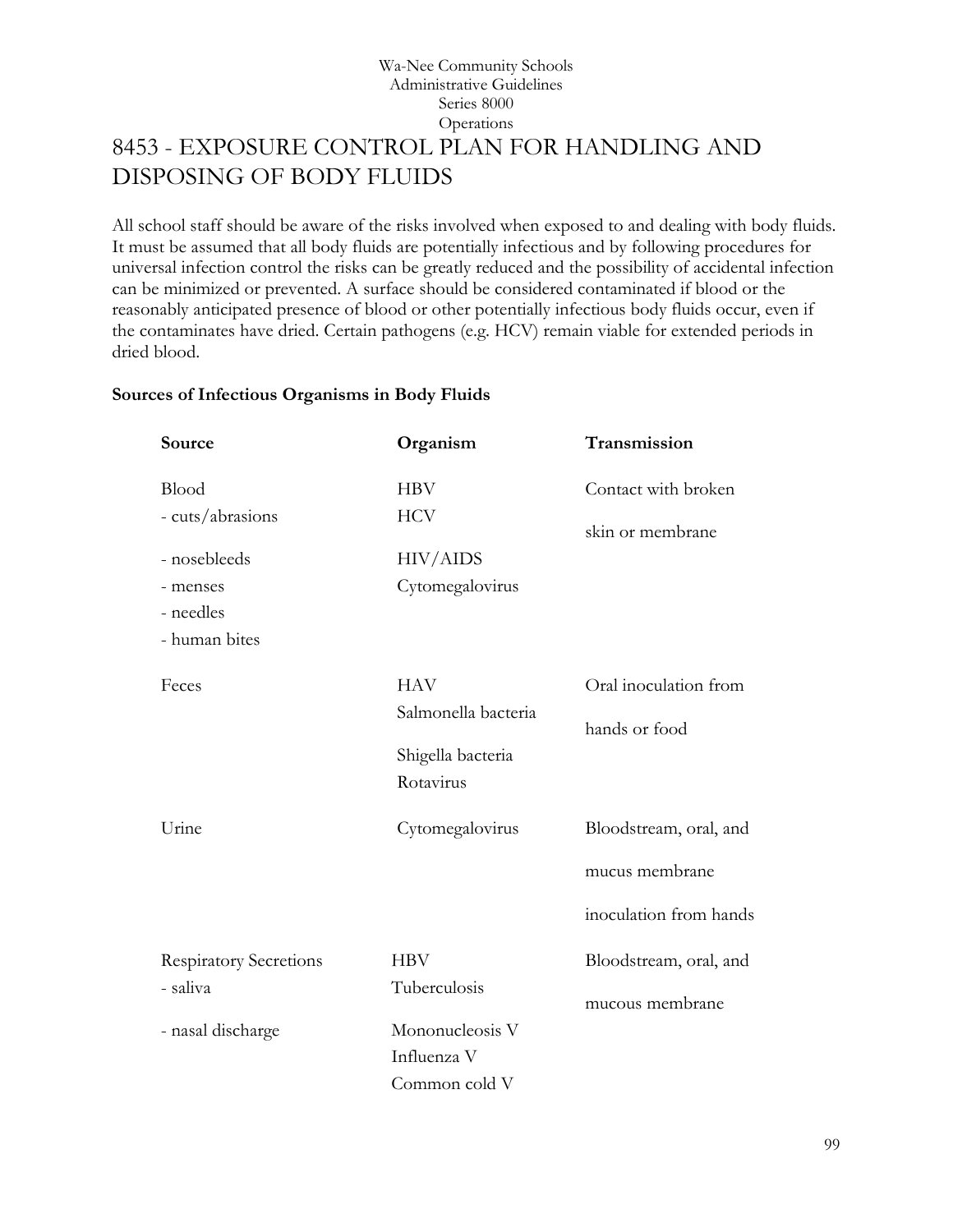| Source                         | Organism                                          | Transmission                                  |
|--------------------------------|---------------------------------------------------|-----------------------------------------------|
| Vomitus<br>- may contain blood | Gastrointestinal V<br>(Rotavirus)<br>See "blood"  | Oral from contaminated<br>hands (see "blood") |
| Semen                          | <b>HBV</b><br><b>HIV/AIDS</b><br>Venereal Disease | Sexual contact<br>(unprotected)               |

### **Materials and equipment required and made available to dispose of body fluids include:**

Antibacterial soap Potable water Paper towels Latex and non-allergenic gloves Hazardous material bags (red) and labels Hazardous material (sharps) container

(puncture proof and leak proof) Buckets and mops Disinfectant solutions from the following list:

- A. Sodium hypochlorite solution (household liquid bleach), one (1) part bleach to ten (10) parts water (1-1/2 cups bleach to one (1) gallon of water, freshly prepared)
- B. Phenolic germicidal detergent in a one percent (1%) aqueous solution (Lysol)
- C. Quaternary ammonium germicidal detergent in two percent (2%) aqueous solution (Triquat, Mytar, Sage)
- D. Iodophor germicidal detergent with 500ppm available iodine (Wescodyne)
- E. Sanitary absorbing agent (Chlora Sorb, X-O Odor Away)

### **Universal Infection Control Procedures**

A. **GENERAL**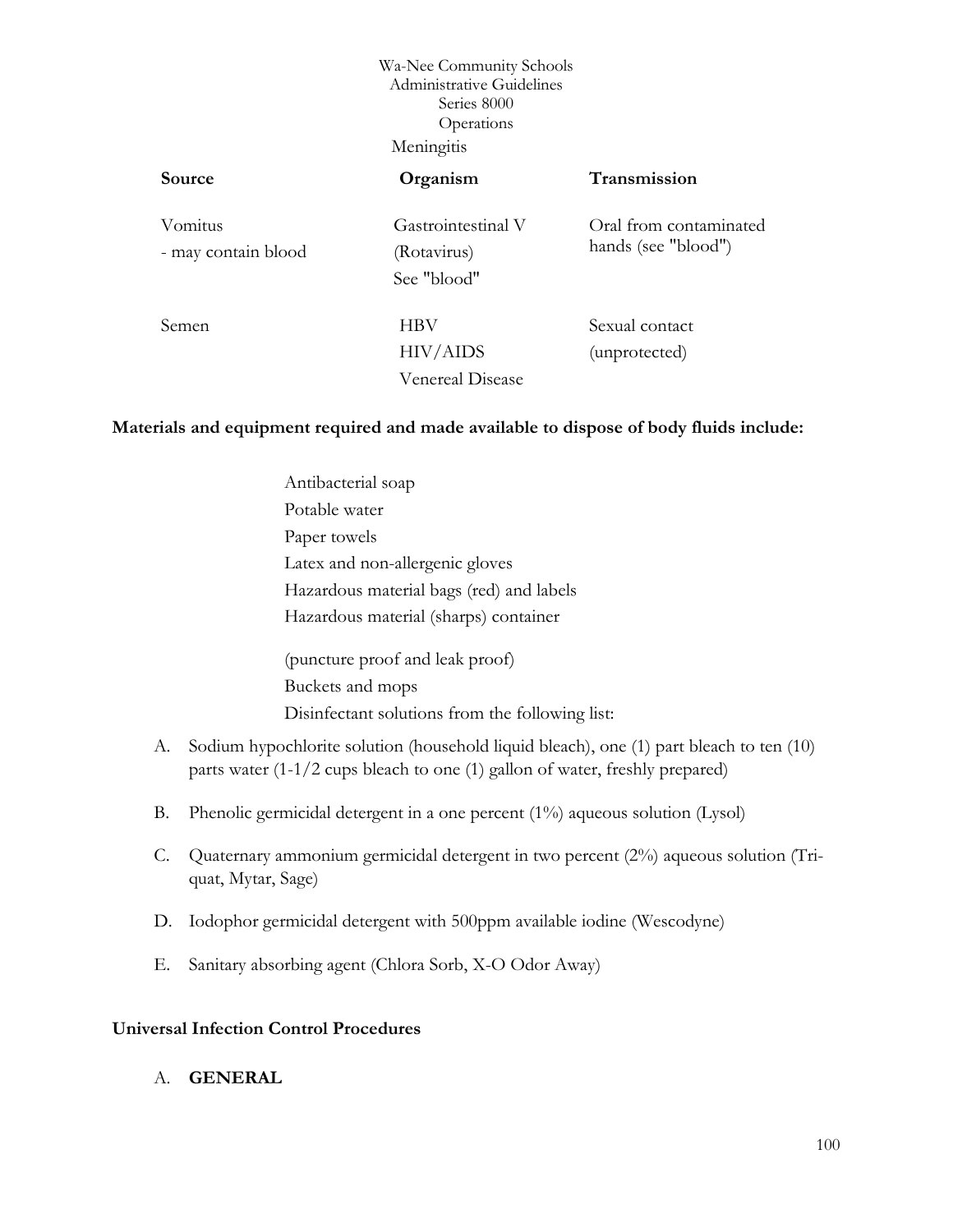- 1. Wear disposable latex or non-allergenic gloves before making contact with body fluids during care, treatment, and all cleaning procedures.
- 2. Dispose of gloves and disposable cleaning materials in hazardous materials container (bag).
- 3. Wash hands with an antibacterial soap-even if gloves are worn.
- 4. Discard disposable items including tampons, sanitary napkins, used bandages, dressings in a hazardous materials container. (Rest rooms should have waste receptacles lined with hazardous waste bags.)
- 5. Close and label hazardous waste containers (bags) and dispose of in accordance with public health guidelines as provided by the Public Health Office. Note: be sure your waste disposal carrier is authorized to dispose of hazardous waste materials.
- 6. Use disposable items to handle body fluids whenever possible. Discard items in accordance with Item 5 above. If handling vomitus or feces, use a second barrier (i.e. plastic bag) in addition to gloves.

### B. **HANDWASHING**

- 1. Use anti-bacterial soap and warm running water.
- 2. Rub hands together to work up a lather-scrub between fingers, knuckles, backs of hands, under fingernails.
- 3. Rinse thoroughly.
- 4. Dry with paper towel or hot air. If paper towels are used, dispose of in an appropriate container.

### C. **WASHABLE SURFACES**

- 1. **Tables, desks** (wear gloves)
	- a. Use household bleach solution of one (1) part bleach to ten (10) parts waterfreshly mixed.
	- b. Rinse with fresh water.
	- c. Repeat "a"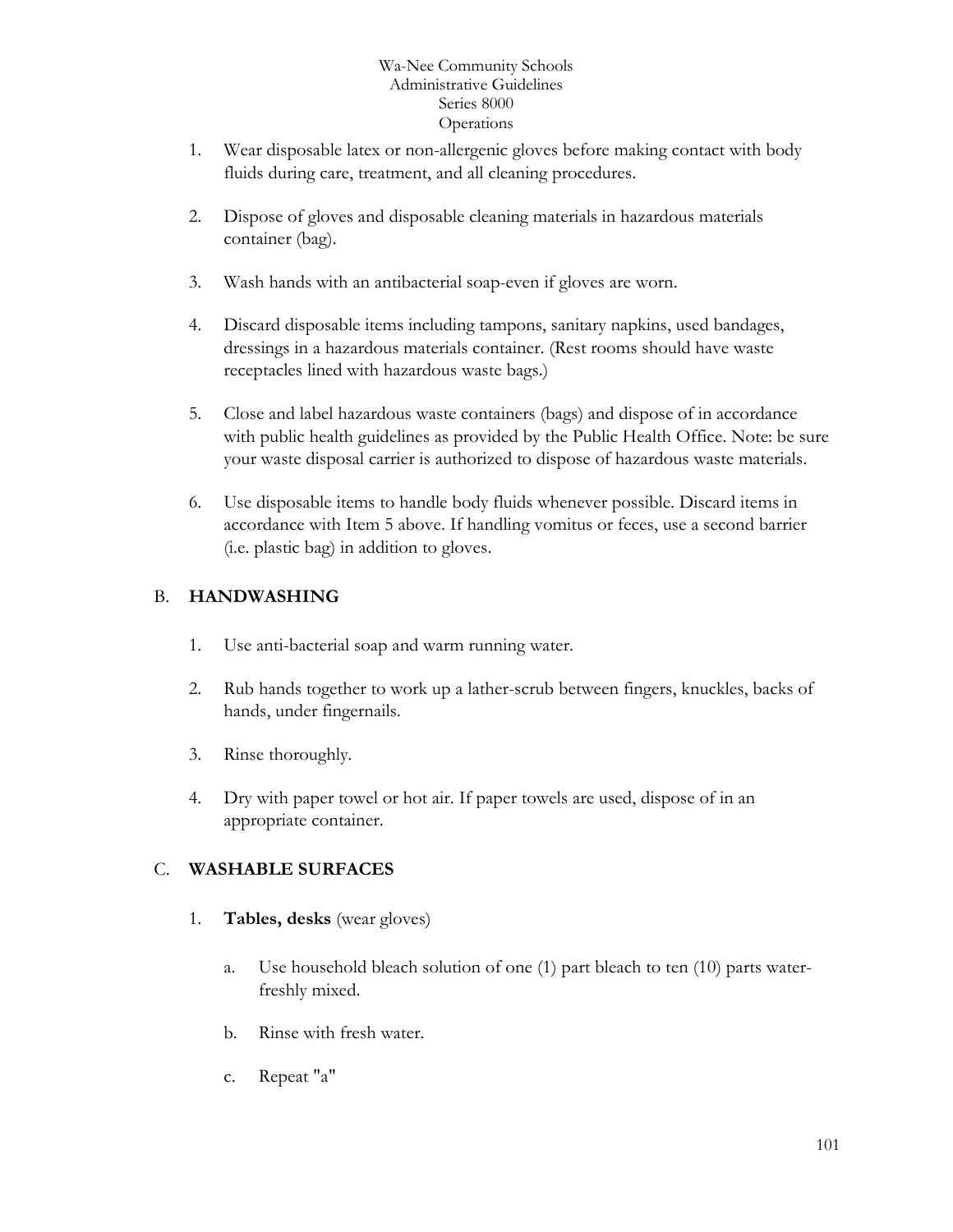- d. Repeat "b"
- e. Allow to air dry.
- f. Dispose of gloves and wiping materials in a hazardous waste container.
- 2. **Floors** (wear gloves)
	- a. Use household bleach solution as previously described.
	- b. Use a mop and two buckets- one for bleach solution and one for rinse water (with bleach or Lysol solution).
		- 1) in bucket #1, dip, wring, mop up vomitus, blood
		- 2) dip, wring, and mop until body fluids are cleaned up
		- 3) dip mop into bucket #2, wring, re-mop (rinse) area
		- 4) continue cycle until all spills are cleaned up using fresh solutions as necessary
	- c. Soak mop in disinfectant solution after use.
	- d. Disposable cleaning materials should be placed in a hazardous waste container.
	- e. Pour solutions down a drain pipe flush thoroughly.
	- f. Rinse non-disposable cleaning equipment in disinfectant.
	- g. Dispose of gloves in a hazardous waste container.
	- h. Wash hands as described in B.

#### D. **Non-washable surfaces (rugs, upholstery)**

- 1. Apply sanitary absorbing agent, dry, vacuum.
- 2. Remove solid materials with broom and dustpan use second barrier if necessary to use hands.
- 3. Apply rug or upholstery shampoo as directed vacuum according to directions.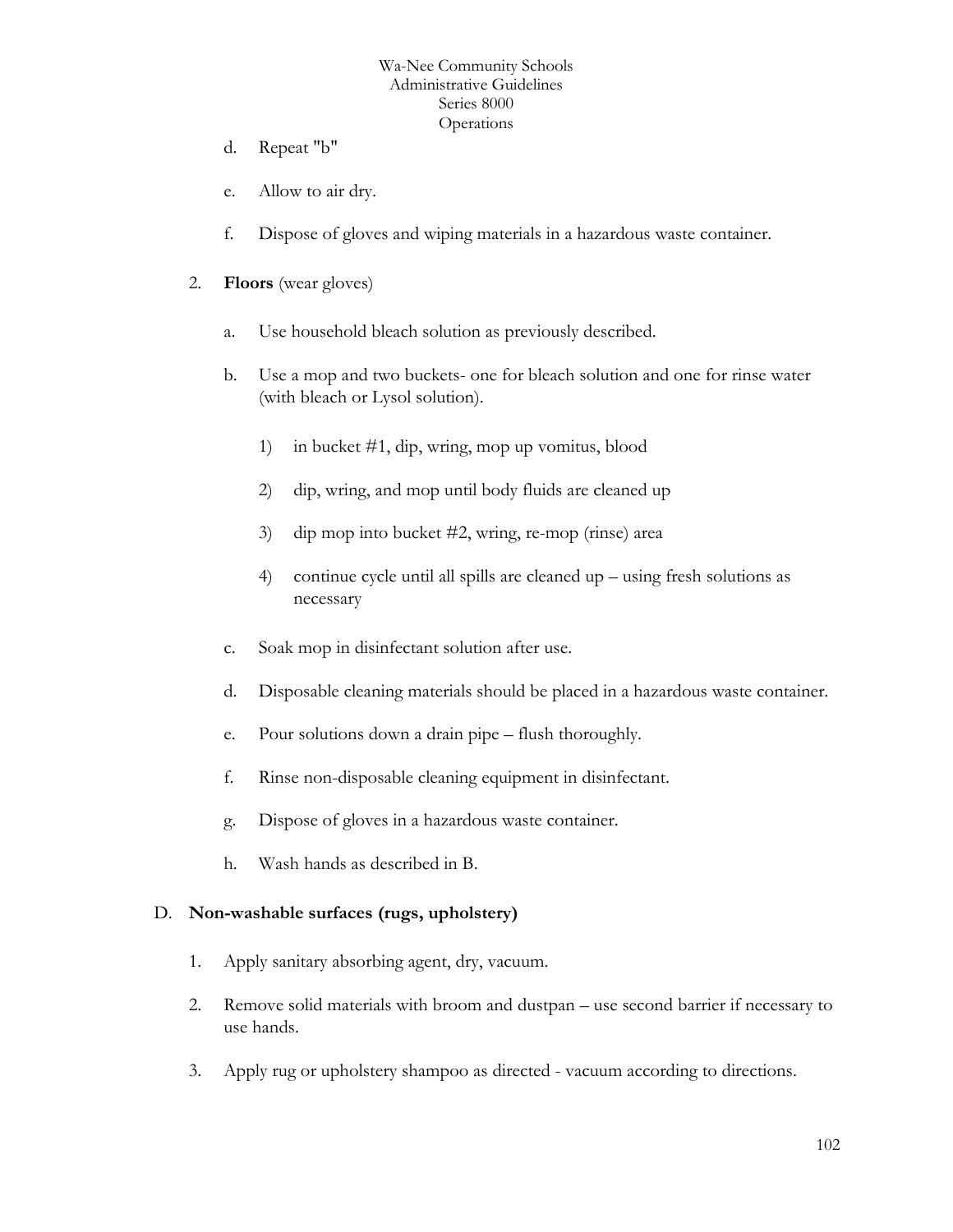- 4. Clean dustpan and broom (if used) in disinfectant solution air.
- 5. Dispose of gloves in a hazardous materials container.
- 6. Wash hands as described in B.

### E. **Washable Materials (clothing, towels, etc.)**

- 1. Rinse item under running water.
- 2. Place item in a hazardous materials bag and seal until item is ready to be washed. Bags containing soiled, washable material must be clearly identified as "Hazardous Material" if an outside laundry service is used. Contact-sports uniforms should be closely inspected for blood and handled in an appropriate manner.
- 3. Rinse and wipe sink with paper towels dispose of towels in a hazardous waste container.
- 4. Wash potentially contaminated materials separate from others dry as usual. If material is color-fast add one-half  $(1/2)$  cup bleach to the wash cycle. Otherwise, add one-half  $(1/2)$  cup non-chlorine bleach (Clorox II, Borateem) to the wash cycle.
- 5. Dispose of gloves in a hazardous waste container.
- 6. Wash hands as described in B.

#### **Accessibility of equipment and materials**

- A. Latex and/or non-allergenic gloves shall be available at all work stations in all buildings and outdoor facilities.
- B. Cleaning equipment and solutions as described in the Materials and Equipment section shall be made readily available to all work stations.
- C. A hazardous material container (biohazard container, sharps container) with a cover which is puncture proof and leak proof shall be kept in a central location (central office, nurse's station) for proper disposal of needles and lancets used for medicinal purposes. Periodically, this container shall be disposed of and replaced in accordance with public health guidelines.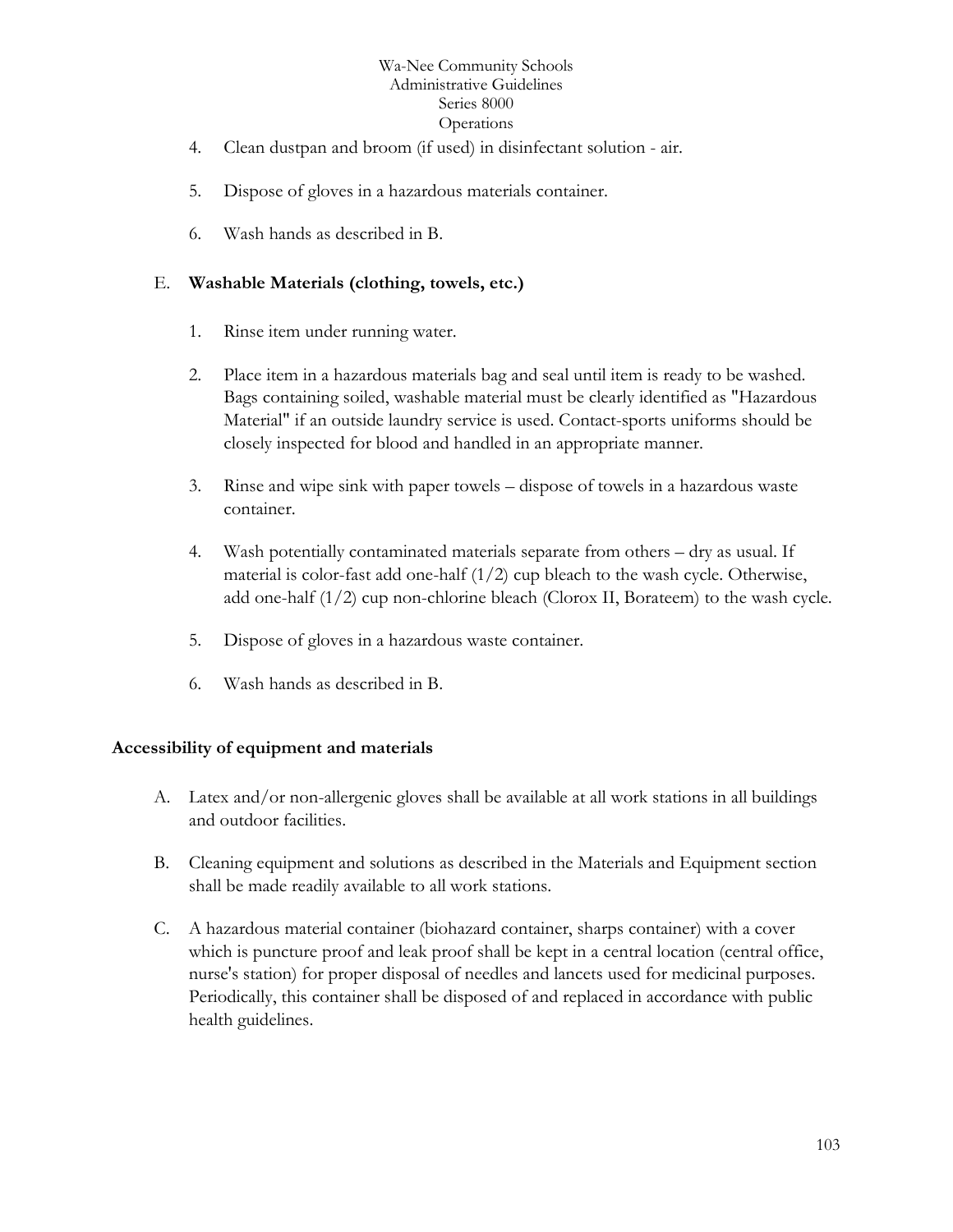- D. Hazardous waste (red) trash can liners shall be used in all rest rooms and shall be properly labeled and disposed of in a timely manner and in accordance with public health guidelines.
	- A. Broken glass, plastics, or other small materials which have been contaminated with body fluids shall be placed in a puncture-proof, leak-proof container with a lid, labeled as hazardous material and disposed of in accordance with public health guidelines.

This guideline is not meant as an all-inclusive list of infectious organisms that may be contained in body fluids. Additionally, the use of brand name cleaning agents or other products in this guideline are meant as examples only and are not endorsements of the specific products mentioned herein.

Revised 7/05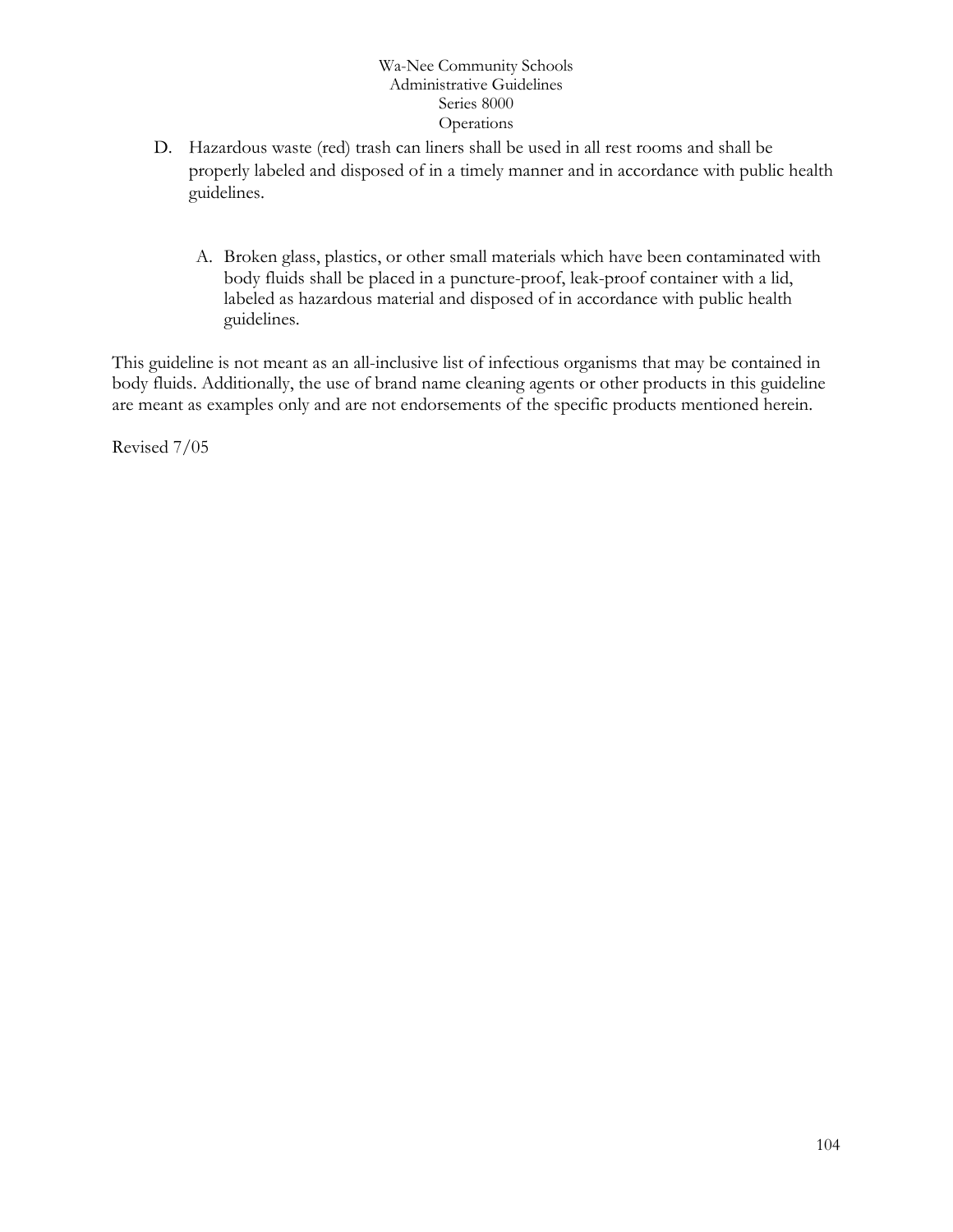### Wa-Nee Community Schools Administrative Guidelines Series 8000 **Operations** [8453.01](http://www.neola.com/wanee-in/search/policies/po8453.01.htm) - CONTROL OF BLOOD-BORNE PATHOGENS

The following guidelines provide for the Corporation's compliance with Federal regulations for protecting staff members against exposure to blood pathogens and other infectious materials which can cause Hepatitis B and/or HIV viruses.

### A. **Exposure Determination**

Staff members in the following job classifications have responsibilities for which they could reasonably anticipate exposure to blood and other potentially-infectious materials:

- 1. school nurses
- 2. day custodians
- 3. special education teachers and aides who work with students who are prone to biting, scratching, and other such actions that can cause bleeding or exposure to saliva and other body fluids
- 4. teachers in vocational/technical education whose students work with equipment that can cause cuts or other injuries that produce bleeding
- 5. members of a school staff who have been designated to provide first aid when and if necessary
- 6. coaches
- 7. bus drivers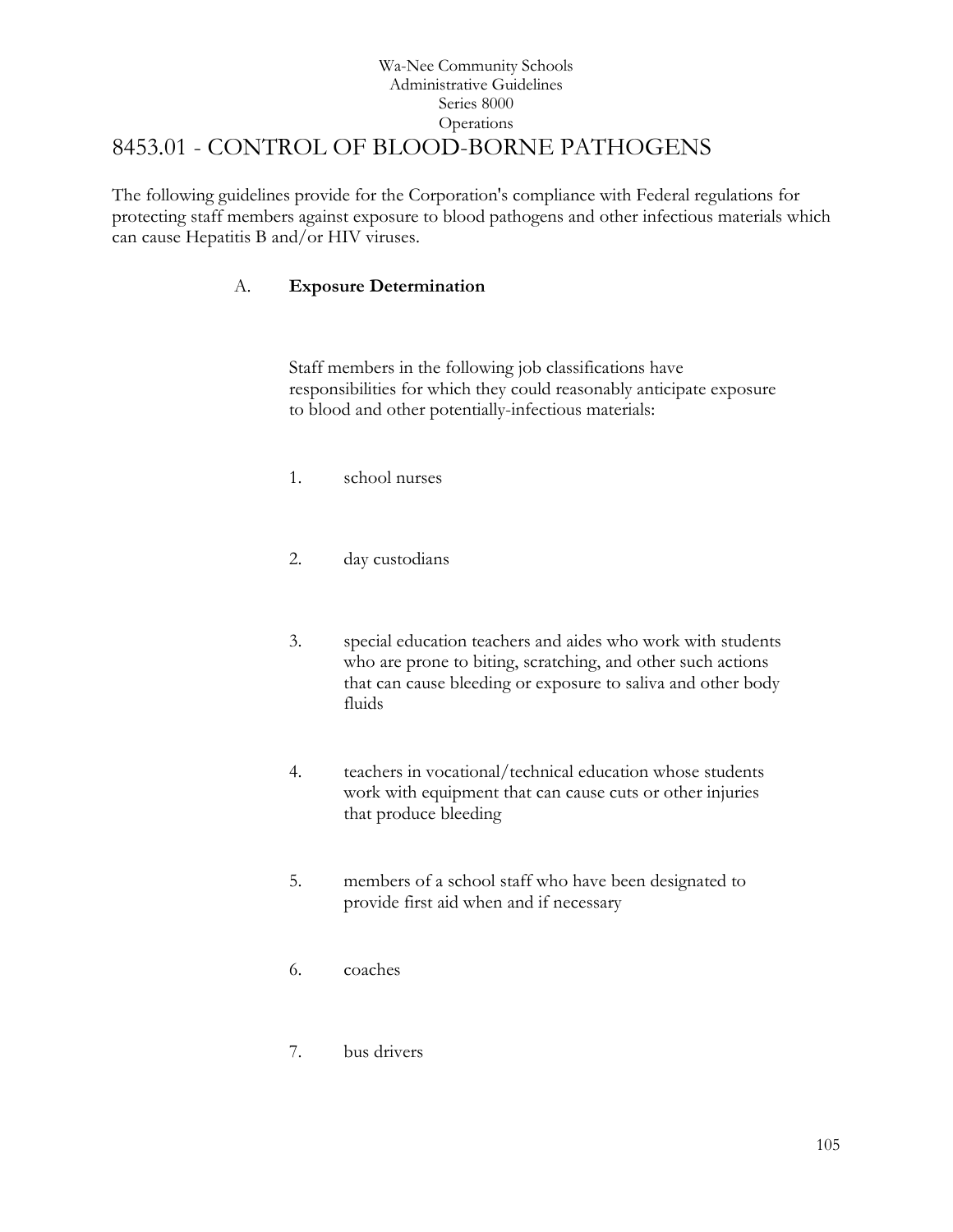### B. **Inoculation**

Each of the staff members in the above-named categories shall be offered free vaccination with the Hepatitis B vaccine after training and within ten (10) days after reporting for duty at the start of the school year or when employed.

The Superintendent shall determine which hospital or other health service shall give the vaccinations and do the necessary follow-up testing. S/He shall:

- 1. arrange a schedule for vaccinations which makes it possible for the staff members to be vaccinated during their work time;
- 2. obtain the necessary information concerning the efficacy, safety, administration, and benefits of the vaccine so that each staff member can be properly informed prior to making a decision as to whether or not s/he wishes to be vaccinated;
- 3. ensure that the results of postvaccination testing are properly recorded and kept confidential.

If the staff member declines, s/he shall complete [Form 8453.01 F1](http://www.neola.com/wanee-in/search/forms/fm8453.01F1.pdf) which shall be placed in the staff member's confidential file. (See AG **[8320](http://www.neola.com/wanee-in/search/ag/ag8320.htm)** - Personnel Records)

If the staff member chooses to be vaccinated, s/he shall sign Form [8453.01 F4](http://www.neola.com/wanee-in/search/forms/fm8453.01F4.pdf) and report to the Director of Health Services in accordance with the schedule.

#### C. **Precautions**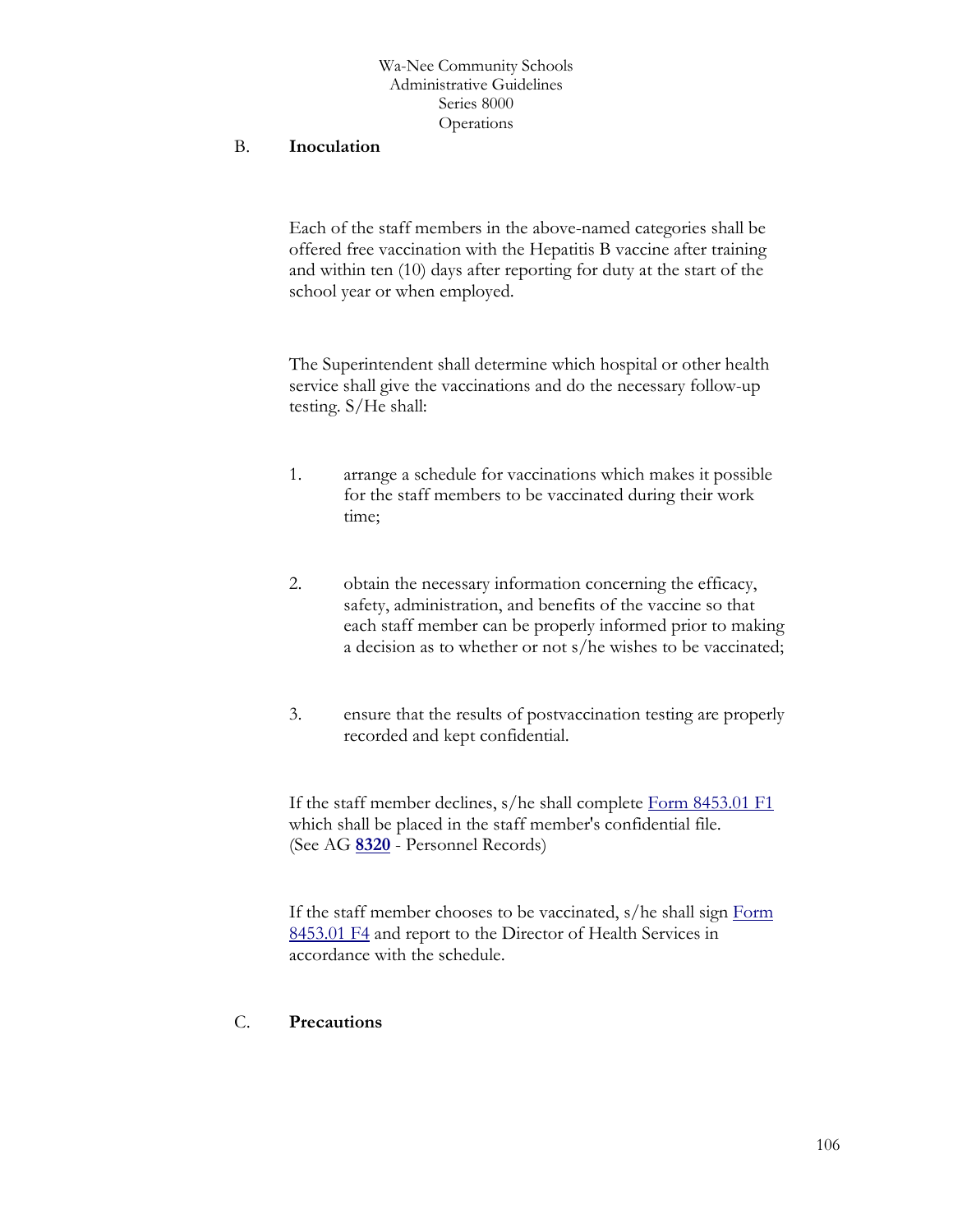A plan should be developed to identify the likely situations where staff members could be exposed, to describe how such situations can be minimized, and the ways in which exposure will be managed. AG **[8453](http://www.neola.com/wanee-in/search/ag/ag8453.htm)** provides a set of procedures for the proper handling of bodily fluids. Each of the staff members in the "at-risk" categories identified above are to be trained in these procedures when employed and at the beginning of each school year. The instructor is to be someone knowledgeable about blood-borne pathogens and other potentiallyinfectious materials, how they may be transmitted in a school setting, vaccinations, and the precautionary procedures. At the completion of the training, each staff member is to sign [Form 8453.01 F2](http://www.neola.com/wanee-in/search/forms/fm8453.01F2.pdf) confirming the date and content of the training and that s/he understands the content.

### D. **Postexposure Evaluation and Follow-up**

Whenever a staff member has contact with blood or other potentially-infectious material, s/he shall immediately contact the Director of Health Services and complete [Form 8453.01 F3.](http://www.neola.com/wanee-in/search/forms/fm8453.01F3.pdf) The Corporation shall offer the staff member a confidential medical evaluation by the appropriate service agency.

The parents of the student who caused the exposure are to be contacted promptly to obtain permission for the testing of the student's blood for Hepatitis B and HIV viruses either in cooperation with their physician or by the appropriate service agency.

The exposed staff member is to be informed of the test results, if available, with the parents consent and of the Federal and State laws concerning confidentiality.

The staff member's blood should then be tested with his/her consent. The staff member shall also receive postexposure treatment, if so indicated by the Public Health Service or treating physician.

The healthcare professional conducting the medical evaluation is to be provided: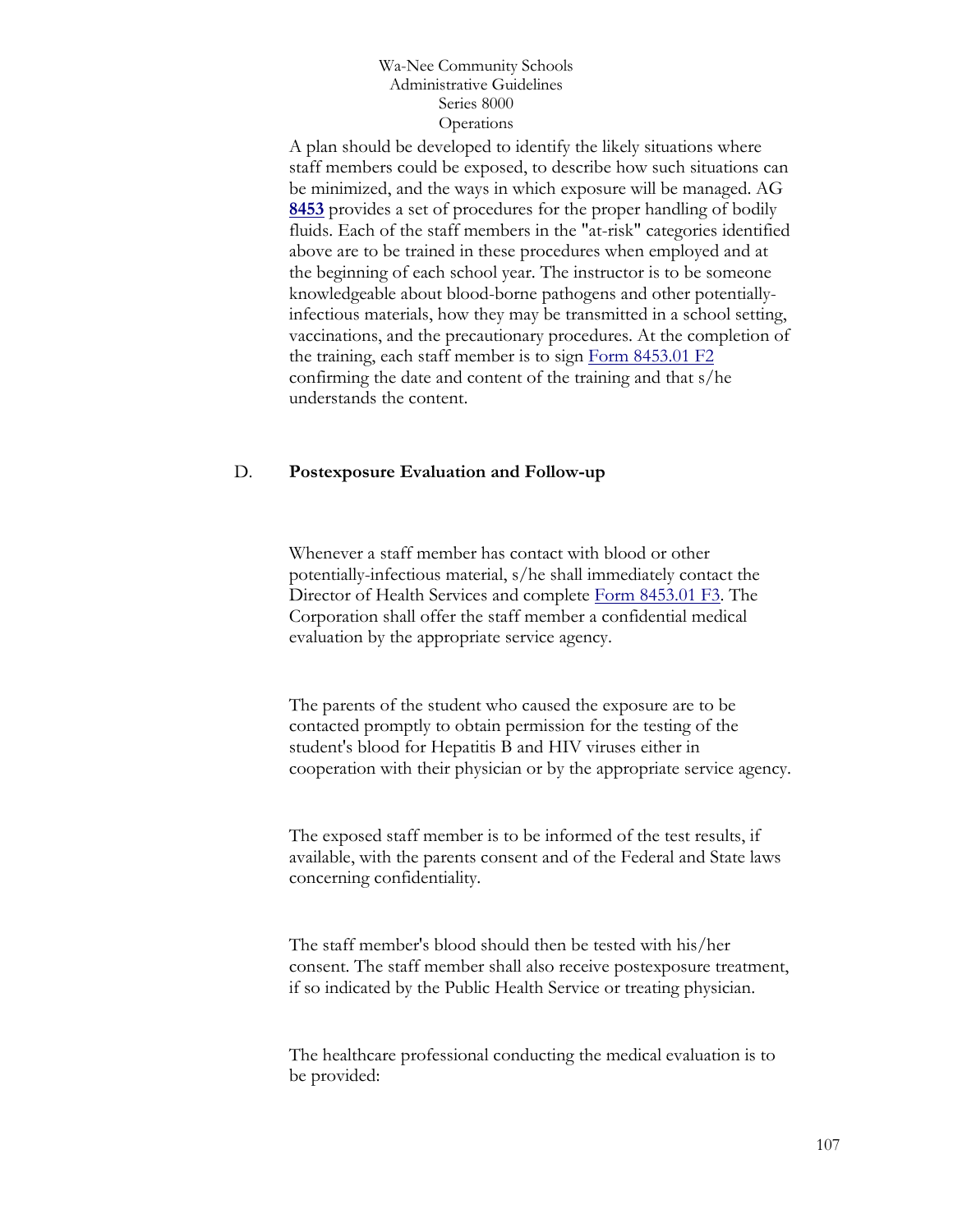- 1. a copy of the Federal regulations concerning the Exposure Control Plan;
- 2. a copy of [Form 8453.01 F2;](http://www.neola.com/wanee-in/search/forms/fm8453.01F2.pdf)
- 3. a copy of the staff member's job responsibilities vis-a-vis the exposure;
- 4. the results of the student's blood test, if available;
- 5. a copy of the staff member's medical records.

The health care professional shall, within five (5) days after the evaluation provide the Corporation with a written opinion containing:

- 1. a possible recommendation for Hepatitis B vaccination, if the staff member has not already been vaccinated;
- 2. confirmation that the staff member has been adequately informed of the evaluation results and any further evaluation or treatment deemed necessary.

The staff member is to be given a copy of the written opinion within fifteen (15) days after receipt by the Corporation. The original opinion is to be filed in the staff member's confidential medical file.

#### E. **Training**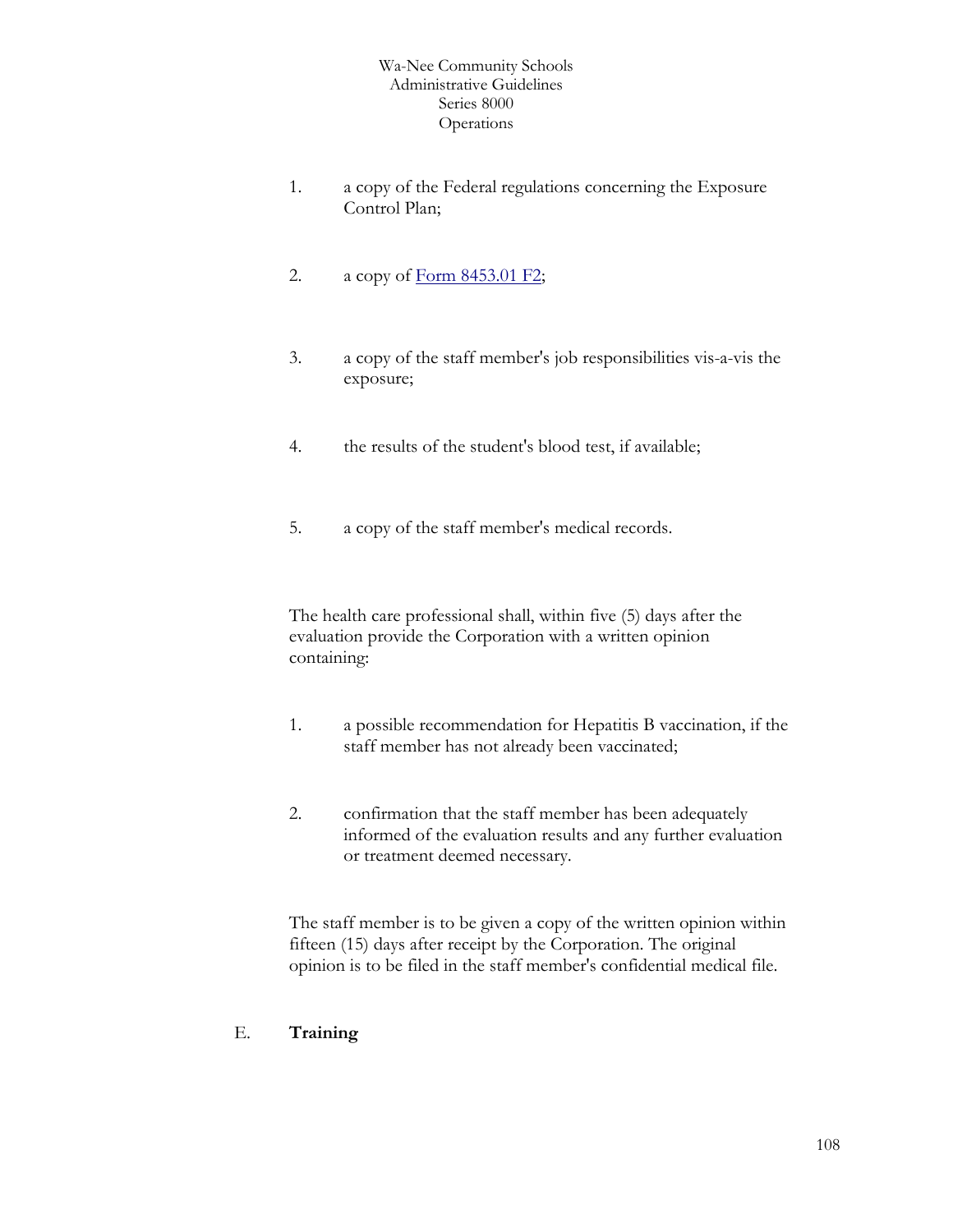Blood-borne pathogen training is required within ninety (90) days of initial employment, at the time of initial assignment to tasks where occupational exposure may take place, and at least annually thereafter.

### F. **Medical and Training Records**

Medical records of the staff members must identify them by name and social security number and include any and all results of the status to Hepatitis B, examinations, testing, follow-up care, and written opinions. All such information shall be kept in the staff member's confidential files (AG **[8320](http://www.neola.com/wanee-in/search/ag/ag8320.htm)**) and retained for the period of their employment plus thirty (30) years.

Training records must include the dates and content of the training, the name and qualifications of the instructors, and the names and job titles of the staff members. Each staff member's training record [\(Form 8453.01 F2\)](http://www.neola.com/wanee-in/search/forms/fm8453.01F2.pdf) shall be kept in his/her personnel file for three (3) years after the training date.

29 C.F.R. 1910.1030

Revised 7/9/12

**© Neola 2011**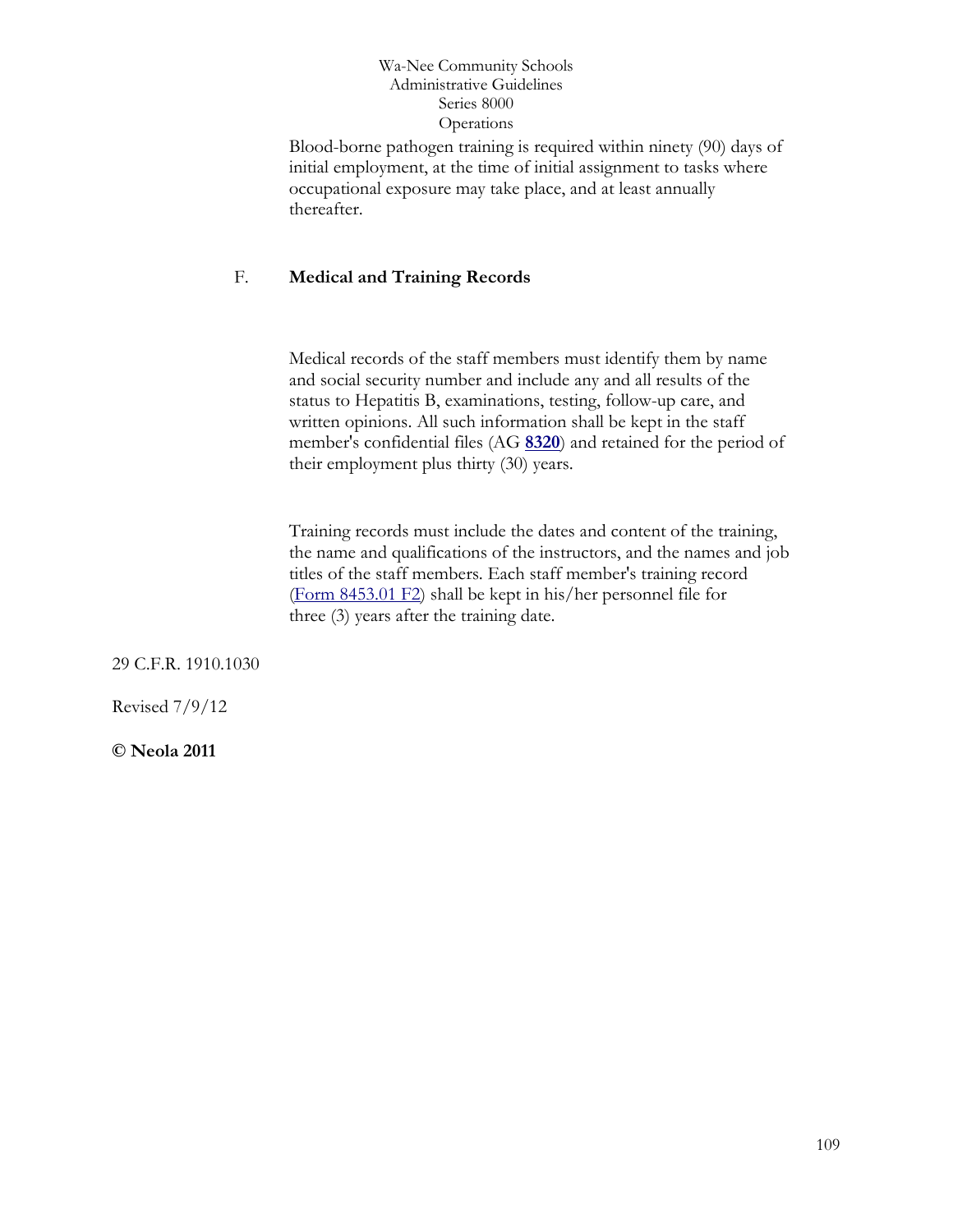#### Wa-Nee Community Schools Administrative Guidelines Series 8000 **Operations** [8462](http://www.neola.com/wanee-in/search/policies/po8462.htm) - CHILD ABUSE OR NEGLECT

In compliance with School Board policy and State statute, professional staff members are required to report to the proper legal authorities any sign of child abuse or neglect. The child may suffer from physical abuse and neglect, sexual abuse, and/or emotional maltreatment. Basically, physical abuse is the nonaccidental, physical injury of a child; physical neglect is the failure to provide proper parental care, support medical attention, and education for a child; sexual abuse is any indecent sexual activity; and emotional maltreatment is failure to provide warmth, attention, supervision, and/or normal living experiences for a child.

A child who is being abused may also:

- A. be hyperactive;
- B. act fearful of adults;
- C. cling to adults;
- D. be anxious, tense, and nervous.

#### **Suspected Abuse/Neglect by Parents**

Parents who are abusing their child may:

- A. be reluctant to give information;
- B. describe a story that doesn't fit the injury;
- C. have an inappropriate reaction to severity of injury;
- D. express unreasonable expectations for child's performance;
- E. claim conditions that do not exist, e.g.

"S/He bruises easily."

"S/He moves constantly." (Child sits quietly.)

F. indicate family problems such as marital discord, crowding, financial stress, psychological disorders, retardation, alcohol or drug addiction, etc.

#### **Children in Need of Services**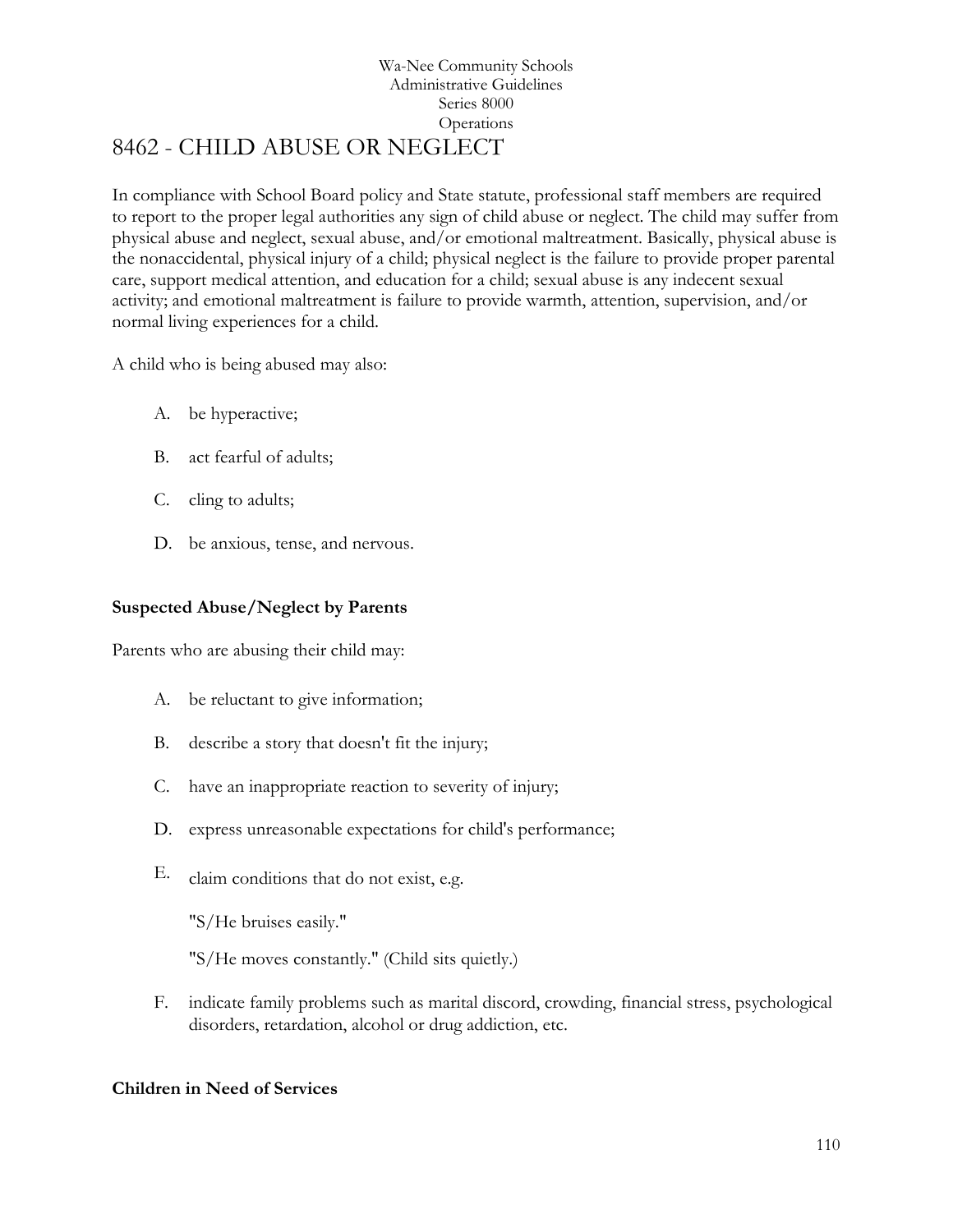In accordance with law (I.C. 33-34-1 et seq), a child is in need of services, if before s/he is eighteen (18) years of age, one of the following conditions exist and the child needs care, treatment, or rehabilitation that the child:

is not receiving and

is unlikely to be provided or accepted without the coercive intervention of the court.

- A. The child's physical or mental condition is seriously impaired or seriously endangered as a result of the inability, refusal, or neglect of the child's parents, guardian, or custodian to supply the child with necessary food, clothing, shelter, medical care, education, or supervision.
- B. The child's physical or mental health is seriously endangered due to injury by the act or omission of the child's parent, guardian, or custodian:
- C. The child is the victim of a sex offense under:
	- 1. I.C. 35-42-4-1
	- 2. I.C. 35-42-4-2
	- 3. I.C. 35-4-4-3
	- 4. I.C. 35-42-4-4
	- 5. I.C. 35-42-4-7
	- 6. I.C. 35-42-4-9
	- 7. I.C. 35-45-4-1
	- 8. I.C. 35-45-4-2
	- 9. I.C. 35-46-1-3
- D. The child's parent, guardian, or custodian allows the child to participate in an obscene performance (as defined by I.C. 35-49-2-2 or I.C. 35-49-3-2).
- E. The child's parent, guardian, or custodian allows the child to commit a sex offense prohibited by I.C. 35-45-4.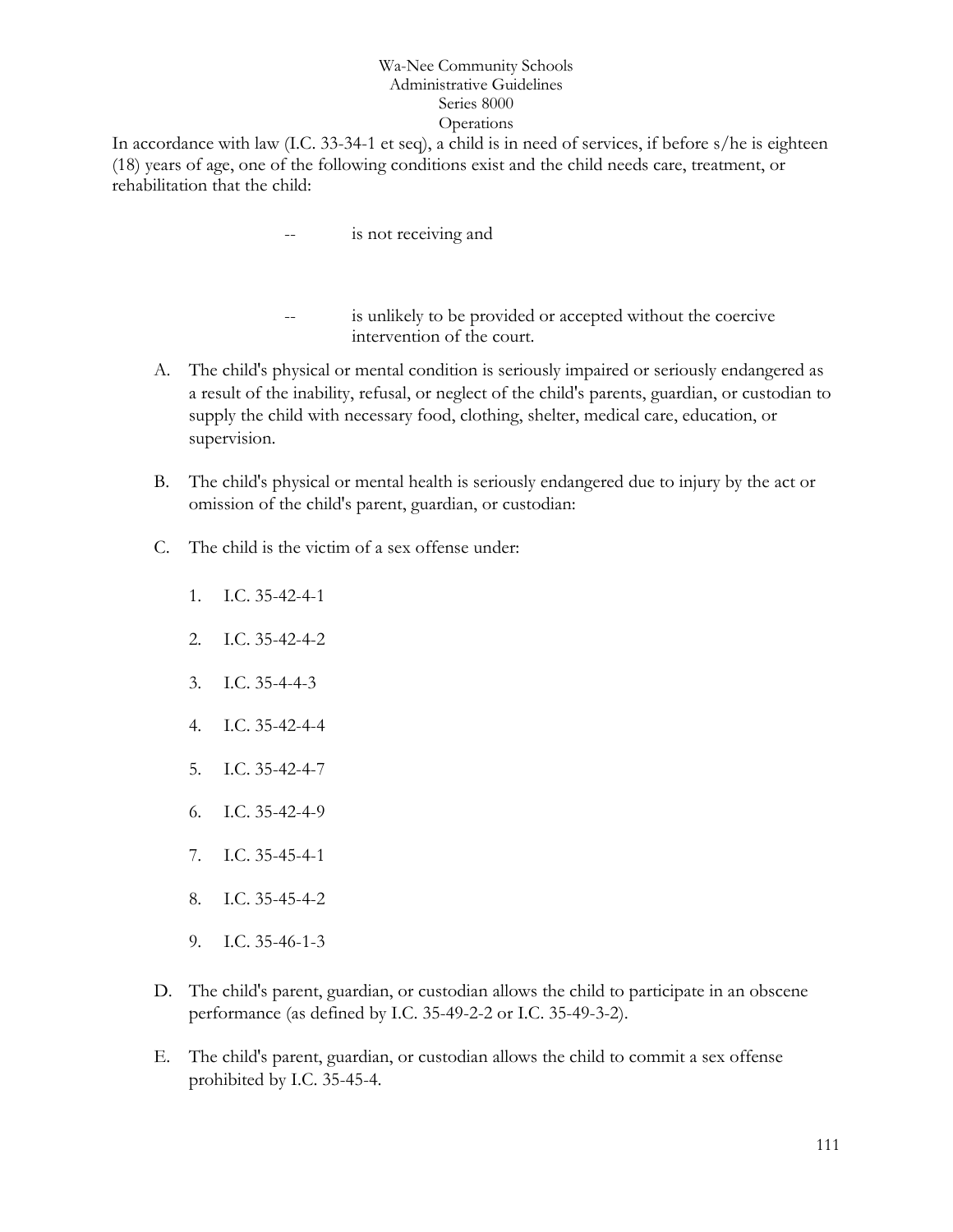- F. The child substantially endangers the child's own health or the health of another individual.
- G. The child's parent, guardian, or custodian fails to participate in disciplinary proceeding in connection with the student's improper behavior, as provided for by I.C. 20-8.1-5.1-19, if the behavior of the student has been repeatedly disruptive in the school.
- H. The child is a missing child (as defined in I.C. 10-1-7-2).
- I. The child is deprived of nutrition that is necessary to sustain life or is deprived of medical or surgical intervention that is necessary to remedy or ameliorate a life threatening medical condition; if the nutrition, medical or surgical intervention is generally provided to similarly situated children with or without disabilities.
- J. If a parent, guardian, or custodian fails to provide specific medical treatment for a child because of the legitimate and genuine practice of the religious beliefs of the parent, guardian, or custodian, a rebuttable presumption arises that the child is not a child in need of services because of the failure. However, this presumption does not do any of the following:
	- 1. prevent a juvenile court from ordering, when the health of a child requires, medical services from a physician licensed to practice medicine in Indiana
	- 2. apply to situations in which the life or health of a child is in serious danger
	- 3. limit the right of a parent, guardian, or custodian of a child to use reasonable corporal punishment when disciplining the child
	- 4. limit the lawful practice or teaching of religious beliefs

### **Procedure for Reporting**

All **suspected** cases are to be reported even if documentation is not available. In accordance with statute, there is a duty for a staff member to immediately notify the principal. A "victim of child abuse or neglect" refers to a child in need of services as described above. It does not include a child who is alleged to be a child in need of services if the child is alleged to be a victim of a sexual offense under I.C. 35-42-4-3 involves the fondling or touching of the buttocks, genitals, or female breasts.

The law provides protection for the reporting staff member. All staff members are to report to the student's principal who, in turn, shall make an oral report to Children's Protection Service or the appropriate local law enforcement agency. The staff member is not relieved of the obligation to report to one of the above agencies unless a report has already been filed to the best of the individual's belief (I.C. 31-33-5).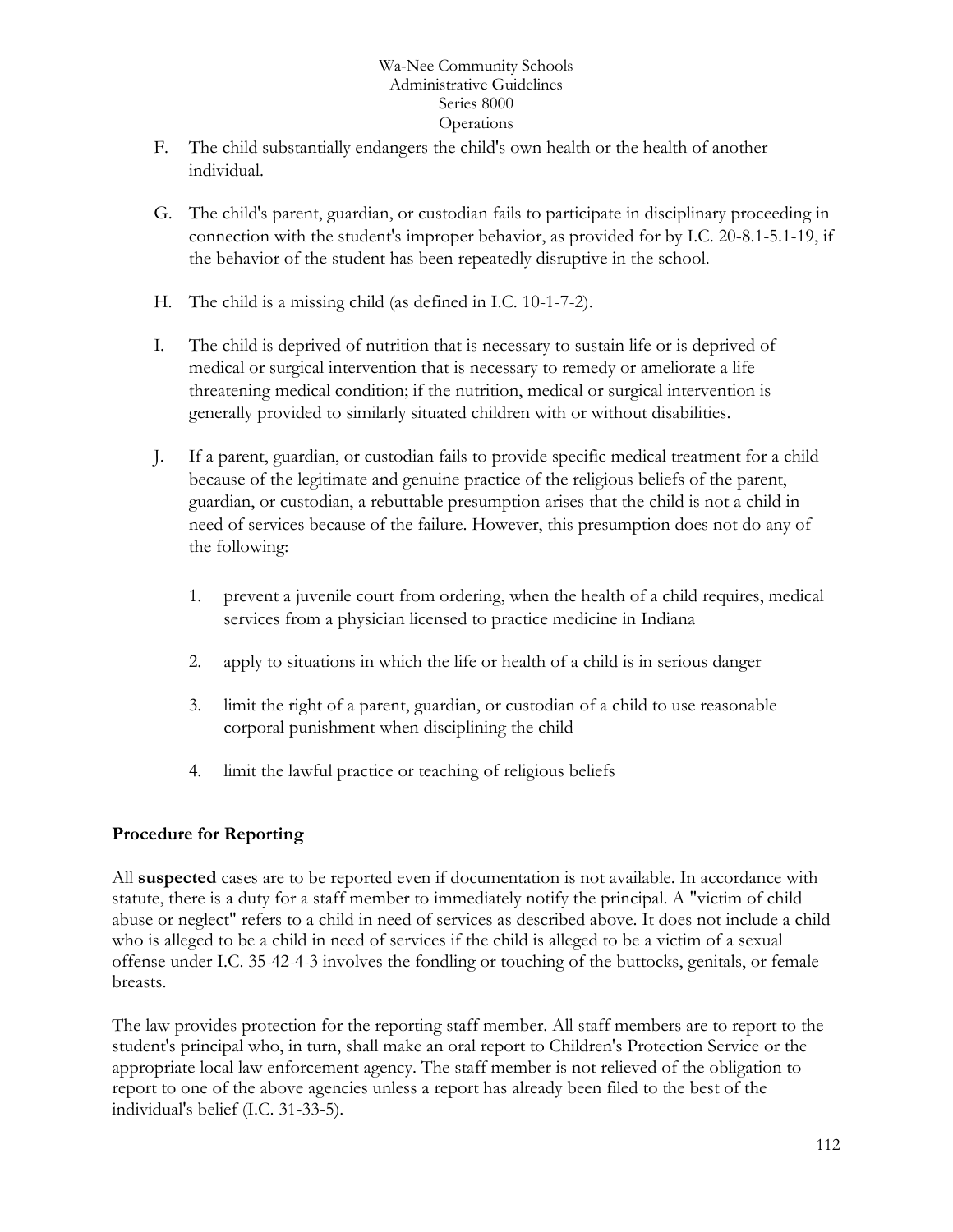It is the responsibility of the Children's Protection Service to investigate possible abuse and/or neglect and prepare a written report within forty-eight (48) hours. School personnel should not pressure the child to divulge information regarding any injury or other circumstances surrounding the abuse and/or neglect. The school need not provide that abuse and/or neglect exists before reporting. They need only suspect that abuse and/or neglect has or is currently occurring.

### **Investigation of Child Abuse or Neglect**

Investigators who seek to interview a student who is suspected victim of abuse or neglect must make the request to the principal who shall determine from the investigator whether or not it is appropriate to notify the student's parents. If it is appropriate, the principal should notify the parents of the time and place of the impending interview.

### **Suspected Abuse by Staff Members**

If a staff member is suspected of abuse, his/her supervisor should be notified immediately and the matter kept in strict confidence by the reporting person. The supervisor shall follow the Corporation's due-process procedures for dealing with an employee's real or alleged violation of any law or Corporation policy. This procedure does not negate the requirement for the reporting person to report the suspected abuse to the proper agency.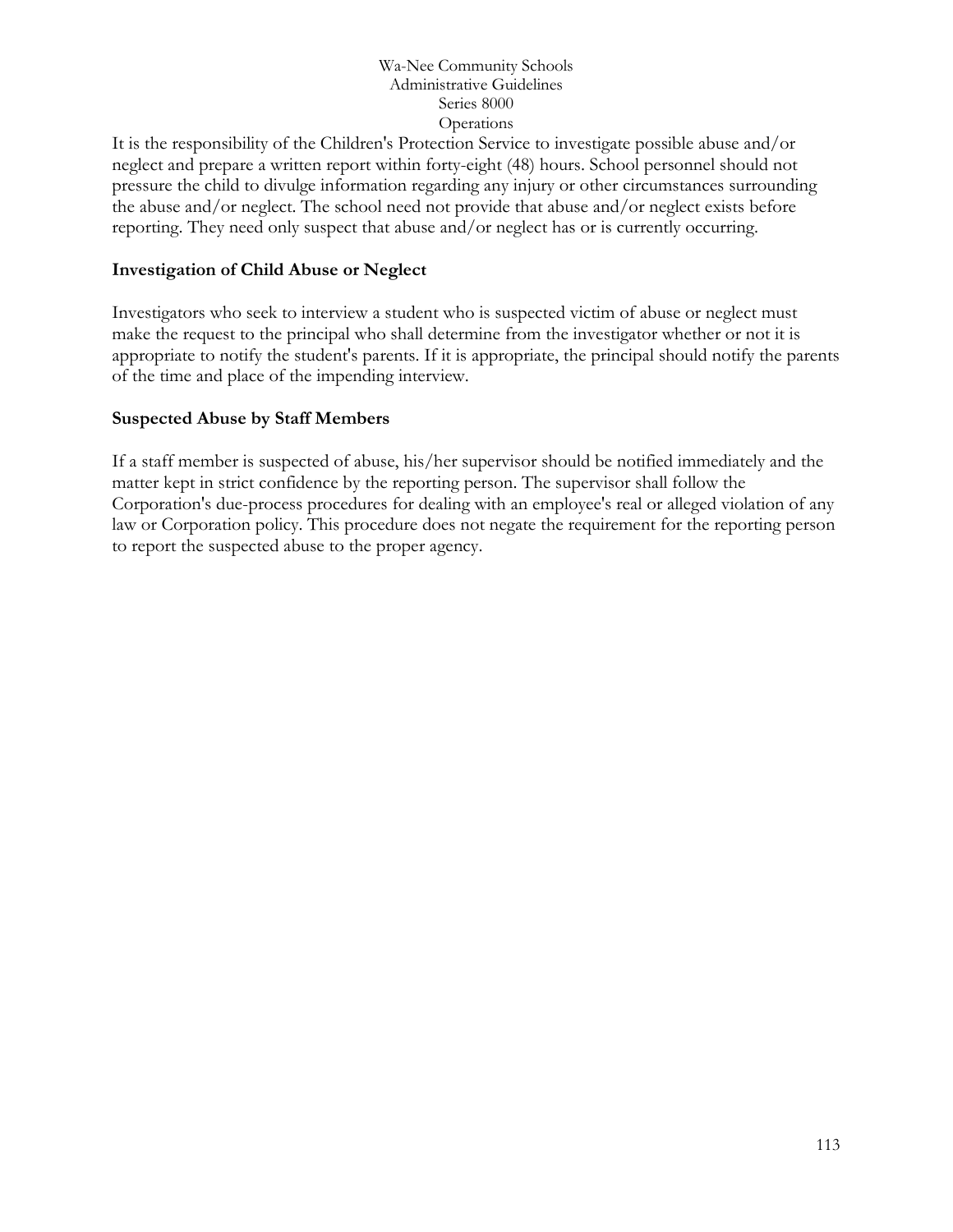# [8500](http://www.neola.com/wanee-in/search/policies/po8500.htm) - FOOD SERVICES

The following guidelines are established to implement Board of Education policy on the use and sale of food or beverage items at school or on school grounds during the school day.

The following guidelines **do not apply** to a food or beverage item that is:

- A. part of the school lunch or school breakfast program;
- B. sold in an area that is not accessible to students;
- C. sold after normal school hours; or
- D. sold or distributed as a part of a fundraiser conducted by the students, teachers, school groups, or parent groups, if the food or beverage is not intended for student consumption during the school day.

The following guidelines **do apply** to:

- A. a food or beverage item that is sold in the a la carte line of a school cafeteria and is not part of the Federal school lunch program or Federal school breakfast program; and
- B. any other food or beverage item sold to students, including vending machine items, unless excluded above:
	- 1. a vending machine in an elementary school that dispenses food or beverage items may not be accessible to students;
	- 2. at least fifty percent (50%) of the food items and at least fifty percent (50%) of the beverage items available for sale at school or on school grounds must qualify as "better choice foods" or "better choice beverages";
	- 3. A beverage item available for sale at a school or on school grounds may not exceed twenty (20) ounces.

The following **do qualify** as better choice beverages:

- a. fruit or vegetable drinks that contain at least fifty percent (50%) real fruit or vegetable juice and do not contain additional caloric sweeteners;
- b. water and seltzer water that do not contain additional caloric sweeteners;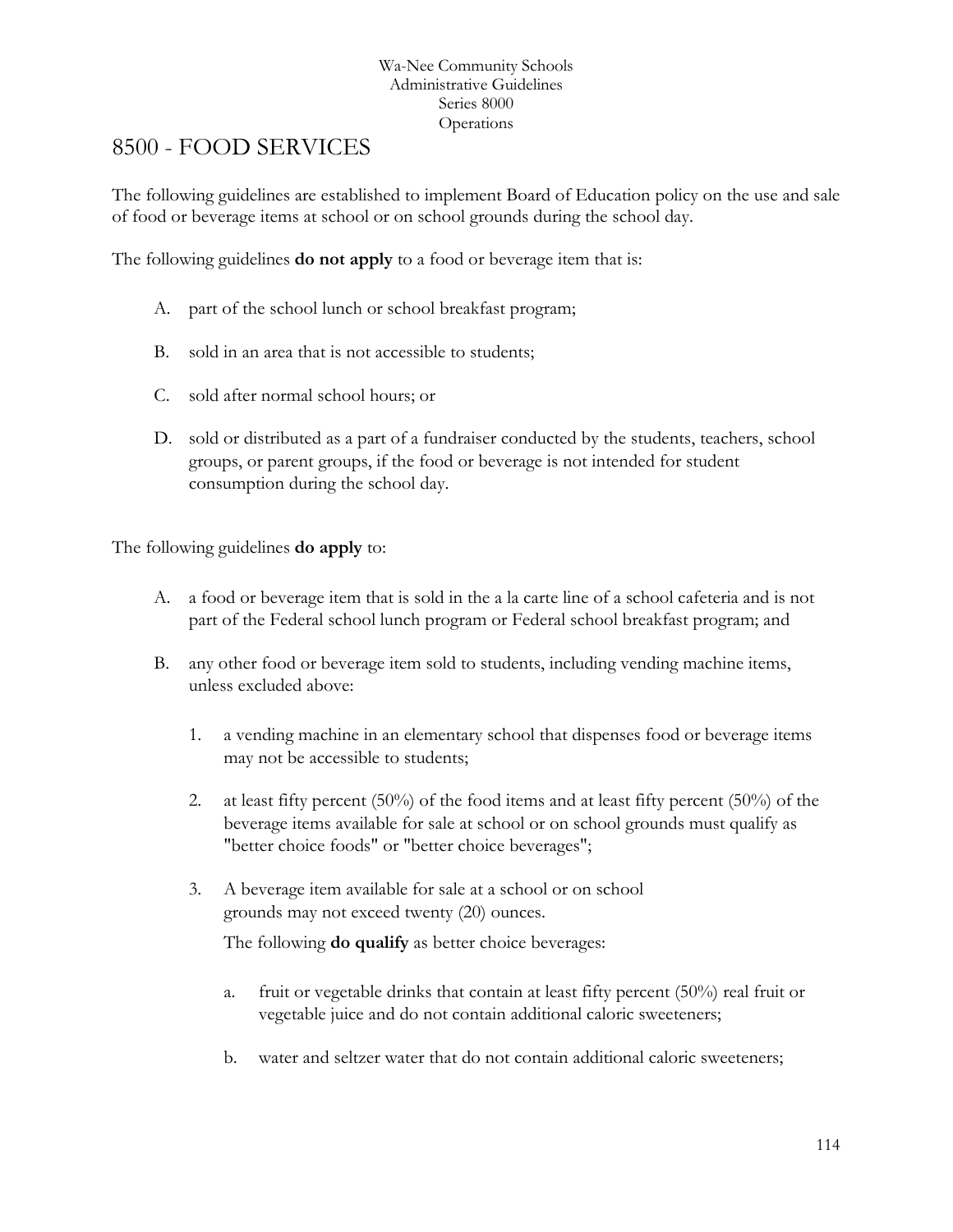- c. low fat and fat free milk, including chocolate milk, soy milk, rice milk, and other similar dairy and non-dairy calcium fortified milks; and
- d. isotonic beverages.

### The following **do not qualify** as better choice beverages:

- a. soft drinks, punch, iced tea and coffee;
- b. fruit or vegetable drinks that contain less than fifty percent (50%) real fruit or vegetable juice or that contain additional caloric sweeteners; and
- c. except for low fat and fat free chocolate milk; drinks that contain caffeine.

Food items that meet the following limitations **do qualify** as better choice foods:

- a. not more than thirty percent (30%) of their total calories are from fat;
- b. not more than ten percent (10%) of their total calories are from saturated and trans fat;
- c. not more than thirty-five percent (35%) of their weight is from sugars that not occur naturally in fruits, vegetables, or dairy products.
- 4. A food item available for sale at a school or on school grounds may not exceed the following portion limits if the food item contains more than 210 calories:
	- a. one and seventy-five hundredths (1.75) ounces if the food item is potato chips, crackers, popcorn, cereal, trail mixes, nuts, seeds, dried fruit, or jerky;
	- b. two (2) ounces if the food item is cookies or cereal bars;
	- c. three (3) ounces if the food item is bakery items, including pastries, muffins, and donuts;
	- d. three (3) fluid ounces if the food item is frozen desserts, including ice cream;
	- e. eight (8) ounces if the food item is nonfrozen yogurt;
	- f. in the case of entree items and side dish items, including french fries and onion rings, the food item available for sale may not exceed the portion of the same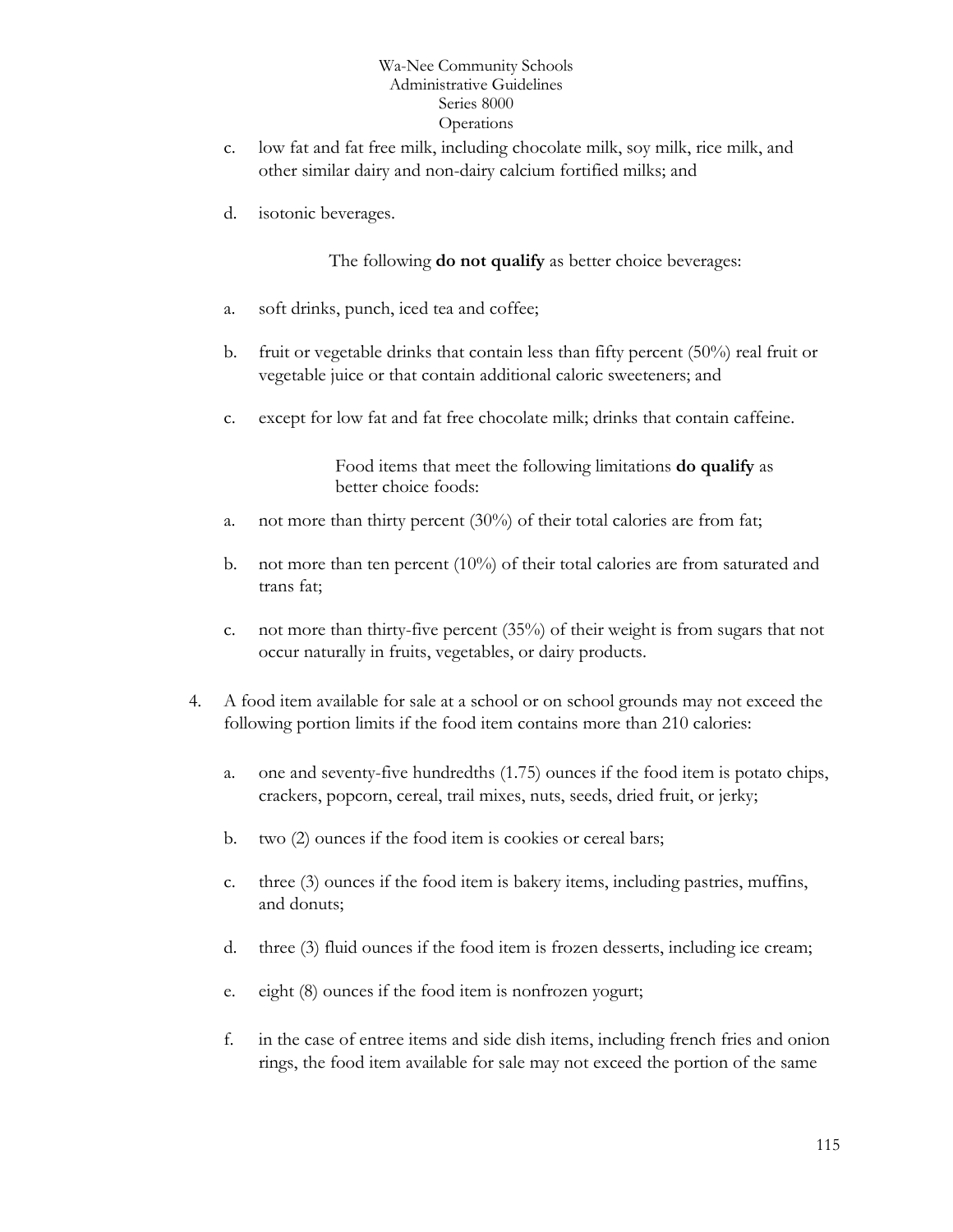entrée item or side dish item that is served as part of the school lunch program or school breakfast program.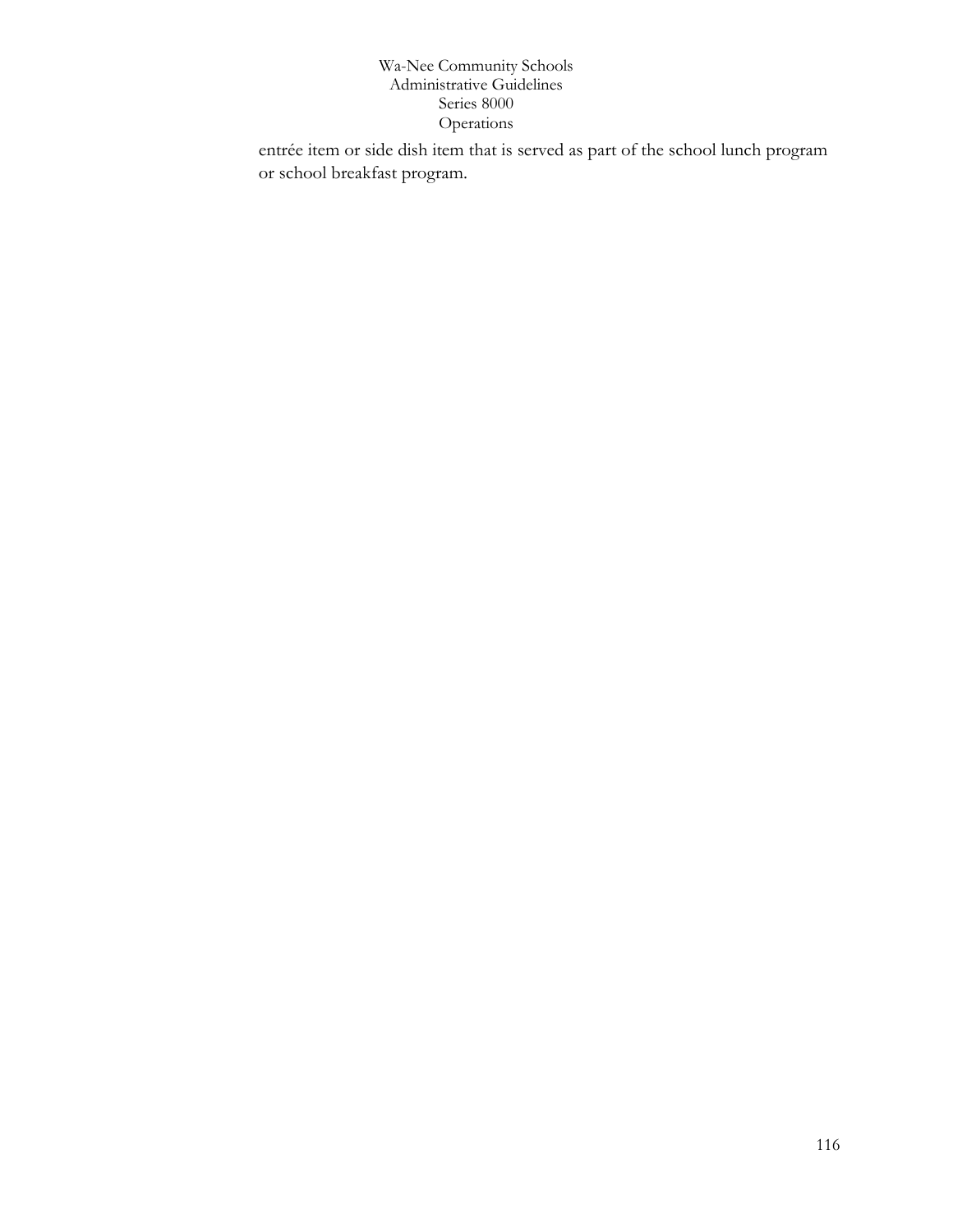# [8540](http://www.neola.com/wanee-in/search/policies/po8540.htm) - VENDING MACHINES

The following guidelines are established to implement the School Board's Policy **[8540](http://www.neola.com/wanee-in/search/policies/po8540.htm)** on the installation and use of vending machines on school property and in school facilities.

- A. All contracts, relative to the installation, servicing, stocking, and maintenance of he vending machines, must be approved by the Board.
- B. The purchase of items to restock vending machines will adhere to the requirements of Board Policy **[6320](http://www.neola.com/wanee-in/search/policies/po6320.htm)**.
- C. No food, beverage or snack items will be dispensed from vending machines available to students during the operational hours of the Food Service Program of the school.

Approved 6/5/07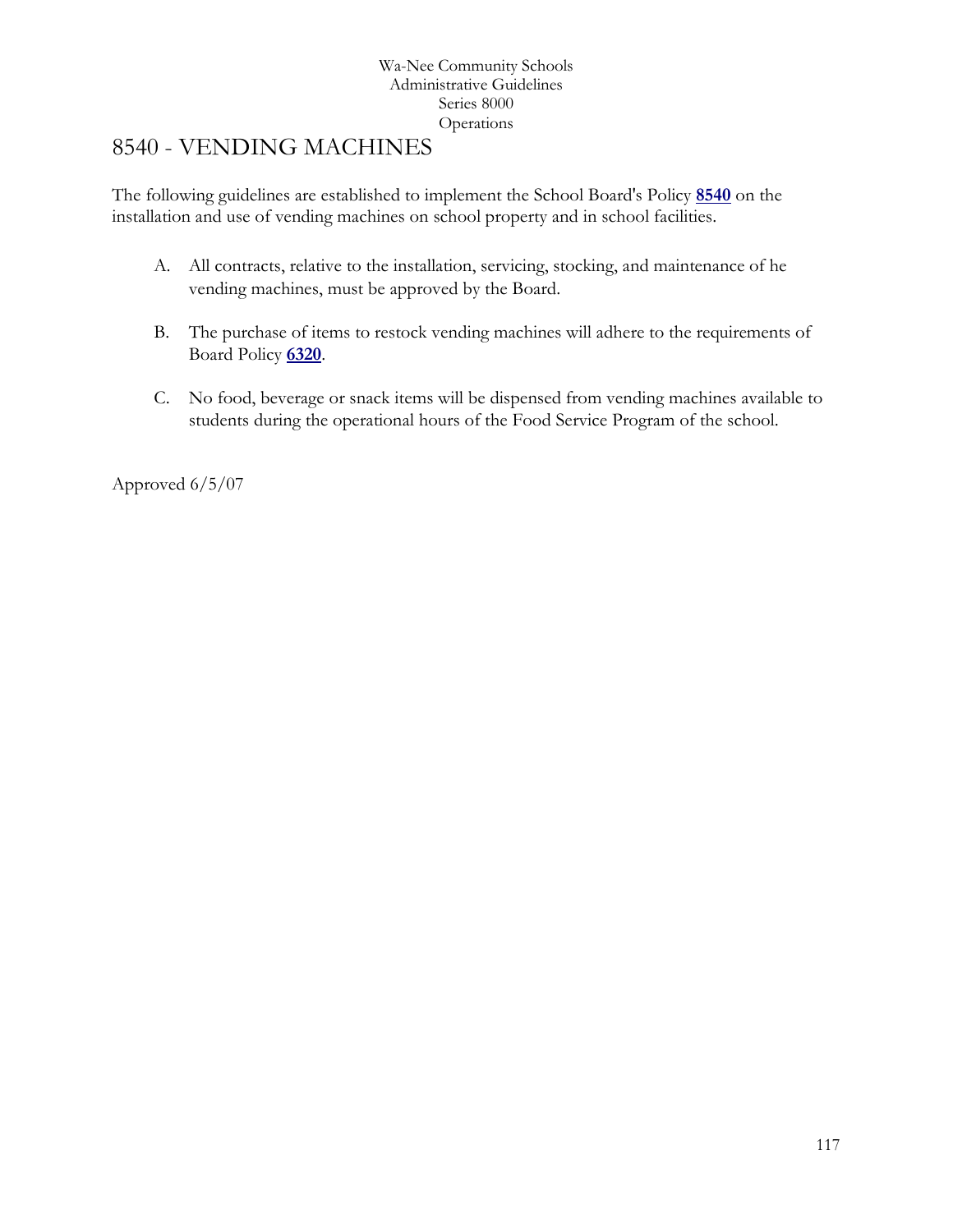# [8600](http://www.neola.com/wanee-in/search/policies/po8600.htm) - TRANSPORTATION

The following guidelines are established to implement School Board policy on transportation.

### A. **Administrative Responsibilities**

The Director of Transportation is responsible for the planning, operating, and maintenance of all Corporation vehicles. Included within this scope of responsibility are:

- 1. establishment of bus routes;
- 2. management of dispatching operations;
- 3. supervising and analyzing vehicle maintenance programs;
- 4. preparing and submitting all State/Federal reports;
- 5. bus driver personnel selection, supervision, and training;
- 6. transportation budgets;
- 7. development of specifications for bids on contracted services;
- 8. verification of qualifications of bus drivers.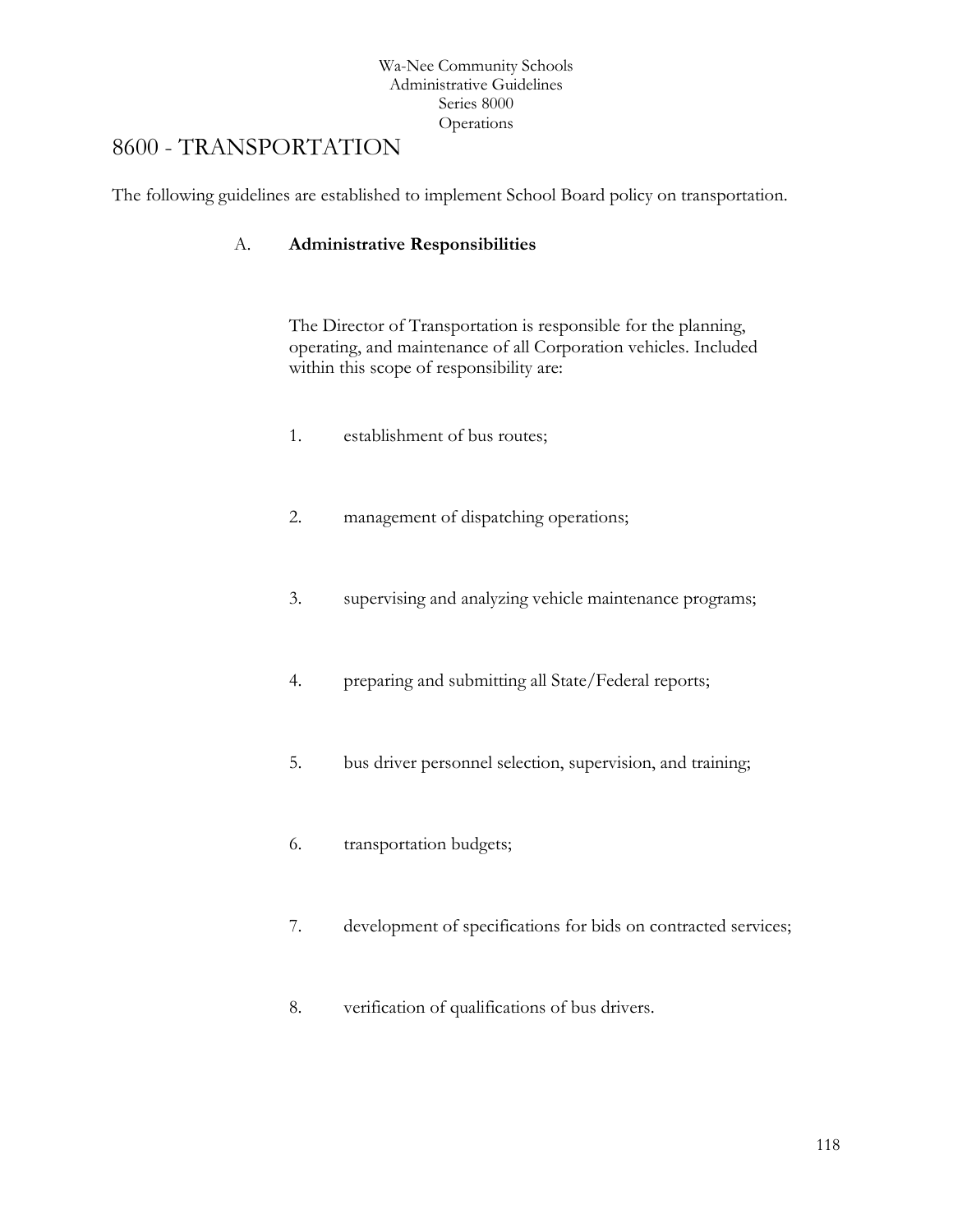Quality transportation services require cooperation and effective communication with the principals who shall be responsible for:

- 1. supervision at bus loading and unloading zones;
- 2. communication to parents and students concerning student behavior, safety, schedules, and the like;
- 3. adjudication of all behavior problems;
- 4. enforcement of traffic regulations on the school site;
- 5. communication about overcrowding and unsafe conditions or practices to the Director of Transportation.

### B. **Bus Conduct**

- 1. Parents are to be informed that school bus transportation is a privilege and not a right and that the bus driver is the sole authority on the bus while students are being transported.
- 2. Parents are also to be informed that they are responsible for:
	- a. the safety of their child while going to or from the bus stop and while waiting for the school bus;
	- b. their child being at the bus stop at least ten (10) minutes prior to scheduled pick-up time;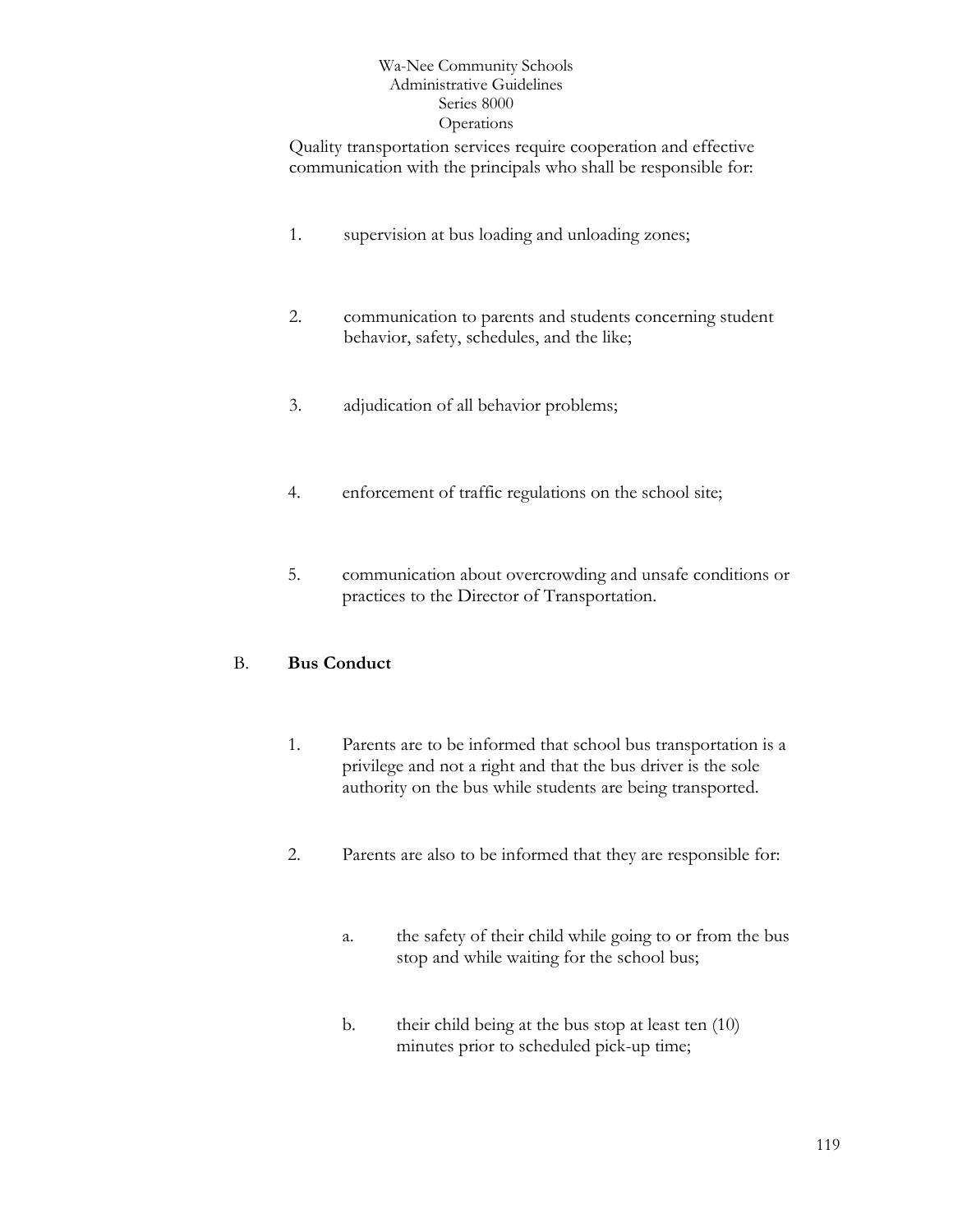- c. damage by their child to school buses, personal property, or public property.
- 3. Students are expected to conduct themselves in a proper manner at bus stops. The Corporation will not enter into disputes involving parents and/or students concerning matters that take place prior to the student boarding the school bus, or after the student has disembarked from the bus on his/her way home.
- 4. be assigned to consistent schedules and ride only assigned school buses and will board and depart from the bus at assigned bus stops. Students will not be permitted to ride unassigned buses for any reason other than an emergency.
- 5. A temporary or permanent change in a student's regular assigned bus stop may be granted if a transportation request form is submitted to the transportation department within adequate time for the change to take effect. Same day changes will only be accepted in the event of an emergency.
- 6. Students shall cross all streets at least ten (10) feet in front of the school bus and after the driver has signaled the student that it is all right to do so.
- 7. Students shall not be permitted to go to a mailbox during the loading/unloading process. If necessary, this shall take place either before the bus arrives or after the bus leaves.
- 8. For the safe operation of the school bus, noise on buses shall be kept at a minimum with students speaking in reasonable conversation voices. Students must be quiet at railroad crossings and other danger zones as designated by the bus driver.

Both the use of a bus radio and the station or programs which students listen to must be approved by the bus driver.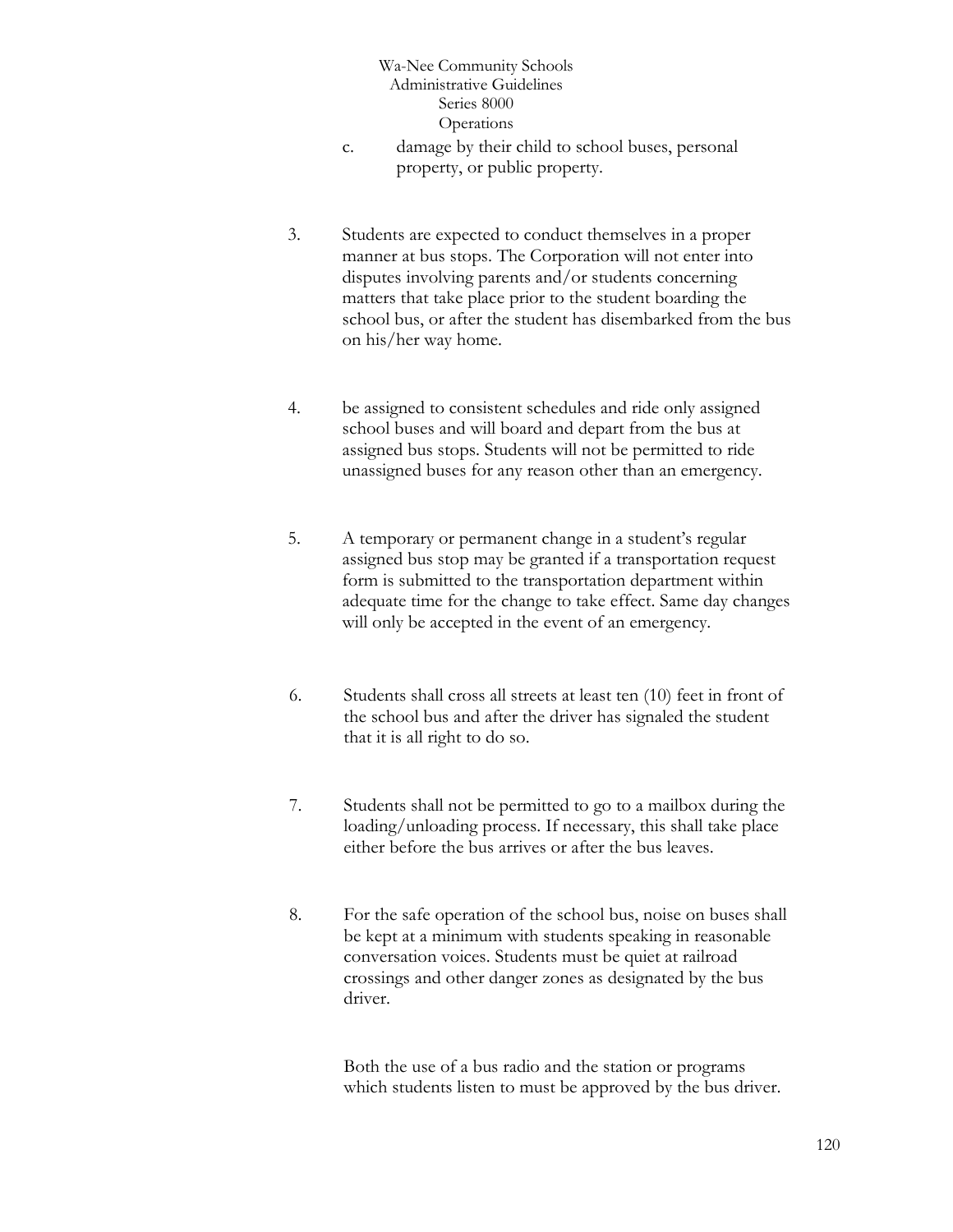9. The following cargo is forbidden to be transported on a school bus: pets, alcoholic beverages, drugs, ammunition, explosives, firearms, knives, or any other dangerous materials or objects. If there is a question on the transportation of a particular item, the principal should be consulted.

#### C. **Student Surveillance**

In accord with Board policy, the Director of Transportation may install the appropriate equipment for video-taping the interior of the buses while transporting students. S/He should follow the Corporation's purchasing practices (AG 6320) in obtaining such equipment and abide by the following guidelines for the use of such equipment:

- 1. Arrange for the installation of a camera in a location on each bus that will allow for the camera to record all students.
- 2. Establish a procedure whereby no one observes a tape without the prior authorization of the appropriate principal who shall ensure that any observation is done only by those who are authorized to view student records and is conducted in accord with AG [8330](http://www.neola.com/wanee-in/search/ag/ag8330.htm) - Student Records.

Any disciplinary action resulting from the use of the video tapes shall be determined by the appropriate principal who shall ensure that due process is provided to the students involved, in accordance with Board policy and administrative guidelines relating to discipline. Any use of photographs obtained through the use of video tapes shall be in accordance with Federal and State law.

The Director of Transportation shall be responsible for reviewing the tapes for the purpose of assuring that bus safety procedures are being followed properly and the buses are being operated in accord with Corporation guidelines and State law.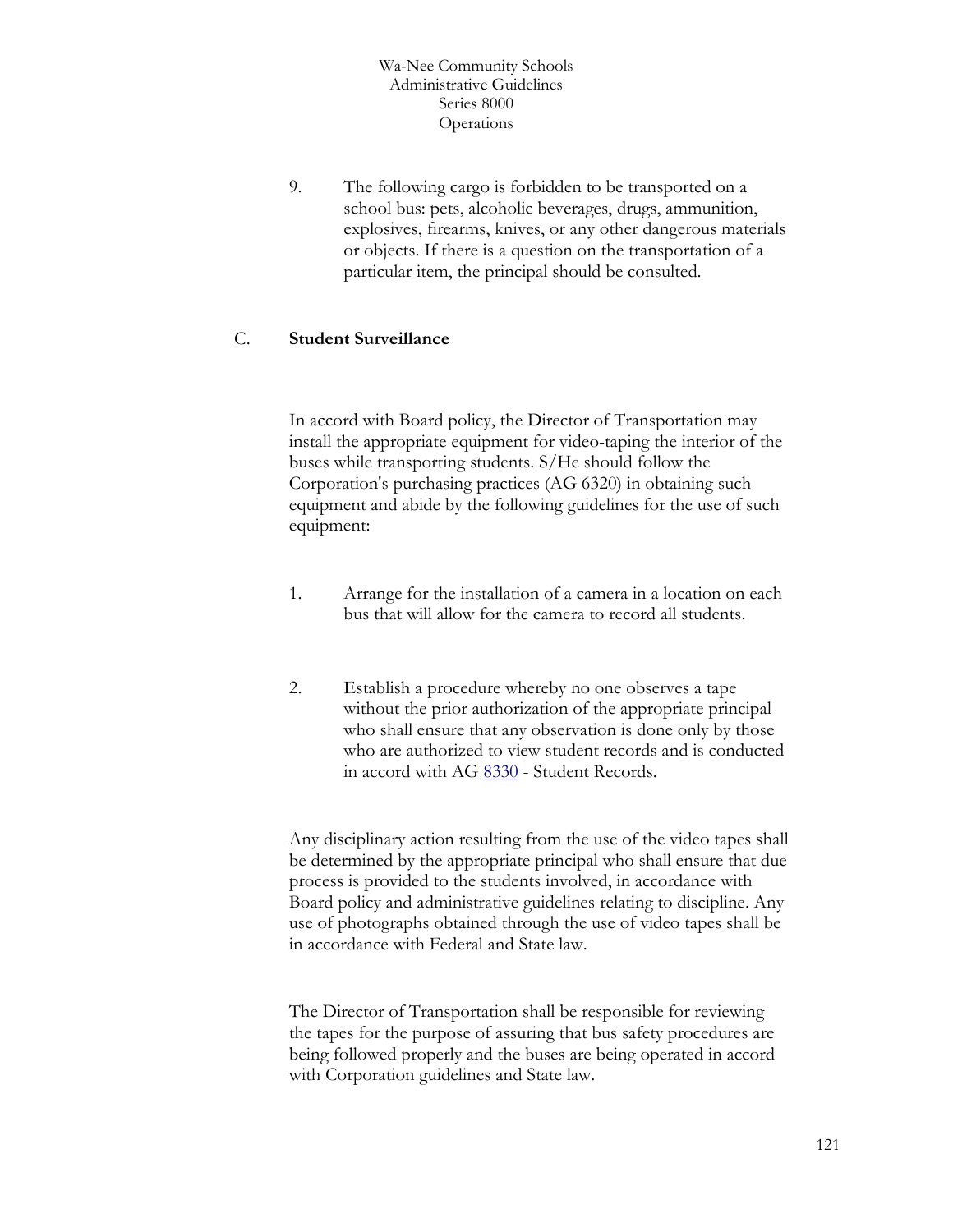### D. **Special Services**

In compliance with Board policy, the transportation services may be provided for field trips, co-curricular trips, and extra-curricular trips, including athletics.

Transportation may be provided on weekends and holidays to Corporation students who are participating in approved School Corporation programs which are under the supervision of professional staff members.

Revised 1/05 Revised 6/5/07 Revised 1/25/16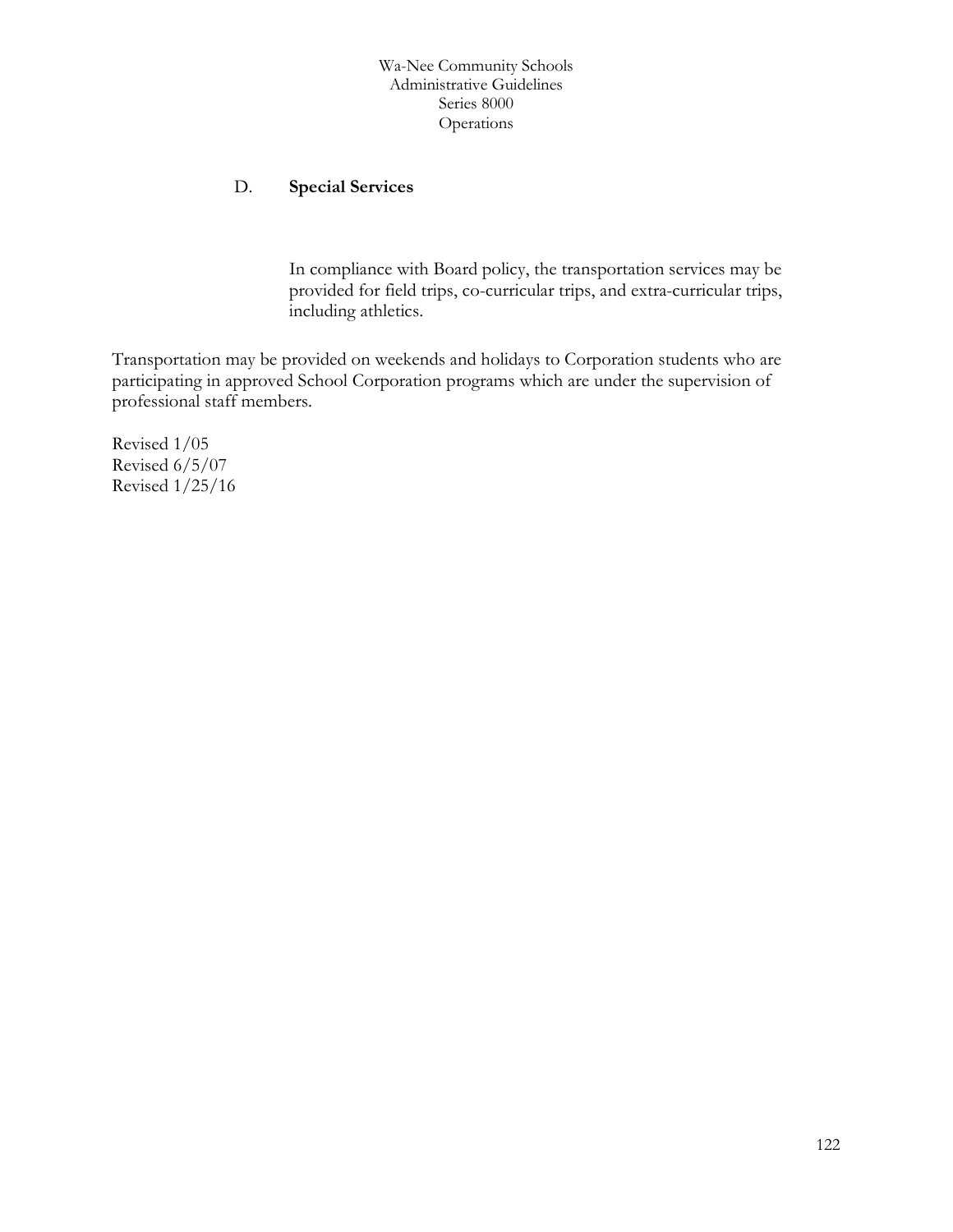### Wa-Nee Community Schools Administrative Guidelines Series 8000 **Operations** 8600A - BUS DRIVER AND BUS MONITOR QUALIFICATION

The School Corporation will not employ a person to drive a school bus for the transportation of school children or be employed as a school bus monitor unless s/he satisfies the following requirements:

- A. is of good moral character
- B. does not use intoxicating liquor during school hours or while on duty
- C. does not use intoxicating liquor to excess at any time
- D. is not addicted to any narcotic drug
- E. is at least:
	- 1. twenty-one (21) years of age for driving a school bus
	- 2. eighteen (18) years of age for employment as a school bus monitor
- F. holds a valid public passenger chauffeur's license or commercial driver's license issued by the State of Indiana or any other State (This requirement **does not** apply to the employment of a school bus monitor.)
- G. possesses the following required physical characteristics:
	- 1. sufficient physical ability to be a school bus driver as determined by the State school bus committee (577 I.A.C. 1-8)
	- 2. possession and full normal use of both hands, both arms, both feet, both legs, both eyes, and both ears
	- 3. freedom from any communicable disease that:
		- a. may be transmitted through airborne or droplet means
		- b. requires isolation of the infected person under 410 I.A.C. 1-2.1
	- 4. freedom from any mental, nervous, organic or functional disease which might impair his/her ability to operate a school bus properly
	- 5. visual acuity, with or without corrective lenses, of at least 20/40 in each eye and a field of vision with 150 degree minimum and with depth perception of at least eighty percent (80%)

The Corporation may not employ an individual who is less than twenty-one (21) years of age as a school bus monitor unless the Corporation does not receive a sufficient number of qualified applicants for employment as school bus monitors who are at least twenty-one (21) years of age. The Corporation will maintain a record of applicants, their ages, and their qualifications if school bus monitors less than twenty-one (21) years of age are employed.

I.C. 20-27-8.1 et seq.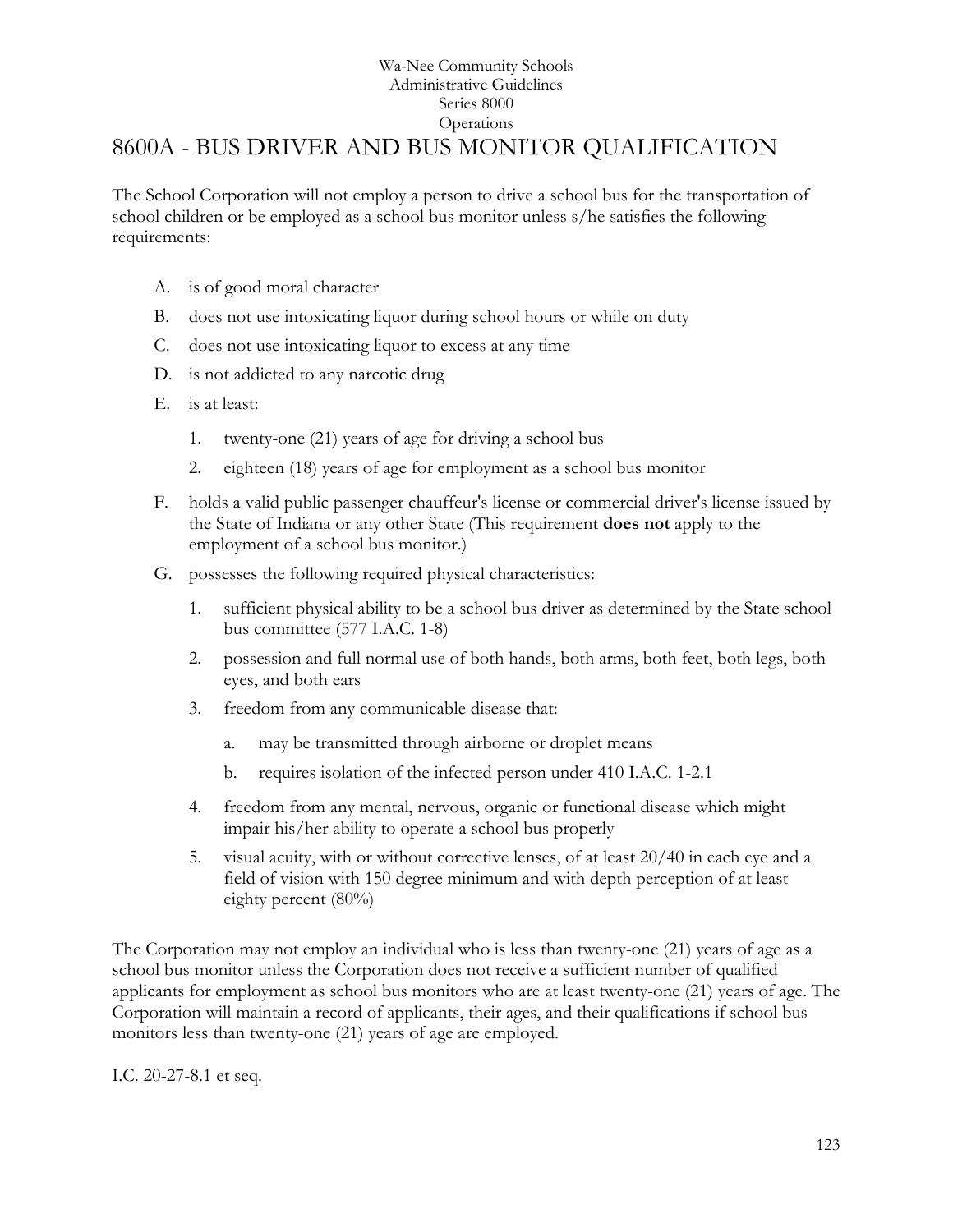#### Wa-Nee Community Schools Administrative Guidelines Series 8000 **Operations** 8600B - BUS SAFETY PROCEDURES

Proper transportation of students is a matter of continuing concern and it is imperative that all staff members associated with student transportation adhere to the following guidelines which have been designed to maximize the safety of students.

> A. Each bus driver must maintain effective communications with the Transportation Director at all times and particularly when s/he encounters any situation that is out of the ordinary. To that end, each bus shall be equipped with an FM radio.

Cellular telephones shall not be used by the bus driver while the bus is in motion. In cases of a bona fide emergency, if possible, the driver should move to the side of the road and stop the vehicle before using the cellular telephone.

Such device is to be kept in operating condition at all times.

Each driver is to test the equipment by making contact with his/her supervisor prior to the start of each run.

Each bus driver will be provided a manual containing all information relating to the safety and welfare of student riders. The Transportation Director is to ensure that each driver thoroughly understands the information in the manual as well as how the manual is to be used.

- B. At the completion of each bus run, the driver is to do a complete walk-through of the bus to make sure that no student has remained.
	- 1. The walk through must completed before the driver exits the bus.
	- 2. The driver shall report all instances of a student or passenger being left on the bus to the Superintendent or designee.
	- 3. The Superintendent or designee shall report all instances of a student or passenger being left on the bus to the Indiana Department of Education not later than five (5) working days after the incident occurred.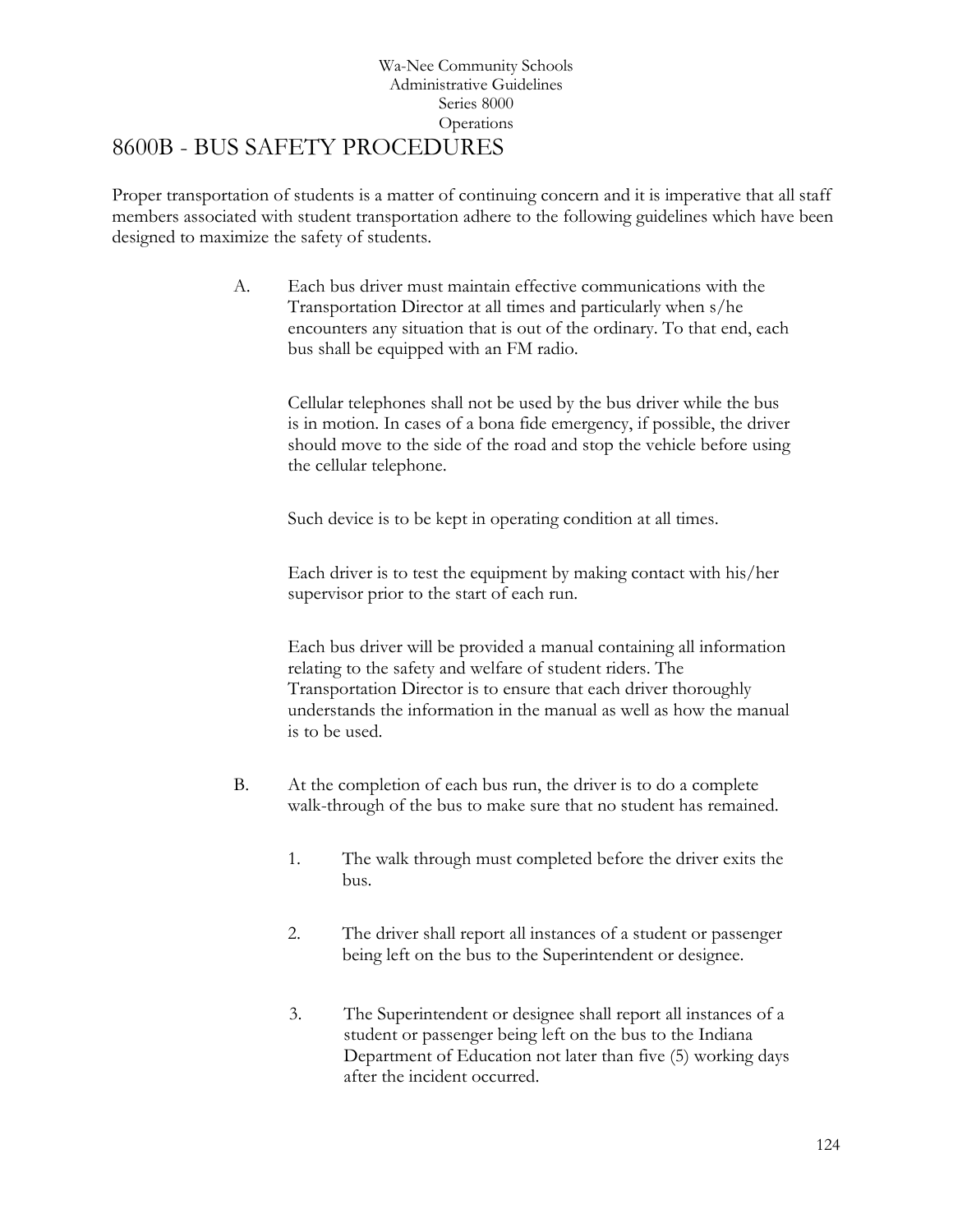- C. The Transportation Director shall maintain a record of each student rider for ready reference whenever a question arises about a student. Such a record shall include name, address, telephone number, name and location of contact person, the bus driver's name and the number of the bus the student rides. This record shall also contain confidential information regarding physical and/or mental characteristics of the student which would require special attention.
- D. The bus driver shall select at least four (4) students in grades 4 and above on each bus for special training in bus evacuation procedures and in the operation of the bus communications equipment in case the driver becomes incapacitated. Written permission must be received from each student's parents prior to participation in such training. Each student who completes the training satisfactorily shall receive a certificate of completion and a written set of instructions as to his/her responsibilities in emergency situations.

Student helpers should be seated in the front of the bus and given instruction by the bus driver in the following areas, as appropriate for their age:

- 1. stopping the bus by using the hand brake (on most buses by pulling the parking brake knob on the dashboard)
- 2. shutting off the engine by turning off the ignition
- 3. operating the two-way radio or obtaining help by stopping a passing motorist or going to a nearby house or business
- 4. determining whether or not to evacuate the bus in case of fire or other immediate danger
- 5. steering the bus to a safe area
- 6. operating the fire extinguisher if needed to save a life
- E. In addition, the Transportation Director shall: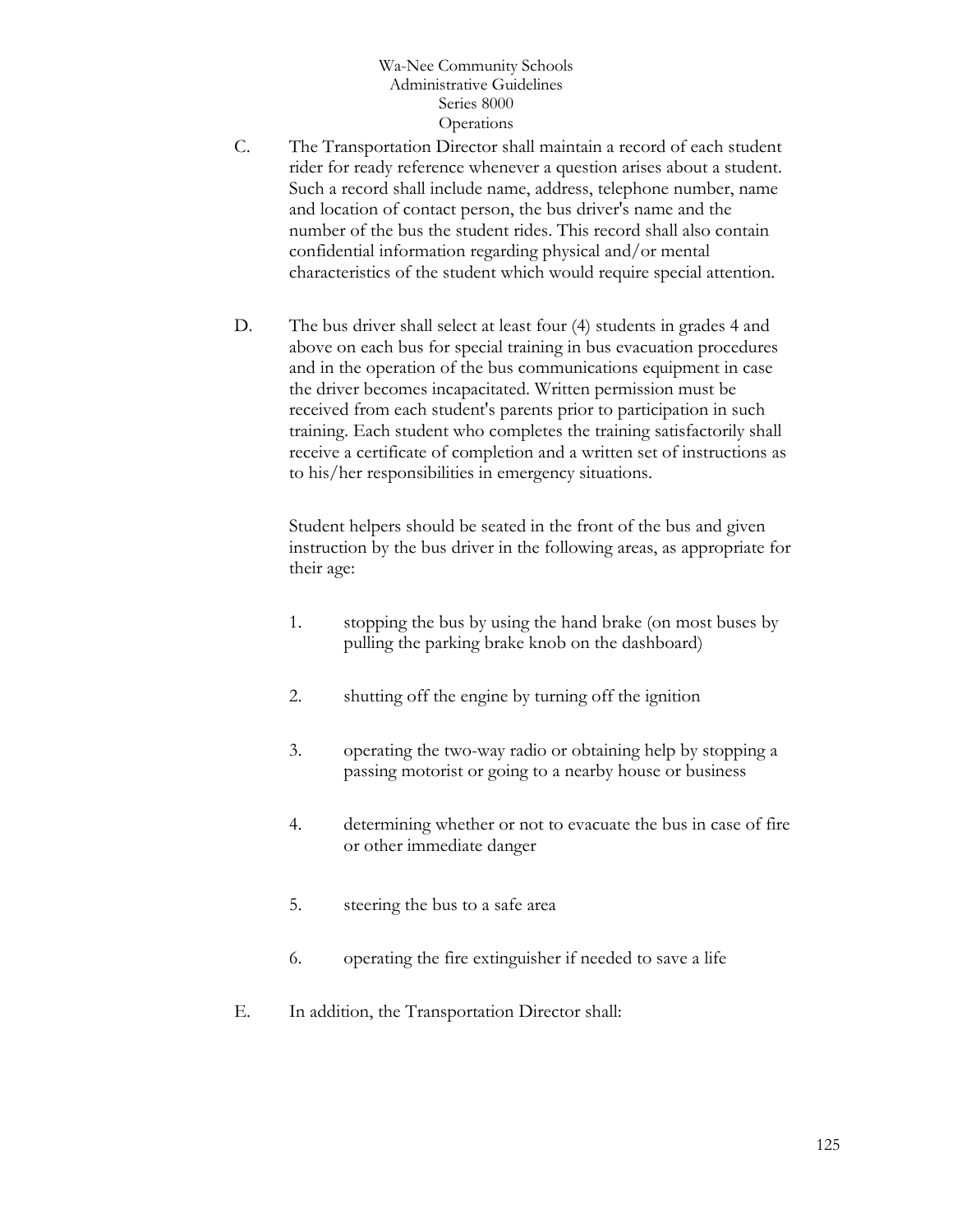- 1. conduct routine and periodic surveys of the Corporation area and routes to determine the safety of current bus routes and bus stops;
- 2. ensure that each bus driver's records of qualifications and certification are up-to-date and on file in the Superintendent's office with a physician's certificate that the bus driver has passed an annual physical;
- 3. ensure compliance with all Department of Education safety specifications for school buses as well as statutory requirements for first-aid kits, fire extinguishers, traffic flares, and other safety features;
- 4. maintain and update a booklet containing traffic rules and regulations and distribute a copy to each driver;
- 5. ensure that there is no smoking or drinking of alcoholic beverages on any school bus or in the refueling area.

### **Evacuation of Bus**

The following procedures are to be followed when evacuating the school bus.

- A. Stop bus, if not already stopped, off the road and out of the mainstream of traffic, if possible.
- B. Put on emergency flasher lights and immediately issue orders to which exit is to be used.
- C. Maintain calm and direct students to "walk not run," not to take books, lunch boxes, etc., and to be careful when disembarking.
- D. Send someone or call for help after making sure that all students are evacuated.
- E. Form students into a group at least 100 feet from the bus and as far away from traffic as feasible.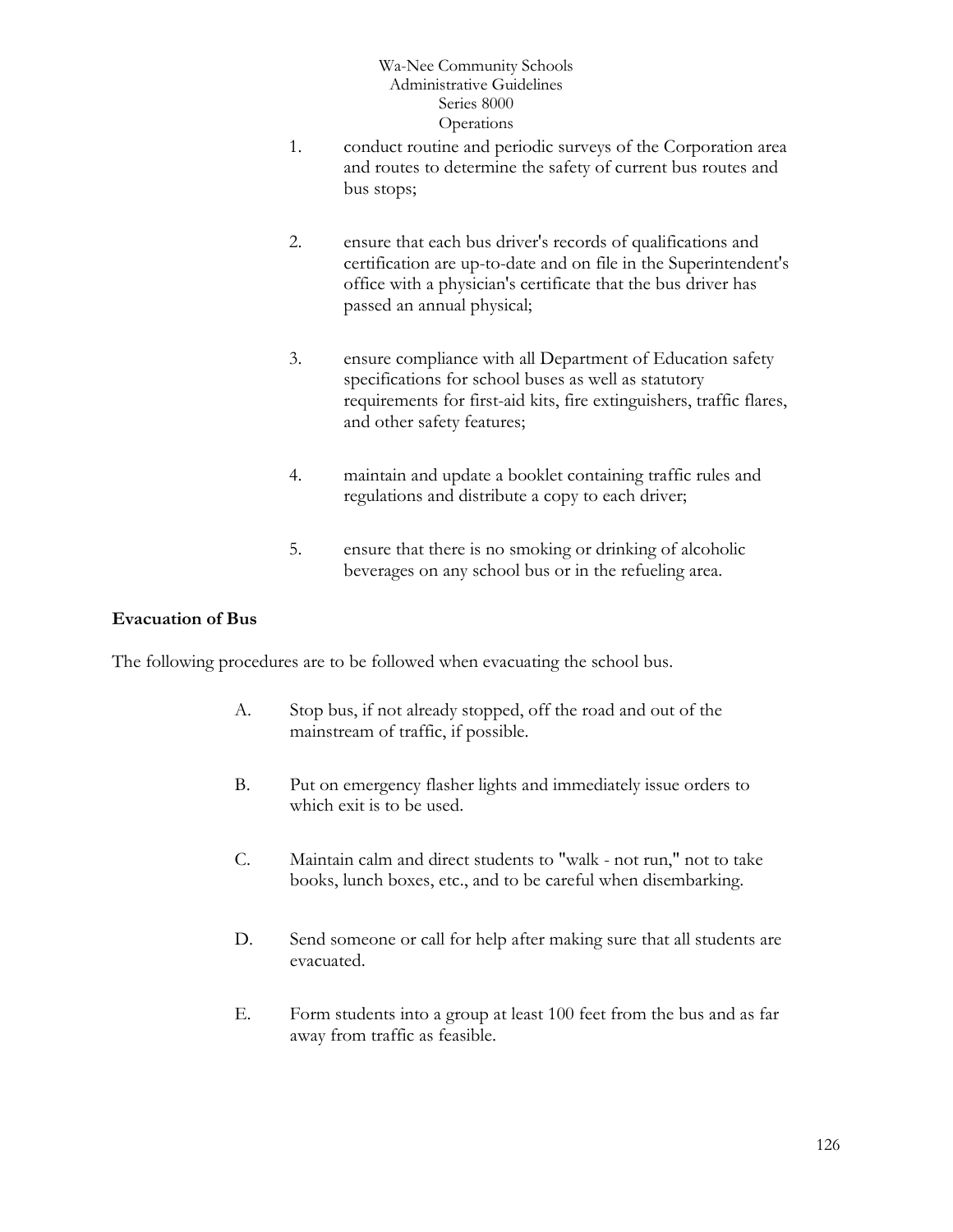- F. Check bus list to ensure all students are accounted for and are in good condition.
- G. Emergency evacuation of disabled students may require modification of the above procedures.

### **Evacuation Drills**

The bus driver shall organize and conduct at least one (1) evacuation drill per semester for all students who ride school buses to and from school.

- A. All school bus passenger evacuation drills shall meet the following minimum standards:
	- 1. Be completed in two (2) minutes or less.
	- 2. Be conducted within forty-five (45) school days of the beginning date of each semester.
	- 3. Use only emergency exit doors or service door for the passenger evacuation drill.
	- 4. Driver must be present at all passenger evacuation drills.
- B. At the completion of each school year, the bus passenger evacuation drills for the Corporation shall have included the following:
	- 1. The use of all emergency exit doors and service door.
	- 2. One (1) drill with the school bus driver not directing the passenger evacuation drill.
	- 3. Each student receiving appropriate instruction for the passenger evacuation drill.
- C. All drills shall be arranged and scheduled by the bus driver in cooperation with building principals. School bus drivers will conduct the drill sessions.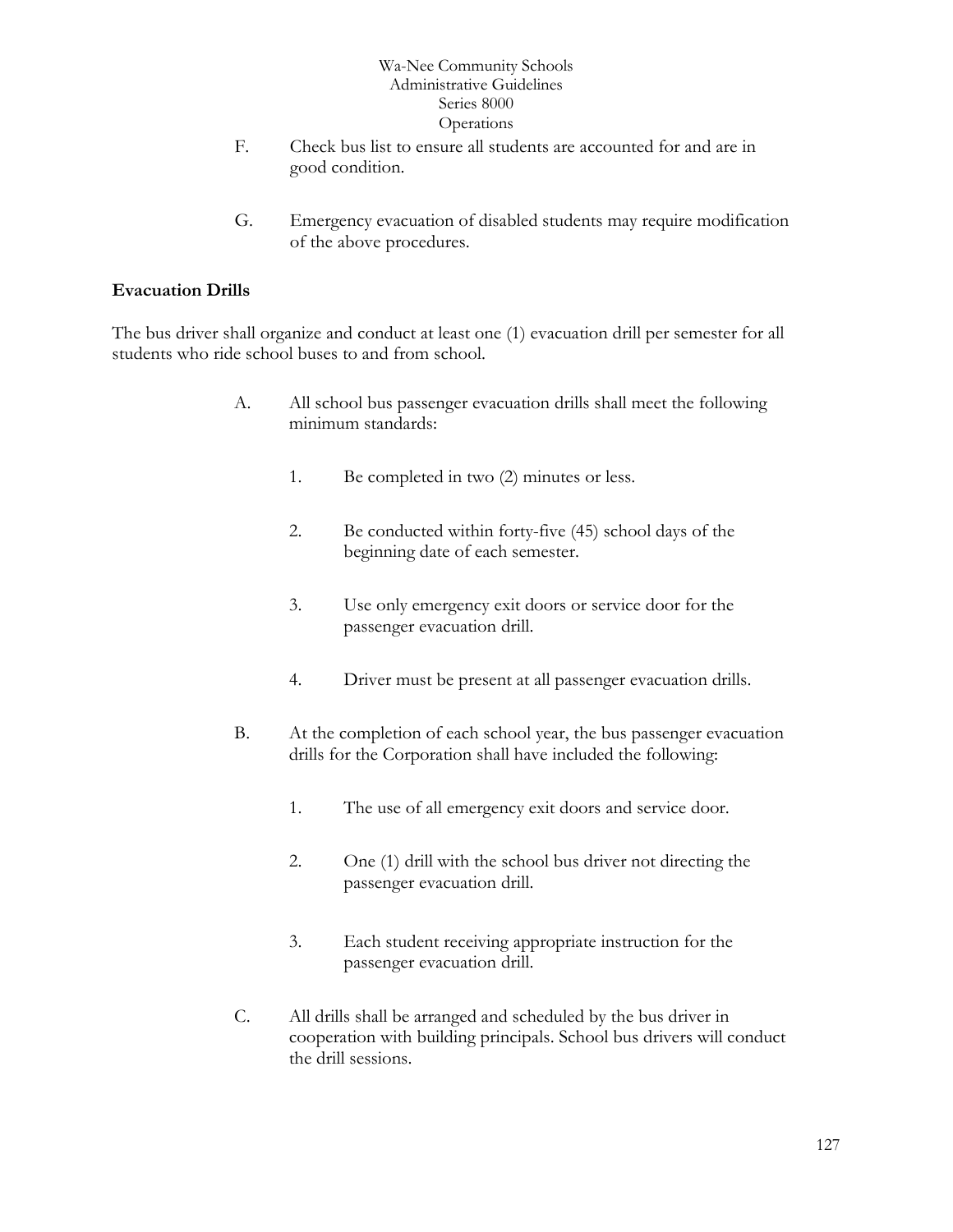- D. Drills shall be held on school property when possible and not on the bus route.
- E. The driver shall stay in the bus during evacuation drills. The parking brake must be set, ignition turned off, and transmission in gear or park.
- F. Children shall not take lunch boxes, books, etc., when they leave the bus.
- G. Students shall assemble at a distance of at least 100 feet from the bus in an "emergency drill" and remain there until given further directions.
- H. Documentation of the bus passenger evacuation drill shall be reported by the driver to the Transportation Director.
- I. Documentation of the bus passenger evacuation drill for the Corporation shall be reported by the Transportation Director to the Indiana Department of Education by June 30 of each year.
- J. Any student exempted from physical participation in a passenger evacuation drill shall have documentation on file at the school.

### **Safety Belt Instruction**

A school bus driver operating a school bus that is equipped with safety belts meeting the standards set forth in I.C. 9-19-10-2, not including the driver's safety belt, shall at least once a semester provide instruction to the passengers on the school bus on the proper fastening of the safety belt.

- A. The instruction shall include the following:
	- 1. Proper position of the safety belt when fastened.
	- 2. How tight the safety belt should be when fastened.
	- 3. Improper safety belt placement.
	- 4. Requirements for use of safety belts.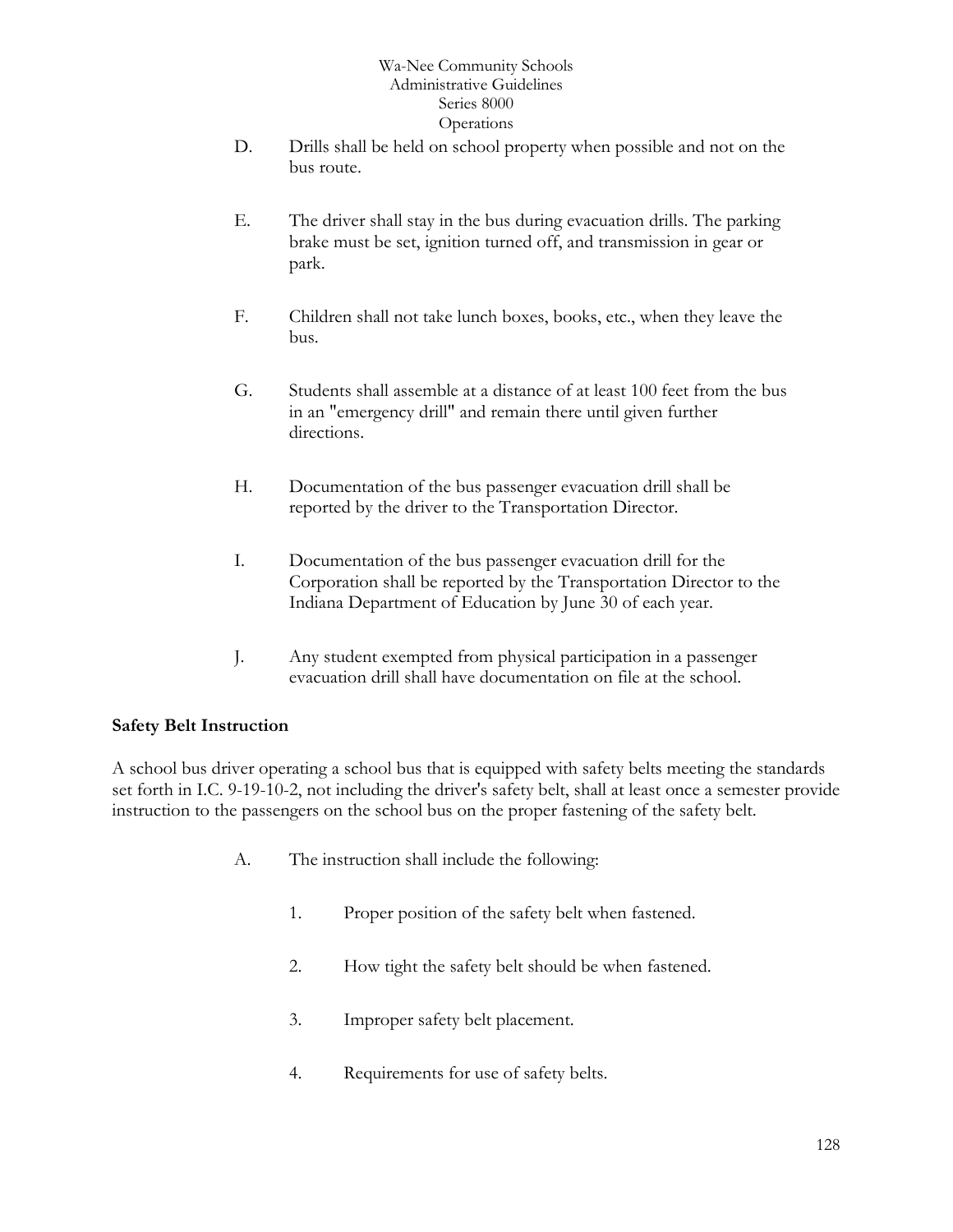- 5. Consequences of failure to use or improperly using safety belts.
- B. Documentation of the completed training for each bus shall be reported to the Transportation Director.
- C. Documentation of the completed training for the Corporation shall be reported by the Transportation Director to the Indiana Department of Education by June 30 of each year.

### **Accidents**

- A. In the event of an accident involving the bus, the bus driver shall:
	- 1. evaluate the need for medical assistance;
	- 2. if necessary, evacuate the students to a safe area away from the scene of the accident;
	- 3. notify 9-1-1;
	- 4. notify the Transportation Director.
- B. The Transportation Director shall collect the data concerning the accident, notify the parents, and if necessary, arrange for another bus to transport the students.
- C. In the event of a serious accident, the procedures stipulated and directed by the law enforcement official/agency on scene shall be followed.

### **Railroad Crossings**

Before crossing a railroad track at grade, the driver shall:

- A. stop the vehicle not more than fifty (50) feet and not less than fifteen (15) feet from the nearest rail;
- B. activate hazard warning lights, turn off all interior switches including fans, heaters, and radios;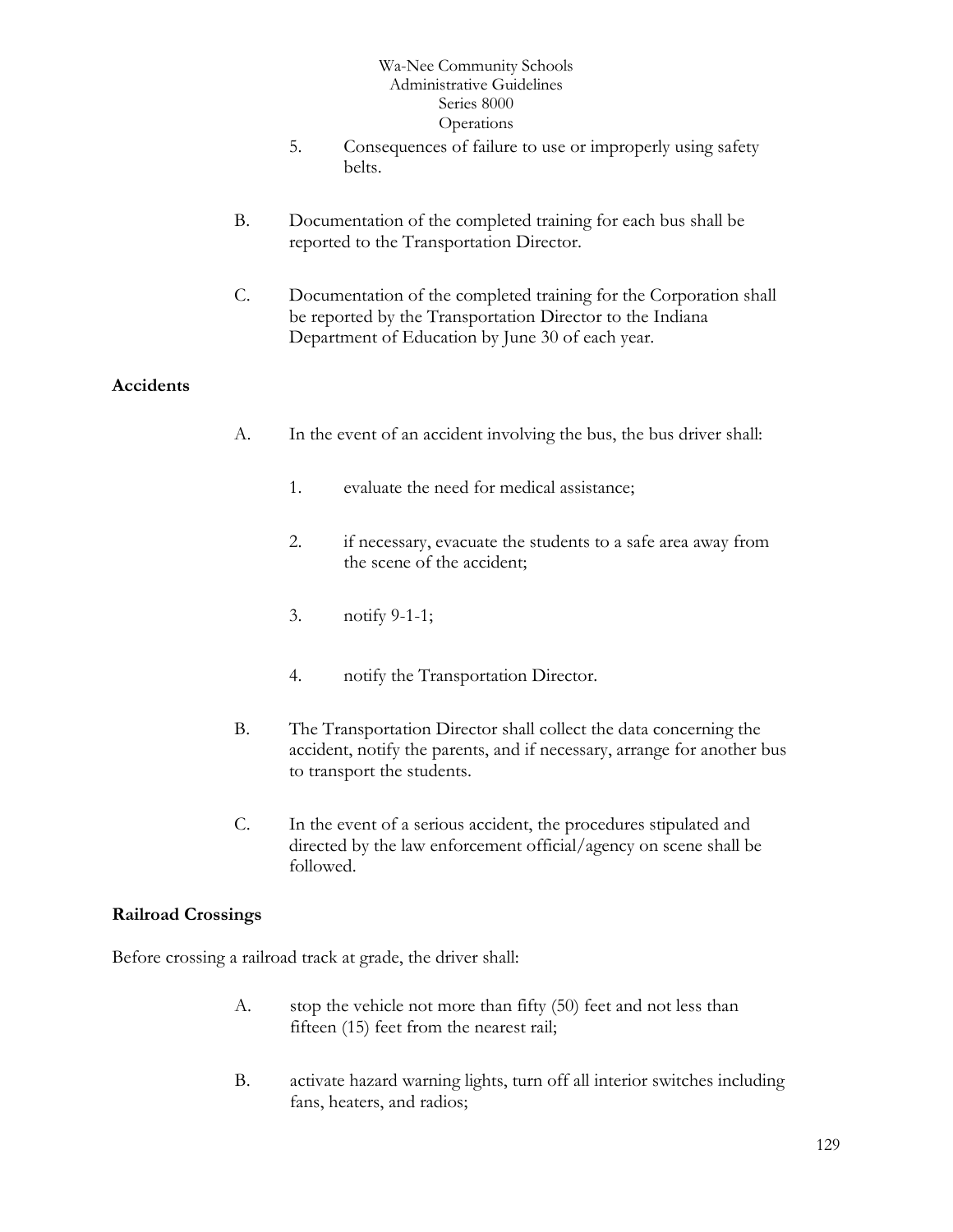- C. open passenger door and driver-side window and, while stopped, listen and look in both directions along the track for an approaching train or signals indicating a train approach;
- D. proceed only after ascertaining that no train is approaching and using a gear that does not require changing gears while crossing the tracks.

The driver does not have to follow the above procedure if:

- A. the track is abandoned as designated in the Corporation's route plan, or
- B. there is a police officer or traffic-control signal directing the traffic to proceed.

### **Tornado**

In the event of a tornado sighting or warning, the bus driver shall:

- A. contact 9-1-1 (in the case of a sighting only) and the Transportation Office;
- B. pull the bus off the roadway;
- C. evacuate the bus;
- D. bring the first aid kit;
- E. take students to the nearest building, if possible;
- F. if in the open, take the students to a ditch, ravine, or embankment which is at least 200 feet from the bus;
- G. instruct students to lie down on their knees with their hands clasped behind their heads;
- H. once the danger is past, assess students for any needed medical attention;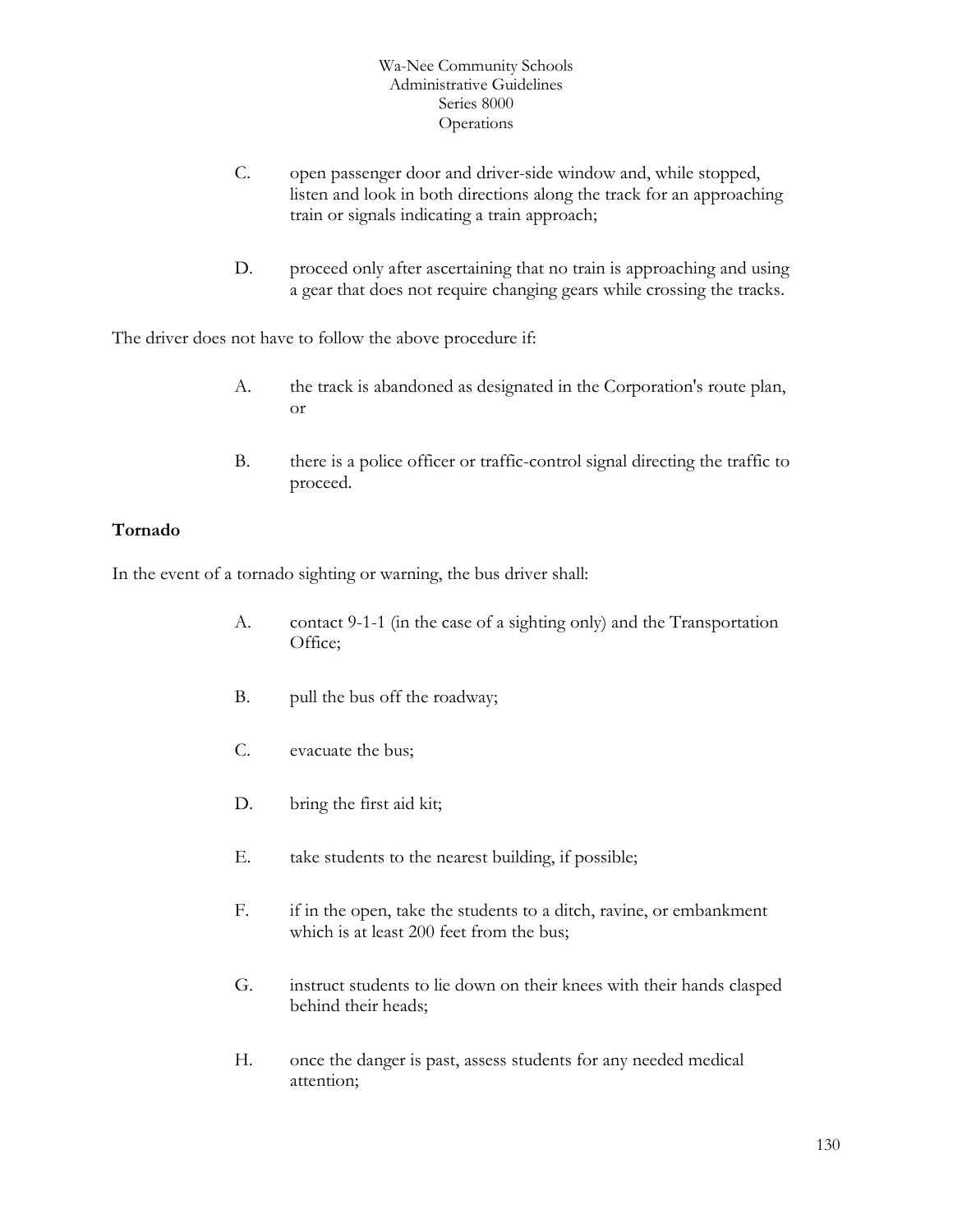I. contact the Transportation Director as soon as possible.

### **Bus Breakdown**

In the event of a bus breakdown, the bus driver shall:

- A. move the bus off the roadway, if possible;
- B. notify the Transportation Director, who shall arrange for another bus to transport the students;
- C. evacuate the students to a safe area, if necessary;
- D. stay close to the scene until assistance arrives;
- E. assist in transferring students to the backup bus;
- F. arrange, together with the Transportation Director to have the bus towed/repaired.

### **Inclement Weather**

Whenever the weather forecast indicates inclement weather approaching, the transportation supervisor is to inspect the condition of the roads. If the forecast relates to the current school day, s/he should notify the Superintendent in sufficient time so students can be transported home before road conditions would make such transportation hazardous. If the forecast relates to the next school day, the transportation supervisor is to make his/her recommendation to the Superintendent prior to 5:00 AM. The recommendation should be based on both personal observation of the roads and discussion with the Highway Department and/or the State Highway Patrol or Sheriff.

If transportation is cancelled, bus drivers will be notified by means of the telephone chain and parents by means of the radio and TV stations.

### **Dangerous and Illegal Weapons**

The safety of students and staff is of paramount importance, and control of dangerous and/or illegal weapons is a particularly sensitive and critical responsibility. No weapon or other device that poses a danger to anyone in the vehicle shall be permitted. If a staff member discovers such a weapon or device, s/he should take the following actions:

A. Radio for help immediately.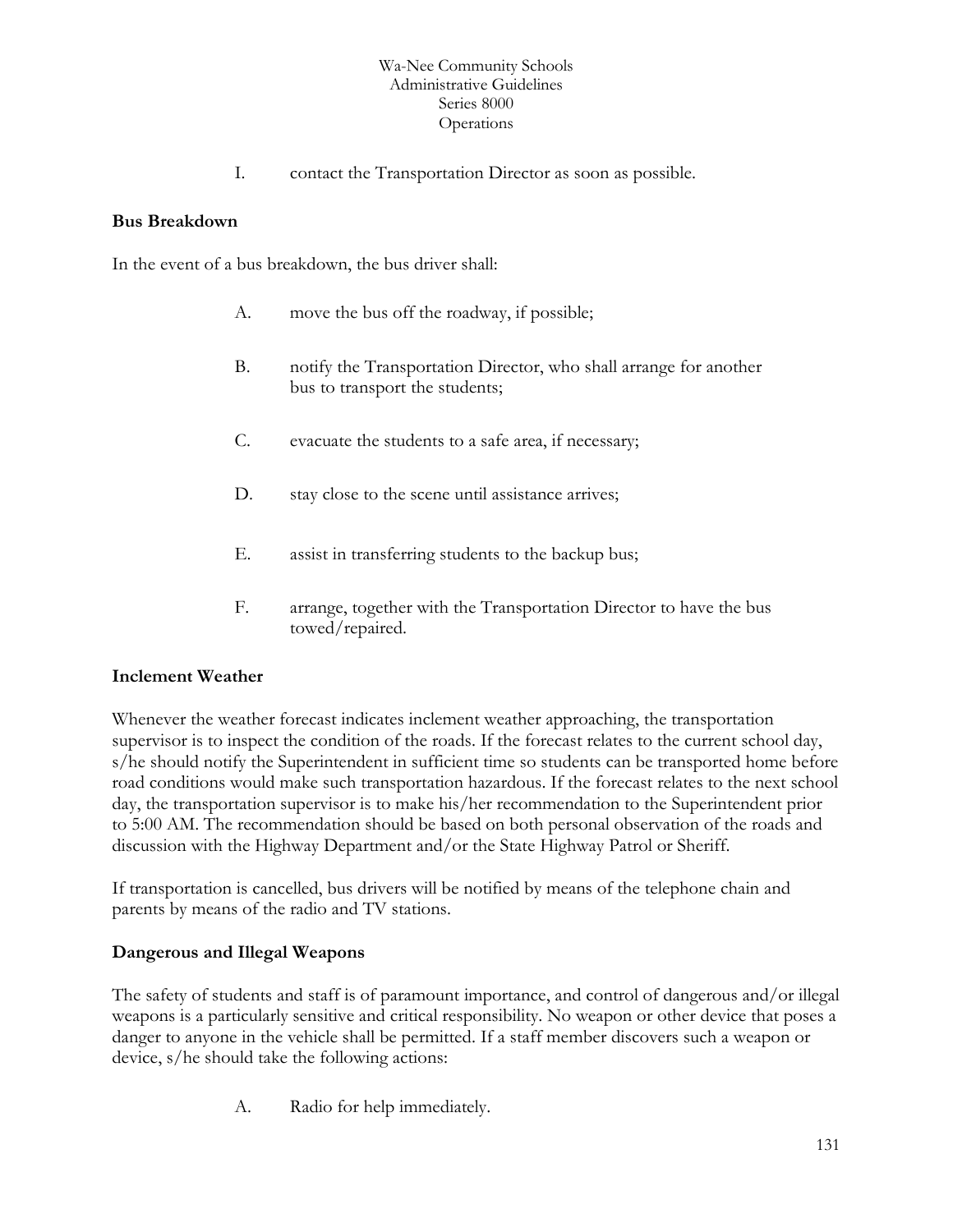- B. Isolate the student, if possible, and if necessary, evacuate the bus.
- C. Avoid attempts to disarm the student unless the situation appears to be life-threatening.

### **Quelling a Disturbance**

If, during a bus trip, any students become unruly or two (2) or more students become involved in a fight or create a disturbance, the driver should proceed as follows:

- A. Stop the bus and command the students to stop the disturbance and sit properly in their seats.
- B. Do not attempt to use physical force to quell the disturbance or dispossess students of any weapon or threatening object unless assured that such action is likely to be successful and not endanger the other students or the driver.
- C. If the students do not obey, drive the bus to a safe area while notifying the transportation office of the disturbance and request assistance.
- D. If the disturbance is or may be jeopardizing the safety and well-being of the other students, evacuate all uninvolved students from the bus using the standard evacuation procedure.
- E. Do not, under any circumstances, discharge an unruly student from the bus other than at his/her regular bus stop, a law enforcement agency, or a Corporation school, and only then, if an official at that location takes custody of the student(s).
- F. Make a full report of the disturbance to the Transportation Director upon completion of the trip.

I.C. 9-21-12-5 515 I.A.C. 1-10-1 and -2

Approved 5/8/17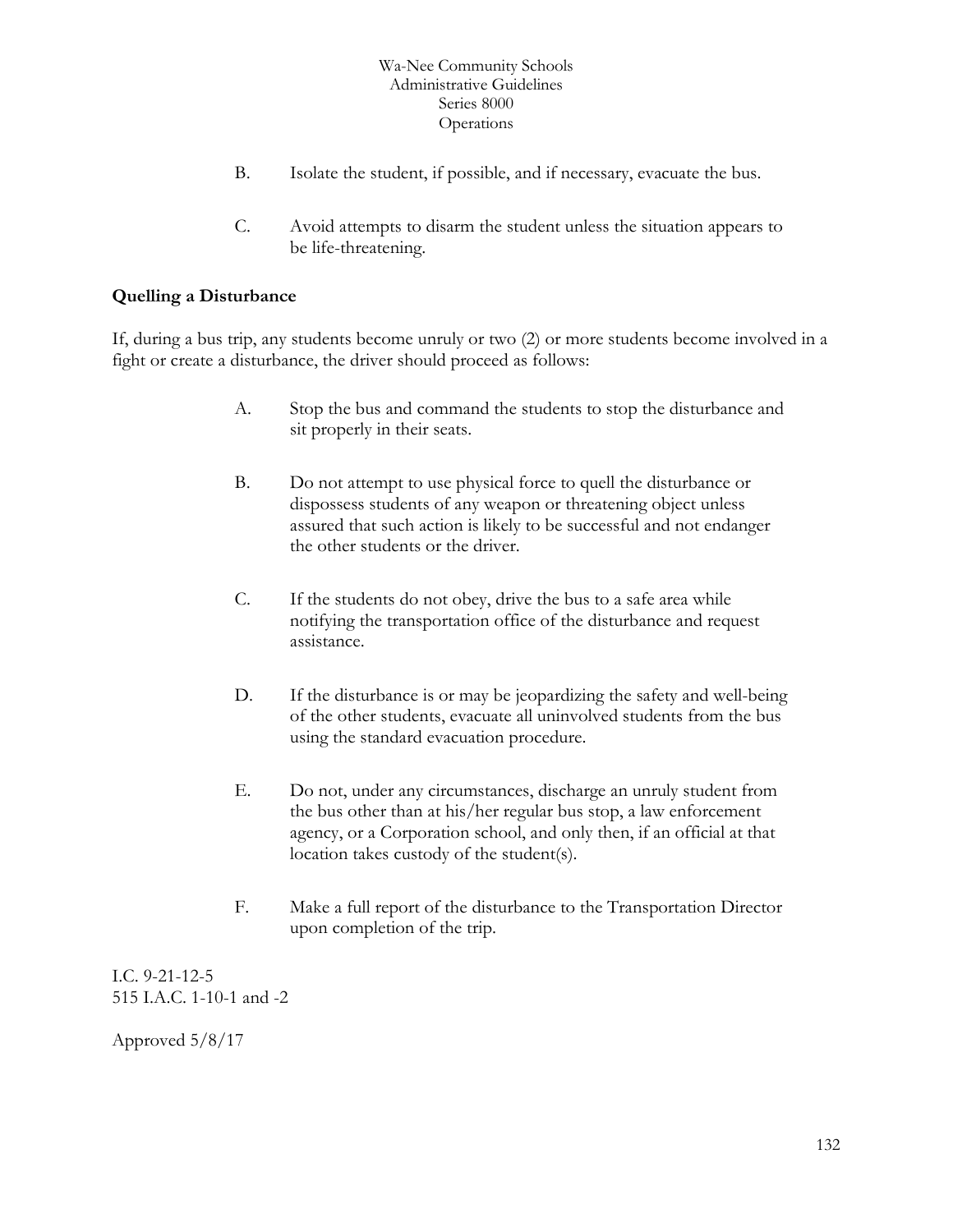## Wa-Nee Community Schools Administrative Guidelines Series 8000 **Operations** 8600C - TRANSPORTATION FOR SPECIAL EDUCATION **STUDENTS**

Transportation and bus behavior are normally an integral part of the student's program when transportation is required by the student's individualized education program ("IEP") as a related service. Because of the significance of this service for maintaining effective programs for the variety of disabling conditions, the Transportation Director should be involved with the case conference committee ("CCC") to assist in providing answers to such questions as:

- A. Can the child be transported safely, given the transportation environment and the nature of the disabling condition?
- B. What medical, health, physical, or behavioral factors could expose the student to unreasonable risk, given the anticipated transportation environment?
- C. What assistive or adaptive equipment is necessary to accommodate the student during the transportation process, can it be safely transported and secured, and are there adequate instructions to ensure its proper use?

S/He also can be helpful in suggesting behavioral transportation goals to be included in a student's IEP and determining appropriate means of discipline, including the possible removal from a vehicle, and, if removal is necessary, determining alternative transportation. S/He should receive copies of any behavioral intervention plan ("BIP") contained in a student's IEP.

As participants in and recipients of special education planning, transportation staff need to be advised that the information they deal with is confidential and protected from disclosure by Federal law.

### **Behavioral Management**

Managing student behavior on the bus should be done primarily through teaching appropriate busriding skills. Developing the skills necessary to ride the school bus appropriately may be necessary for the student to participate in his/her program. The student's CCC will determine the appropriate manner in which the student will be taught bus-riding skills, if needed.

Behaviors that present a potentially dangerous risk of harm to the student or others on the bus require special attention. An attack on another person or running from the bus are two examples of behaviors that present high risk of harm and require documentation and follow-up with appropriate school staff. If students are unable to control their behavior with the provision of special education and supplementary aids and services, alternative transportation or a more restrictive placement may be necessary.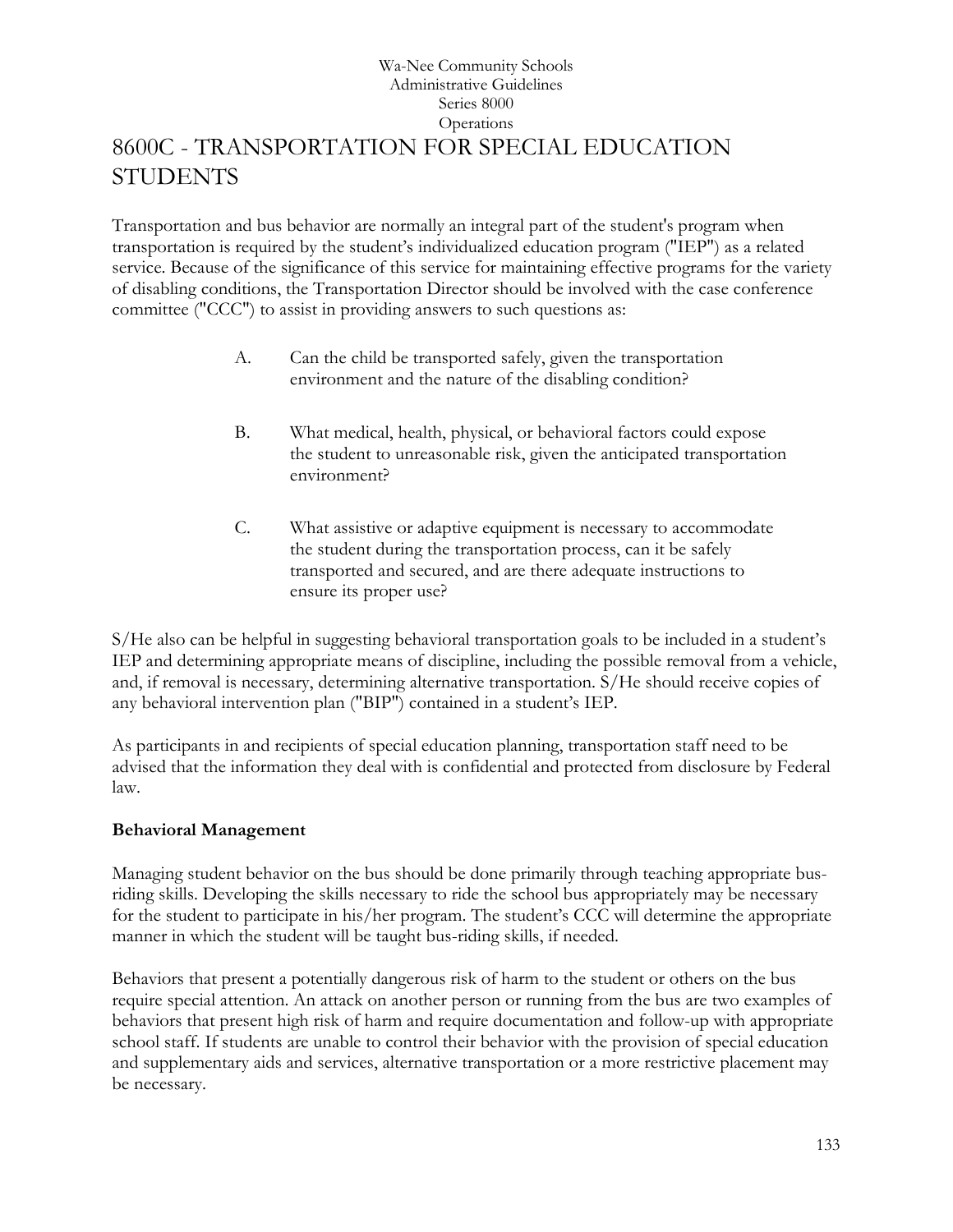### **Communication Between School/Transportation Staffs**

- A. The transportation staff will keep the school staff advised of the behavior of students on the bus -- both positive and negative type activity.
- B. The school staff will advise the transportation staff by memo or through the school secretary if a student has had a particularly difficult day and may require special attention on the bus.
- C. The primary daily contact between the transportation staff and the school staff will be the bus driver (with the transportation aide as an alternate) and the principal.
- D. Both the school staff and the transportation staff are expected to maintain confidentiality and protect the students' rights. Except for positive statements, information given by the drivers to the building staff should not be relayed to the student; nor should drivers relay information received from the building staff. Bus behavior should never be a subject of general conversation.

### **Stopping Unacceptable Behavior**

It is the School Corporation's intent to stop unacceptable behavior by using the minimum intervention necessary.

When necessary, a staff member may use reasonable physical intervention to stop an action that presents an imminent risk of harm to the student or to others. This may include use of physical intervention to stop the action but would not extend to gross abuse and disregard for the health and safety of the student. Use of physical intervention should at all times be temperate and not excessive. School and transportation staff are expected to follow Board Policy 5630.01 – Use of Seclusion and Restraint with Students at all times, including during bus transportation.

### **Significant Incidents**

### A. **First Occurrence**

If a "significant incident" - one that creates a potentially dangerous risk of harm - occurs, the driver shall describe it on the Conduct Chart and submit it to the principal for appropriate action. Within two days, a meeting should be held with the driver, transportation aide(s), and the Transportation Director at the discretion of the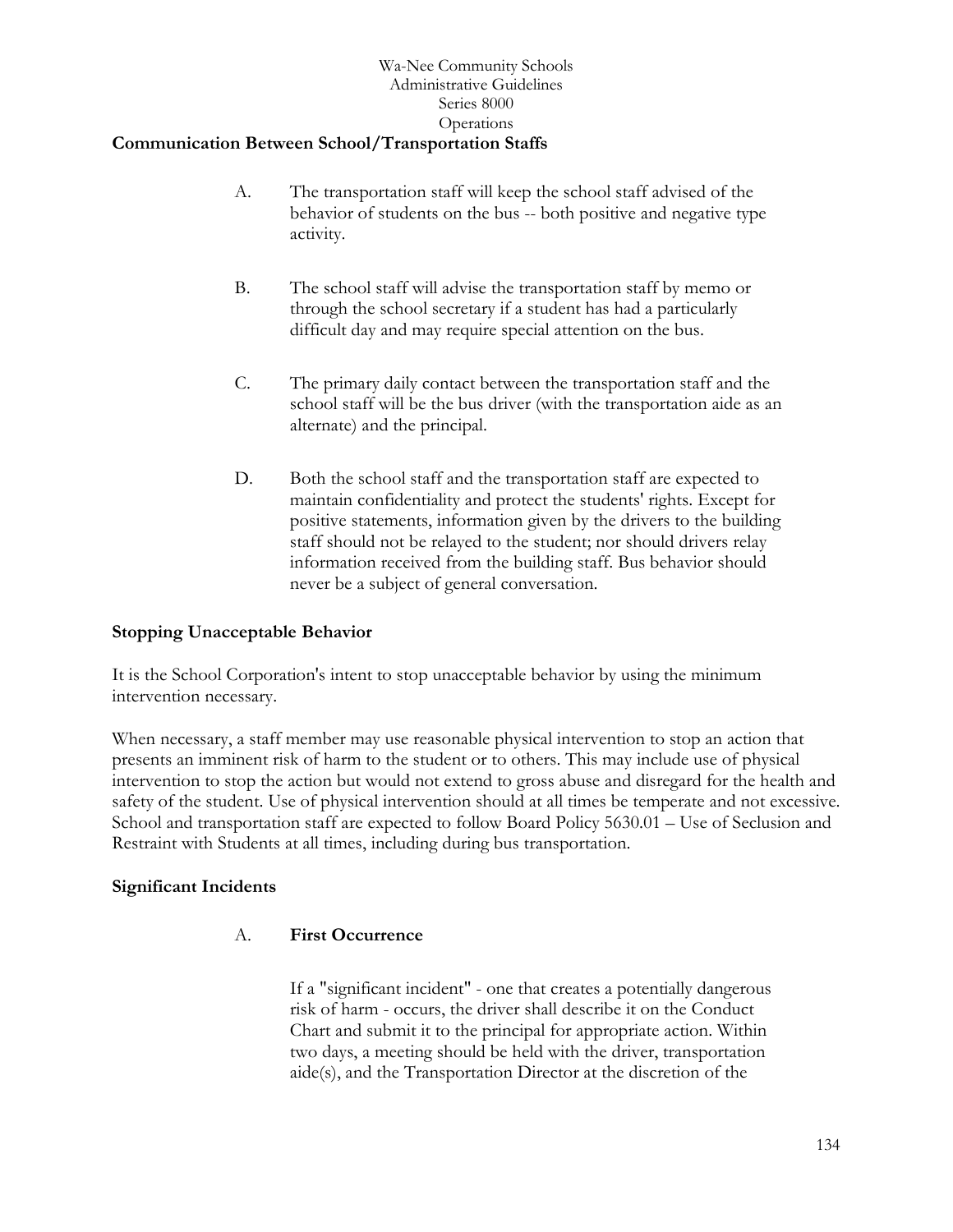principal to discuss the specific incident and whether an intervention program is needed.

### B. **Subsequent Incidents**

If the same type of behavior is recurring, the Transportation Director is to consider the advisability of calling for a meeting of the CCC to discuss alternatives.

C. The Transportation Director or a parent may request a meeting of the CCC at any time to address behavioral difficulties and appropriate intervention strategies.

#### **Suspension from Transportation**

- A. The principal may suspend a student from transportation, in accordance with Corporation policies and guidelines related to suspension of students with disabilities. Incidents that may result in suspension include but are not limited to:
	- 1. fighting on the bus;
	- 2. hitting, kicking, or biting others on the bus;
	- 3. smoking, drugs, alcohol;
	- 4. destruction of school property.
- B. When a student's behavior is unmanageable in spite of the utilization of behavior management techniques, including the student's BIP, the suspension procedure may be initiated. This procedure may be initiated as a natural consequence of inappropriate behavior: to protect the student, other students, the driver or Corporation equipment, or to provide time to help the student make the adjustment to transportation services. A CCC should be convened to conduct a manifestation determination for any removal that results in a disciplinary change of placement.

#### **Meeting Following Suspension**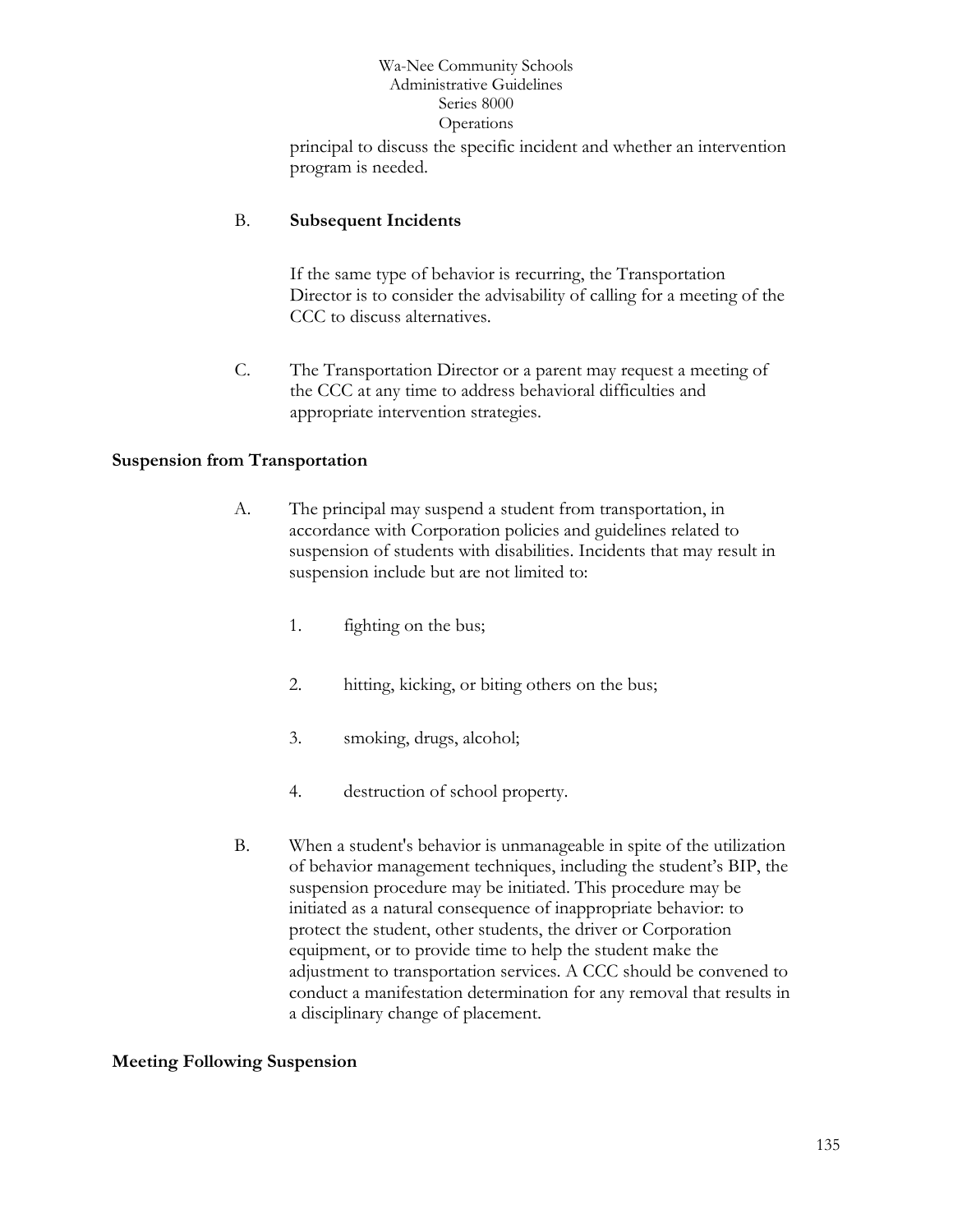If a student is suspended from transportation, a meeting may be held, in the discretion of the principal, prior to the student's resuming transportation. The meeting should include the principal, Transportation Director, bus driver, aide, and the parent. The meeting should address:

- A. the behavior that caused the suspension;
- B. if necessary, a referral to the Case Conference Committee for development of a behavioral intervention plan to address the behavior.

### **SPECIAL EQUIPMENT USE AND OPERATION**

There is a wide variety of equipment that may need to be used to accommodate the Corporation's special education students. The Transportation Director is responsible for ensuring that appropriate members of the transportation staff understand the design and operating procedures for special equipment assigned to their use. They should also be able to conduct a proper inspection of the equipment and make simple adjustments in the field in case of breakdowns.

### **MEDICAL/HEALTH CONCERNS**

It may be necessary for members of the transportation staff to be able to provide emergency and routine health care to students during the transportation process. They also may become exposed to communicable diseases.

It is the responsibility of the Transportation Director to ensure that training is provided in two (2) major areas -- precautionary procedures; and care, intervention, and management.

Approved 5/8/17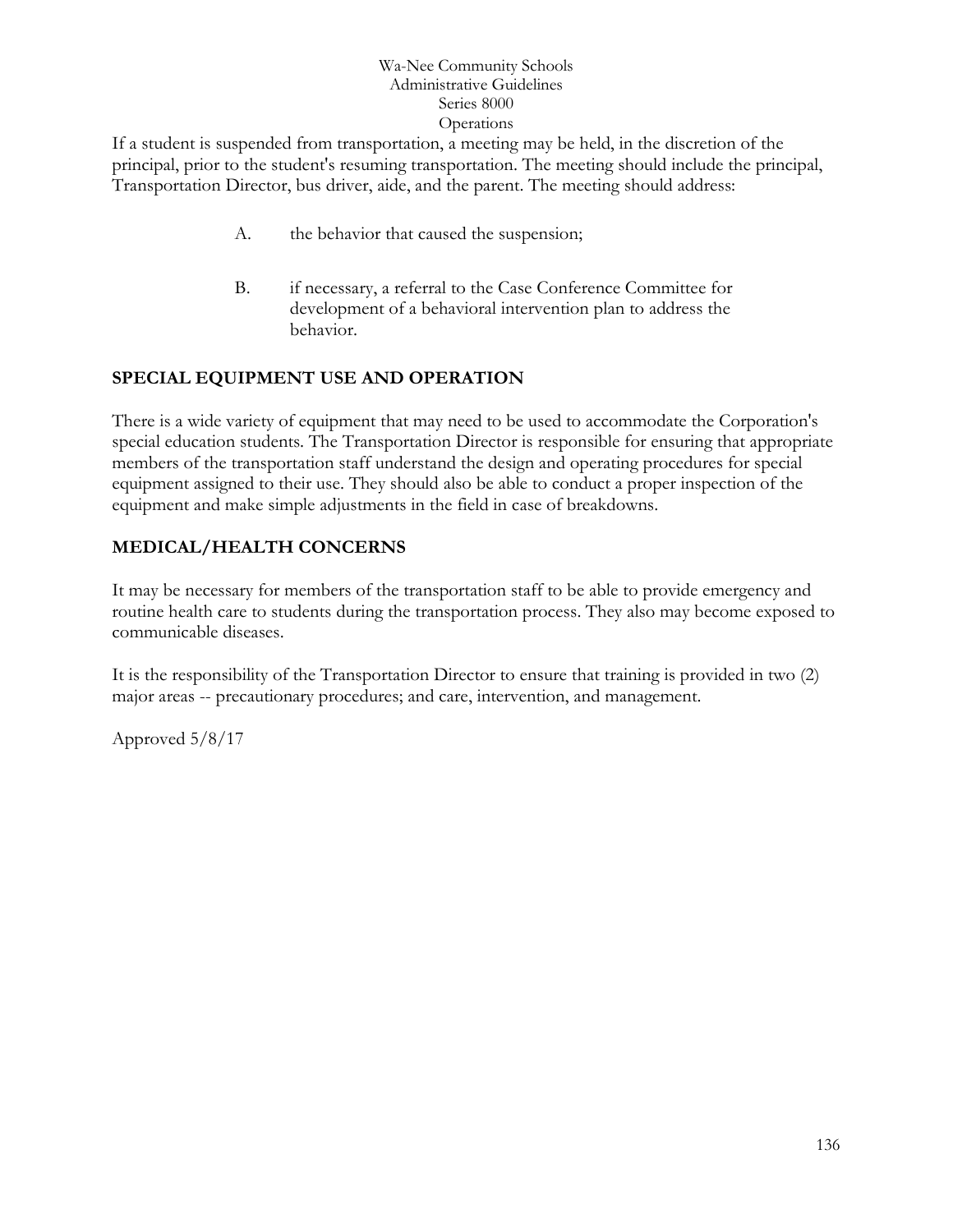### Wa-Nee Community Schools Administrative Guidelines Series 8000 **Operations** 8610 - TRANSPORTATION ROUTE PLANNING CRITERIA

### **Routing**

The routing of buses in the most efficient manner is a major factor in the conservation of fuel. In the establishment of routes, bus stops are to be placed primarily at intersections. In cases where a street is exceptionally long, a bus stop may be placed at the center of the block or at certain intervals.

Every effort shall be made to route in a way which allows kindergarten students to be picked up near their home. Students living on hazardous roads or main highways shall also receive special transportation consideration.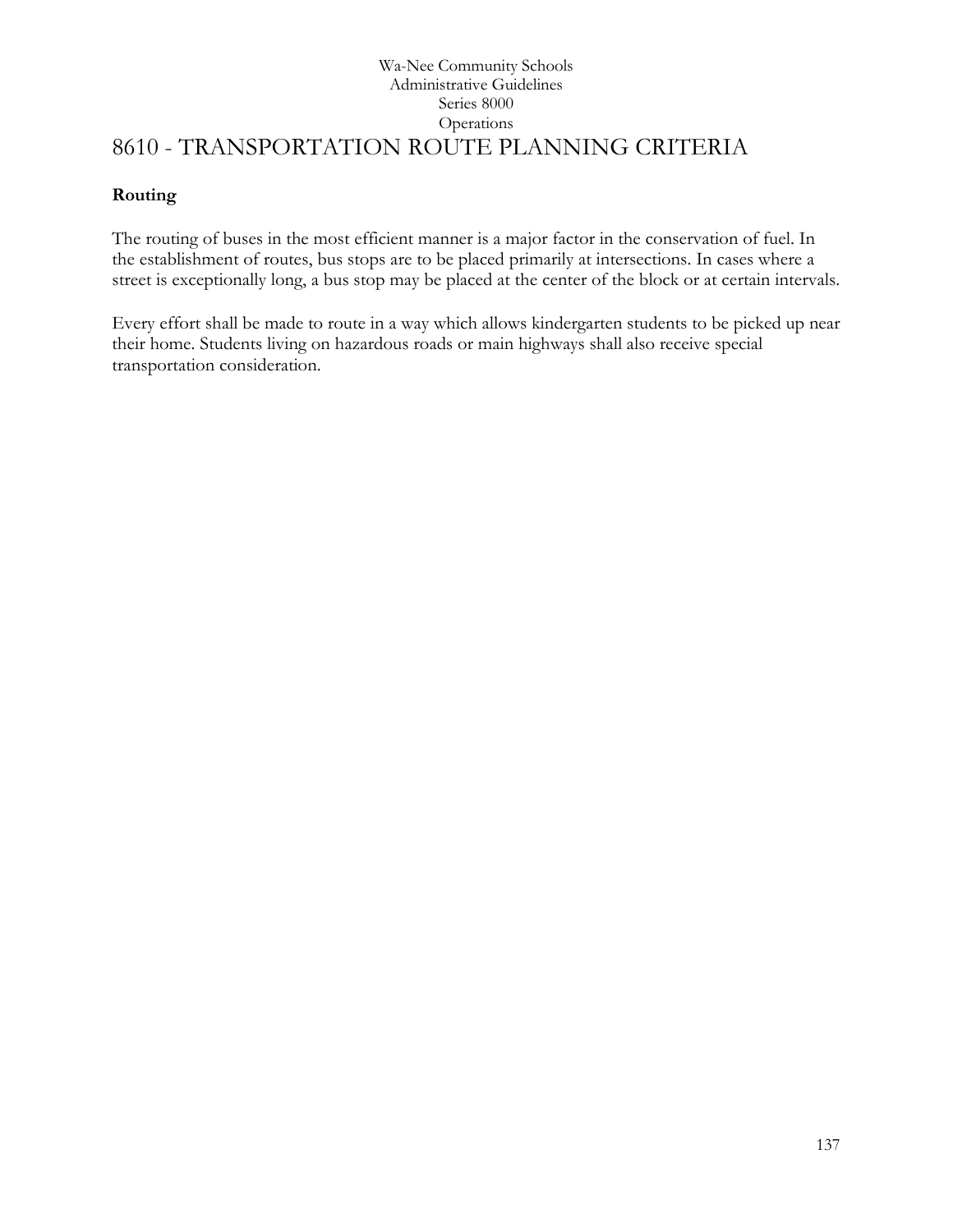# 8620 - BUS DRIVER PROCEDURES

### A. **Specific Responsibilities**

- 1. Conduct pretrip inspection of school bus prior to every trip.
- 2. Use established routes and designated bus stops.
- 3. Operate bus on approved time schedule.
- 4. Report bus accidents and student injuries to authorities.
- 5. Conduct emergency evacuation drills in keeping with school policies.
- 6. Instruct riders regarding being responsible passengers.
- 7. Drive defensively under varying traffic conditions and inclement weather.
- 8. Drive with safety of riders as first priority.
- 9. Report personal absences in time for supervisor to secure substitute driver.
- 10. Report on and off the job at the proper time.
- 11. Maintain personal fitness--emotional stability and physical capacity.
- 12. Perform bus housekeeping duties.
- 13. Never leave the bus when students are present.
- 14. Never leave the keys on the bus.
- 15. Fill fuel tank as required.
- 16. Report bus defects to supervisor.
- 17. Establish favorable working relationships with other drivers, maintenance personnel, teachers, students, principals, and total school staff.
- 18. Exhibit positive image as loyal representative of School Corporation.
- 19. Participate in taking extra trips according to the established procedure.
- 20. Observe all procedures contained in State guidelines and the bus driver's manual.

### B. **Specific Performance Abilities**

- 1. Operate all vehicle types used in transporting students in the School Corporation.
- 2. Know the transportation policy as it pertains to the riding area of the School Corporation.
- 3. Demonstrate knowledge of administrative guidelines as made by local, State, and Federal authorities.
- 4. Deal with behavioral characteristics of riders.
- 5. Administer disciplinary procedures in keeping with school policies.
- 6. Be alert and exercise good judgement concerning emergencies, disabled vehicles, and irregular special requests by parents of riders.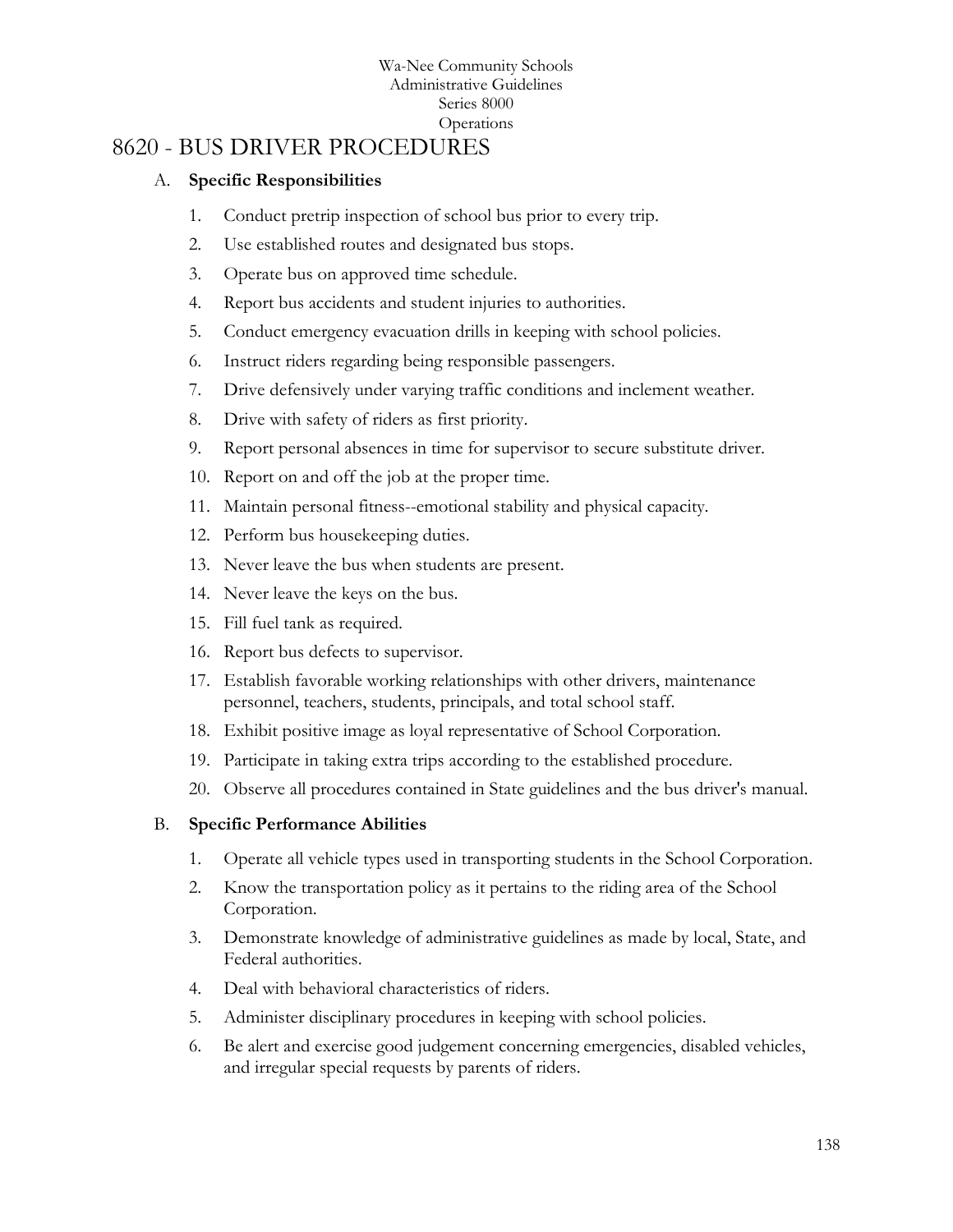7. Know location of and be able to use and/or operate the emergency and first-aid equipment.

## C. **Specific Legal Requirements To Be Met**

- 1. Meet school bus driver certification requirements.
- 2. Meet State requirements for appropriate licensing.
- 3. Meet State physical examination requirements.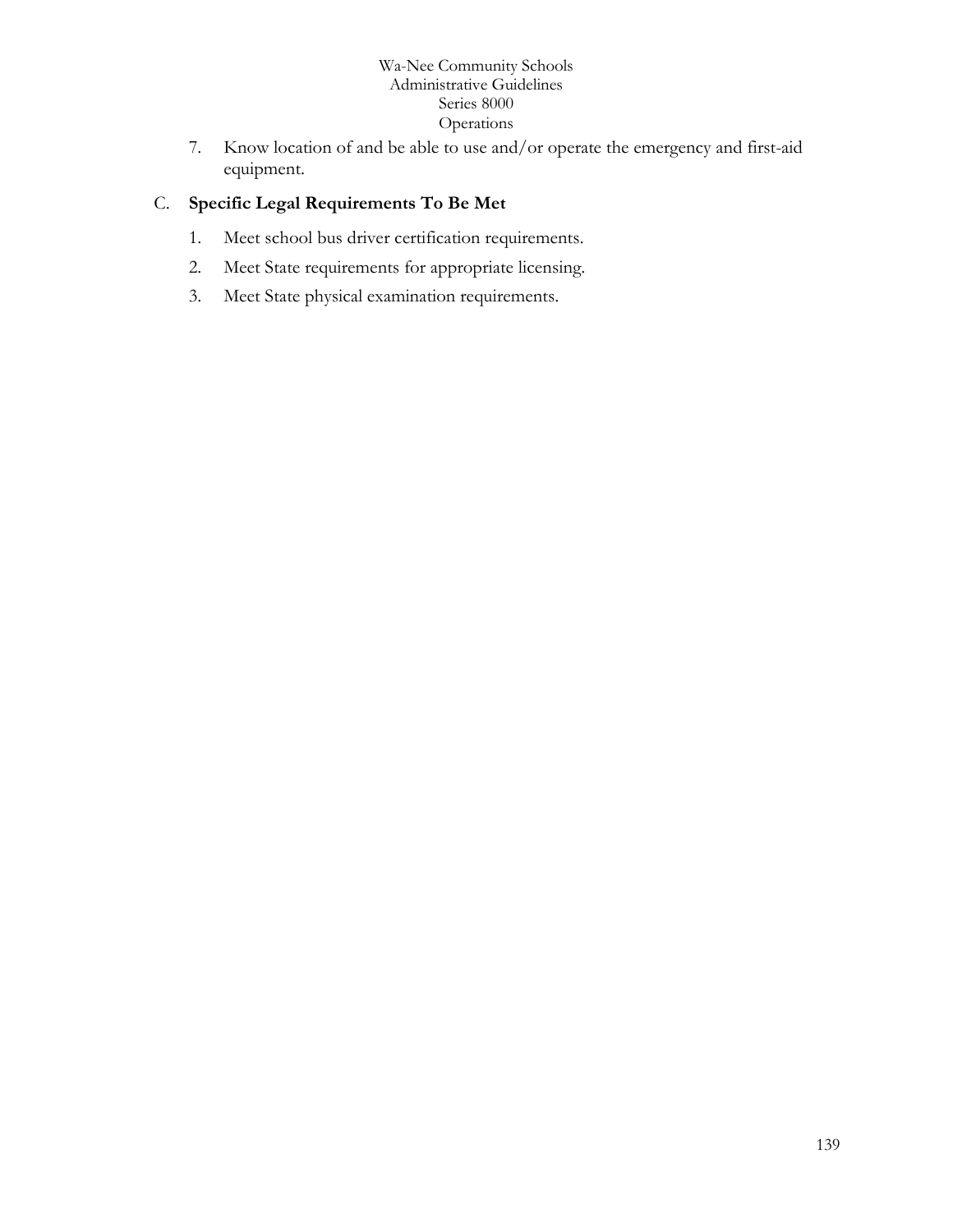# [8710](http://www.neola.com/wanee-in/search/policies/po8710.htm) - INSURANCE

Insurance shall be placed with companies licensed by the State of Indiana. Insurance is to be placed through a qualified agent who shall be the agent of record on all policies, except that policies relating to annuities, group life, and accident and health may be placed through qualified agent(s), a directwriting carrier, or a third-party administrator.

Each agent of record shall provide the following services, as appropriate to the type of insurance represented:

- A. advice with respect to all insurance matters to the end that the Corporation has adequate but not excessive insurance coverage at the lowest possible cost
- B. safety and fire inspections
- C. review of plans and specifications of all new buildings with the controlling Qualified Fire Insurance Rating Engineer in order to minimize penalty charges
- D. prompt processing of claims
- E. instructions on fire safety and prevention to the custodial staff

### **Qualifications of Agent(s)**

- A. Agent(s) shall be defined as an individual or organization whose MAJOR source of income arises from commissions received from the solicitation of insurance.
- B. In the case of an individual, s/he must have been engaged in the solicitation of insurance for a period not less than one (1) year prior to his/her designation as agent(s) of record by the Board.
- C. The agent(s) shall be duly licensed by the State.

In all cases where a person has an accident claim against the Corporation, s/he is to be referred to the Superintendent who will, in turn, take appropriate action with the insurance company.

No principal or other employee is to offer aid or advice on how to proceed with such claims. The Office of the Superintendent will instruct people on the submission of bills and on means of pressing the claim.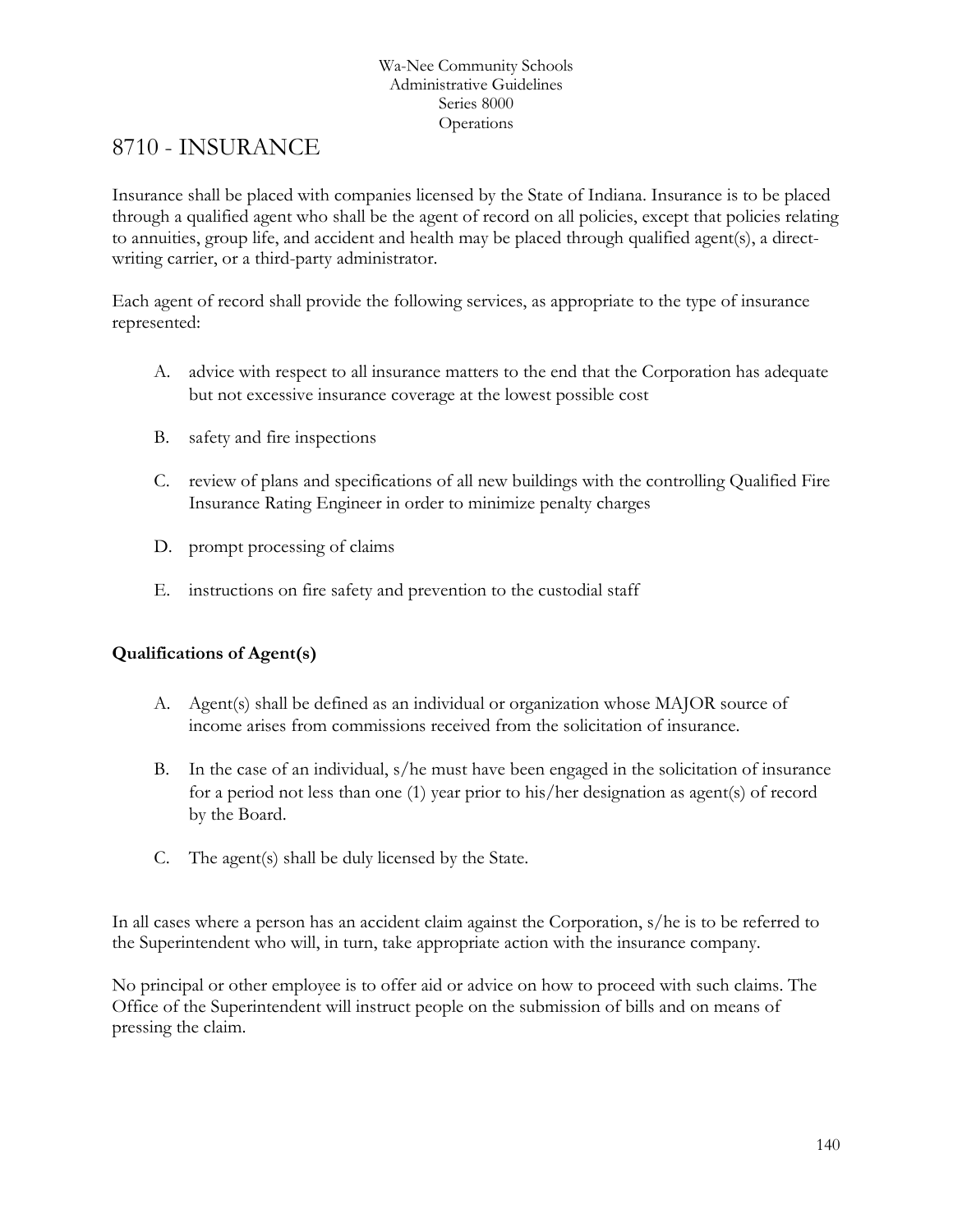## Wa-Nee Community Schools Administrative Guidelines Series 8000 **Operations** 8800B - CARE, CUSTODY, AND DISPLAY OF THE UNITED STATES FLAG

The following rules and customs will be observed concerning the care, custody, and display of the flag of the United States of America:

- A. The flag should be displayed in or near every school building in the Corporation during each day school is in session.
- B. The flag should be displayed every day in or near the School Corporation's administration or central office.
- C. The flag should be displayed only from sunrise to sunset when it is displayed on a building or on a stationary flagstaff in the open. The flag may be displayed twenty-four (24) hours a day if properly illuminated during the hours of darkness.
- D. The flag should **not** be displayed on days when the weather is inclement, except when an all weather flag is displayed.
- E. When the flag is carried in a procession with other flags, it should be on the flag's own right. If it is a line of flags, it should be in front of the center of the line.
- F. The flag should **not** be draped over the hood, top, sides, or back of a vehicle.
- G. When the flag is displayed with another flag against the wall from crossed staffs, it should be on the flag's own right and its staff should be in front of the staff of the other flag.
- H. When the flag is displayed from a staff projecting horizontally or at an angle from the windowsill, balcony, or front of a building, the union of the flag should be placed at the peak of the staff.
- I. When the flag is displayed either horizontally or vertically against a wall, the union should be uppermost and to the flag's own right.
- J. When the flag is used on a speaker's platform, it should be displayed flat on the wall and above and behind the speaker.
- K. When the flag is displayed from a staff in the auditorium, the staff should be displayed in the position of honor at the speaker's right as s/he faces the audience. Any other flag should be displayed to the left of the speaker.
- L. The flag shall be flown at half-staff as follows:

From the day of death and ---

- 1. for thirty (30) days for the President or a former President
- 2. for ten (10) days for the Vice President, the Chief Justice or a retired Chief Justice of the United States, and the Speaker of the House of Representatives
- 3. until interment for an Associate Justice of the Supreme Court, a Secretary of an executive or military department, a former Vice President, and the Governor of a State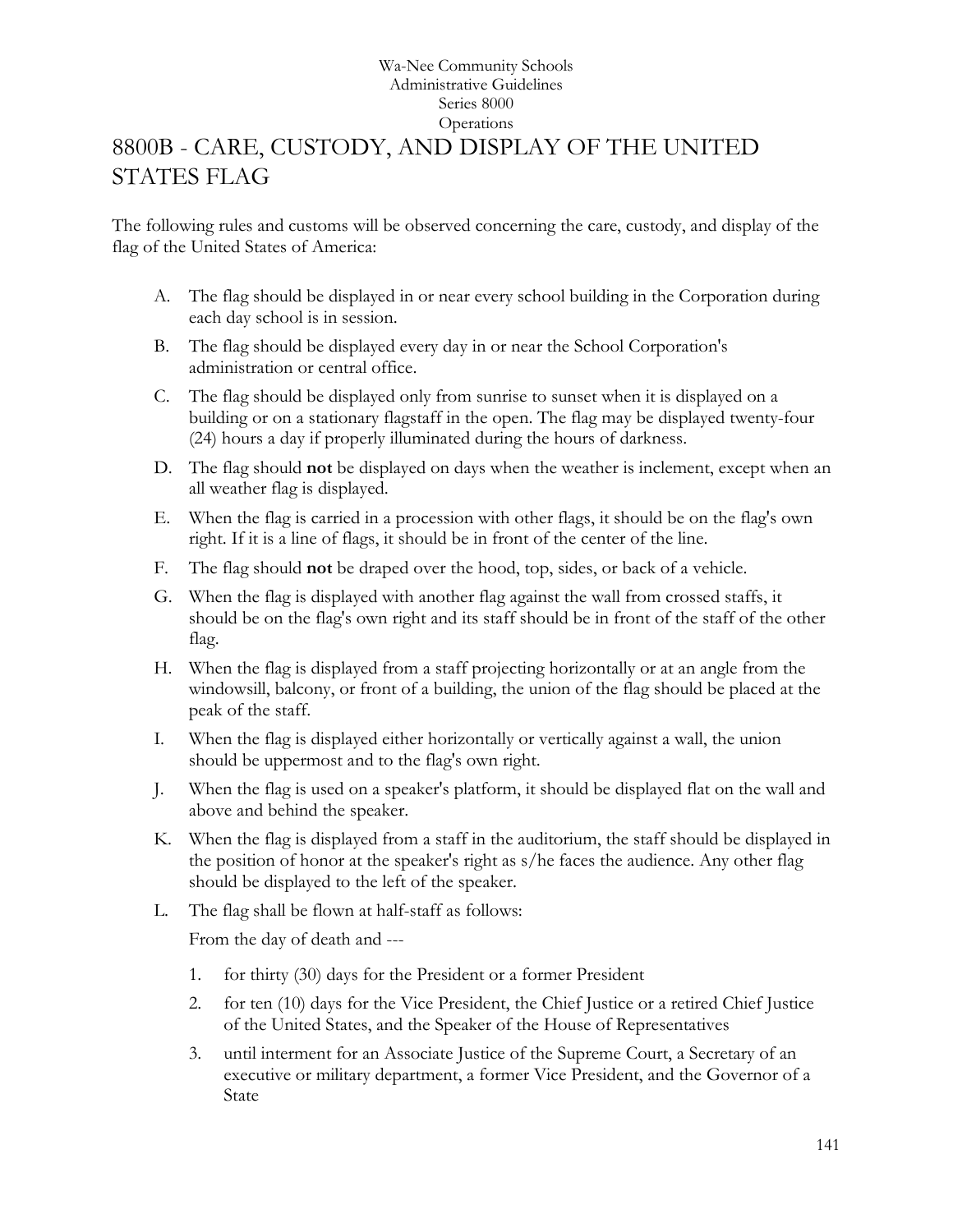- 4. on the day of death and the following day for a member of Congress
- 5. by order of the President
- 6. by order of the Governor of Indiana

On Memorial Day until noon, and then it is to be raised to the top of the staff.

When a flag is flown at half-staff, it is to be positioned at one-half the distance between the top and bottom of the staff.

- M. The flag should **not** be dipped to any person or thing.
- N. The flag should never be displayed with the union down, except as a signal of dire distress in instances of extreme danger to life or property.
- O. The flag should never touch anything beneath it, such as the ground, the floor, water, or merchandise.
- P. The flag should always be carried aloft and free.
- Q. The flag should never be fastened, displayed, used, or stored in such a manner as to permit it to be easily torn, soiled, or damaged in any way.
- R. The flag should never be used as a covering for a ceiling.
- S. The flag should never be used as a receptacle for receiving, holding, carrying, or delivering anything.
- T. The flag, when it is such a condition that it is no longer a fitting emblem for display, should be destroyed in a dignified way, preferably by burning.
- U. The flag should be folded as follows when being stored:
	- 1. Straighten out the flag to full length and fold lengthwise once.
	- 2. Fold it lengthwise a second time to meet the open edge, making sure that the union of stars on the blue field remains outward in full view.
	- 3. A triangular fold is then started by bringing the striped corner of the folded edge to the open edge.
	- 4. The outer point is then turned inward parallel with the open edge to form a second triangle.
	- 5. This diagonal or triangular folding is continued toward the blue union until the end is reached with only the blue showing and the form being that of a cocked hat.

I.C. 20-30-5-0.5, 20-30-5-4.5 36 U.S.C. Sec. 170 et seq.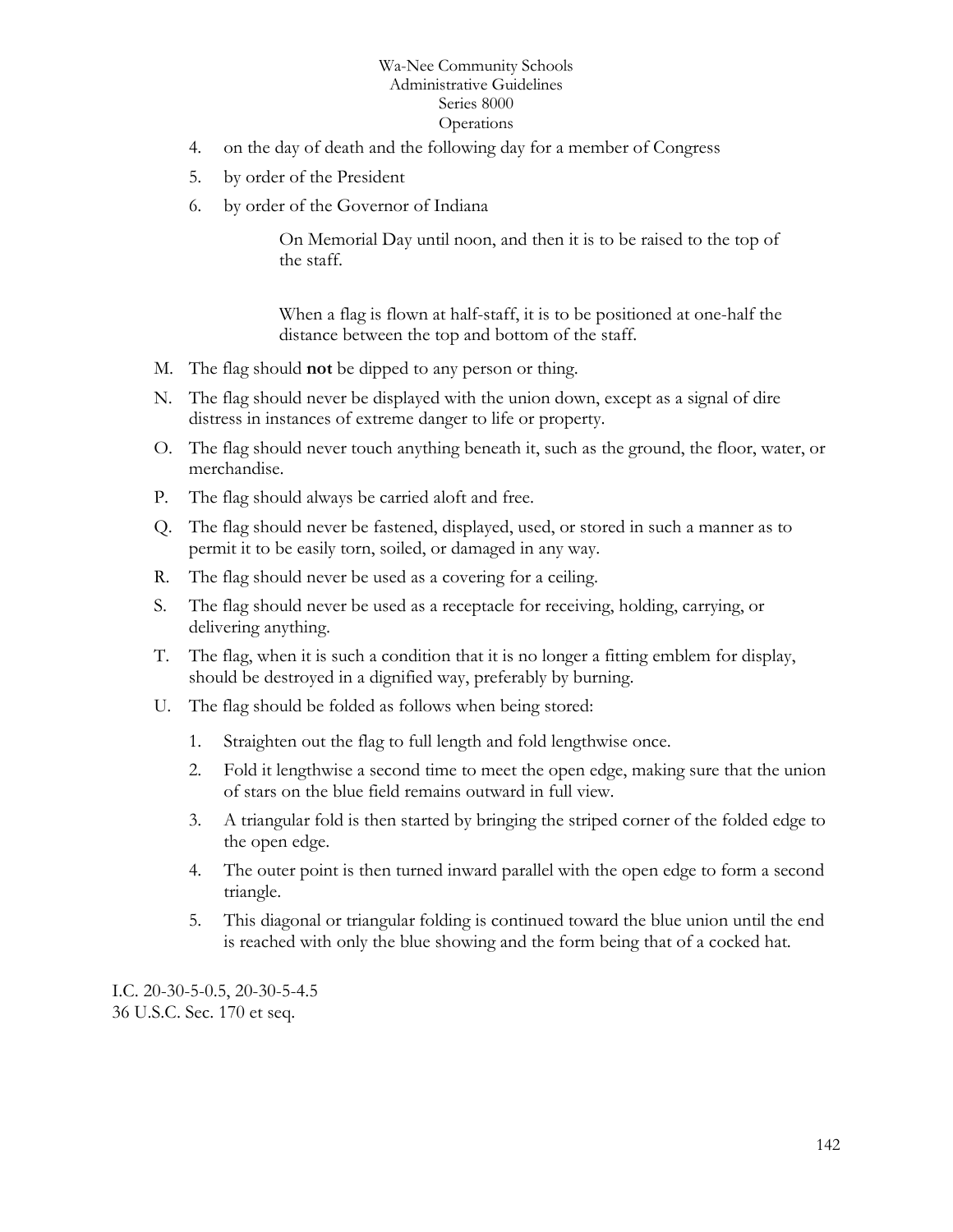### Wa-Nee Community Schools Administrative Guidelines Series 8000 **Operations** 8800C - RELIGIOUS EXPRESSION IN THE CORPORATION

The following guidelines apply to religious practices in the Corporation and are drawn directly from the "Statement of Principles" issued by the U.S. Department of Education.

## Student Prayer and Religious Instruction

The Establishment Clause of the First Amendment does not prohibit purely private religious speech by students. Students have the same right to engage in individual or group prayer and religious discussion during the school day as they do to engage in other comparable activity. For example, students may read their Bibles or other scriptures, say grace before meals, and pray before tests to the same extent they may engage in comparable nondisruptive activities. Local school authorities possess substantial discretion to impose rules of order and other pedagogical restrictions on student activities, but they may not structure or administer such rules to discriminate against religious activity or speech.

Generally, students may pray in a nondisruptive manner when not engaged in school activities or instructions and subject to the rules that normally pertain in the applicable setting. Specifically, students in informal settings, such as cafeterias or hallways, may pray and discuss their religious views with each other, subject to the same rules of order as apply to other student activities and speech. Students may also speak to, and attempt to persuade, their peers about religious topics just as they do with regard to political topics. School officials, however, should intercede to stop student speech that constitutes harassment aimed at a student group or a group of students.

Students may also participate in before or after school events with religious content, such as "see you at the flagpole" gatherings, on the same terms as they may participate in other noncurriculum activities on school premises. School officials may neither discourage nor encourage participation in such an event.

The right to engage in voluntary prayer or religious discussion free from discrimination does not include the right to have a captive audience listen or to compel other students to participate. Teachers and school administrators should ensure that no student is in any way coerced to participate in religious activity.

**Graduation Prayer and Baccalaureates**: Under current Supreme Court decisions, school officials may not mandate or organize prayer at graduation nor organize religious baccalaureate ceremonies. If a school generally opens its facilities to private groups, it must make its facilities available on the same terms to organizers of privately-sponsored, religious baccalaureate services. A school may not extend preferential treatment to baccalaureate ceremonies and may in some instances be obliged to disclaim official endorsement of such ceremonies.

**Official Neutrality Regarding Religious Activity**: Teachers and school administrators, when acting in those capacities, are representatives of the State and are prohibited by the establishment clause from soliciting or encouraging religious activity and from participating in such activity with students. Teachers and administrators also are prohibited from discouraging activity because of its religious content and from soliciting or encouraging anti-religious activity.